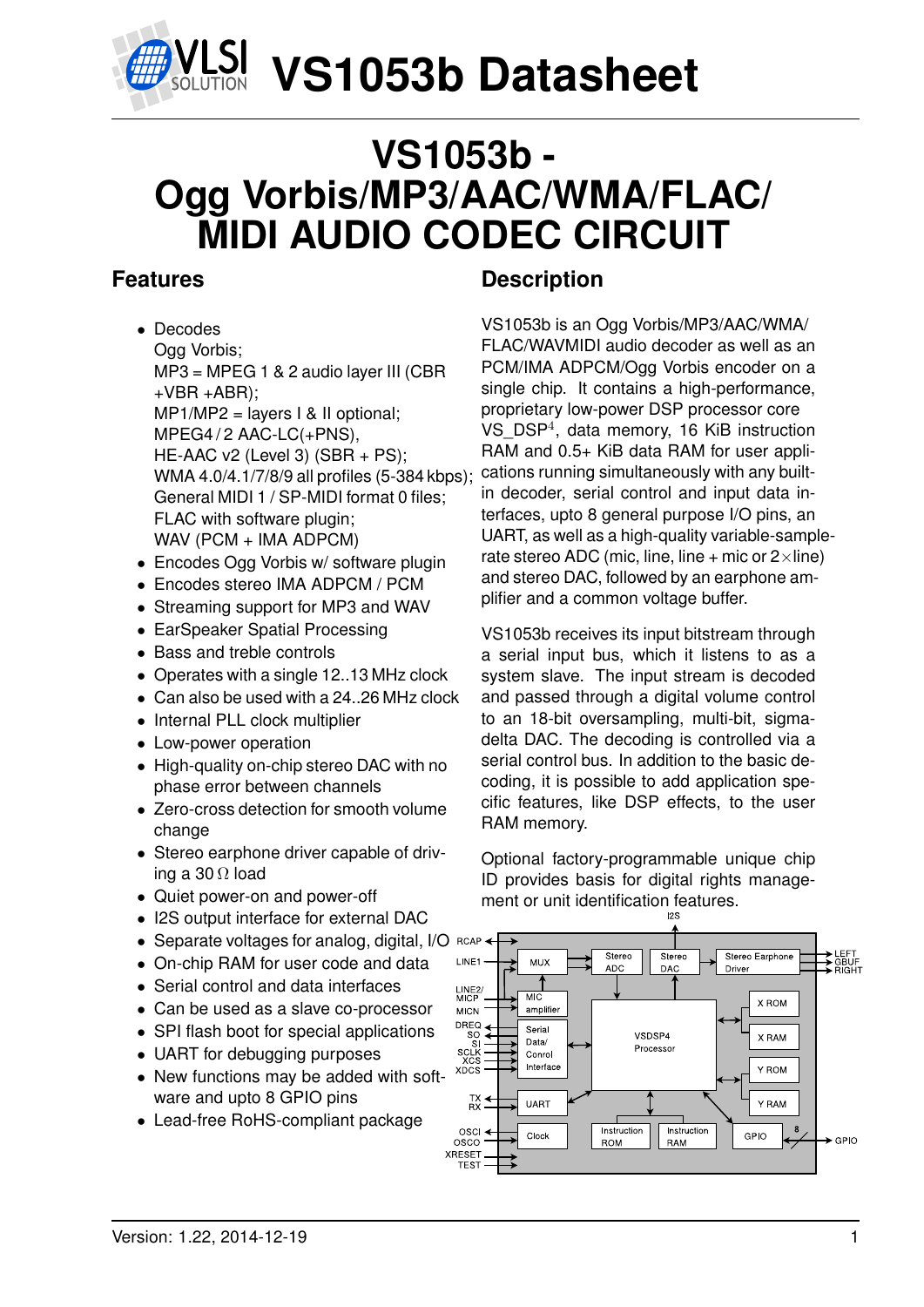

## **Contents**

|                | <b>VS1053</b>                          |                                                                      |                                                                                                                                                                                                                                                                                                                                                            | 1                                                                        |
|----------------|----------------------------------------|----------------------------------------------------------------------|------------------------------------------------------------------------------------------------------------------------------------------------------------------------------------------------------------------------------------------------------------------------------------------------------------------------------------------------------------|--------------------------------------------------------------------------|
|                |                                        | <b>Table of Contents</b>                                             |                                                                                                                                                                                                                                                                                                                                                            | $\overline{2}$                                                           |
|                |                                        | <b>List of Figures</b>                                               |                                                                                                                                                                                                                                                                                                                                                            | 5                                                                        |
| 1              | <b>Licenses</b>                        |                                                                      |                                                                                                                                                                                                                                                                                                                                                            | 6                                                                        |
| $\mathbf 2$    |                                        | <b>Disclaimer</b>                                                    |                                                                                                                                                                                                                                                                                                                                                            | 6                                                                        |
| 3              |                                        | <b>Definitions</b>                                                   |                                                                                                                                                                                                                                                                                                                                                            | 6                                                                        |
| 4              | 4.1<br>4.2<br>4.3<br>4.4<br>4.5<br>4.6 |                                                                      | <b>Characteristics &amp; Specifications</b>                                                                                                                                                                                                                                                                                                                | 7<br>$\overline{7}$<br>$\overline{7}$<br>8<br>$\boldsymbol{9}$<br>9<br>9 |
| 5              | 5.1                                    | 5.1.1                                                                | <b>Packages and Pin Descriptions</b>                                                                                                                                                                                                                                                                                                                       | 10<br>10<br>10                                                           |
| 6              |                                        |                                                                      | <b>Connection Diagram, LQFP-48</b>                                                                                                                                                                                                                                                                                                                         | 13                                                                       |
| $\overline{7}$ | <b>SPI Buses</b><br>7.1<br>7.2<br>7.3  | 7.1.1<br>7.1.2<br>7.3.1<br>7.3.2<br>7.3.3                            | VS10xx Native Modes (New Mode, recommended)<br>VS1001 Compatibility Mode (deprecated, do not use in new designs)<br>Serial Protocol for Serial Data Interface (SPI / SDI)<br>SDI in VS10xx Native Modes (New Mode, recommended)<br>SDI Timing Diagram in VS10xx Native Modes (New Mode)<br>SDI in VS1001 Compatibility Mode (deprecated, do not use in new | 15<br>15<br>15<br>15<br>16<br>17<br>17<br>18                             |
|                | 7.4<br>7.5                             | 7.3.4<br>7.4.1<br>7.4.2<br>7.4.3<br>7.4.4<br>7.5.1<br>7.5.2<br>7.5.3 | Passive SDI Mode (deprecated, do not use in new designs)<br>Serial Protocol for Serial Command Interface (SPI / SCI)<br><b>SCI Write</b><br>SPI Examples with SM_SDINEW and SM_SDISHARED set<br>SCI Operation in Middle of Two SDI Bytes                                                                                                                   | 19<br>19<br>20<br>20<br>21<br>21<br>22<br>23<br>23<br>23<br>24           |
| 8              | 8.1<br>8.2                             |                                                                      | <b>Supported Audio Decoder Formats</b>                                                                                                                                                                                                                                                                                                                     | 25<br>25<br>26                                                           |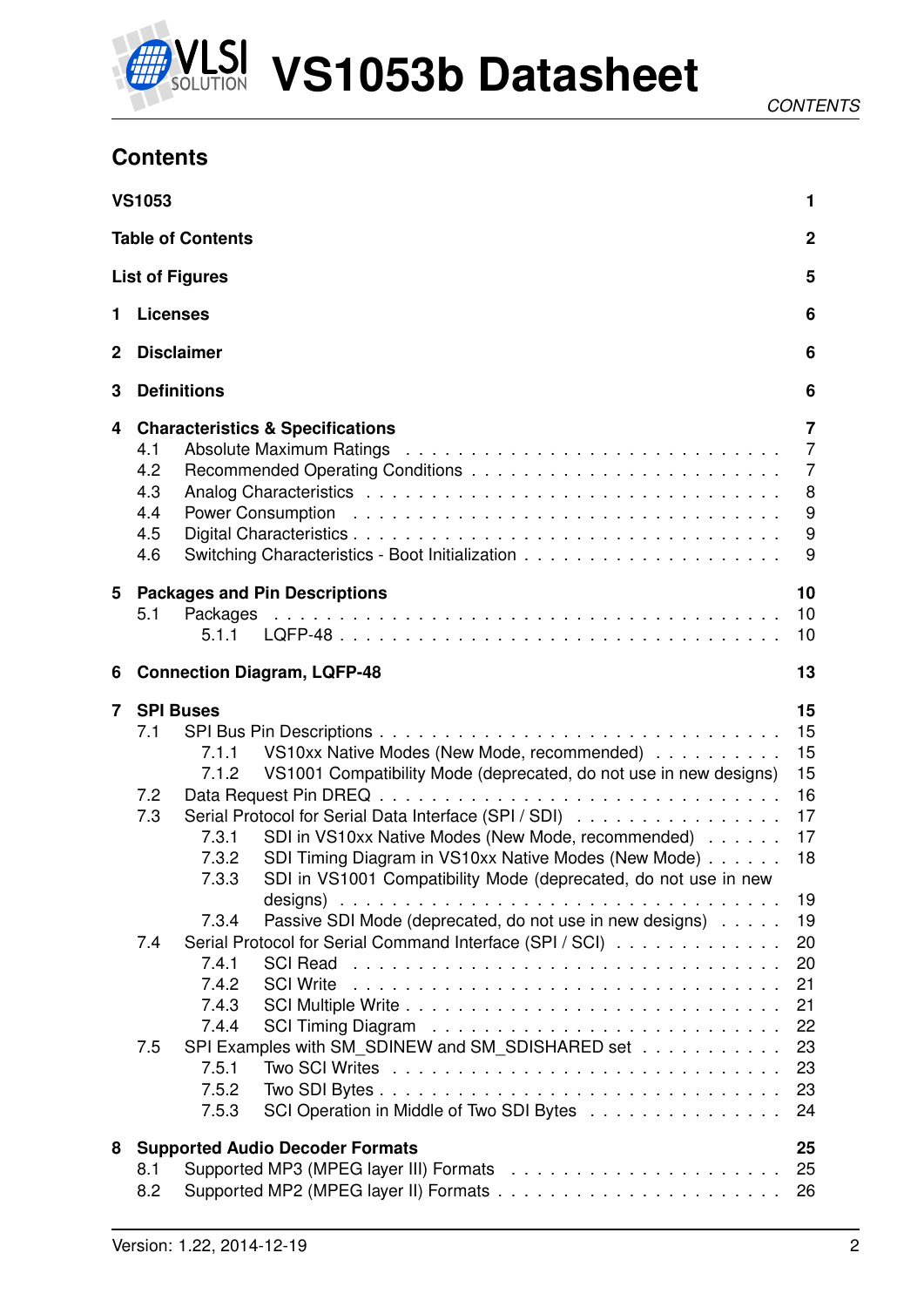

|   | 8.3<br>8.4<br>8.5<br>8.6<br>8.7<br>8.8<br>8.9 |                               | Supported AAC (ISO/IEC 13818-7 and ISO/IEC 14496-3) Formats 27<br>Supported WMA Formats (also contained a series and contained a series and contained a series and the Support of M<br>30<br>30<br>31 |  |
|---|-----------------------------------------------|-------------------------------|-------------------------------------------------------------------------------------------------------------------------------------------------------------------------------------------------------|--|
| 9 |                                               | <b>Functional Description</b> | 33                                                                                                                                                                                                    |  |
|   | 9.1                                           |                               | 33                                                                                                                                                                                                    |  |
|   | 9.2                                           |                               | 34                                                                                                                                                                                                    |  |
|   | 9.3                                           |                               |                                                                                                                                                                                                       |  |
|   | 9.4                                           |                               | 36                                                                                                                                                                                                    |  |
|   | 9.5                                           |                               | 36                                                                                                                                                                                                    |  |
|   | 9.6                                           |                               | 37                                                                                                                                                                                                    |  |
|   |                                               | 9.6.1                         | 38                                                                                                                                                                                                    |  |
|   |                                               | 9.6.2                         | 40                                                                                                                                                                                                    |  |
|   |                                               | 9.6.3                         | 41                                                                                                                                                                                                    |  |
|   |                                               | 9.6.4                         | 42                                                                                                                                                                                                    |  |
|   |                                               | 9.6.5                         | 43                                                                                                                                                                                                    |  |
|   |                                               | 9.6.6                         | 43                                                                                                                                                                                                    |  |
|   |                                               | 9.6.7                         | 43                                                                                                                                                                                                    |  |
|   |                                               | 9.6.8                         | 44                                                                                                                                                                                                    |  |
|   |                                               | 9.6.9                         | 44                                                                                                                                                                                                    |  |
|   |                                               | 9.6.10                        | 47                                                                                                                                                                                                    |  |
|   |                                               | 9.6.11                        | 47                                                                                                                                                                                                    |  |
|   |                                               | 9.6.12                        | 47                                                                                                                                                                                                    |  |
|   |                                               |                               | 48                                                                                                                                                                                                    |  |
|   | <b>10 Operation</b><br>10.1                   |                               | 48                                                                                                                                                                                                    |  |
|   | 10.2 <sub>1</sub>                             |                               | 48                                                                                                                                                                                                    |  |
|   | 10.3                                          |                               | 48                                                                                                                                                                                                    |  |
|   |                                               |                               |                                                                                                                                                                                                       |  |
|   |                                               |                               | 49                                                                                                                                                                                                    |  |
|   |                                               | 10.5.1                        | 50                                                                                                                                                                                                    |  |
|   |                                               | 10.5.2                        | 50                                                                                                                                                                                                    |  |
|   |                                               | 10.5.3                        | 50                                                                                                                                                                                                    |  |
|   |                                               | 10.5.4                        | Fast Forward and Rewind without Audio<br>51                                                                                                                                                           |  |
|   |                                               | 10.5.5                        | 51                                                                                                                                                                                                    |  |
|   | 10.6                                          |                               | 52                                                                                                                                                                                                    |  |
|   | 10.7                                          |                               | 52                                                                                                                                                                                                    |  |
|   | 10.8                                          |                               | 53                                                                                                                                                                                                    |  |
|   |                                               |                               | Activating PCM / ADPCM Recording Mode                                                                                                                                                                 |  |
|   |                                               | 10.8.1<br>10.8.2              | 53<br>55                                                                                                                                                                                              |  |
|   |                                               | 10.8.3                        | 55                                                                                                                                                                                                    |  |
|   |                                               |                               |                                                                                                                                                                                                       |  |
|   |                                               | 10.8.4<br>10.8.5              | 56                                                                                                                                                                                                    |  |
|   |                                               |                               | 57                                                                                                                                                                                                    |  |
|   |                                               | 10.8.6                        | 57                                                                                                                                                                                                    |  |
|   |                                               | 10.8.7                        | 58                                                                                                                                                                                                    |  |
|   |                                               |                               |                                                                                                                                                                                                       |  |
|   | 10.9                                          | <b>SPI Boot</b>               | 59<br>59                                                                                                                                                                                              |  |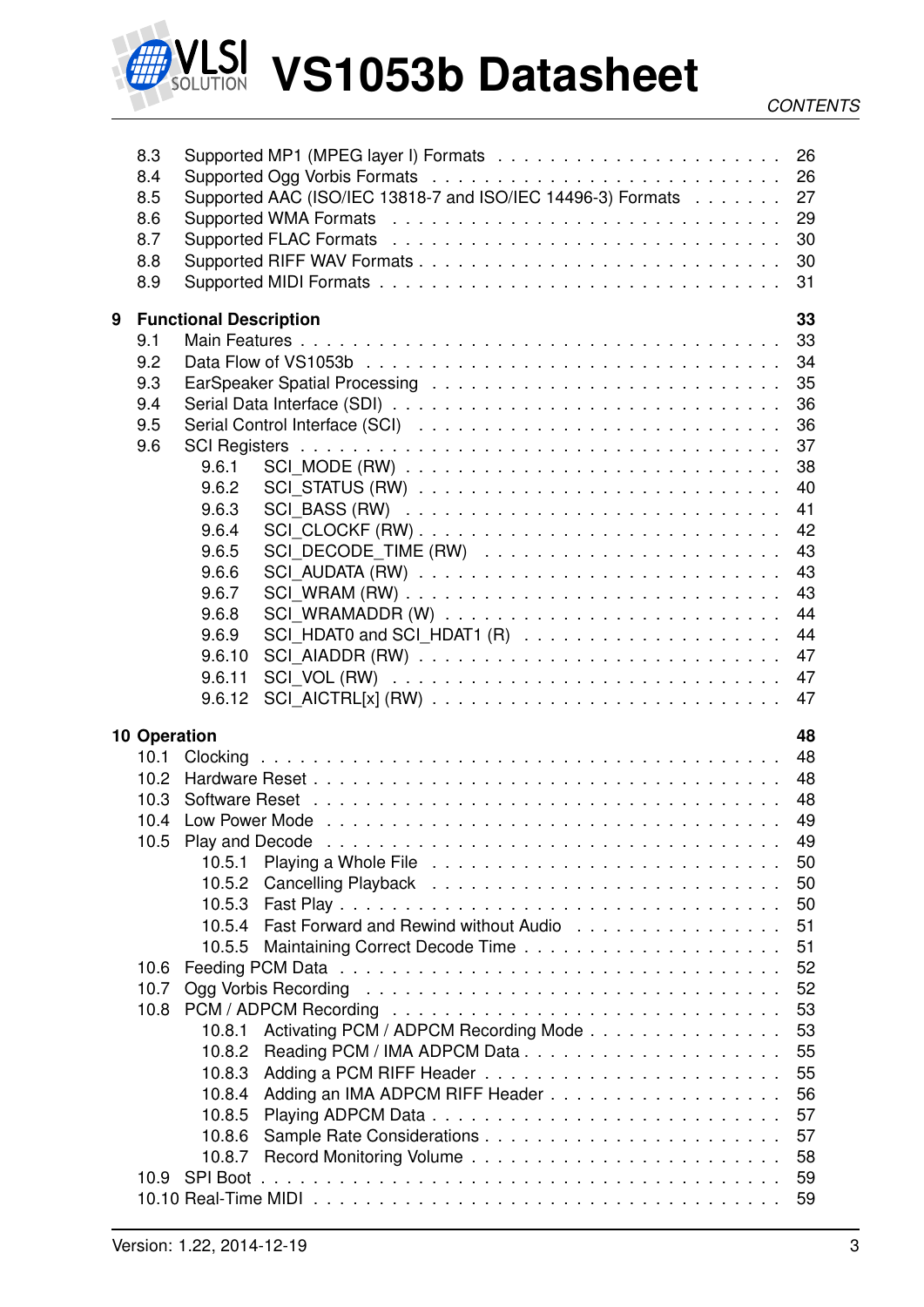

LSI VS1053b Datasheet

| 10.12 SDI Tests                                                                              | 60<br>61<br>62<br>63<br>64<br>65<br>66<br>66<br>67<br>67<br>67<br>68 |
|----------------------------------------------------------------------------------------------|----------------------------------------------------------------------|
| 11 VS1053b Registers<br>11.1                                                                 | 69<br>69                                                             |
| The Processor Core<br>11.2                                                                   | 69                                                                   |
| 11.3                                                                                         | 70                                                                   |
| VS1053b Hardware ADC Audio Paths                                                             |                                                                      |
| 11.4                                                                                         | 71                                                                   |
| 11.5                                                                                         | 72                                                                   |
| 11.6                                                                                         | 72                                                                   |
| 11.7                                                                                         | 72                                                                   |
| 11.8                                                                                         | 73                                                                   |
| 11.9                                                                                         | 73                                                                   |
|                                                                                              | 75                                                                   |
|                                                                                              | 76                                                                   |
|                                                                                              | 77                                                                   |
|                                                                                              | 77                                                                   |
|                                                                                              | 77                                                                   |
|                                                                                              | 78                                                                   |
|                                                                                              | 78                                                                   |
|                                                                                              | 78                                                                   |
|                                                                                              | 79                                                                   |
|                                                                                              | 80                                                                   |
|                                                                                              | 80                                                                   |
|                                                                                              | 80                                                                   |
|                                                                                              | 81                                                                   |
|                                                                                              | 81                                                                   |
|                                                                                              | 81                                                                   |
|                                                                                              | 81                                                                   |
|                                                                                              | 82                                                                   |
|                                                                                              | 83                                                                   |
|                                                                                              | 84                                                                   |
|                                                                                              | 85                                                                   |
|                                                                                              |                                                                      |
| <b>12 Version Changes</b><br>12.1 Changes Between VS1033c and VS1053a/b Firmware, 2007-03-08 | 86<br>86                                                             |
| <b>13 Latest Document Version Changes</b>                                                    | 88                                                                   |
| <b>14 Contact Information</b>                                                                | 89                                                                   |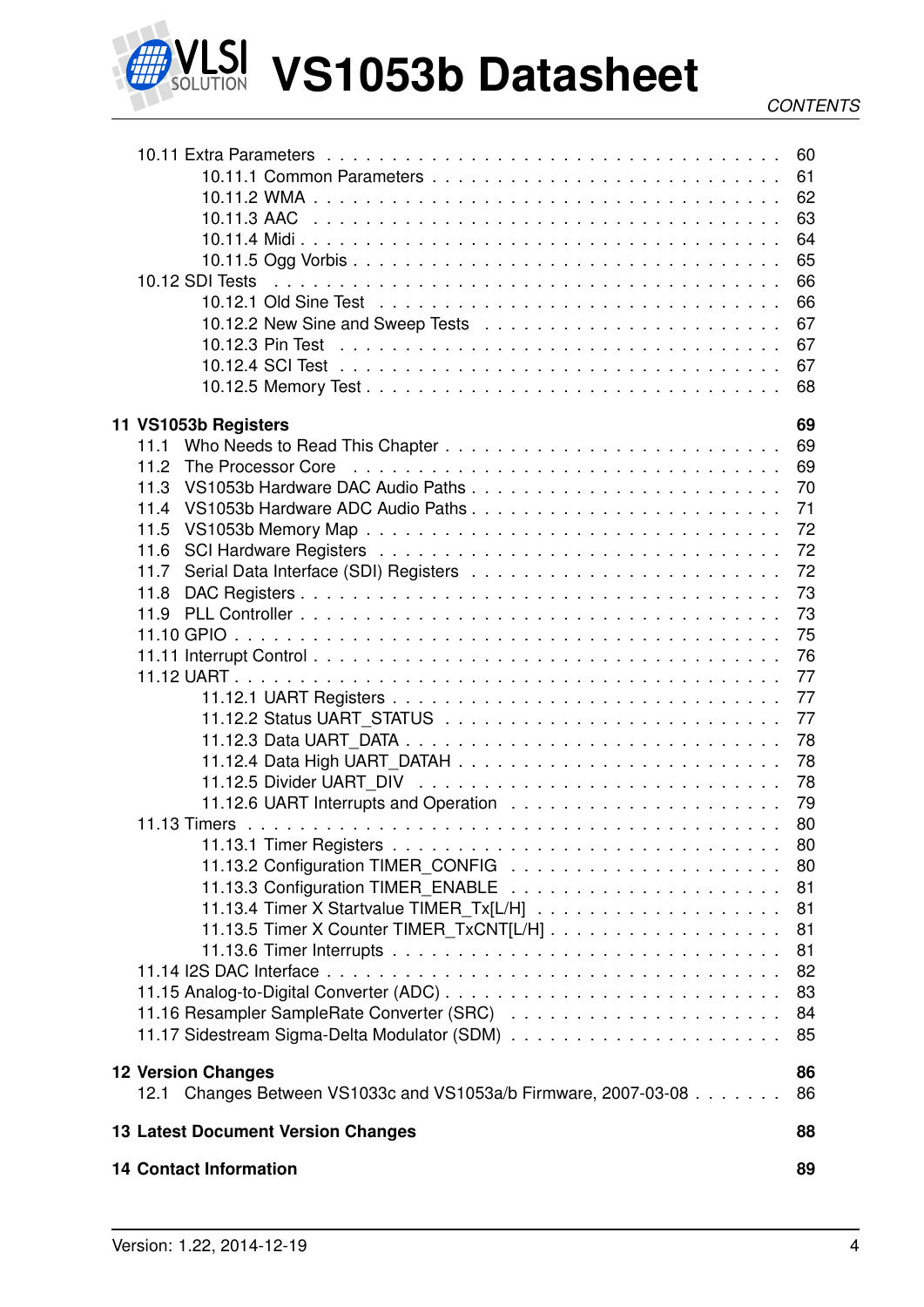

## **List of Figures**

|    |                                                                                                                | 10 |
|----|----------------------------------------------------------------------------------------------------------------|----|
| 2  |                                                                                                                | 10 |
| 3  |                                                                                                                | 13 |
| 4  |                                                                                                                | 17 |
| 5  | SDI in VS10xx Native Mode, multi-byte transfer, $X \geq 1$                                                     | 17 |
| 6  |                                                                                                                | 18 |
| 7  | SDI in VS1001 Mode - one byte transfer. Do not use in new designs!                                             | 19 |
| 8  | SDI in VS1001 Mode - two byte transfer. Do not use in new designs!                                             | 19 |
| 9  |                                                                                                                | 20 |
| 10 |                                                                                                                | 21 |
| 11 | SCI multiple word write enterpresent contained and service contained and service containing to multiple word w | 21 |
| 12 |                                                                                                                | 22 |
| 13 |                                                                                                                | 23 |
| 14 |                                                                                                                | 23 |
| 15 | Two SDI bytes separated by an SCI operation $\ldots \ldots \ldots \ldots \ldots \ldots \ldots$                 | 24 |
| 16 |                                                                                                                | 34 |
| 17 | EarSpeaker externalized sound sources vs. normal inside-the-head sound                                         | 35 |
| 18 | VS1053b ADC and DAC data paths with some data registers                                                        | 70 |
| 19 | VS1053b ADC and DAC data paths with some data registers $\dots \dots \dots$                                    | 71 |
| 20 |                                                                                                                | 77 |
| 21 |                                                                                                                | 82 |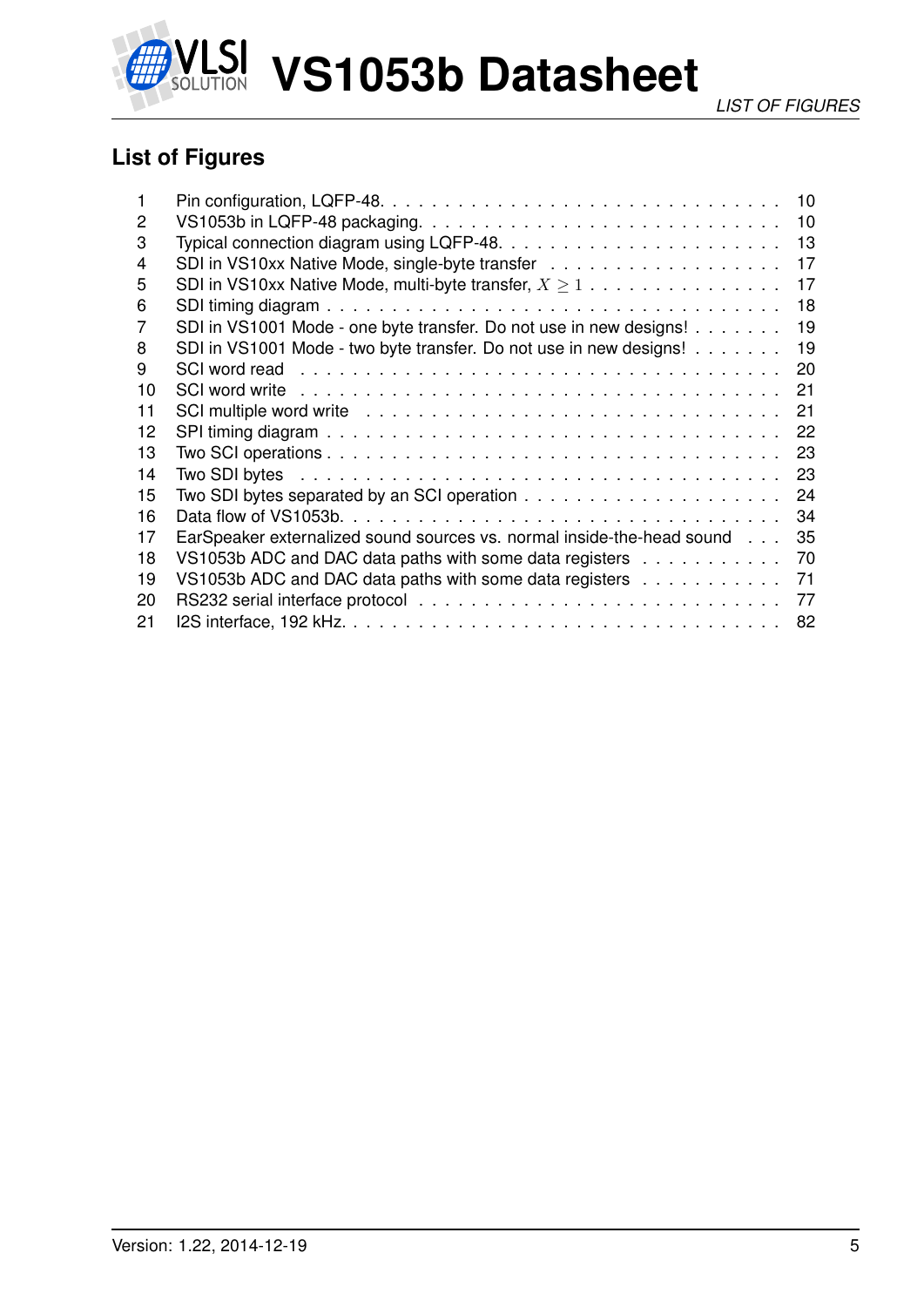

## **1 Licenses**

MPEG Layer-3 audio decoding technology licensed from Fraunhofer IIS and Thomson.

**Note: If you enable Layer I and Layer II decoding, you are liable for any patent issues that may arise from using these formats.** Joint licensing of MPEG 1.0 / 2.0 Layer III does not cover all patents pertaining to layers I and II.

VS1053b contains WMA decoding technology from Microsoft.

**This product is protected by certain intellectual property rights of Microsoft and cannot be used or further distributed without a license from Microsoft.**

VS1053b contains AAC technology (ISO/IEC 13818-7 and ISO/IEC 14496-3) which cannot be used without a proper license from Via Licensing Corporation or individual patent holders.

VS1053b contains spectral band replication (SBR) and parametric stereo (PS) technologies developed by Coding Technologies. Licensing of SBR is handled within MPEG4 through Via Licensing Corporation. Licensing of PS is handled with Coding Technologies. See *http://www.codingtechnologies.com/licensing/aacplus.htm* for more information.

To the best of our knowledge, if the end product does not play a specific format that otherwise would require a customer license: MPEG 1.0/2.0 layers I and II, WMA, or AAC, the respective license should not be required. Decoding of MPEG layers I and II are disabled by default, and WMA and AAC format exclusion can be easily performed based on the contents of the SCI\_HDAT1 register. Also PS and SBR decoding can be separately disabled.

## **2 Disclaimer**

All properties and figures are subject to change.

## **3 Definitions**

**B** Byte, 8 bits.

**b** Bit.

**Ki** "Kibi" =  $2^{10}$  = 1024 (IEC 60027-2).

**Mi** "Mebi" =  $2^{20}$  = 1048576 (IEC 60027-2).

**VS\_DSP** VLSI Solution's DSP core.

**W** Word. In VS\_DSP, instruction words are 32-bit and data words are 16-bit wide.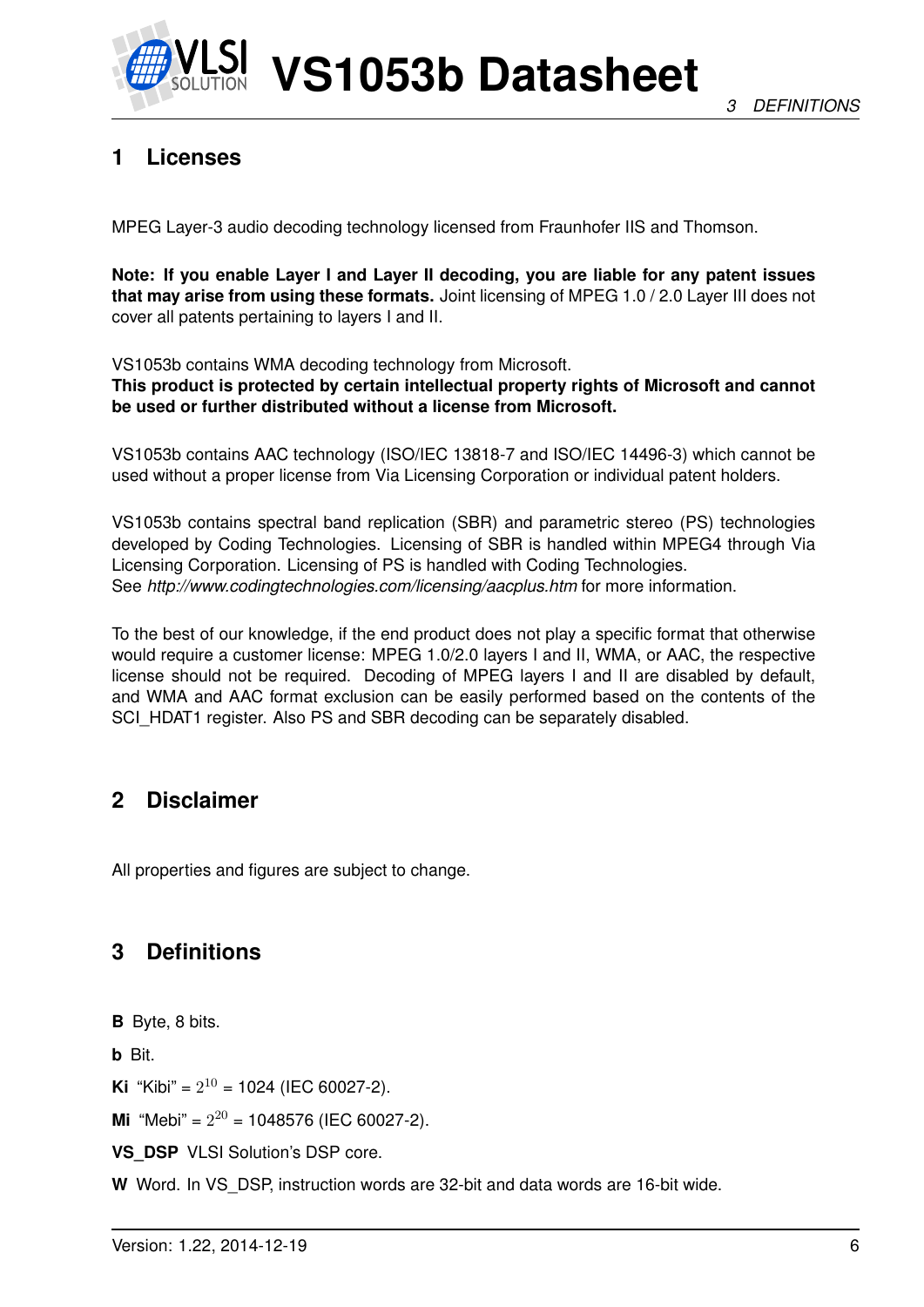**VS1053b Datasheet** *4 CHARACTERISTICS & SPECIFICATIONS*

## **4 Characteristics & Specifications**

#### **4.1 Absolute Maximum Ratings**

| <b>Parameter</b>                | Symbol       | Min    | Max          | <b>Unit</b>  |
|---------------------------------|--------------|--------|--------------|--------------|
| <b>Analog Positive Supply</b>   | <b>AVDD</b>  | $-0.3$ | 3.6          | V            |
| <b>Digital Positive Supply</b>  | <b>CVDD</b>  | $-0.3$ | 1.85         | V            |
| I/O Positive Supply             | <b>IOVDD</b> | $-0.3$ | 3.6          | V            |
| Current at Any Non-Power $Pin1$ |              |        | $\pm 50$     | mA           |
| Voltage at Any Digital Input    |              | $-0.3$ | $IOVDD+0.32$ | v            |
| <b>Operating Temperature</b>    |              | -30    | $+85$        | $^{\circ}$ C |
| Storage Temperature             |              | -65    | $+150$       | $^{\circ}$ C |

 $1$  Higher current can cause latch-up.

<sup>2</sup> Must not exceed 3.6 V

#### **4.2 Recommended Operating Conditions**

| <b>Parameter</b>                        | Symbol           | Min         | Typ         | <b>Max</b>  | <b>Unit</b> |
|-----------------------------------------|------------------|-------------|-------------|-------------|-------------|
| <b>Ambient Operating Temperature</b>    |                  | $-30$       |             | $+85$       | $\circ$ C   |
| Analog and Digital Ground <sup>1</sup>  | <b>AGND DGND</b> |             | 0.0         |             | v           |
| Positive Analog, REF=1.23V              | <b>AVDD</b>      | 2.5         | 2.8         | 3.6         | v           |
| Positive Analog, REF=1.65V <sup>2</sup> | <b>AVDD</b>      | 3.3         | 3.3         | 3.6         | v           |
| Positive Digital                        | <b>CVDD</b>      | 1.7         | 1.8         | 1.85        | v           |
| I/O Voltage                             | <b>IOVDD</b>     | 1.8         | 2.8         | 3.6         | v           |
| Input Clock Frequency <sup>3</sup>      | <b>XTALI</b>     | 12          | 12.288      | 13          | <b>MHz</b>  |
| <b>Internal Clock Frequency</b>         | <b>CLKI</b>      | 12          | 36.864      | 55.3        | <b>MHz</b>  |
| Internal Clock Multiplier <sup>4</sup>  |                  | $1.0\times$ | $3.0\times$ | $4.5\times$ |             |
| <b>Master Clock Duty Cycle</b>          |                  | 40          | 50          | 60          | $\%$        |

 $1$  Must be connected together as close the device as possible for latch-up immunity.

 $2$  Reference voltage can be internally selected between 1.23V and 1.65V, see section 9.6.2. <sup>3</sup> The maximum sample rate that can be played with correct speed is XTALI/256 (or XTALI/512 if SM\_CLK\_RANGE is set). Thus, XTALI must be at least 12.288 MHz (24.576 MHz) to be able to play 48 kHz at correct speed.

<sup>4</sup> Reset value is  $1.0\times$ . Recommended SC\_MULT= $3.5\times$ , SC\_ADD= $1.0\times$  (SCI\_CLOCKF=0x8800). Do not exceed maximum specification for CLKI.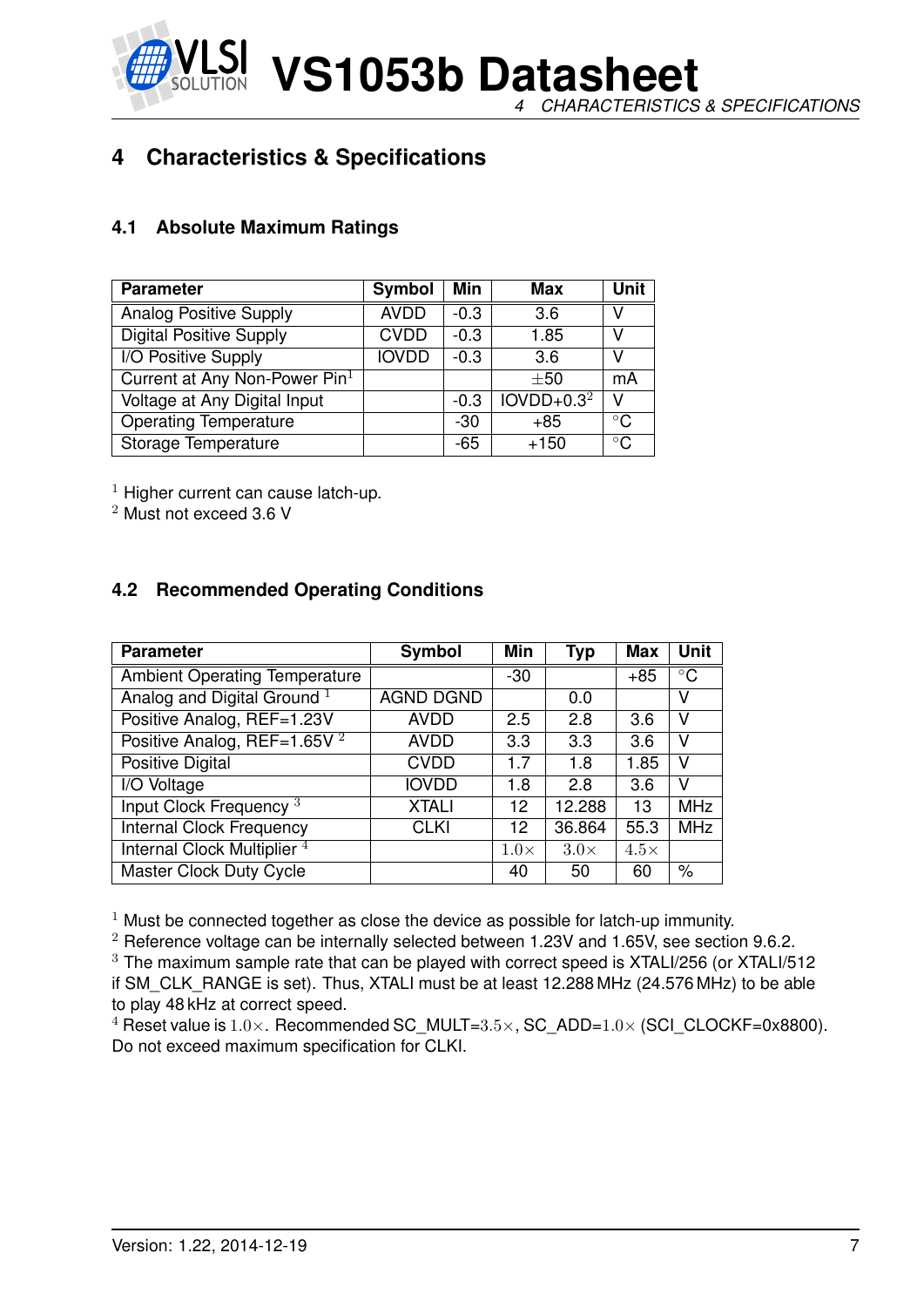

#### **4.3 Analog Characteristics**

Unless otherwise noted: AVDD=3.3V, CVDD=1.8V, IOVDD=2.8V, REF=1.65V, TA=-30..+85◦C, XTALI=12..13MHz, Internal Clock Multiplier 3.5×. DAC tested with 1307.894 Hz full-scale output sinewave, measurement bandwidth 20..20000 Hz, analog output load: LEFT to GBUF 30  $\Omega$ , RIGHT to GBUF 30  $\Omega$ . Microphone test amplitude 48 mVpp,  $f_s$ =1 kHz, Line input test amplitude 2.52 Vpp,  $f_s = 1$  kHz.

| <b>Parameter</b>                                        | <b>Symbol</b> | Min    | Typ             | <b>Max</b>        | <b>Unit</b> |
|---------------------------------------------------------|---------------|--------|-----------------|-------------------|-------------|
| <b>DAC Resolution</b>                                   |               |        | 18              |                   | bits        |
| <b>Total Harmonic Distortion</b>                        | <b>THD</b>    |        |                 | 0.07              | $\%$        |
| <b>Third Harmonic Distortion</b>                        |               |        |                 | 0.02              | $\%$        |
| Dynamic Range (DAC unmuted, A-weighted)                 | <b>IDR</b>    |        | 100             |                   | dB          |
| S/N Ratio (full scale signal)                           | <b>SNR</b>    |        | 94              |                   | dB          |
| Interchannel Isolation (Cross Talk), $600\Omega + GBUF$ |               |        | 80              |                   | dB          |
| Interchannel Isolation (Cross Talk), $30\Omega + GBUF$  |               |        | 53              |                   | dB          |
| <b>Interchannel Gain Mismatch</b>                       |               | $-0.5$ |                 | 0.5               | dB          |
| <b>Frequency Response</b>                               |               | $-0.1$ |                 | 0.1               | dB          |
| Full Scale Output Voltage (Peak-to-peak)                |               | 1.64   | $1.85^{1}$      | 2.06              | Vpp         |
| <b>Deviation from Linear Phase</b>                      |               |        |                 | 5                 | $\circ$     |
| Analog Output Load Resistance                           | <b>AOLR</b>   | 16     | 30 <sup>2</sup> |                   | $\Omega$    |
| Analog Output Load Capacitance                          |               |        |                 | 100               | pF          |
| Microphone input amplifier gain                         | <b>MICG</b>   |        | 26              |                   | dB          |
| Microphone input amplitude                              |               |        | 48              | $140^{3}$         | mVpp AC     |
| Microphone Total Harmonic Distortion                    | <b>MTHD</b>   |        | 0.03            | 0.07              | $\%$        |
| Microphone S/N Ratio                                    | <b>MSNR</b>   | 60     | 70              |                   | dB          |
| Microphone input impedances, per pin                    |               |        | 45              |                   | $k\Omega$   |
| Line input amplitude                                    |               |        | 2500            | 2800 <sup>3</sup> | mVpp AC     |
| Line input Total Harmonic Distortion                    | <b>LTHD</b>   |        | 0.005           | 0.014             | $\%$        |
| Line input S/N Ratio                                    | <b>LSNR</b>   | 85     | 90              |                   | dB          |
| Line input impedance                                    |               |        | 80              |                   | $k\Omega$   |

 $1$  3.0 volts can be achieved with  $++$  to $-+$  wiring for mono difference sound.

<sup>2</sup> AOLR may be much lower, but below *Typical* distortion performance may be compromised.

<sup>3</sup> Above typical amplitude the Harmonic Distortion increases.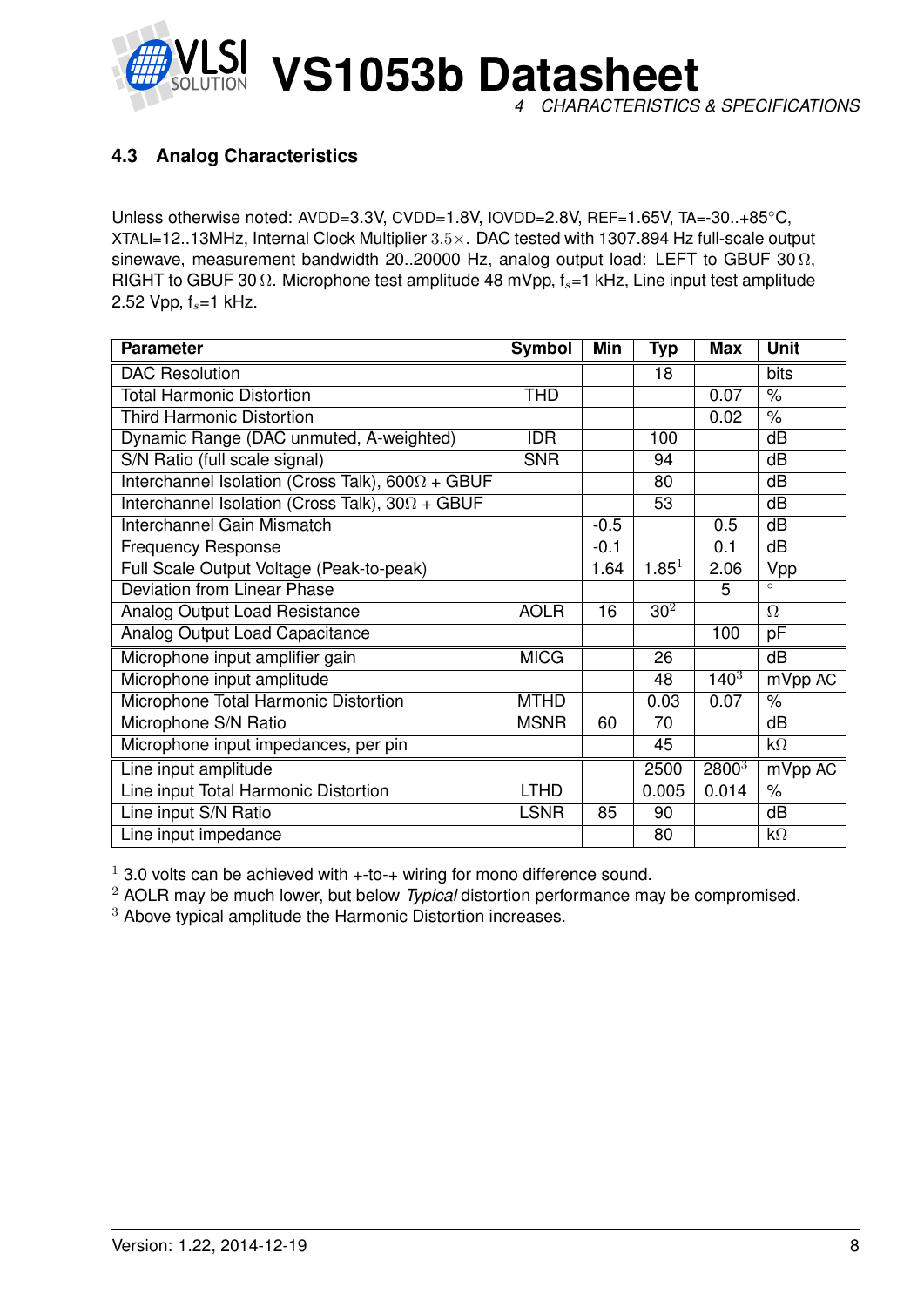

**VS1053b Datasheet** *4 CHARACTERISTICS & SPECIFICATIONS*

#### **4.4 Power Consumption**

Tested with an Ogg Vorbis 128 kbps sample and generated sine. Output at full volume. Internal clock multiplier 3.0×. TA=+25◦C.

| <b>Parameter</b>                                             | Min | Typ  | Max  | Unit    |
|--------------------------------------------------------------|-----|------|------|---------|
| Power Supply Consumption AVDD, Reset                         |     | 0.6  | 5.0  | $\mu$ A |
| Power Supply Consumption CVDD = 1.8V, Reset                  |     | 12   | 20.0 | $\mu$ A |
| Power Supply Consumption AVDD, sine test, $30 \Omega + GBUF$ | 30  | 36.9 | 60   | mA      |
| Power Supply Consumption CVDD = 1.8V, sine test              | 8   | 10   | 15   | mA      |
| Power Supply Consumption AVDD, no load                       |     | 5    |      | mA      |
| Power Supply Consumption AVDD, output load 30 $\Omega$       |     | 11   |      | mA      |
| Power Supply Consumption AVDD, $30 \Omega + GBUF$            |     | 11   |      | mA      |
| Power Supply Consumption CVDD = 1.8V                         |     | 11   |      | mA      |

#### **4.5 Digital Characteristics**

| <b>Parameter</b>                                | Min                       | Max               | Unit       |
|-------------------------------------------------|---------------------------|-------------------|------------|
| High-Level Input Voltage (xRESET, XTALI, XTALO) | $0.7 \times$ <b>IOVDD</b> | $IOVDD+0.31$      | ν          |
| High-Level Input Voltage (other input pins)     | $0.7 \times$ CVDD         | $IOVDD+0.31$      | v          |
| Low-Level Input Voltage                         | $-0.2$                    | $0.3 \times$ CVDD | v          |
| High-Level Output Voltage at XTALO = -0.1 mA    | $0.7\times$ IOVDD         |                   | v          |
| Low-Level Output Voltage at XTALO = 0.1 mA      |                           | $0.3\times$ IOVDD | v          |
| High-Level Output Voltage at $IO = -1.0$ mA     | $0.7\times$ IOVDD         |                   | v          |
| Low-Level Output Voltage at $IO = 1.0$ mA       |                           | $0.3\times$ IOVDD | V          |
| Input Leakage Current                           | $-1.0$                    | 1 O               | $\mu$ A    |
| SPI Input Clock Frequency <sup>2</sup>          |                           | CLK I             | <b>MHz</b> |
| Rise time of all output pins, $load = 50$ pF    |                           | 50                | ns         |

 $1$  Must not exceed 3.6V

<sup>2</sup> Value for SCI reads. SCI and SDI writes allow  $\frac{CLKI}{4}$ .

#### **4.6 Switching Characteristics - Boot Initialization**

| <b>Parameter</b>                  | Symbol | Min   | Max         | Unit   |
|-----------------------------------|--------|-------|-------------|--------|
| XRESET active time                |        |       |             | XTAL.  |
| XRESET inactive to software ready |        | 22000 | $50000^{1}$ | XTAL I |
| Power on reset, rise time to CVDD |        | 10    |             | V/s    |

 $1$  DREQ rises when initialization is complete. You should not send any data or commands before that.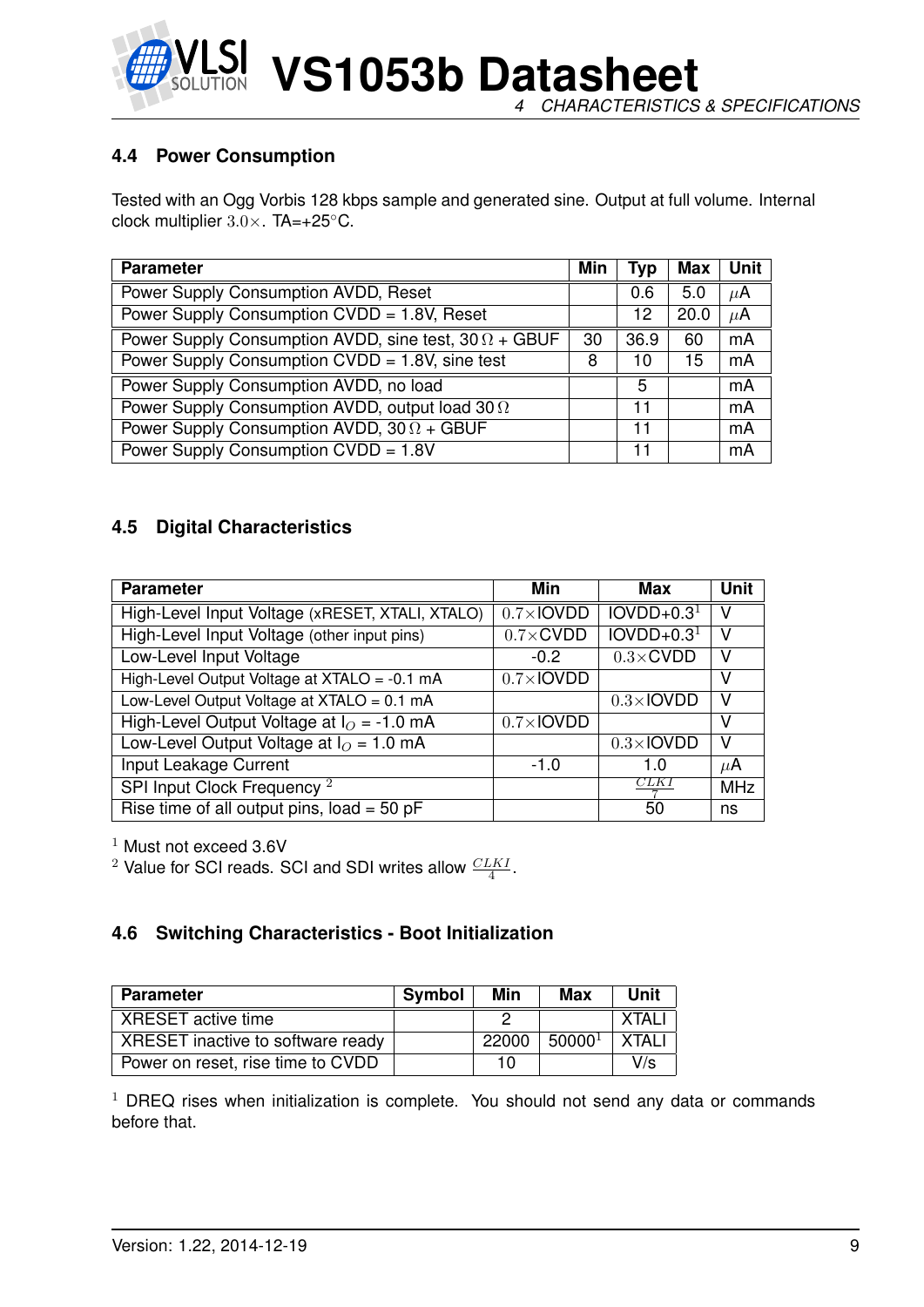

*5 PACKAGES AND PIN DESCRIPTIONS*

## **5 Packages and Pin Descriptions**

#### **5.1 Packages**

LPQFP-48 is a lead (Pb) free and also RoHS compliant package. RoHS is a short name of *Directive 2002/95/EC on the restriction of the use of certain hazardous substances in electrical and electronic equipment*.

#### **5.1.1 LQFP-48**



Figure 1: Pin configuration, LQFP-48.

LQFP-48 package dimensions are at *http://www.vlsi.fi/* .



Figure 2: VS1053b in LQFP-48 packaging.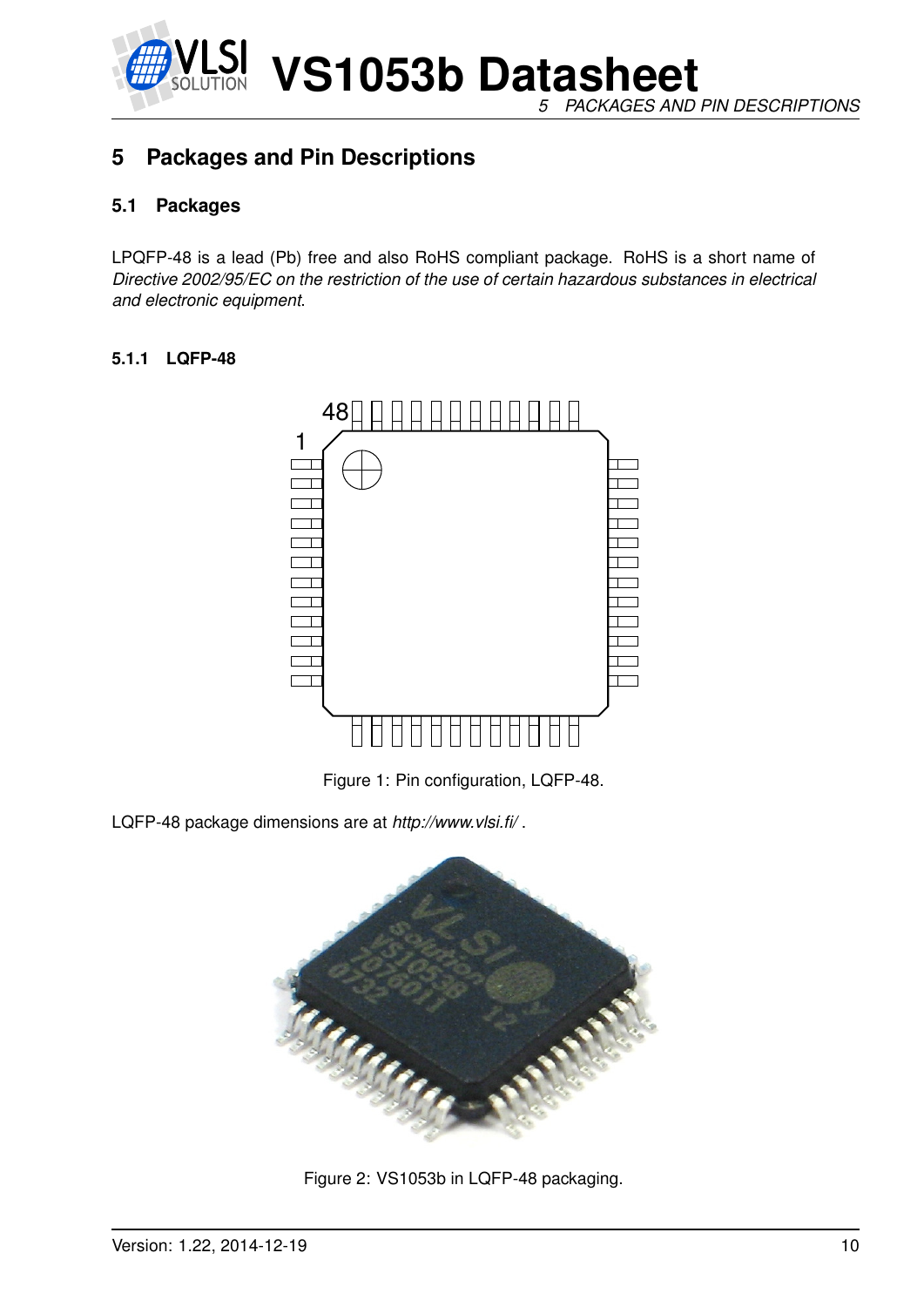

*5 PACKAGES AND PIN DESCRIPTIONS*

| <b>Pad Name</b><br><b>LQFP</b>   |                 | Pin                      | <b>Function</b>                                            |
|----------------------------------|-----------------|--------------------------|------------------------------------------------------------|
|                                  | Pin             | <b>Type</b>              |                                                            |
| MICP / LINE1                     | 1               | AI                       | Positive differential mic input, self-biasing / Line-in 1  |
| <b>MICN</b>                      | $\overline{2}$  | $\overline{AI}$          | Negative differential mic input, self-biasing              |
| <b>XRESET</b>                    | $\overline{3}$  | DI                       | Active low asynchronous reset, schmitt-trigger input       |
| DGND <sub>0</sub>                | $\overline{4}$  | <b>DGND</b>              | Core & I/O ground                                          |
| CVDD <sub>0</sub>                | $\overline{5}$  | <b>CPWR</b>              | Core power supply                                          |
| <b>IOVDD0</b>                    | $\overline{6}$  | <b>IOPWR</b>             | I/O power supply                                           |
| CVDD1                            | 7               | <b>CPWR</b>              | Core power supply                                          |
| <b>DREQ</b>                      | 8               | $\overline{D}$           | Data request, input bus                                    |
| GPIO2 / DCLK <sup>1</sup>        | $\overline{9}$  | DIO                      | General purpose IO 2 / serial input data bus clock         |
| GPIO3 / SDATA <sup>1</sup>       | 10              | $\overline{DIO}$         | General purpose IO 3 / serial data input                   |
| $GPIO6 / I2S_SCLK3$              | $\overline{11}$ | $\overline{DIO}$         | General purpose IO 6 / I2S_SCLK                            |
| GPIO7                            | $\overline{12}$ | $\overline{DIO}$         | General purpose IO 7 / I2S SDATA                           |
| $I2S$ SDATA <sup>3</sup>         |                 |                          |                                                            |
| <b>XDCS / BSYNC</b> <sup>1</sup> | $\overline{13}$ | <b>DI</b>                | Data chip select / byte sync                               |
| <b>IOVDD1</b>                    | 14              | <b>IOPWR</b>             | I/O power supply                                           |
| <b>VCO</b>                       | $\overline{15}$ | $\overline{DO}$          | For testing only (Clock VCO output)                        |
| DGND1                            | $\overline{16}$ | <b>DGND</b>              | Core & I/O ground                                          |
| <b>XTALO</b>                     | $\overline{17}$ | $\overline{AO}$          | <b>Crystal output</b>                                      |
| <b>XTALI</b>                     | $\overline{18}$ | $\overline{AI}$          | <b>Crystal input</b>                                       |
| <b>IOVDD2</b>                    | $\overline{19}$ | <b>IOPWR</b>             | I/O power supply                                           |
| DGND <sub>2</sub>                | $\overline{20}$ | <b>DGND</b>              | Core & I/O ground                                          |
| DGND3                            | $\overline{21}$ | <b>DGND</b>              | Core & I/O ground                                          |
| DGND4                            | $\overline{22}$ | <b>DGND</b>              | Core & I/O ground                                          |
| XCS                              | $\overline{23}$ | $\overline{DI}$          | Chip select input (active low)                             |
| CVDD <sub>2</sub>                | $\overline{24}$ | <b>CPWR</b>              | Core power supply                                          |
| GPIO5 / I2S MCLK <sup>3</sup>    | $\overline{25}$ | $\overline{DIO}$         | General purpose IO 5 / I2S_MCLK                            |
| $\overline{RX}$                  | $\overline{26}$ | $\overline{\mathsf{DI}}$ | UART receive, connect to IOVDD if not used                 |
| $\overline{\mathsf{TX}}$         | $\overline{27}$ | $\overline{DO}$          | <b>UART</b> transmit                                       |
| <b>SCLK</b>                      | $\overline{28}$ | $\overline{\mathsf{DI}}$ | Clock for serial bus                                       |
| $\overline{\text{SI}}$           | $\overline{29}$ | $\overline{\mathsf{DI}}$ | Serial input                                               |
| $\overline{SO}$                  | $\overline{30}$ | DO3                      | Serial output                                              |
| CVDD3                            | $\overline{31}$ | <b>CPWR</b>              | Core power supply                                          |
| <b>XTEST</b>                     | $\overline{32}$ | $\overline{\mathsf{DI}}$ | Reserved for test, connect to IOVDD                        |
| GPIO <sub>0</sub>                | $\overline{33}$ | DIO                      | Gen. purp. IO 0 (SPIBOOT), use 100 kΩ pull-down            |
|                                  |                 |                          | resistor <sup>2</sup>                                      |
| GPIO1                            | 34              | DIO                      | General purpose IO 1                                       |
| <b>GND</b>                       | $\overline{35}$ | <b>DGND</b>              | I/O Ground                                                 |
| GPIO4                            | 36              | $\overline{DIO}$         | General purpose IO 4 / I2S_LROUT                           |
| I2S_LROUT3                       |                 |                          |                                                            |
| AGND <sub>0</sub>                | $\overline{37}$ | <b>APWR</b>              | Analog ground, low-noise reference                         |
| AVDD <sub>0</sub>                | $\overline{38}$ | <b>APWR</b>              | Analog power supply                                        |
| <b>RIGHT</b>                     | $\overline{39}$ | AO                       | Right channel output                                       |
| AGND1                            | 40              | <b>APWR</b>              | Analog ground                                              |
| AGND <sub>2</sub>                | 41              | <b>APWR</b>              | Analog ground                                              |
| <b>GBUF</b>                      | 42              | <b>AO</b>                | Common buffer for headphones, do NOT connect to<br>ground! |
| AVDD1                            | 43              | <b>APWR</b>              | Analog power supply                                        |
| <b>RCAP</b>                      | 44              | <b>AIO</b>               | Filtering capacitance for reference                        |
| AVDD <sub>2</sub>                | 45              | <b>APWR</b>              | Analog power supply                                        |
| <b>LEFT</b>                      | 46              | AO                       | Left channel output                                        |
| AGND3                            | $\overline{47}$ | <b>APWR</b>              | Analog ground                                              |
| LINE <sub>2</sub>                | 48              | $\overline{AI}$          | Line-in 2 (right channel)                                  |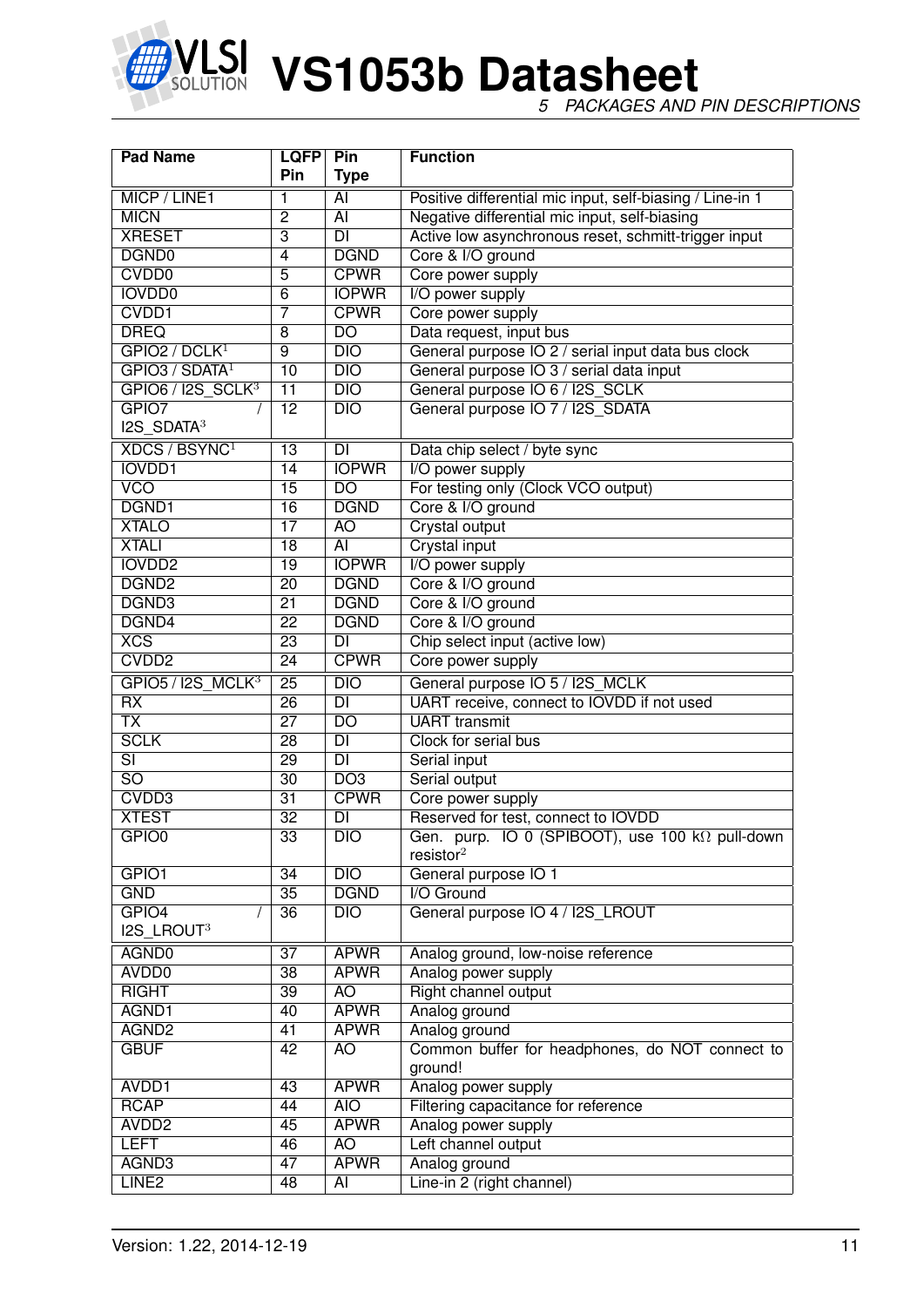

*5 PACKAGES AND PIN DESCRIPTIONS*

 $1$  First pin function is active in New Mode, latter in Compatibility Mode.

 $2$  If GPIO0 is high, SPI Boot is tried. See Chapter 10.9 for details.

<sup>3</sup> If GPIO0 is low and GPIO1 is high, Real-Time MIDI mode is entered. See Chapter 10.10 for details.

<sup>4</sup> If I2S\_CF\_ENA is '0' the pins are used for GPIO. See Chapter 11.14 for details.

Pin types:

| <b>Type</b>     | <b>Description</b>                     | Type         | <b>Description</b>      |
|-----------------|----------------------------------------|--------------|-------------------------|
| DI              | Digital input, CMOS Input Pad          | AO.          | Analog output           |
| DO              | Digital output, CMOS Input Pad         | AIO.         | Analog input/output     |
| DIO             | Digital input/output                   | <b>APWR</b>  | Analog power supply pin |
| DO <sub>3</sub> | Digital output, CMOS Tri-stated Output | <b>DGND</b>  | Core or I/O ground pin  |
|                 | Pad                                    | <b>CPWR</b>  | Core power supply pin   |
| AI              | Analog input                           | <b>IOPWR</b> | I/O power supply pin    |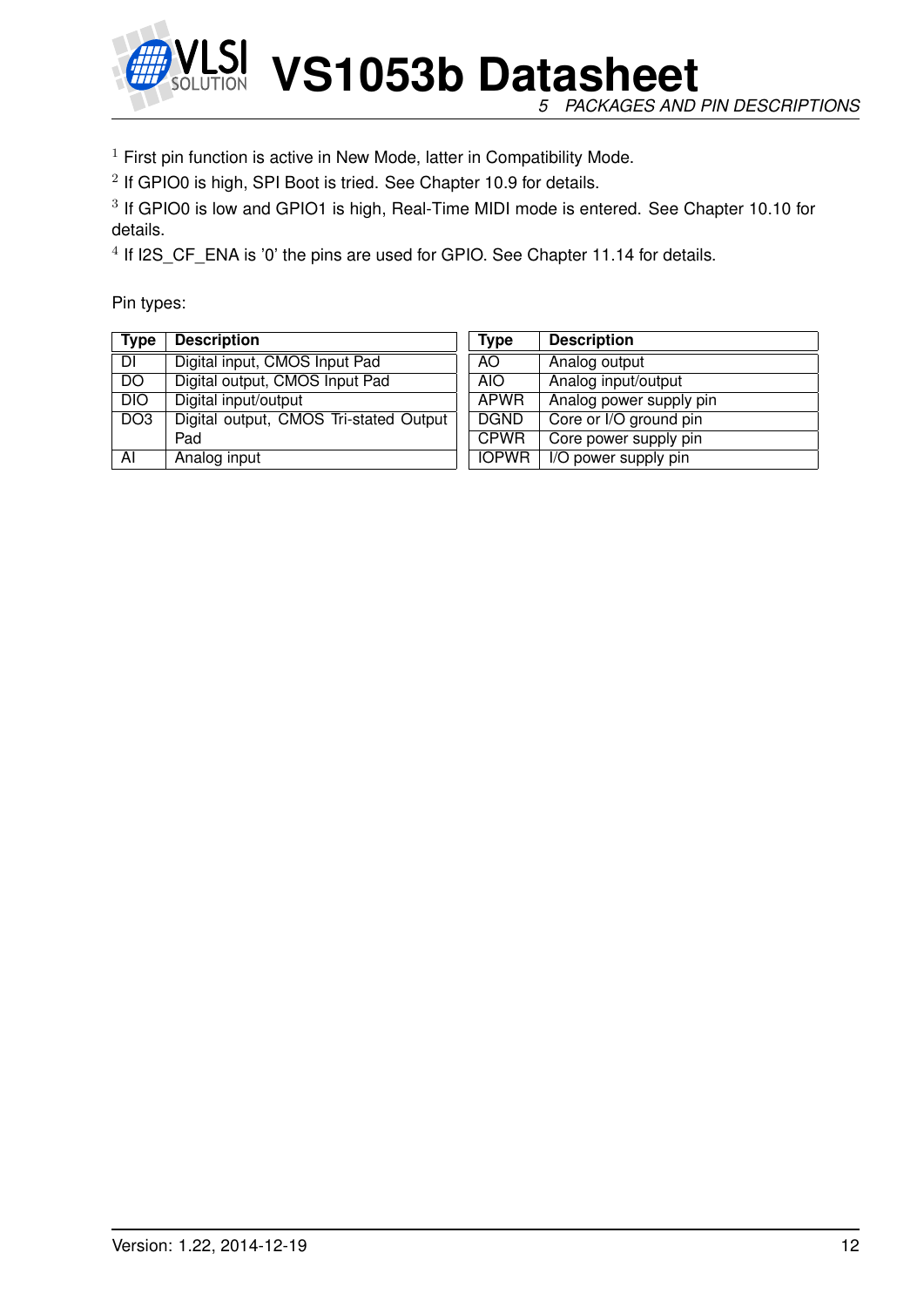

*6 CONNECTION DIAGRAM, LQFP-48*

## **6 Connection Diagram, LQFP-48**



Figure 3: Typical connection diagram using LQFP-48.

Figure 3 shows a typical connection diagram for VS1053.

Figure Note 1: Connect either Microphone In or Line In, but not both at the same time.

Note: This connection assumes SM\_SDINEW is active (see Chapter 9.6.1). If also SM\_SDISHARE is used, xDCS should be tied low or high (see Chapter 7.1.1).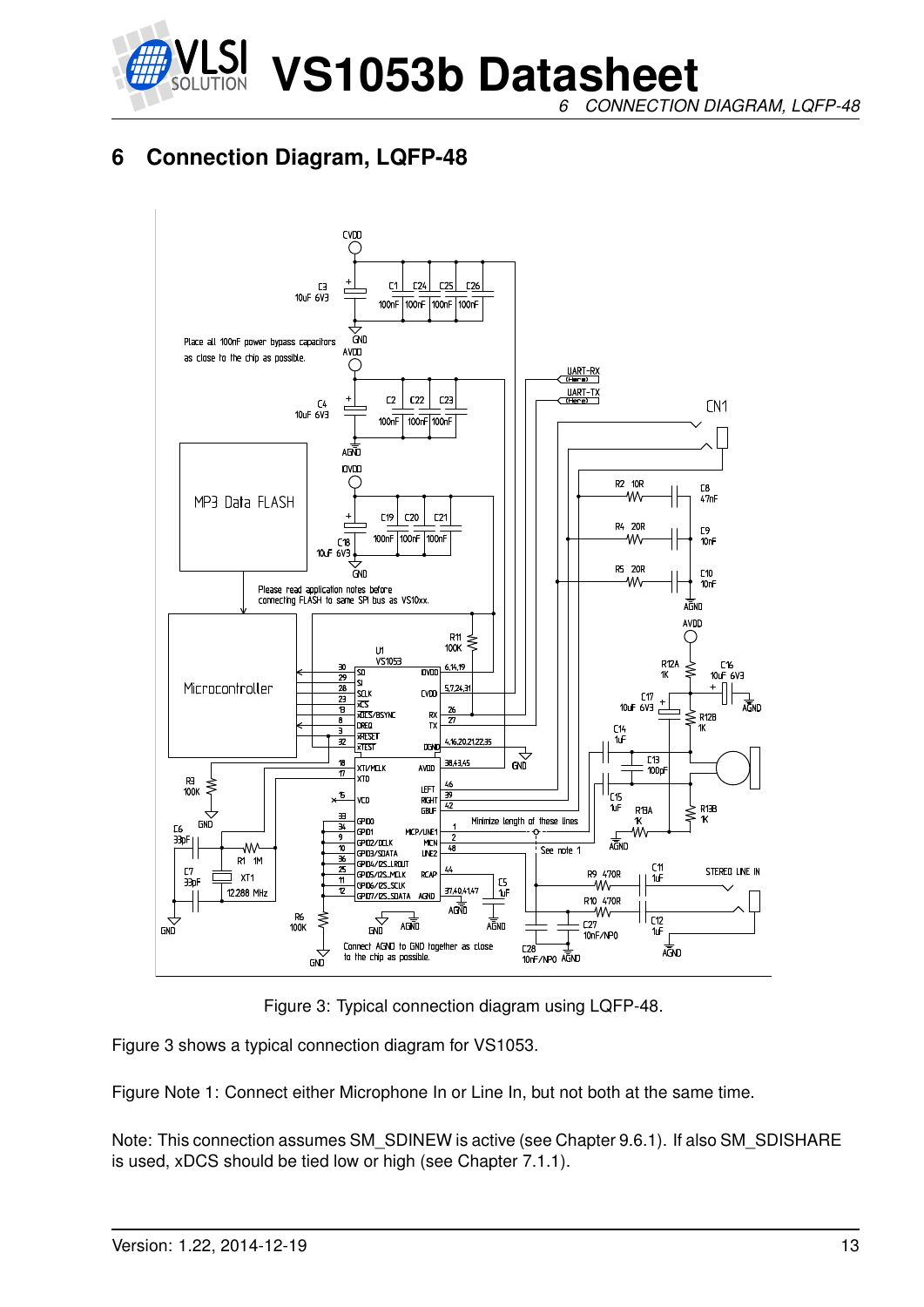

**VS1053b Datasheet** *6 CONNECTION DIAGRAM, LQFP-48*

The common buffer GBUF can be used for common voltage (1.23 V) for earphones. This will eliminate the need for large isolation capacitors on line outputs, and thus the audio output pins from VS1053b may be connected directly to the earphone connector.

GBUF must NOT be connected to ground under any circumstances. If GBUF is not used, LEFT and RIGHT must be provided with coupling capacitors. To keep GBUF stable, you should always have the resistor and capacitor even when GBUF is not used. See application notes for details.

Unused GPIO pins should have a pull-down resistor. Unused line and microphone inputs should not be connected.

If UART is not used, RX should be connected to IOVDD and TX be unconnected.

Do not connect any external load to XTALO.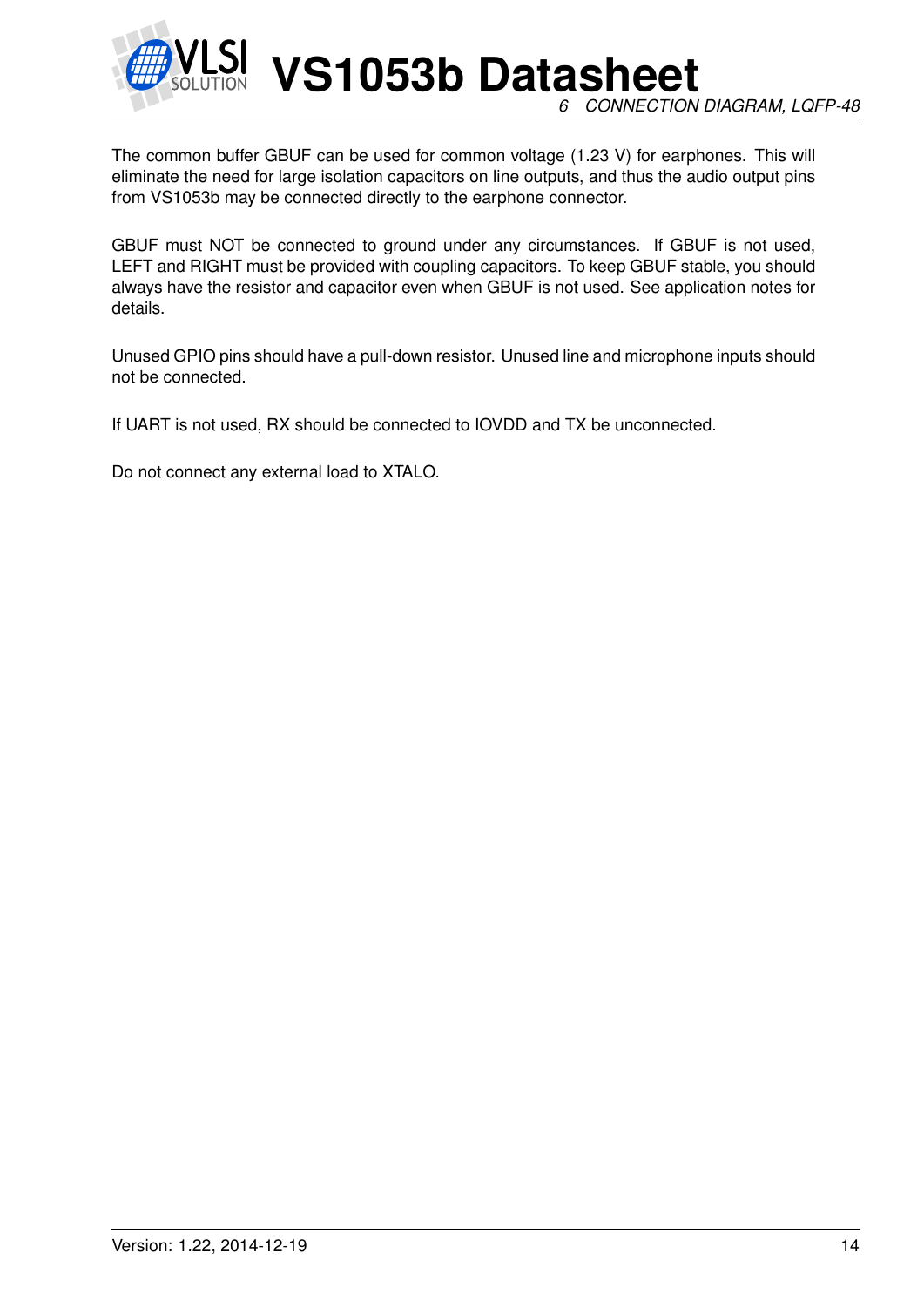

## **7 SPI Buses**

The SPI Bus - which was originally used in some Motorola devices - has been used for both VS1053b's Serial Data Interface SDI (Chapters 7.3 and 9.4) and Serial Control Interface SCI (Chapters 7.4 and 9.5).

#### **7.1 SPI Bus Pin Descriptions**

#### **7.1.1 VS10xx Native Modes (New Mode, recommended)**

These modes are active on VS1053b when SM\_SDINEW is set to 1 (default at startup). DCLK and SDATA are not used for data transfer and they can be used as general-purpose I/O pins (GPIO2 and GPIO3). BSYNC function changes to data interface chip select (XDCS).

| SDI Pin     | <b>SCI Pin</b> | Description                                                                                                                                                                                                                                                                                                  |
|-------------|----------------|--------------------------------------------------------------------------------------------------------------------------------------------------------------------------------------------------------------------------------------------------------------------------------------------------------------|
| <b>XDCS</b> | <b>XCS</b>     | Active low chip select input. A high level forces the serial interface into<br>standby mode, ending the current operation. A high level also forces serial<br>output (SO) to high impedance state. If SM_SDISHARE is 1, pin<br>XDCS is not used, but the signal is generated internally by inverting<br>XCS. |
| <b>SCK</b>  |                | Serial clock input. The serial clock is also used internally as the master<br>clock for the register interface.<br>SCK can be gated or continuous. In either case, the first rising clock edge<br>after XCS has gone low marks the first bit to be written.                                                  |
|             | SI             | Serial input. If a chip select is active, SI is sampled on the rising CLK edge.                                                                                                                                                                                                                              |
|             | SO.            | Serial output. In reads, data is shifted out on the falling SCK edge.<br>In writes SO is at a high impedance state.                                                                                                                                                                                          |

#### **7.1.2 VS1001 Compatibility Mode (deprecated, do not use in new designs)**

This mode is active when SM\_SDINEW is set to 0. In this mode, DCLK, SDATA and BSYNC are active.

| SDI Pin      | <b>SCI Pin</b> | Description                                                                 |
|--------------|----------------|-----------------------------------------------------------------------------|
|              | <b>XCS</b>     | Active low chip select input. A high level forces the serial interface into |
|              |                | standby mode, ending the current operation. A high level also forces serial |
|              |                | output (SO) to high impedance state.                                        |
| <b>BSYNC</b> |                | SDI data is synchronized with a rising edge of BSYNC.                       |
| <b>DCLK</b>  | <b>SCK</b>     | Serial clock input. The serial clock is also used internally as the master  |
|              |                | clock for the register interface.                                           |
|              |                | SCK can be gated or continuous. In either case, the first rising clock edge |
|              |                | after XCS has gone low marks the first bit to be written.                   |
| <b>SDATA</b> | SL             | Serial input. SI is sampled on the rising SCK edge, if XCS is low.          |
|              | SO.            | Serial output. In reads, data is shifted out on the falling SCK edge.       |
|              |                | In writes SO is at a high impedance state.                                  |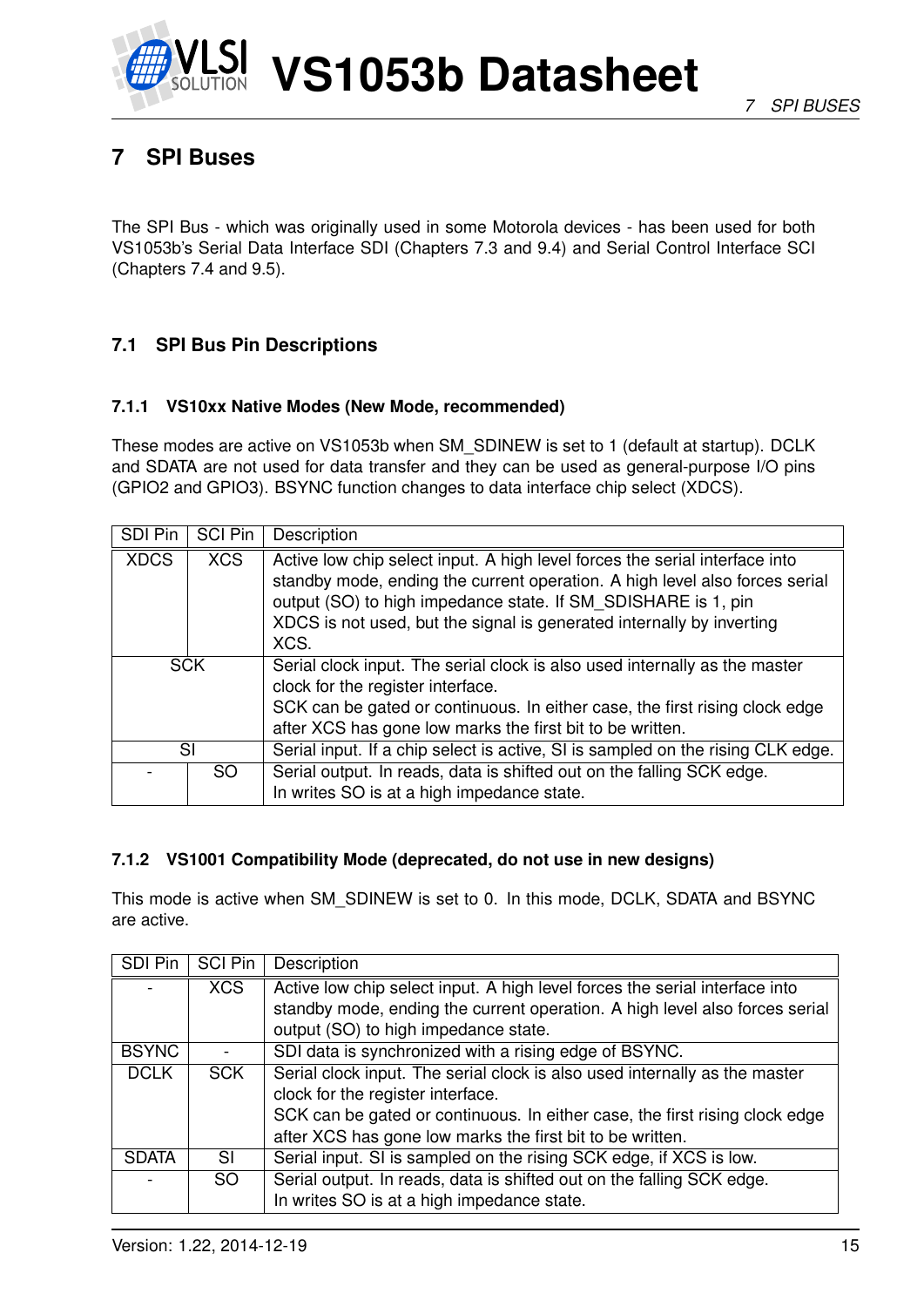## **7.2 Data Request Pin DREQ**

The DREQ pin/signal is used to signal if VS1053b's 2048-byte FIFO is capable of receiving data. If DREQ is high, VS1053b can take at least 32 bytes of SDI data or one SCI command. DREQ is turned low when the stream buffer is too full and for the duration of an SCI command.

Because of the 32-byte safety area, the sender may send upto 32 bytes of SDI data at a time without checking the status of DREQ, making controlling VS1053b easier for low-speed microcontrollers.

Note: DREQ may turn low or high at any time, even during a byte transmission. Thus, DREQ should only be used to decide whether to send more bytes. A transmission that has already started doesn't need to be aborted.

Note: In VS1053b DREQ also goes down while an SCI operation is in progress.

There are cases when you still want to send SCI commands when DREQ is low. Because DREQ is shared between SDI and SCI, you can not determine if an SCI command has been executed if SDI is not ready to receive data. In this case you need a long enough delay after every SCI command to make certain none of them are missed. The SCI Registers table in Chapter 9.6 gives the worst-case handling time for each SCI register write.

Note: The status of DREQ can also be read through SCI with the following code. For details on SCI registers, see Chapter 7.4.

```
// This example reads status of DREQ pin through the SPI/SCI register
// interface.
#define SCI WRAMADDR 7
#define SCI_WRAM 6
while (!endOfFile) {
  int dreq;
 WriteSciReg(SCI_WRAMADDR, 0xC012); // Send address of DREQ register
 dreq = ReadSciReg(SCI_WRAM) & 1; // Read value of DREQ (in bit 0)
  if (dreq) {
   // DREQ high: send 1-32 bytes audio data
 } else {
    // DREQ low: wait 5 milliseconds (so that VS10xx doesn't get
   // continuous SCI operations)
 }
} /* while (!endOfFile) */
```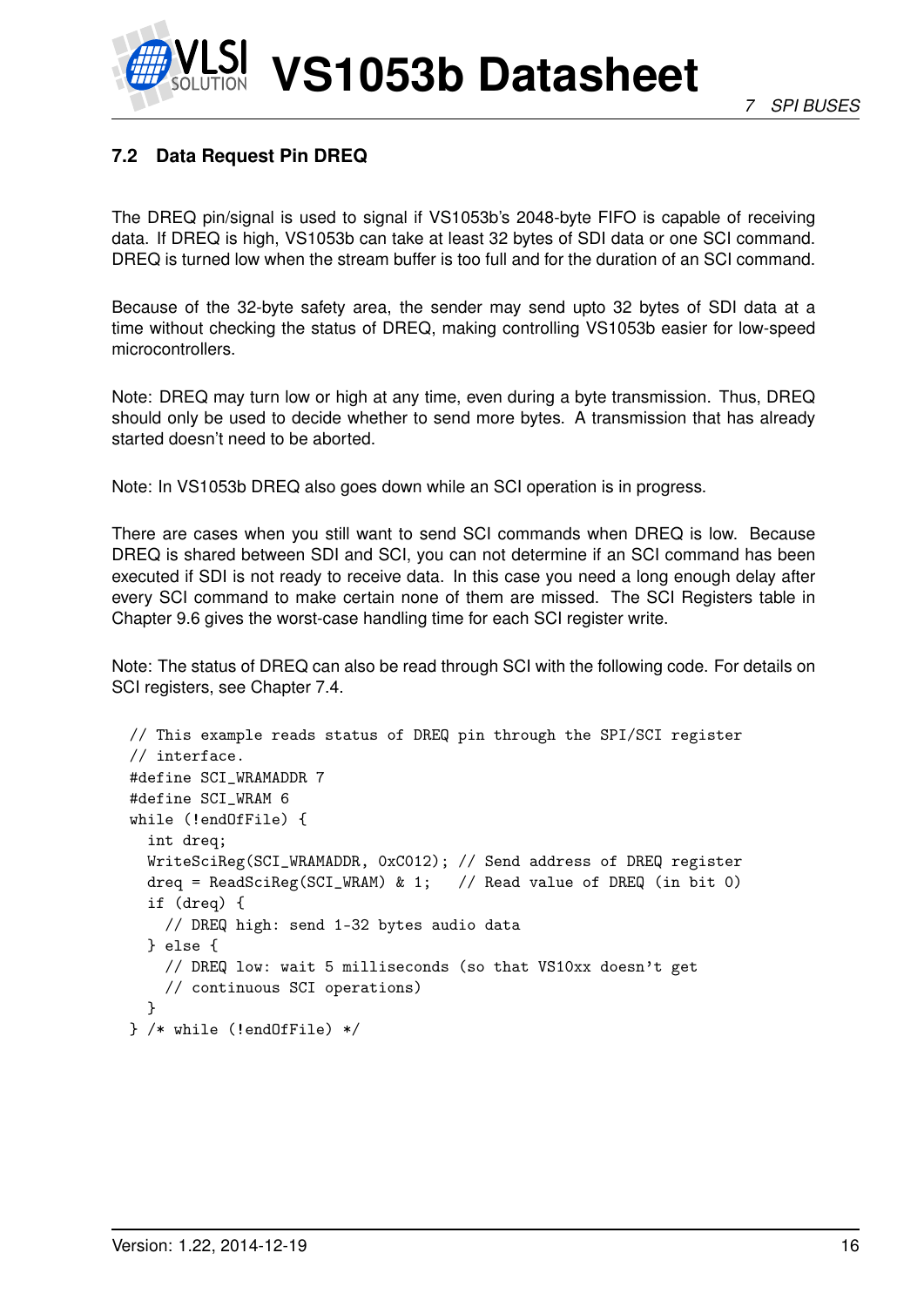

#### **7.3 Serial Protocol for Serial Data Interface (SPI / SDI)**

The serial data interface operates in slave mode so DCLK signal must be generated by an external circuit.

Data (SDATA signal) can be clocked in at either the rising or falling edge of DCLK (Chapter 9.6).

VS1053b assumes its data input to be byte-sychronized. SDI bytes may be transmitted either MSb or LSb first, depending of register SCI\_MODE bit SM\_SDIORD (Chapter 9.6.1).

The firmware is able to accept the maximum bitrate the SDI supports.

#### **7.3.1 SDI in VS10xx Native Modes (New Mode, recommended)**



Figure 4: SDI in VS10xx Native Mode, single-byte transfer

In VS10xx native modes (SM\_NEWMODE is 1), byte synchronization is achieved by XDCS, as shown in Figure 4. The state of XDCS may not change while a data byte transfer is in progress. XDCS does not need to be deactivated and reactivated for every byte transfer, as shown in Figure 5. However, to maintain data synchronization even if there are occasional clock glitches, it is recommended to deactivate and reactivate XDCS every now and then, for example after each 32 bytes of data.

Note that when sending data through SDI you have to check the Data Request Pin DREQ at least after every 32 bytes (Chapter 7.2).



Figure 5: SDI in VS10xx Native Mode, multi-byte transfer,  $X \geq 1$ 

If SM\_SDISHARE is 1, the XDCS signal is internally generated by inverting the XCS input.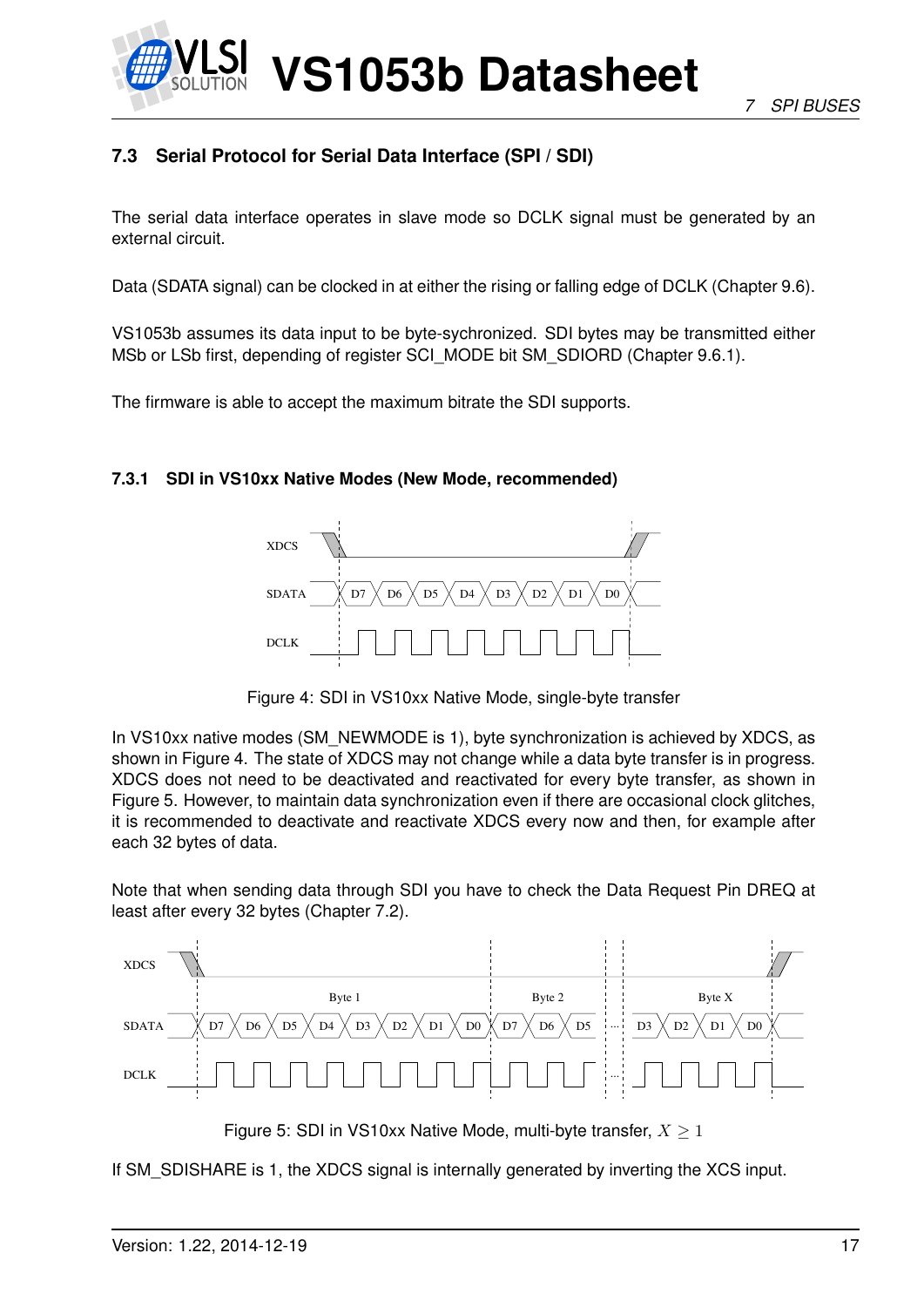

*7 SPI BUSES*

#### **7.3.2 SDI Timing Diagram in VS10xx Native Modes (New Mode)**



Figure 6: SDI timing diagram

Figure 6 presents SDI bus timing.

| <b>Symbol</b> | Min | Max | Unit               |
|---------------|-----|-----|--------------------|
| tXCSS         | 5   |     | ns                 |
| tSU           | 0   |     | ns                 |
| tН            | 2   |     | <b>CLKI</b> cycles |
| tWL           | 2   |     | <b>CLKI</b> cycles |
| tWH           | 2   |     | <b>CLKI</b> cycles |
| <b>tXCSH</b>  |     |     | <b>CLKI</b> cycles |
| tXCS          | n   |     | <b>CLKI</b> cycles |

Note: xDCS is not required to go high between bytes, so tXCS is 0.

Note: Although the timing is derived from the internal clock CLKI, the system always starts up in  $1.0\times$  mode, thus CLKI=XTALI. After you have configured a higher clock through SCI CLOCKF and waited for DREQ to rise, you can use a higher SPI speed as well.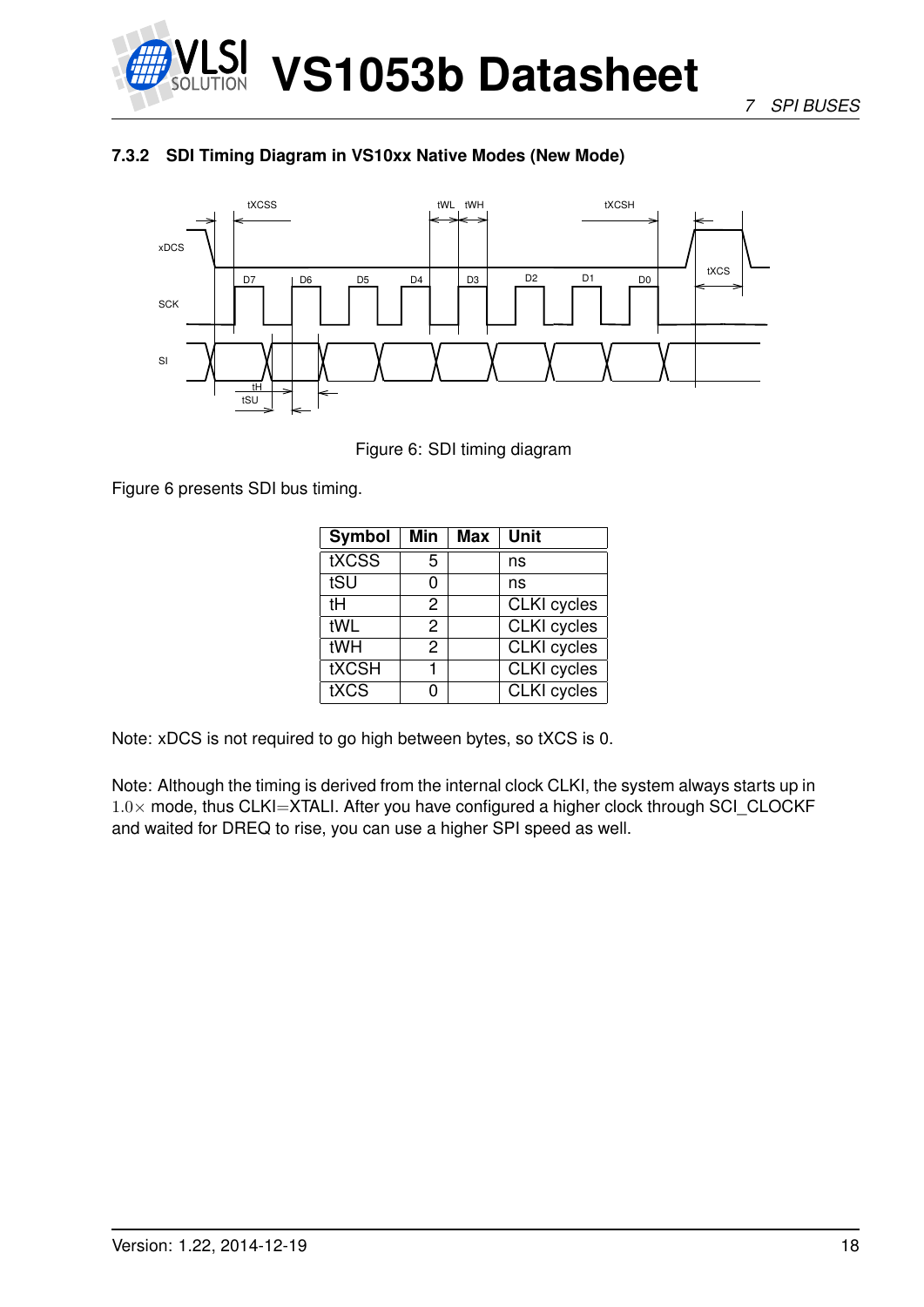

#### **7.3.3 SDI in VS1001 Compatibility Mode (deprecated, do not use in new designs)**



Figure 7: SDI in VS1001 Mode - one byte transfer. Do not use in new designs!

When VS1053b is running in VS1001 compatibility mode, a BSYNC signal must be generated to ensure correct bit-alignment of the input bitstream, as shown in Figures 7 and 8.

The first DCLK sampling edge (rising or falling, depending on selected polarity), during which the BSYNC is high, marks the first bit of a byte (LSB, if LSB-first order is used, MSB, if MSB-first order is used). If BSYNC is '1' when the last bit is received, the receiver stays active and next 8 bits are also received.



Figure 8: SDI in VS1001 Mode - two byte transfer. Do not use in new designs!

#### **7.3.4 Passive SDI Mode (deprecated, do not use in new designs)**

If SM\_NEWMODE is 0 and SM\_SDISHARE is 1, the operation is otherwise like the VS1001 compatibility mode, but bits are only received while the BSYNC signal is '1'. Rising edge of BSYNC is still used for synchronization.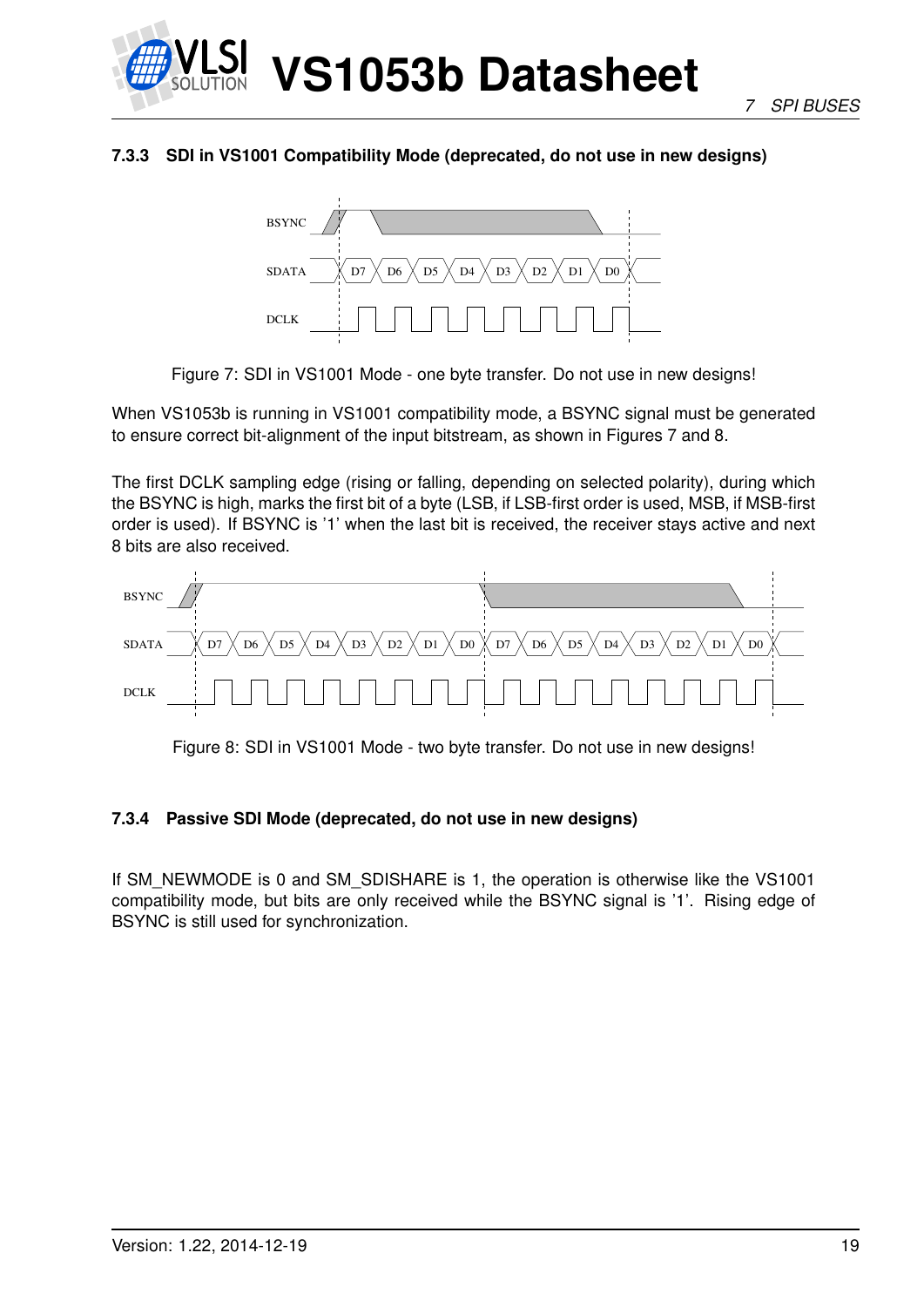

## **7.4 Serial Protocol for Serial Command Interface (SPI / SCI)**

The serial bus protocol for the Serial Command Interface SCI (Chapter 9.5) consists of an instruction byte, address byte and one 16-bit data word. Each read or write operation can read or write a single register. Data bits are read at the rising edge, so the user should update data at the falling edge. Bytes are always send MSb first. XCS should be low for the full duration of the operation, but you can have pauses between bits if needed.

The operation is specified by an 8-bit instruction opcode. The supported instructions are read and write. See table below.

| Instruction  |             |            |  |  |  |  |  |  |  |  |  |
|--------------|-------------|------------|--|--|--|--|--|--|--|--|--|
| Name         | Opcode      | Operation  |  |  |  |  |  |  |  |  |  |
| <b>READ</b>  | 0b0000 0011 | Read data  |  |  |  |  |  |  |  |  |  |
| <b>WRITE</b> | 0b0000 0010 | Write data |  |  |  |  |  |  |  |  |  |

Note: VS1053b sets DREQ low after each SCI operation. The duration depends on the operation. It is not allowed to finish a new SCI/SDI operation before DREQ is high again.

#### **7.4.1 SCI Read**





VS1053b registers are read from using the following sequence, as shown in Figure 9. First, XCS line is pulled low to select the device. Then the READ opcode (0x3) is transmitted via the SI line followed by an 8-bit word address. After the address has been read in, any further data on SI is ignored by the chip. The 16-bit data corresponding to the received address will be shifted out onto the SO line.

XCS should be driven high after data has been shifted out.

DREQ is driven low for a short while when in a read operation by the chip. This is a very short time and doesn't require special user attention.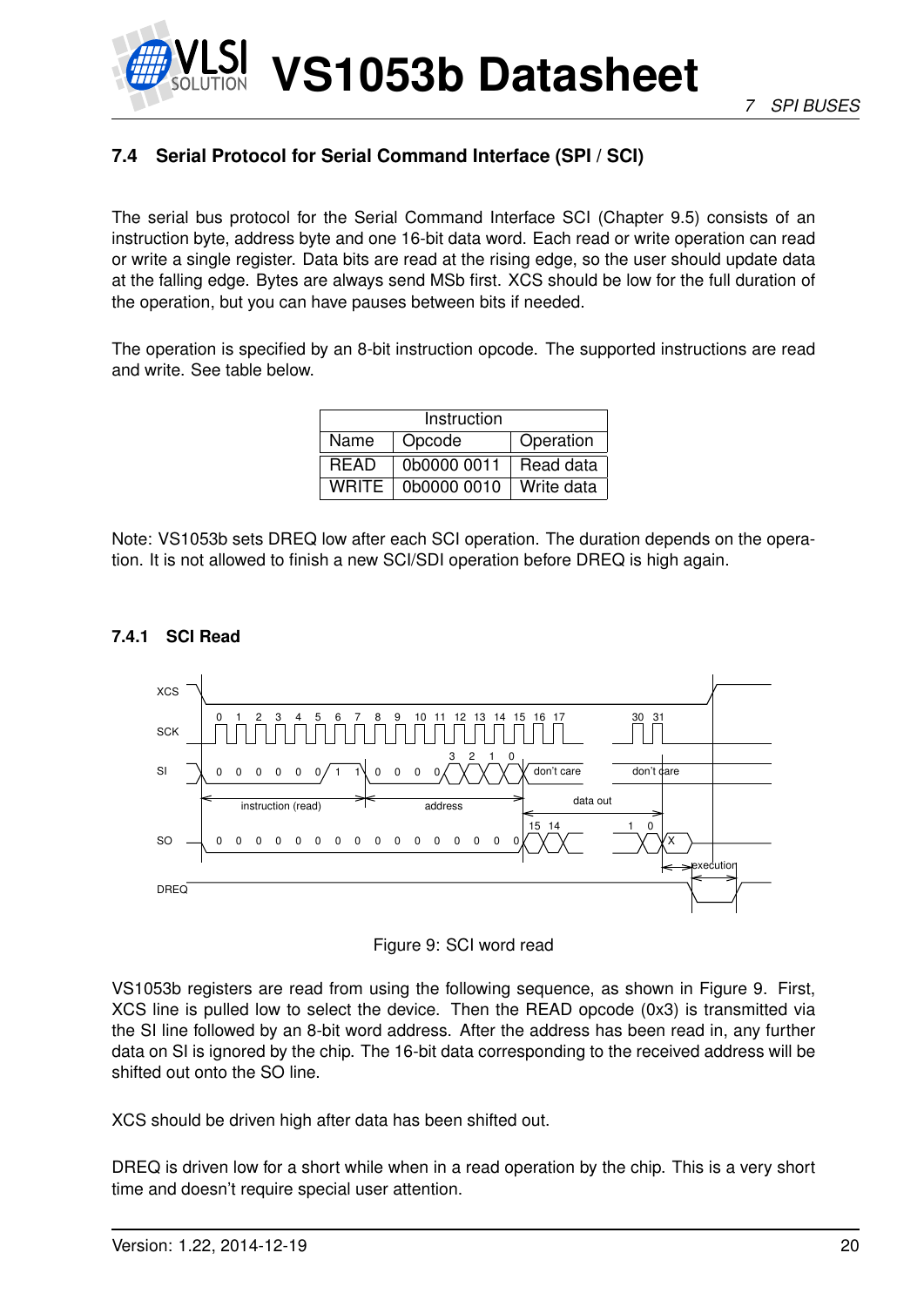

#### **7.4.2 SCI Write**



Figure 10: SCI word write

VS1053b registers are written from using the following sequence, as shown in Figure 10. First, XCS line is pulled low to select the device. Then the WRITE opcode (0x2) is transmitted via the SI line followed by an 8-bit word address.

After the word has been shifted in and the last clock has been sent, XCS should be pulled high to end the WRITE sequence.

After the last bit has been sent, DREQ is driven low for the duration of the register update, marked "execution" in the figure. The time varies depending on the register and its contents (see table in Chapter 9.6 for details). If the maximum time is longer than what it takes from the microcontroller to feed the next SCI command or SDI byte, status of DREQ must be checked before finishing the next SCI/SDI operation.



#### **7.4.3 SCI Multiple Write**

Figure 11: SCI multiple word write

VS1053b allows for the user to send multiple words to the same SCI register, which allows fast SCI uploads, shown in Figure 11. The main difference to a single write is that instead of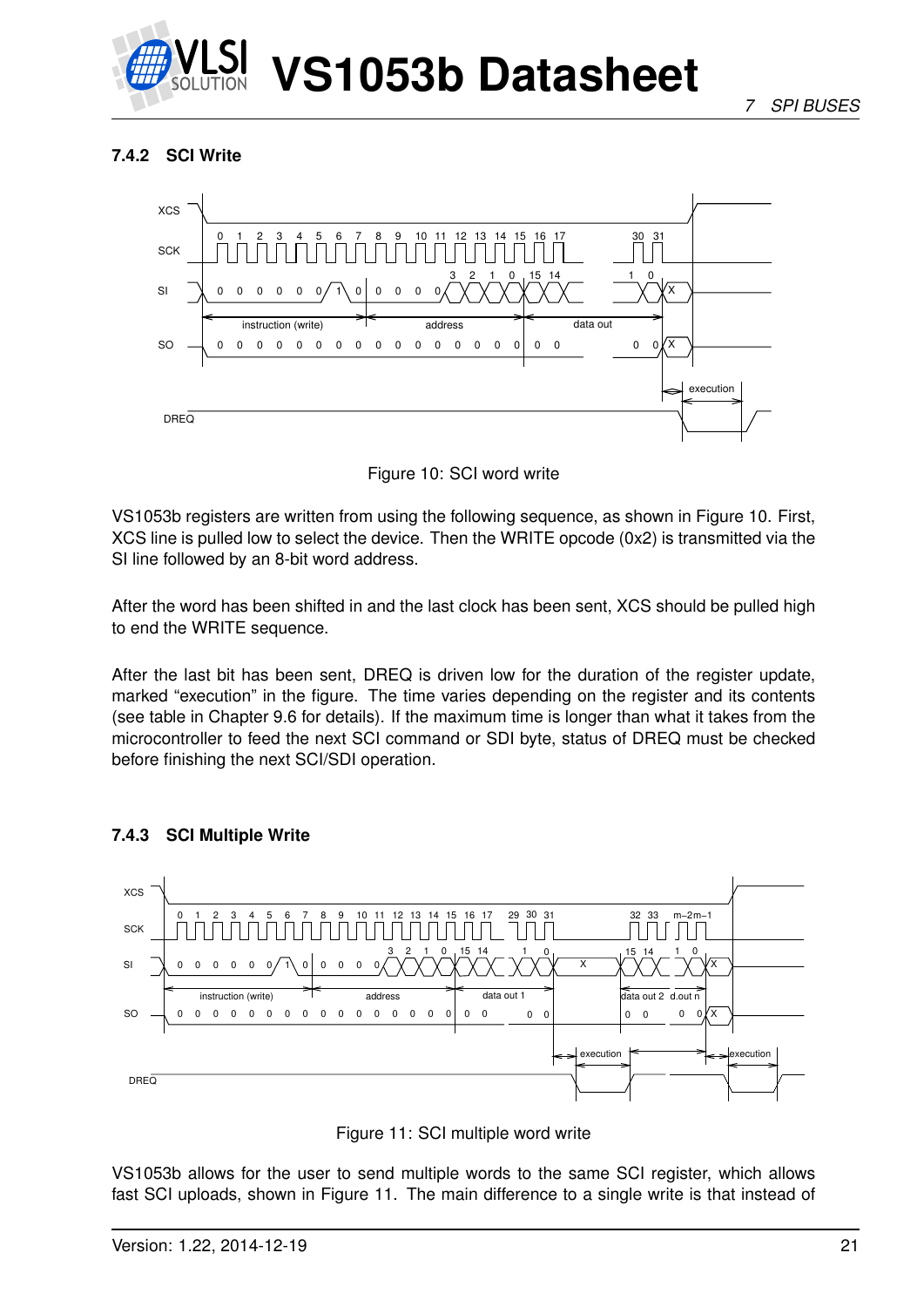

bringing XCS up after sending the last bit of a data word, the next data word is sent immediately. After the last data word, XCS is driven high as with a single word write.

After the last bit of a word has been sent, DREQ is driven low for the duration of the register update, marked "execution" in the figure. The time varies depending on the register and its contents (see table in Chapter 9.6 for details). If the maximum time is longer than what it takes from the microcontroller to feed the next SCI command or SDI byte, status of DREQ must be checked before finishing the next SCI/SDI operation.

#### **7.4.4 SCI Timing Diagram**



Figure 12: SPI timing diagram

The SCI timing diagram is presented in Figure 12.

| <b>Symbol</b> | <b>Min</b>     | <b>Max</b>               | Unit               |
|---------------|----------------|--------------------------|--------------------|
| tXCSS         | 5              |                          | ns                 |
| tSU           | O)             |                          | ns                 |
| tH            | $\overline{2}$ |                          | <b>CLKI</b> cycles |
| tZ            | 0              |                          | ns                 |
| tWL           | 2              |                          | <b>CLKI</b> cycles |
| tWH           | $\overline{2}$ |                          | <b>CLKI</b> cycles |
| tV            |                | 2 (+ $25 \text{ ns}^1$ ) | <b>CLKI</b> cycles |
| <b>tXCSH</b>  |                |                          | <b>CLKI</b> cycles |
| tXCS          | $\overline{c}$ |                          | <b>CLKI</b> cycles |
| tDIS          |                | 10                       | ns                 |

 $1$  25 ns is when pin loaded with 100 pF capacitance. The time is shorter with lower capacitance.

Note: Although the timing is derived from the internal clock CLKI, the system always starts up in  $1.0\times$  mode, thus CLKI=XTALI. After you have configured a higher clock through SCI\_CLOCKF and waited for DREQ to rise, you can use a higher SPI speed as well.

Note: Because tWL + tWH + tH is  $6 \times$ CLKI + 25 ns, the maximum speed for SCI reads is CLKI/7.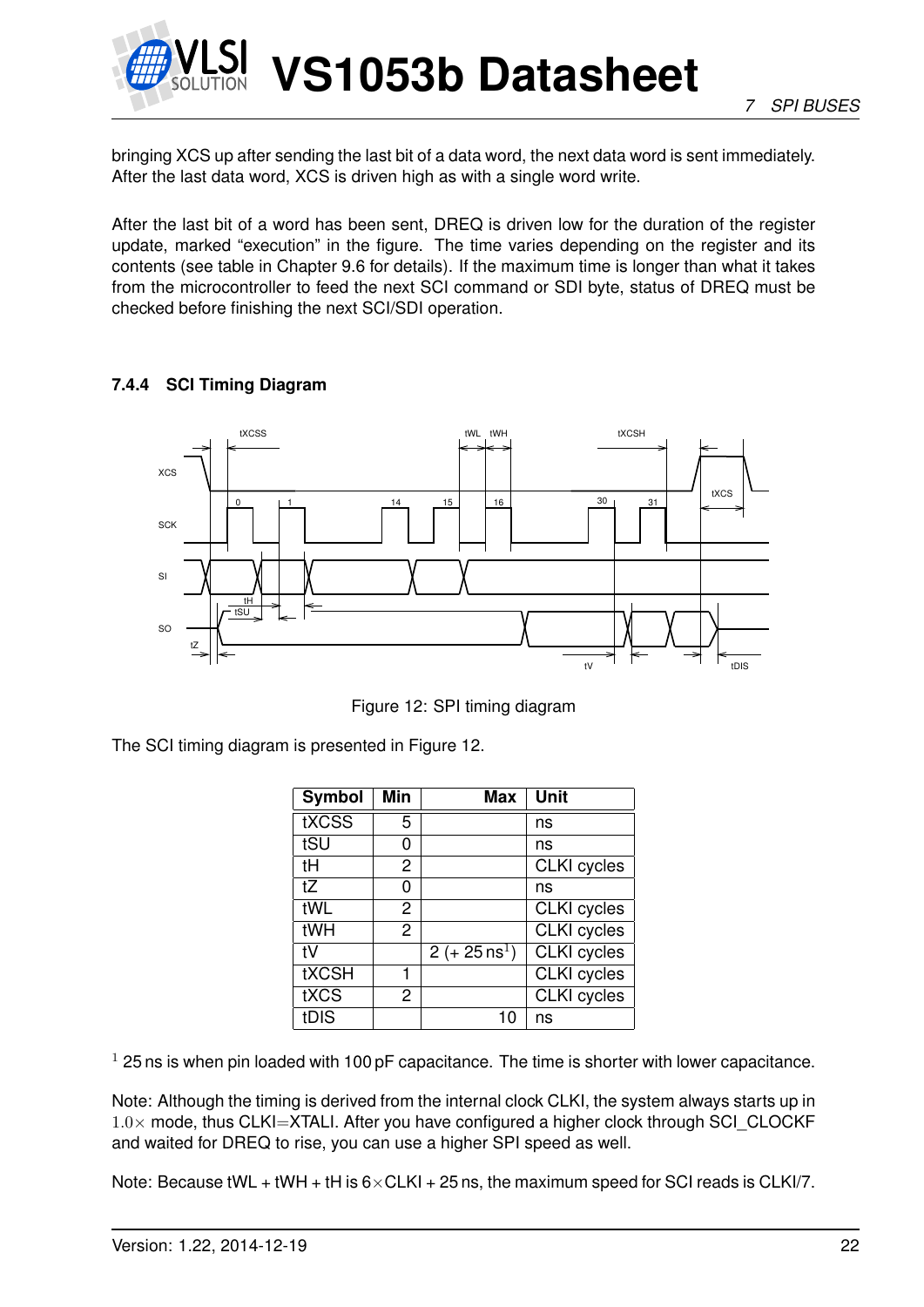

*7 SPI BUSES*

### **7.5 SPI Examples with SM\_SDINEW and SM\_SDISHARED set**

#### **7.5.1 Two SCI Writes**



Figure 13: Two SCI operations

Figure 13 shows two consecutive SCI operations. Note that xCS *must* be raised to inactive state between the writes. Also DREQ must be respected as shown in the figure.

#### **7.5.2 Two SDI Bytes**



Figure 14: Two SDI bytes

SDI data is synchronized with a raising edge of xCS as shown in Figure 14. However, every byte doesn't need separate synchronization.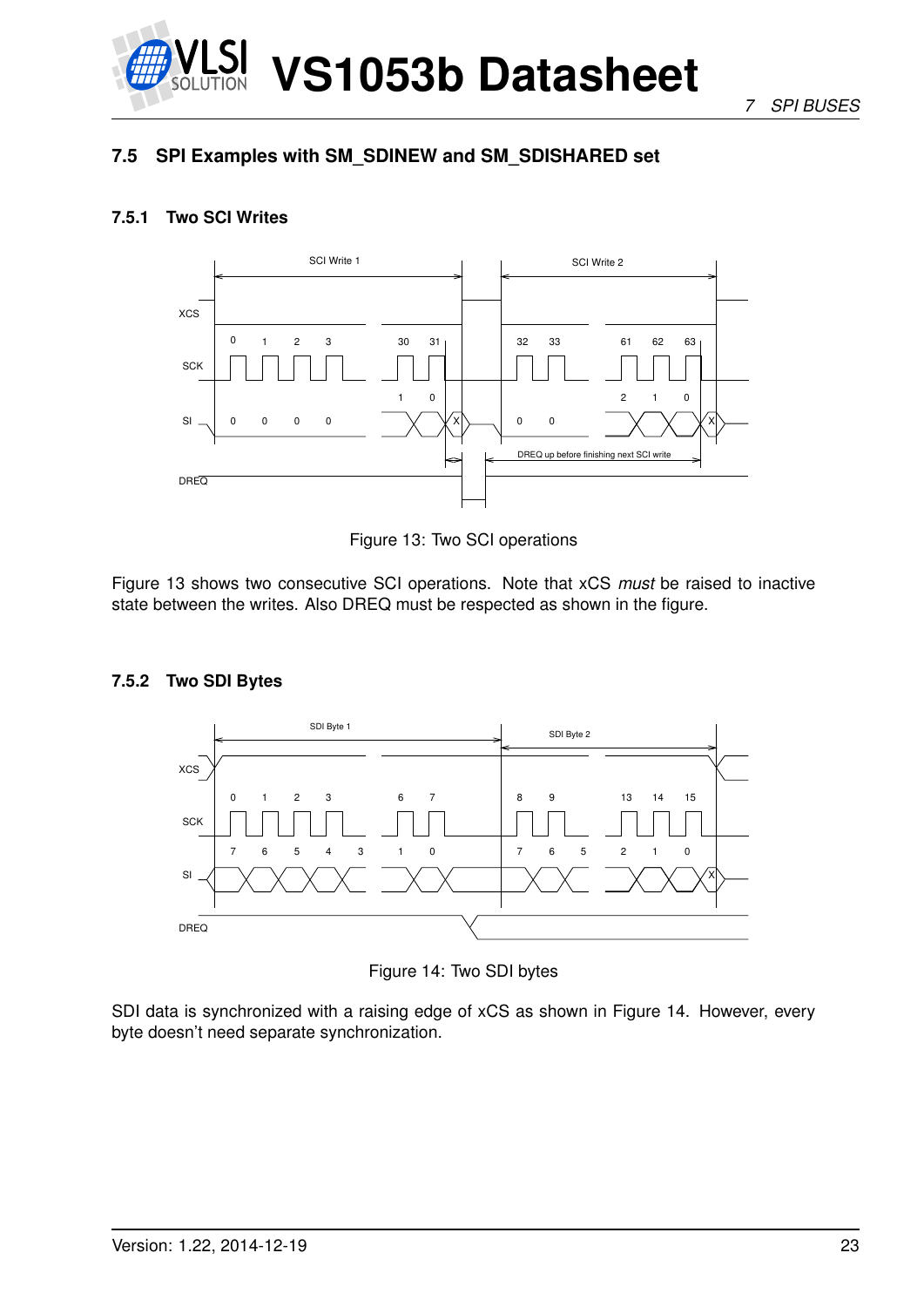

#### **7.5.3 SCI Operation in Middle of Two SDI Bytes**



Figure 15: Two SDI bytes separated by an SCI operation

Figure 15 shows how an SCI operation is embedded in between SDI operations. xCS edges are used to synchronize both SDI and SCI. Remember to respect DREQ as shown in the figure.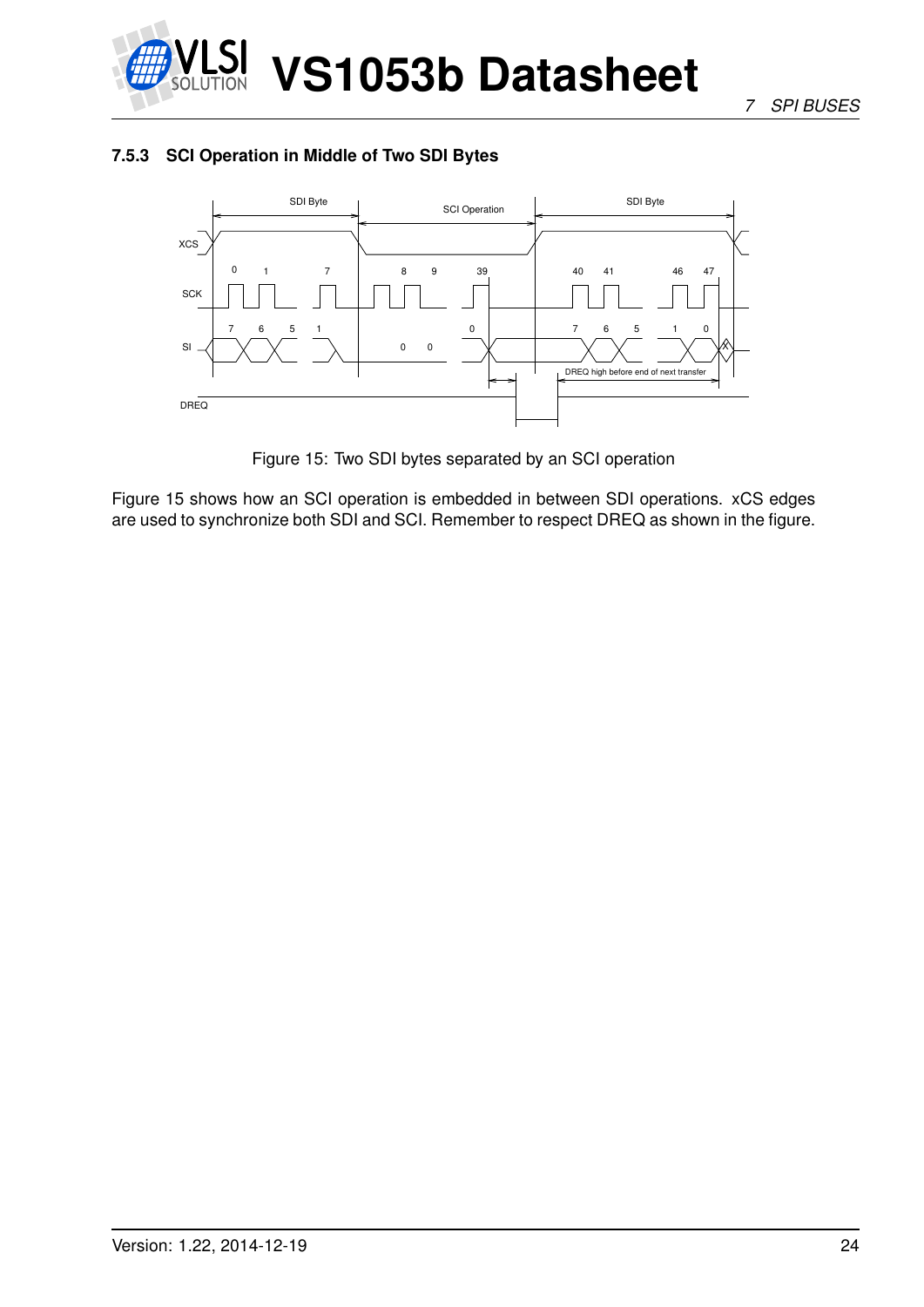

## **8 Supported Audio Decoder Formats**

|   | <b>Conventions</b>                            |  |  |  |  |  |  |  |  |  |  |
|---|-----------------------------------------------|--|--|--|--|--|--|--|--|--|--|
|   | Mark   Description                            |  |  |  |  |  |  |  |  |  |  |
|   | Format is supported                           |  |  |  |  |  |  |  |  |  |  |
| 2 | Format is supported but not thoroughly tested |  |  |  |  |  |  |  |  |  |  |
|   | Format exists but is not supported            |  |  |  |  |  |  |  |  |  |  |
|   | Format doesn't exist                          |  |  |  |  |  |  |  |  |  |  |

#### **8.1 Supported MP3 (MPEG layer III) Formats**

#### MPEG 1.0 $^1$ :

| Samplerate / Hz | Bitrate / kbit/s |    |    |    |    |    |    |    |     |     |     |     |     |     |
|-----------------|------------------|----|----|----|----|----|----|----|-----|-----|-----|-----|-----|-----|
|                 | 32               | 40 | 48 | 56 | 64 | 80 | 96 | 12 | 128 | 160 | 192 | 224 | 256 | 320 |
| 48000           |                  |    |    |    |    |    |    |    |     |     |     |     |     |     |
| 44100           |                  |    |    |    |    |    |    |    |     |     |     |     |     |     |
| 32000           |                  |    |    |    |    |    |    |    |     |     |     |     |     |     |

#### MPEG 2.0 $^1$ :

| Samplerate / Hz |   | Bitrate / kbit/s |    |    |    |    |    |    |    |    |    |           |      |     |
|-----------------|---|------------------|----|----|----|----|----|----|----|----|----|-----------|------|-----|
|                 | 8 | 16               | 24 | 32 | 40 | 48 | 56 | 64 | 80 | 96 | 10 | Ωפי<br>20 | 144. | 160 |
| 24000           |   |                  | -  |    |    |    |    |    |    |    |    |           |      |     |
| 22050           |   |                  |    |    |    |    |    |    |    |    |    |           |      |     |
| 16000           |   |                  |    |    |    |    |    |    |    |    |    |           |      |     |

#### MPEG 2.5 $1$ :

| Samplerate / Hz |   | Bitrate / kbit/s |    |    |    |    |    |    |    |    |    |                  |      |     |
|-----------------|---|------------------|----|----|----|----|----|----|----|----|----|------------------|------|-----|
|                 | 8 | 6                | 24 | 32 | 40 | 48 | 56 | 64 | 80 | 96 | 12 | 128 <sub>1</sub> | 144. | 160 |
| 12000           |   |                  |    |    |    |    |    |    |    |    |    |                  |      |     |
| 11025           |   |                  |    |    |    |    |    |    |    |    |    |                  |      |     |
| 8000            | ÷ |                  | ÷  |    |    |    |    |    |    |    |    |                  |      |     |

 $1$  Also all variable bitrate (VBR) formats are supported.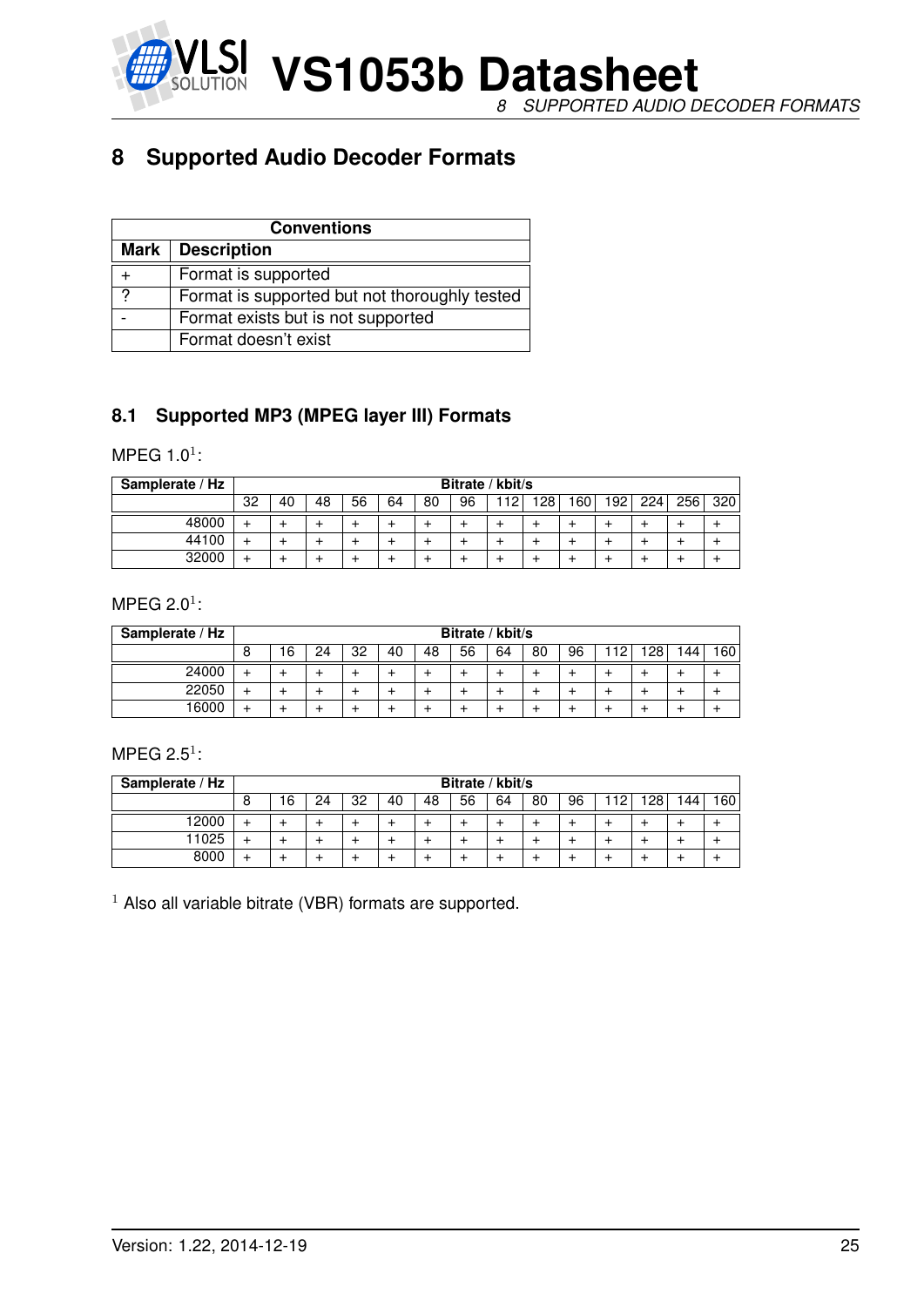**VS1053b Datasheet** *8 SUPPORTED AUDIO DECODER FORMATS*

#### **8.2 Supported MP2 (MPEG layer II) Formats**

Note: Layer I / II decoding must be specifically enabled from register SCI\_MODE.

| <b>MPEG 1.0:</b> |  |  |
|------------------|--|--|
|                  |  |  |

| Samplerate / Hz |    | Bitrate / kbit/s |    |    |    |    |    |     |     |     |     |                  |     |     |
|-----------------|----|------------------|----|----|----|----|----|-----|-----|-----|-----|------------------|-----|-----|
|                 | 32 | 48               | 56 | 64 | 80 | 96 | 19 | 12R | 160 | 192 | 224 | 256 <sub>1</sub> | 320 | 384 |
| 48000           |    |                  |    |    |    |    |    |     |     |     |     |                  |     |     |
| 44100           |    |                  |    |    |    |    |    |     |     |     |     |                  |     |     |
| 32000           |    |                  | -  |    |    |    |    |     |     |     |     |                  |     |     |

#### MPEG 2.0:

| Samplerate / Hz |   | Bitrate / kbit/s |    |    |    |    |    |    |    |    |     |                  |     |      |
|-----------------|---|------------------|----|----|----|----|----|----|----|----|-----|------------------|-----|------|
|                 | 8 | 16               | 24 | 32 | 40 | 48 | 56 | 64 | 80 | 96 | 12. | 128 <sub>1</sub> | 144 | 160, |
| 24000           |   |                  |    |    |    |    |    |    |    |    |     |                  |     |      |
| 22050           |   |                  |    |    |    |    |    |    |    |    |     |                  |     |      |
| 16000           |   |                  |    |    |    |    |    |    |    |    |     |                  |     |      |

#### **8.3 Supported MP1 (MPEG layer I) Formats**

Note: Layer I / II decoding must be specifically enabled from register SCI\_MODE.

MPEG 1.0:

| Samplerate / Hz |    | Bitrate / kbit/s |    |     |                  |                  |     |     |     |                  |     |     |     |     |
|-----------------|----|------------------|----|-----|------------------|------------------|-----|-----|-----|------------------|-----|-----|-----|-----|
|                 | 32 | 64               | 96 | 128 | 160 <sub>1</sub> | 192 <sub>1</sub> | 224 | 256 | 288 | 320 <sub>1</sub> | 352 | 384 | 416 | 448 |
| 48000           |    |                  |    |     |                  |                  |     |     |     |                  |     |     |     |     |
| 44100           | +  |                  |    |     |                  |                  |     |     |     |                  |     |     |     |     |
| 32000           |    |                  |    |     |                  |                  |     |     |     |                  |     |     |     |     |

MPEG 2.0:

| Samplerate / Hz |    | Bitrate / kbit/s |    |    |    |    |     |            |     |     |    |                  |     |     |
|-----------------|----|------------------|----|----|----|----|-----|------------|-----|-----|----|------------------|-----|-----|
|                 | 32 | 48               | 56 | 64 | 80 | 96 | -19 | 1 O.R<br>∼ | '44 | 60. | 76 | 192 <sub>1</sub> | 224 | 256 |
| 24000           |    |                  |    |    |    |    |     |            |     |     |    |                  |     |     |
| 22050           | C  | C                | c  | ◠  |    | o  |     | ◠          | C   | c   |    |                  | c   | C   |
| 16000           |    | C                | c  |    |    |    |     | C          | C   | c   |    |                  |     |     |

#### **8.4 Supported Ogg Vorbis Formats**

| <b>Parameter</b> | Min | Max   | Unit     |
|------------------|-----|-------|----------|
| Channels         |     | ッ     |          |
| Window size      | 64  | 4096  | samples  |
| Samplerate       |     | 48000 | Hz       |
| <b>Bitrate</b>   |     | 500   | kbit/sec |

Only floor 1 is supported. No known current encoder uses floor 0. All one- and two-channel Ogg Vorbis files should be playable with this decoder.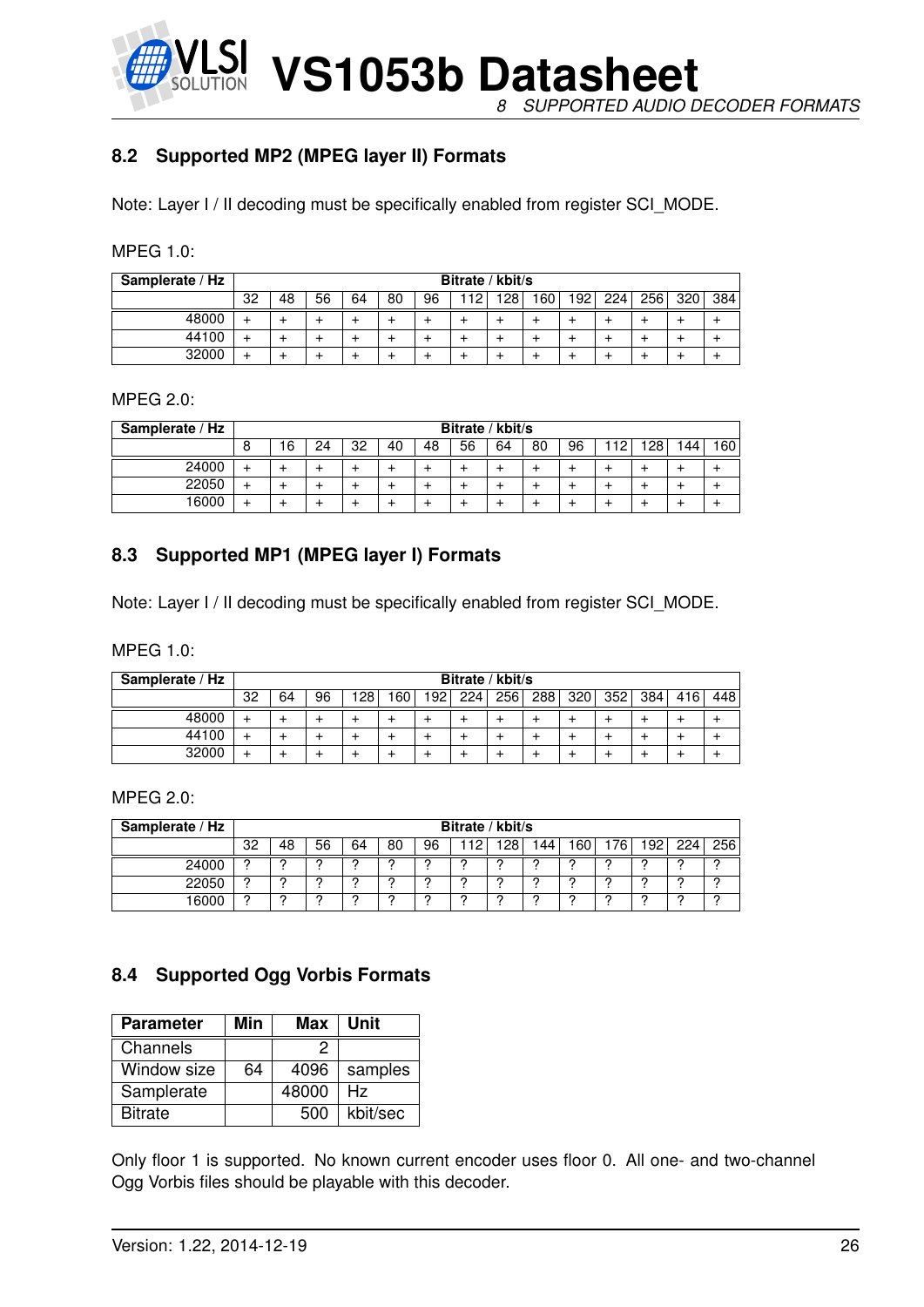**VS1053b Datasheet** *8 SUPPORTED AUDIO DECODER FORMATS*

#### **8.5 Supported AAC (ISO/IEC 13818-7 and ISO/IEC 14496-3) Formats**

VS1053b decodes MPEG2-AAC-LC-2.0.0.0 and MPEG4-AAC-LC-2.0.0.0 streams, i.e. the low complexity profile with maximum of two channels can be decoded. If a stream contains more than one element and/or element type, you can select which one to decode from the 16 singlechannel, 16 channel-pair, and 16 low-frequency elements. The default is to select the first one that appears in the stream.

Dynamic range control (DRC) is supported and can be controlled by the user to limit or enhance the dynamic range of the material that contains DRC information.

Both Sine window and Kaiser-Bessel-derived window are supported. For MPEG4 pseudorandom noise substitution (PNS) is supported. Short frames (120 and 960 samples) are not supported.

Spectral Band Replication (SBR) level 3, and Parametric Stereo (PS) level 3 are supported (HE-AAC v2). Level 3 means that maximum of 2 channels, samplerates upto and including 48 kHz without and with SBR (with or without PS) are supported. Also, both mixing modes  $(R_a \text{ and } R_b)$ , IPD/OPD synthesis and 34 frequency bands resolution are implemented. The downsampled synthesis mode (core coder rates  $> 24$  kHz and  $<= 48$  kHz with SBR) is implemented.

SBR and PS decoding can also be disabled. Also different operating modes can be selected. See config1 and sbrAndPsStatus in section 10.11 : "Extra parameters".

If enabled, the internal clock (CLKI) is automatically increased if AAC decoding needs a higher clock. PS and SBR operation is automatically switched off if the internal clock is too slow for correct decoding. Generally HE-AAC v2 files need  $4.5\times$  clock to decode both SBR and PS content. This is why  $3.5 \times +1.0 \times$  clock is the recommended default.

For AAC the streaming ADTS format is recommended. This format allows easy rewind and fast forward because resynchronization is easily possible.

In addition to ADTS (.aac), MPEG2 ADIF (.aac) and MPEG4 AUDIO (.mp4 / .m4a) files are played, but these formats are less suitable for rewind and fast forward operations. You can still implement these features by using the safe jump points table, or using slightly less robust but much easier automatic resync mechanism (see Section 10.5.4).

Because 3GPP (.3gp) and 3GPPv2 (.3g2) files are just MPEG4 files, those that contain only HE-AAC or HE-AACv2 content are played.

**Note:** To be able to play the .3gp, .3g2, .mp4 and .m4a files, the **mdat** atom must be the last atom in the MP4 file. Because VS1053b receives all data as a stream, all metadata must be available before the music data is received. Several MP4 file formatters do not satisfy this requirement and some kind of conversion is required. This is also why the streamable ADTS format is recommended.

Programs exist that optimize the .mp4 and .m4a into so-called *streamable* format that has the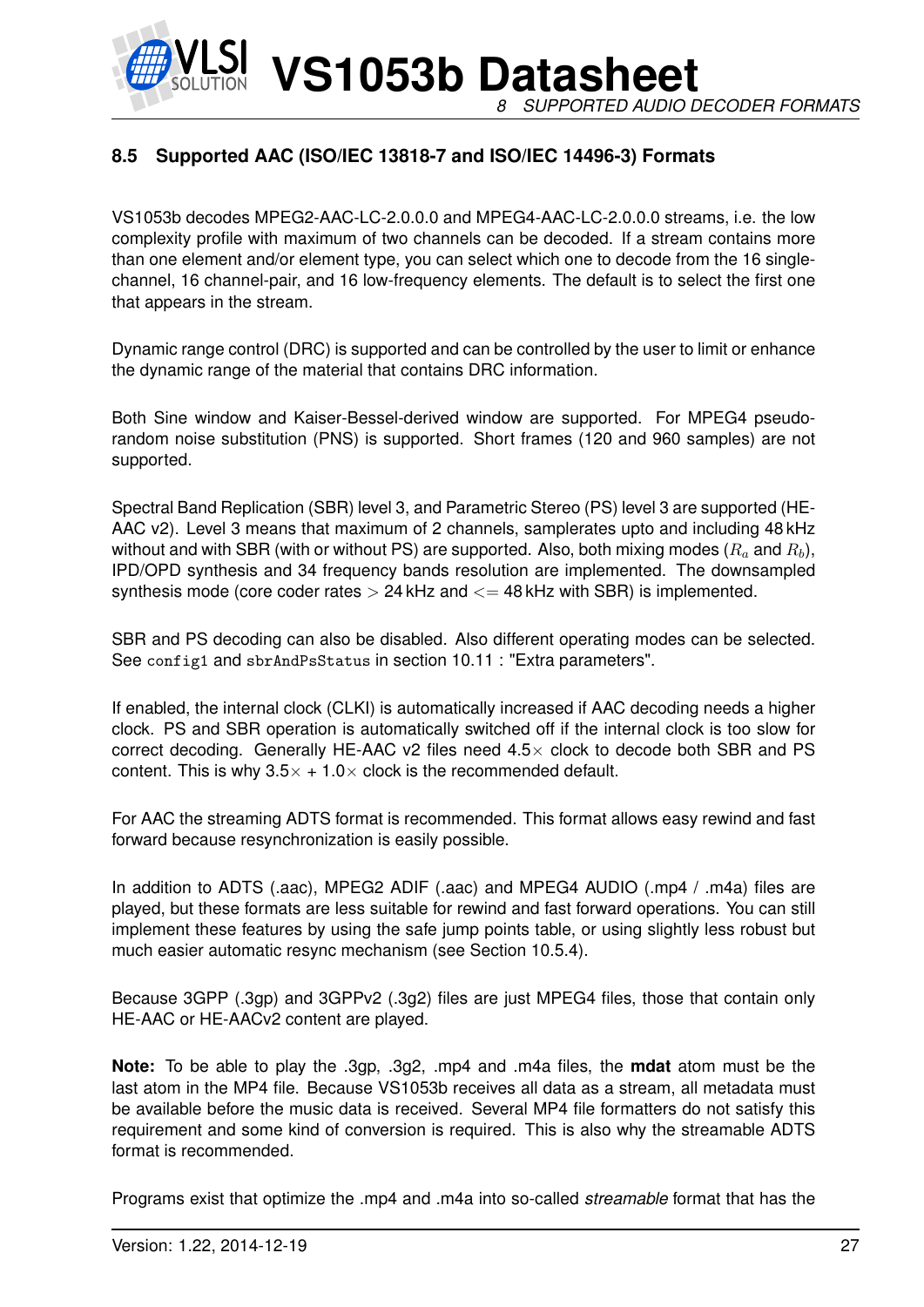

**mdat** atom last in the file, and thus suitable for web servers' audio streaming. You can use this kind of tool to process files for VS1053b too. For example mp4creator -optimize file.mp4.

#### $\mathsf{AAC}^{12}$ :

| Samplerate / Hz |           |           |           | Maximum Bitrate kbit/s - for 2 channels |           |           |                |              |     |
|-----------------|-----------|-----------|-----------|-----------------------------------------|-----------|-----------|----------------|--------------|-----|
|                 | $96$      | 132       | 144       | 192                                     | 264       | 288       | 384            | 529          | 576 |
| 48000           | $\div$    | $\ddot{}$ | $\ddot{}$ | $\div$                                  | $\ddot{}$ | +         | $\ddot{}$      | $\mathrm{+}$ |     |
| 44100           |           | $\ddot{}$ | $\ddot{}$ | $\div$                                  | $\ddot{}$ | $\ddot{}$ | $\ddot{}$      | $\ddot{}$    |     |
| 32000           | $\div$    | $\ddot{}$ | $\ddot{}$ | $\ddot{}$                               | $\ddot{}$ | $\ddot{}$ | $\overline{+}$ |              |     |
| 24000           | $\ddot{}$ | $\ddot{}$ | $\ddot{}$ | +                                       | $\ddot{}$ | +         |                |              |     |
| 22050           | $\ddot{}$ | $\ddot{}$ | $\ddot{}$ | $\div$                                  | $\ddot{}$ |           |                |              |     |
| 16000           | $\div$    | $\ddot{}$ | $\ddot{}$ | $\ddot{}$                               |           |           |                |              |     |
| 12000           | $\ddot{}$ | $\ddot{}$ | $\ddot{}$ |                                         |           |           |                |              |     |
| 11025           |           | $\ddot{}$ |           |                                         |           |           |                |              |     |
| 8000            |           |           |           |                                         |           |           |                |              |     |

 $1$  64000 Hz, 88200 Hz, and 96000 Hz AAC files are played at the highest possible samplerate (48000 Hz with 12.288 MHz XTALI).

 $2$  Also all variable bitrate (VBR) formats are supported. Note that the table gives the maximum bitrate allowed for two channels for a specific samplerate as defined by the AAC specification. The decoder does not actually have a fixed lower or upper limit.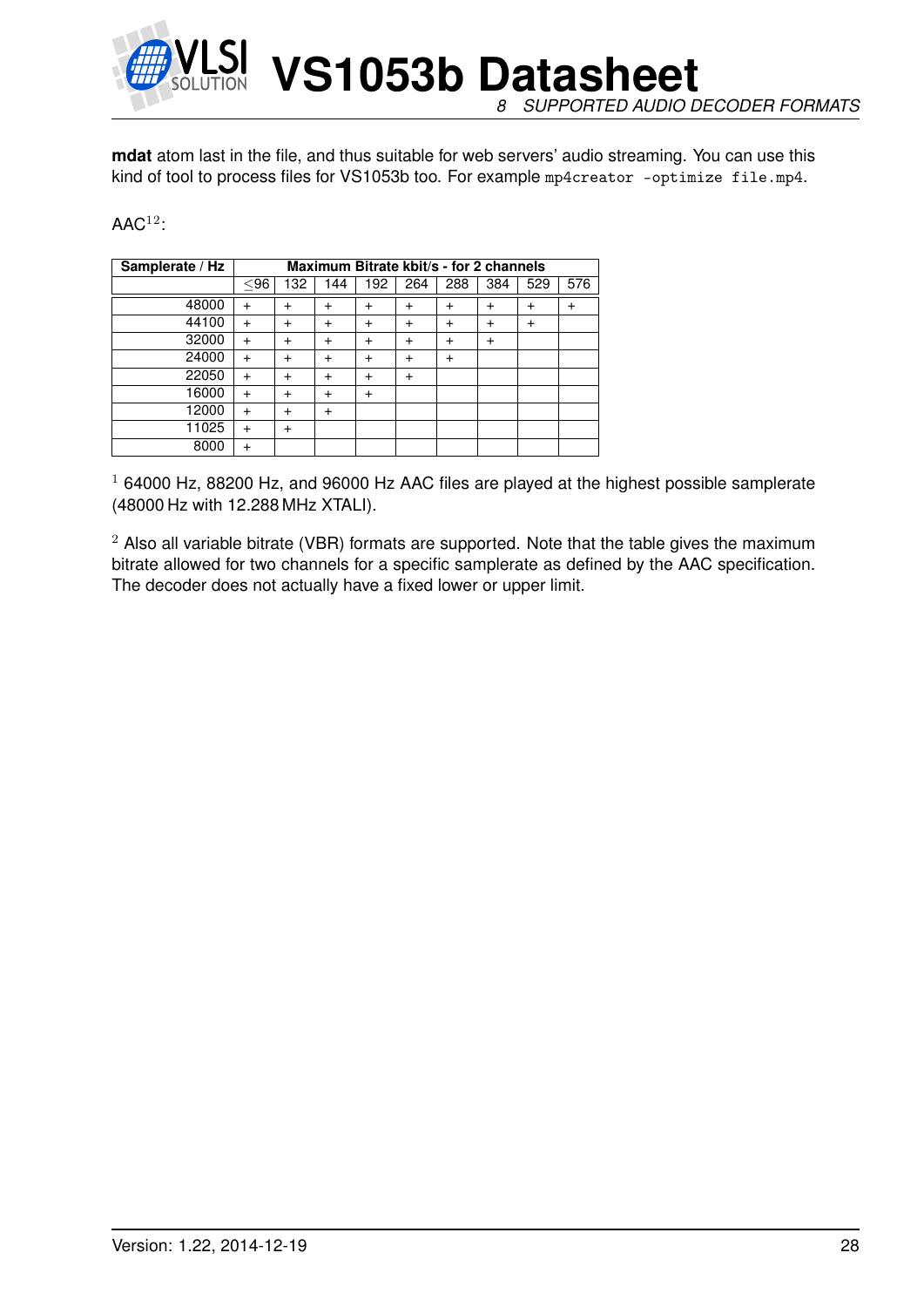

**VS1053b Datasheet** *8 SUPPORTED AUDIO DECODER FORMATS*

#### **8.6 Supported WMA Formats**

Windows Media Audio codec versions 2, 7, 8, and 9 are supported. All WMA profiles (L1, L2, and L3) are supported. Previously streams were separated into Classes 1, 2a, 2b, and 3. The decoder has passed Microsoft's conformance testing program. Windows Media Audio Professional is a different codec and is not supported.

| WMA 4.0 / 4.1: |  |  |
|----------------|--|--|
|----------------|--|--|

| <b>Samplerate</b> | Bitrate / kbit/s |   |   |        |       |    |        |    |       |    |    |           |    |    |       |           |     |
|-------------------|------------------|---|---|--------|-------|----|--------|----|-------|----|----|-----------|----|----|-------|-----------|-----|
| Hz                | 5                | 6 | 8 | ۱0     | 2     | ۱6 | 20     | 22 | 32    | 40 | 48 | 64        | 80 | 96 | 128   | 160       | 192 |
| 8000              | $\ddot{}$        |   | ٠ |        | $\pm$ |    |        |    |       |    |    |           |    |    |       |           |     |
| 11025             |                  |   | + | $\div$ |       |    |        |    |       |    |    |           |    |    |       |           |     |
| 16000             |                  |   |   | $\div$ | +     | +  | $^{+}$ |    |       |    |    |           |    |    |       |           |     |
| 22050             |                  |   |   |        |       | +  | +      | ٠  | $\pm$ |    |    |           |    |    |       |           |     |
| 32000             |                  |   |   |        |       |    | $\pm$  | +  | +     | +  |    | $\ddot{}$ |    |    |       |           |     |
| 44100             |                  |   |   |        |       |    |        |    | $\pm$ |    |    |           |    |    | ٠     | $^{+}$    |     |
| 48000             |                  |   |   |        |       |    |        |    |       |    |    |           |    |    | $\pm$ | $\ddot{}$ |     |

#### WMA 7:

| <b>Samplerate</b> | Bitrate / kbit/s |   |   |       |       |    |              |    |       |    |        |    |    |    |     |        |           |
|-------------------|------------------|---|---|-------|-------|----|--------------|----|-------|----|--------|----|----|----|-----|--------|-----------|
| Hz                | 5                | 6 | 8 | ١0    | .2    | 16 | 20           | 22 | 32    | 40 | 48     | 64 | 80 | 96 | 128 | 60     | 192       |
| 8000              | $\ddot{}$        |   |   |       | $\pm$ |    |              |    |       |    |        |    |    |    |     |        |           |
| 11025             |                  |   |   | +     |       |    |              |    |       |    |        |    |    |    |     |        |           |
| 16000             |                  |   |   | $\pm$ | ÷     | +  | $\mathrm{+}$ |    |       |    |        |    |    |    |     |        |           |
| 22050             |                  |   |   |       |       | +  | ÷            | +  | $\pm$ |    |        |    |    |    |     |        |           |
| 32000             |                  |   |   |       |       |    | ٠            |    | ÷     | +  | $\div$ |    |    |    |     |        |           |
| 44100             |                  |   |   |       |       |    |              |    | $\pm$ |    | $\div$ |    |    |    | ٠   | $\,^+$ | $\ddot{}$ |
| 48000             |                  |   |   |       |       |    |              |    |       |    |        |    |    |    | ٠   | $\,^+$ |           |

#### WMA 8:

| Samplerate | Bitrate / kbit/s |   |   |    |           |           |        |    |       |    |    |    |    |    |     |    |     |
|------------|------------------|---|---|----|-----------|-----------|--------|----|-------|----|----|----|----|----|-----|----|-----|
| Hz         | 5                | 6 | 8 | 10 | 12        | 16        | 20     | 22 | 32    | 40 | 48 | 64 | 80 | 96 | 128 | 60 | 192 |
| 8000       | +                |   |   |    | $\ddot{}$ |           |        |    |       |    |    |    |    |    |     |    |     |
| 11025      |                  |   |   |    |           |           |        |    |       |    |    |    |    |    |     |    |     |
| 16000      |                  |   |   |    | +         | +         | $\,^+$ |    |       |    |    |    |    |    |     |    |     |
| 22050      |                  |   |   |    |           | $\ddot{}$ |        |    | $\pm$ |    |    |    |    |    |     |    |     |
| 32000      |                  |   |   |    |           |           | +      |    | +     | +  |    |    |    |    |     |    |     |
| 44100      |                  |   |   |    |           |           |        |    | $\pm$ |    |    |    |    |    |     |    |     |
| 48000      |                  |   |   |    |           |           |        |    |       |    |    |    |    |    |     |    |     |

#### WMA 9:

| <b>Samplerate</b> | Bitrate / kbit/s |   |   |    |        |    |        |    |           |    |     |        |    |    |           |    |     |     |     |
|-------------------|------------------|---|---|----|--------|----|--------|----|-----------|----|-----|--------|----|----|-----------|----|-----|-----|-----|
| Hz                | 5                | 6 | 8 | 10 | 2      | 16 | 20     | 22 | 32        | 40 | 48  | 64     | 80 | 96 | <b>28</b> | 60 | ا92 | 256 | 320 |
| 8000              | $\ddot{}$        |   |   |    | $\div$ |    |        |    |           |    |     |        |    |    |           |    |     |     |     |
| 11025             |                  |   |   | +  |        |    |        |    |           |    |     |        |    |    |           |    |     |     |     |
| 16000             |                  |   |   |    |        |    | $\div$ |    |           |    |     |        |    |    |           |    |     |     |     |
| 22050             |                  |   |   |    |        | ٠  |        |    | $\,^+$    |    |     |        |    |    |           |    |     |     |     |
| 32000             |                  |   |   |    |        |    | +      |    | +         |    |     |        |    |    |           |    |     |     |     |
| 44100             |                  |   |   |    |        |    | $\div$ |    | $\ddot{}$ |    | $+$ | +      |    |    |           |    |     |     |     |
| 48000             |                  |   |   |    |        |    |        |    |           |    |     | $\,^+$ |    |    |           |    |     |     |     |

In addition to these expected WMA decoding profiles, all other bitrate and samplerate combinations are supported, including variable bitrate WMA streams. Note that WMA does not consume the bitstream as evenly as MP3, so you need a higher peak transfer capability for clean playback at the same bitrate.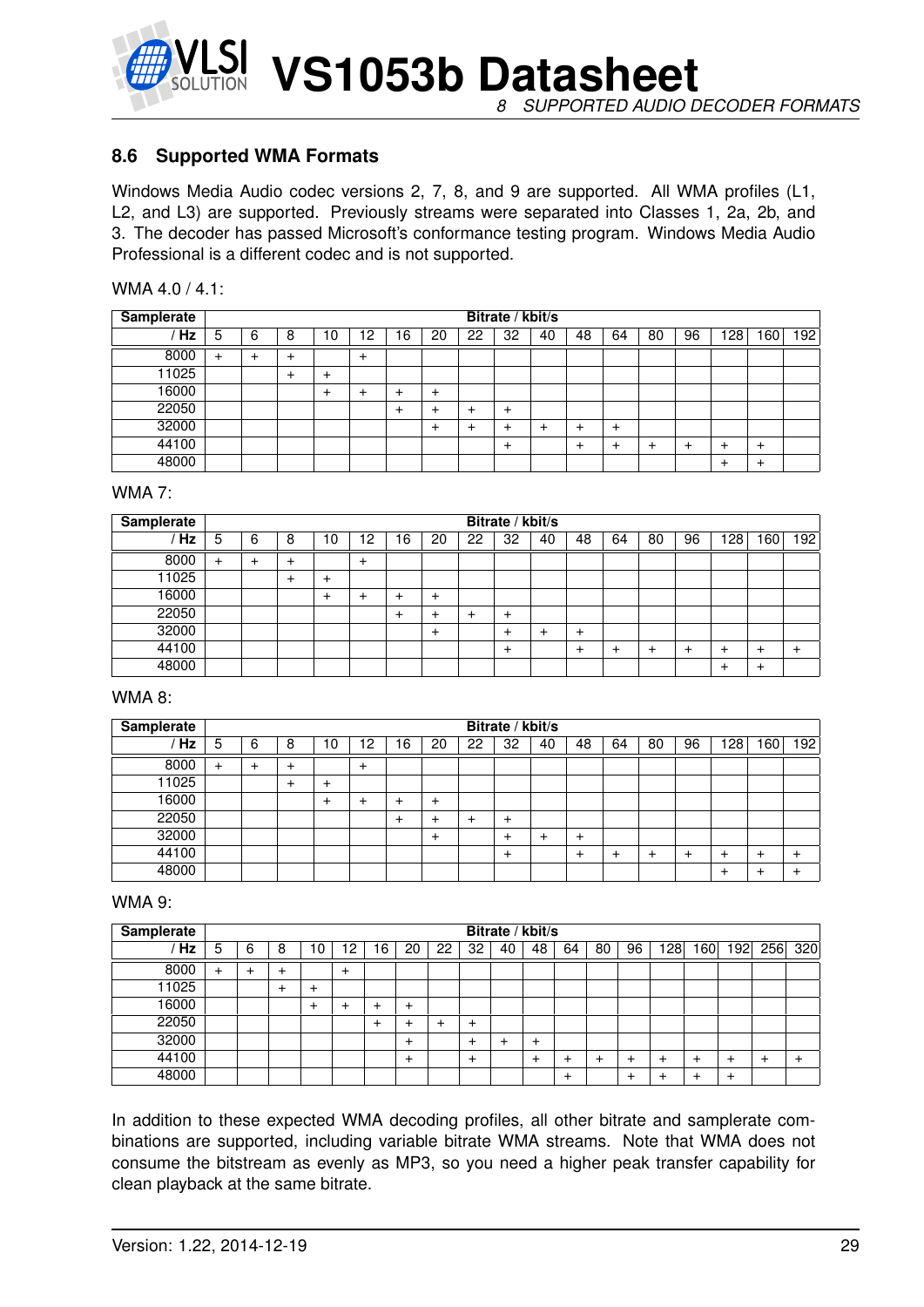**VS1053b Datasheet** *8 SUPPORTED AUDIO DECODER FORMATS*

#### **8.7 Supported FLAC Formats**

Upto 48 kHz and 24-bit FLAC files are supported with the *VS1053b Patches w/ FLAC Decoder* plugin that is available at *http://www.vlsi.fi/en/support/software/vs10xxplugins.html* . Read the accompanying documentation of the plugin for details.

#### **8.8 Supported RIFF WAV Formats**

The most common RIFF WAV subformats are supported, with 1 or 2 audio channels.

| Format | Name              | <b>Supported</b>         | <b>Comments</b>                            |
|--------|-------------------|--------------------------|--------------------------------------------|
| 0x01   | <b>PCM</b>        | $+$                      | 16 and 8 bits, any samplerate $\leq$ 48kHz |
| 0x02   | <b>ADPCM</b>      |                          |                                            |
| 0x03   | <b>IEEE FLOAT</b> | $\overline{\phantom{0}}$ |                                            |
| 0x06   | <b>ALAW</b>       | $\overline{\phantom{0}}$ |                                            |
| 0x07   | <b>MULAW</b>      |                          |                                            |
| 0x10   | OKI ADPCM         |                          |                                            |
| 0x11   | IMA ADPCM         | $\pm$                    | Any samplerate $\leq$ 48kHz                |
| 0x15   | <b>DIGISTD</b>    |                          |                                            |
| 0x16   | <b>DIGIFIX</b>    | $\overline{\phantom{0}}$ |                                            |
| 0x30   | DOLBY AC2         |                          |                                            |
| 0x31   | GSM610            |                          |                                            |
| 0x3b   | ROCKWELL ADPCM    | $\overline{\phantom{0}}$ |                                            |
| 0x3c   | ROCKWELL DIGITALK | $\overline{\phantom{a}}$ |                                            |
| 0x40   | G721 ADPCM        | $\overline{\phantom{0}}$ |                                            |
| 0x41   | G728 CELP         |                          |                                            |
| 0x50   | MPEG              | $\overline{\phantom{0}}$ |                                            |
| 0x55   | MPEGLAYER3        | $+$                      | For supported MP3 modes, see Chapter 8.1   |
| 0x64   | G726 ADPCM        |                          |                                            |
| 0x65   | G722 ADPCM        |                          |                                            |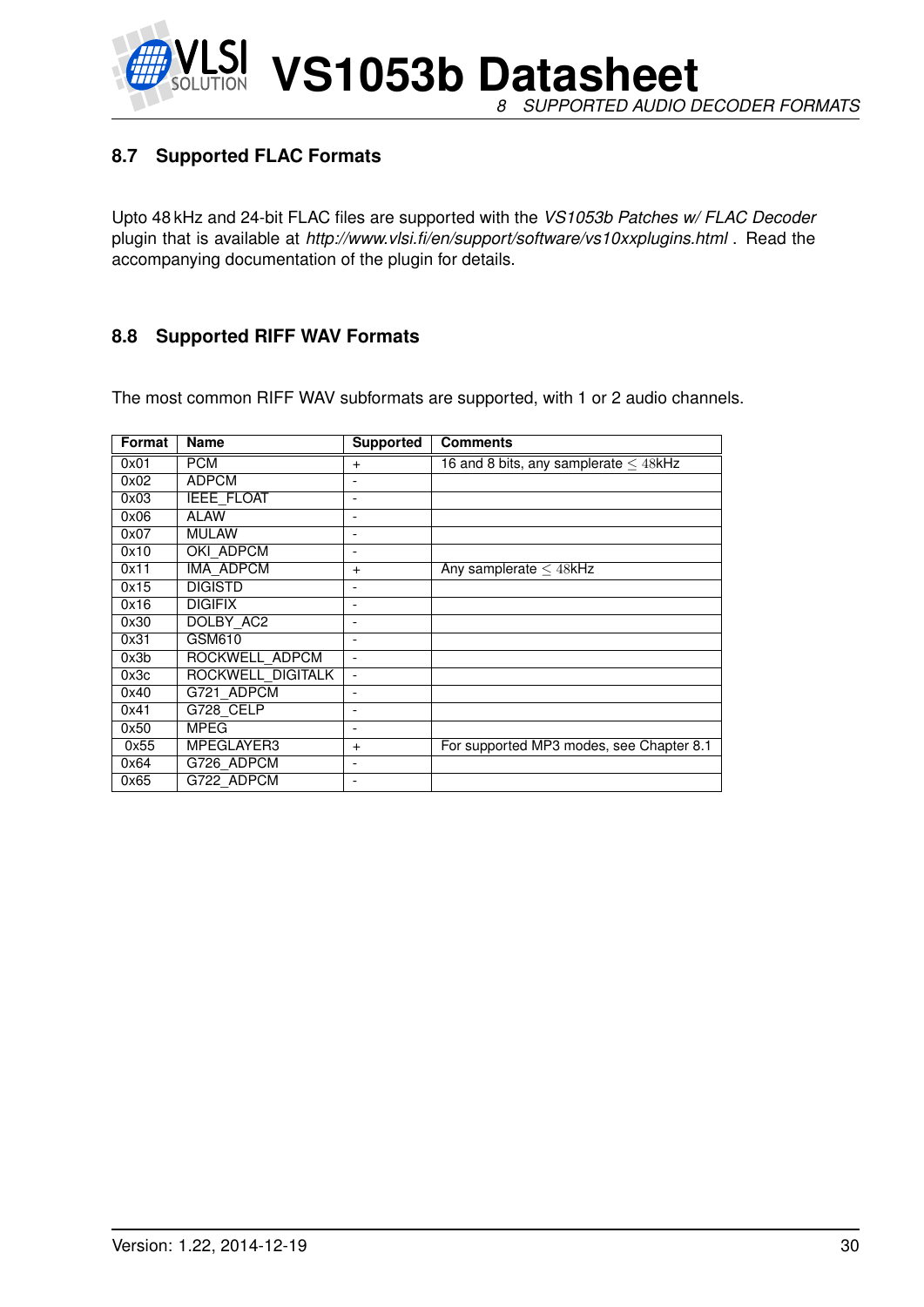

#### **8.9 Supported MIDI Formats**

General MIDI and SP-MIDI format 0 files are played. Format 1 and 2 files must be converted to format 0 by the user. The maximum polyphony is 64, the maximum sustained polyphony is 40. Actual polyphony depends on the internal clock rate (which is user-selectable), the instruments used, whether the reverb effect is enabled, and the possible global postprocessing effects enabled, such as bass enhancer, treble control or EarSpeaker spatial processing. The polyphony restriction algorithm makes use of the SP-MIDI MIP table, if present, and uses smooth note removal.

43 MHz  $(3.5\times$  input clock) achieves 19-31 simultaneous sustained notes. The instantaneous amount of notes can be larger. This is a fair compromise between power consumption and quality, but higher clocks can be used to increase polyphony.

Reverb effect can be controlled by the user. In addition to reverb automatic and reverb off modes, 14 different decay times can be selected. These roughly correspond to different room sizes. Also, each midi song decides how much effect each instrument gets. Because the reverb effect uses about 4 MHz of processing power the automatic control enables reverb only when the internal clock is at least  $3.0 \times$ .

In VS1053b both EarSpeaker and MIDI reverb can be on simultaneously. This is ideal for listening MIDI songs with headphones.

New instruments have been implemented in addition to the 36 that are available in VS1003. VS1053b now has unique instruments in the whole GM1 instrument set and one bank of GM2 percussions.

Supported MIDI messages:

- meta: 0x51 : set tempo
- other meta: MidiMeta() called
- device control: 0x01 : master volume
- channel message: 0x80 note off, 0x90 note on, 0xc0 program, 0xe0 pitch wheel
- channel message 0xb0: parameter
	- **–** 0x00: bank select (0 is default, 0x78 and 0x7f is drums, 0x79 melodic)
	- **–** 0x06: RPN MSB: 0 = bend range, 2 = coarse tune
	- **–** 0x07: channel volume
	- **–** 0x0a: pan control
	- **–** 0x0b: expression (changes volume)
	- **–** 0x0c: effect control 1 (sets global reverb decay)
	- **–** 0x26: RPN LSB: 0 = bend range
	- **–** 0x40: hold1
	- **–** 0x42: sustenuto
	- **–** 0x5b effects level (channel reverb level)
	- **–** 0x62,0x63,0x64,0x65: NRPN and RPN selects
	- **–** 0x78: all sound off
	- **–** 0x79: reset all controllers
	- **–** 0x7b, 0x7c, 0x7d: all notes off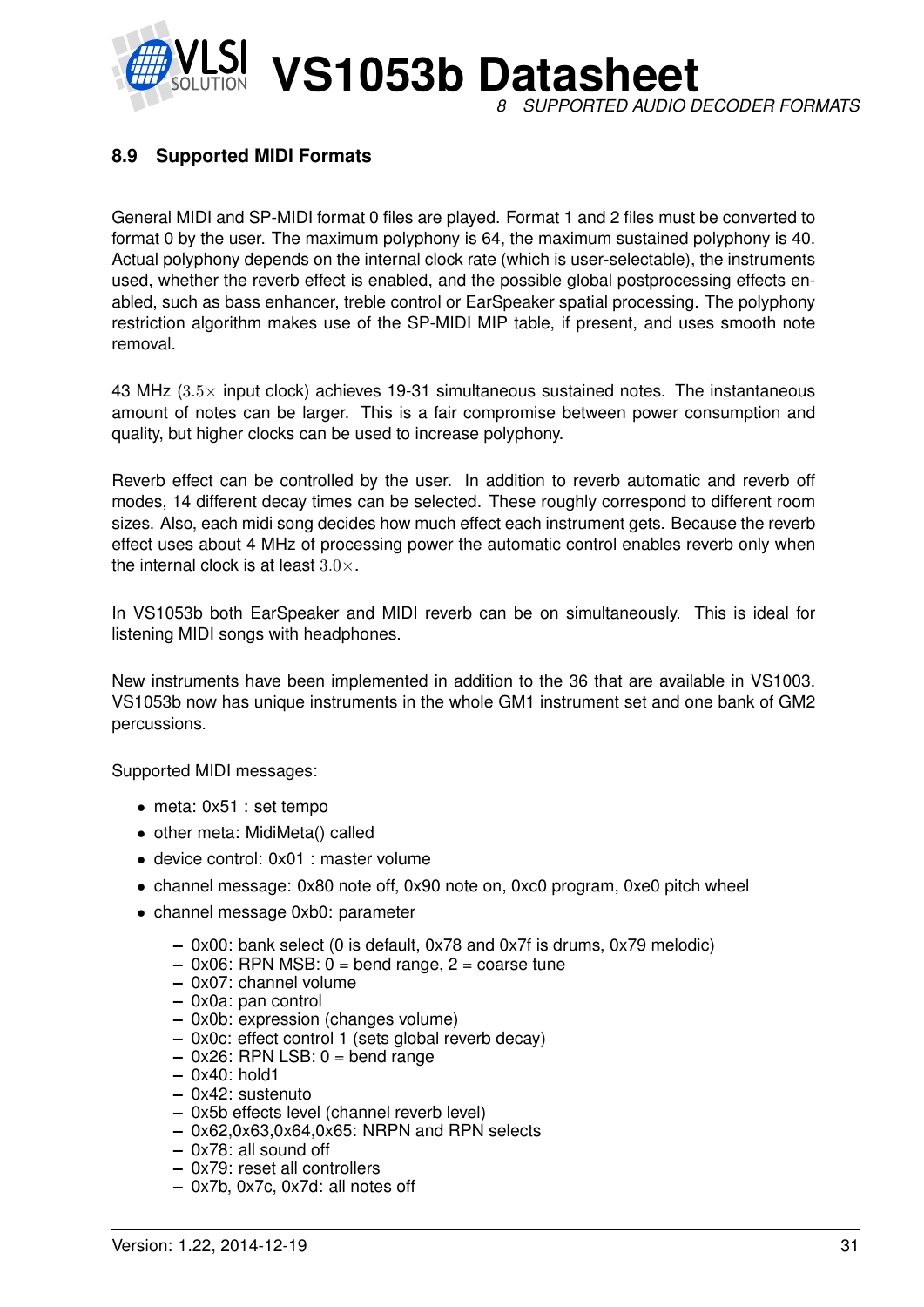

*8 SUPPORTED AUDIO DECODER FORMATS*

|                               |                           | VS1053b Melodic Instruments (GM1) |                        |
|-------------------------------|---------------------------|-----------------------------------|------------------------|
| 1 Acoustic Grand Piano        | 33 Acoustic Bass          | 65 Soprano Sax                    | 97 Rain (FX 1)         |
| 2 Bright Acoustic Piano       | 34 Electric Bass (finger) | 66 Alto Sax                       | 98 Sound Track (FX 2)  |
| <b>3 Electric Grand Piano</b> | 35 Electric Bass (pick)   | 67 Tenor Sax                      | 99 Crystal (FX 3)      |
| 4 Honky-tonk Piano            | 36 Fretless Bass          | 68 Baritone Sax                   | 100 Atmosphere (FX 4)  |
| 5 Electric Piano 1            | 37 Slap Bass 1            | 69 Oboe                           | 101 Brightness (FX 5)  |
| 6 Electric Piano 2            | 38 Slap Bass 2            | 70 English Horn                   | 102 Goblins (FX 6)     |
| 7 Harpsichord                 | 39 Synth Bass 1           | 71 Bassoon                        | 103 Echoes (FX 7)      |
| 8 Clavi                       | 40 Synth Bass 2           | <b>72 Clarinet</b>                | 104 Sci-fi (FX 8)      |
| 9 Celesta                     | 41 Violin                 | <b>73 Piccolo</b>                 | 105 Sitar              |
| 10 Glockenspiel               | 42 Viola                  | 74 Flute                          | 106 Banjo              |
| 11 Music Box                  | 43 Cello                  | 75 Recorder                       | 107 Shamisen           |
| 12 Vibraphone                 | 44 Contrabass             | 76 Pan Flute                      | 108 Koto               |
| 13 Marimba                    | 45 Tremolo Strings        | 77 Blown Bottle                   | 109 Kalimba            |
| 14 Xylophone                  | 46 Pizzicato Strings      | 78 Shakuhachi                     | 110 Bag Pipe           |
| <b>15 Tubular Bells</b>       | 47 Orchestral Harp        | 79 Whistle                        | 111 Fiddle             |
| 16 Dulcimer                   | 48 Timpani                | 80 Ocarina                        | 112 Shanai             |
| 17 Drawbar Organ              | 49 String Ensembles 1     | 81 Square Lead (Lead 1)           | 113 Tinkle Bell        |
| 18 Percussive Organ           | 50 String Ensembles 2     | 82 Saw Lead (Lead)                | 114 Agogo              |
| 19 Rock Organ                 | 51 Synth Strings 1        | 83 Calliope Lead (Lead 3)         | 115 Pitched Percussion |
| 20 Church Organ               | 52 Synth Strings 2        | 84 Chiff Lead (Lead 4)            | 116 Woodblock          |
| 21 Reed Organ                 | 53 Choir Aahs             | 85 Charang Lead (Lead 5)          | 117 Taiko Drum         |
| 22 Accordion                  | 54 Voice Oohs             | 86 Voice Lead (Lead 6)            | 118 Melodic Tom        |
| 23 Harmonica                  | 55 Synth Voice            | 87 Fifths Lead (Lead 7)           | 119 Synth Drum         |
| 24 Tango Accordion            | 56 Orchestra Hit          | 88 Bass + Lead (Lead 8)           | 120 Reverse Cymbal     |
| 25 Acoustic Guitar (nylon)    | 57 Trumpet                | 89 New Age (Pad 1)                | 121 Guitar Fret Noise  |
| 26 Acoustic Guitar (steel)    | 58 Trombone               | 90 Warm Pad (Pad 2)               | 122 Breath Noise       |
| 27 Electric Guitar (jazz)     | 59 Tuba                   | 91 Polysynth (Pad 3)              | 123 Seashore           |
| 28 Electric Guitar (clean)    | 60 Muted Trumpet          | 92 Choir (Pad 4)                  | 124 Bird Tweet         |
| 29 Electric Guitar (muted)    | 61 French Horn            | 93 Bowed (Pad 5)                  | 125 Telephone Ring     |
| 30 Overdriven Guitar          | 62 Brass Section          | 94 Metallic (Pad 6)               | 126 Helicopter         |
| 31 Distortion Guitar          | 63 Synth Brass 1          | 95 Halo (Pad 7)                   | 127 Applause           |
| 32 Guitar Harmonics           | 64 Synth Brass 2          | 96 Sweep (Pad 8)                  | 128 Gunshot            |

| VS1053b Percussion Instruments (GM1+GM2) |                         |                         |                          |  |  |  |  |  |  |  |  |  |
|------------------------------------------|-------------------------|-------------------------|--------------------------|--|--|--|--|--|--|--|--|--|
| $27$ High Q                              | 43 High Floor Tom       | 59 Ride Cymbal 2        | 75 Claves                |  |  |  |  |  |  |  |  |  |
| 28 Slap                                  | 44 Pedal Hi-hat [EXC 1] | 60 High Bongo           | 76 Hi Wood Block         |  |  |  |  |  |  |  |  |  |
| 29 Scratch Push [EXC 7]                  | 45 Low Tom              | 61 Low Bongo            | 77 Low Wood Block        |  |  |  |  |  |  |  |  |  |
| 30 Scratch Pull [EXC 7]                  | 46 Open Hi-hat [EXC 1]  | 62 Mute Hi Conga        | 78 Mute Cuica [EXC 4]    |  |  |  |  |  |  |  |  |  |
| 31 Sticks                                | 47 Low-Mid Tom          | 63 Open Hi Conga        | 79 Open Cuica [EXC 4]    |  |  |  |  |  |  |  |  |  |
| 32 Square Click                          | 48 High Mid Tom         | 64 Low Conga            | 80 Mute Triangle [EXC 5] |  |  |  |  |  |  |  |  |  |
| 33 Metronome Click                       | 49 Crash Cymbal 1       | 65 High Timbale         | 81 Open Triangle [EXC 5] |  |  |  |  |  |  |  |  |  |
| 34 Metronome Bell                        | 50 High Tom             | 66 Low Timbale          | 82 Shaker                |  |  |  |  |  |  |  |  |  |
| 35 Acoustic Bass Drum                    | 51 Ride Cymbal 1        | 67 High Agogo           | 83 Jingle bell           |  |  |  |  |  |  |  |  |  |
| 36 Bass Drum 1                           | 52 Chinese Cymbal       | 68 Low Agogo            | 84 Bell tree             |  |  |  |  |  |  |  |  |  |
| 37 Side Stick                            | 53 Ride Bell            | 69 Cabasa               | 85 Castanets             |  |  |  |  |  |  |  |  |  |
| 38 Acoustic Snare                        | 54 Tambourine           | 70 Maracas              | 86 Mute Surdo [EXC 6]    |  |  |  |  |  |  |  |  |  |
| 39 Hand Clap                             | 55 Splash Cymbal        | 71 Short Whistle [EXC2] | 87 Open Surdo [EXC 6]    |  |  |  |  |  |  |  |  |  |
| 40 Electric Snare                        | 56 Cowbell              | 72 Long Whistle [EXC 2] |                          |  |  |  |  |  |  |  |  |  |
| 41 Low Floor Tom                         | 57 Crash Cymbal 2       | 73 Short Guiro [EXC 3]  |                          |  |  |  |  |  |  |  |  |  |
| 42 Closed Hi-hat [EXC 1]                 | 58 Vibra-slap           | 74 Long Guiro [EXC 3]   |                          |  |  |  |  |  |  |  |  |  |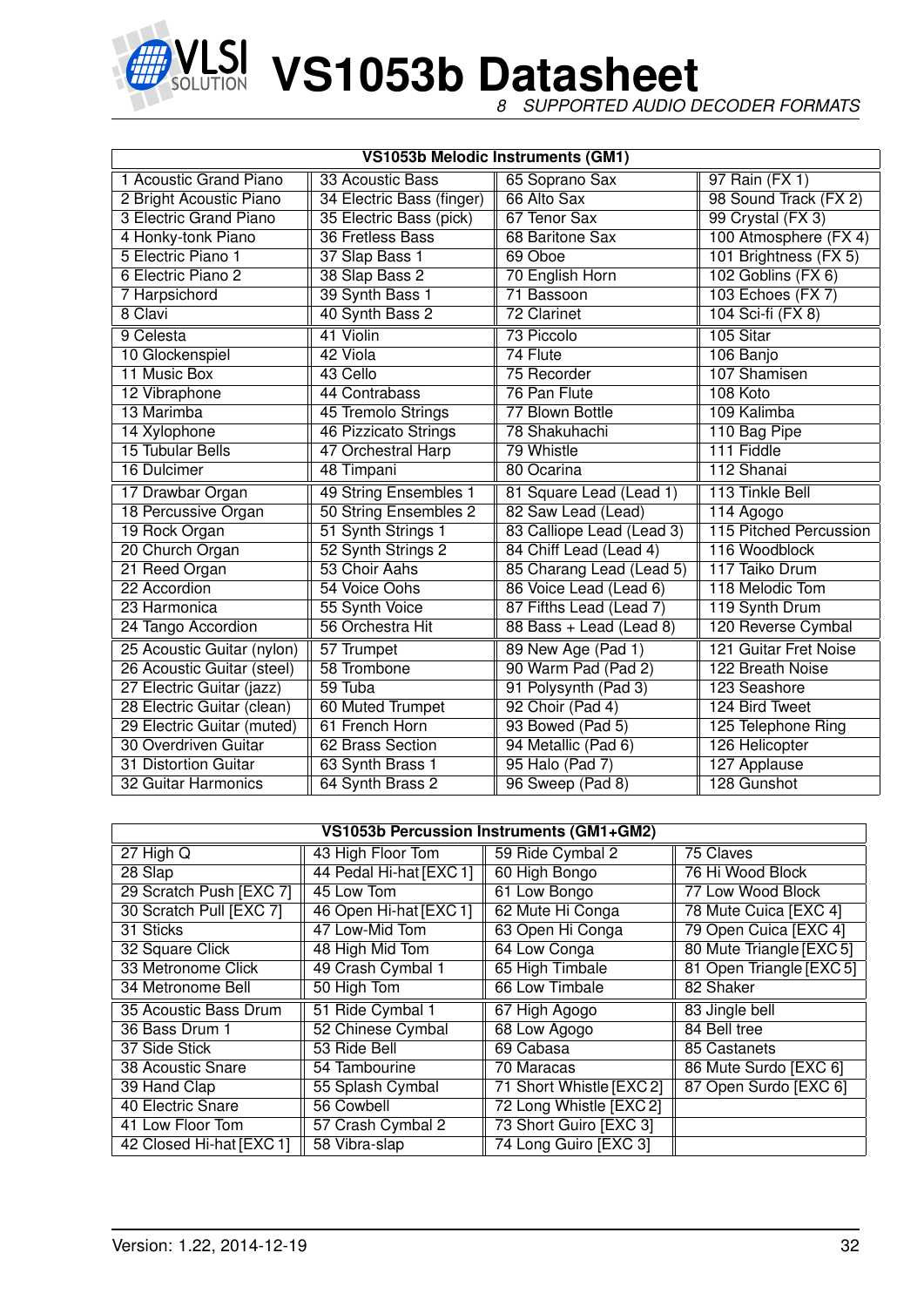

## **9 Functional Description**

#### **9.1 Main Features**

VS1053b is based on a proprietary digital signal processor, VS\_DSP. It contains all the code and data memory needed for Ogg Vorbis, MP3, AAC, WMA and WAV PCM + ADPCM audio decoding and a MIDI synthesizer, together with serial interfaces, a multirate stereo audio DAC and analog output amplifiers and filters. Also PCM/ADPCM audio encoding is supported using a microphone amplifier and/or line-level inputs and a stereo A/D converter. With software plugins the chip can also decode lossless FLAC as well as record the high-quality Ogg Vorbis format. A UART is provided for debugging purposes.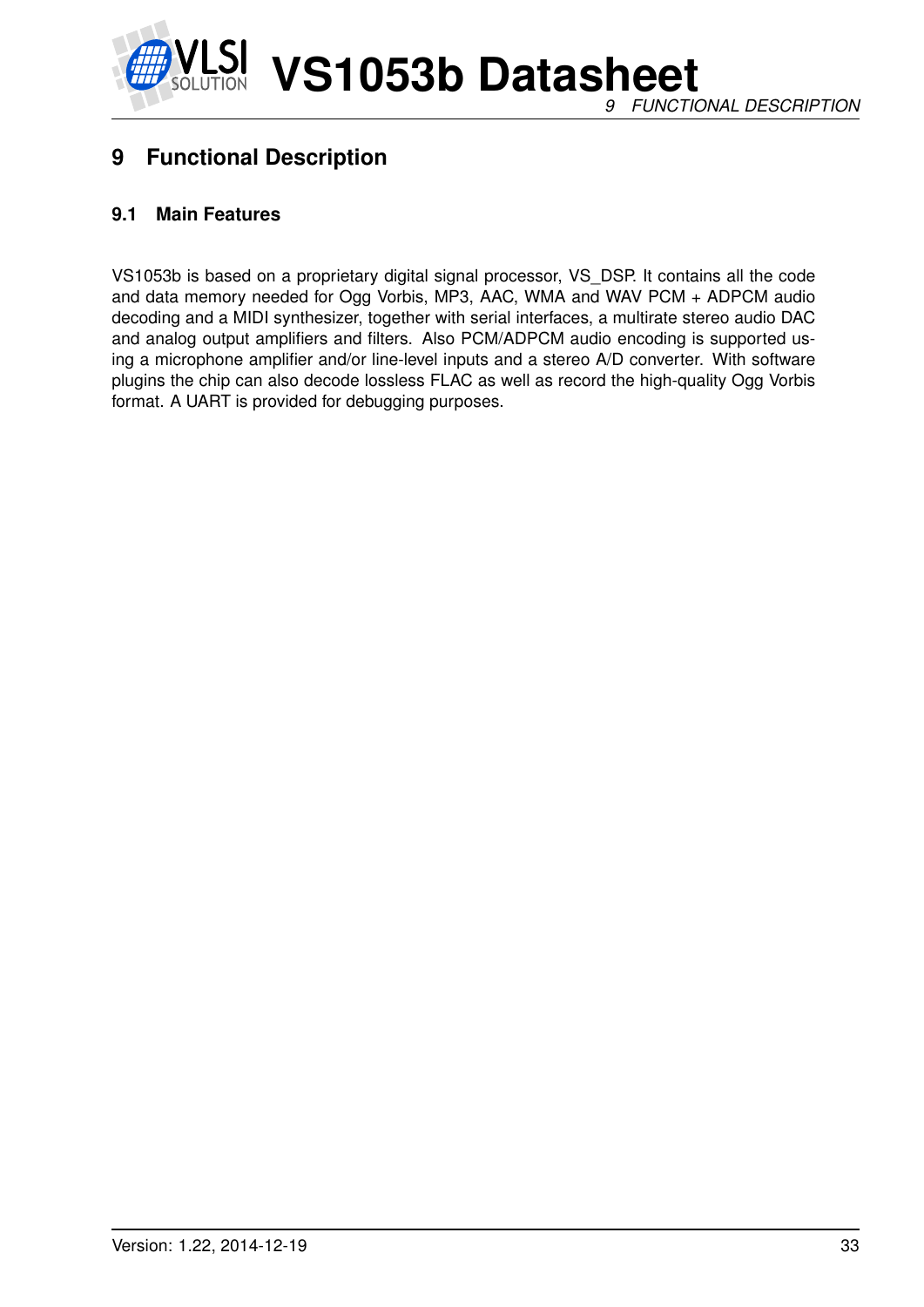

*9 FUNCTIONAL DESCRIPTION*

#### **9.2 Data Flow of VS1053b**



Figure 16: Data flow of VS1053b.

First, depending on the audio data, and provided ADPCM encoding mode is not set, Ogg Vorbis, PCM WAV or IMA ADPCM WAV is received and decoded from the SDI bus.

After decoding, if SCI\_AIADDR is non-zero, application code is executed from the address pointed to by that register. For more details, see Application Notes for VS10XX.

Then data may be sent to the Bass Enhancer and Treble Control depending on the SCI\_BASS register.

Next, headphone processing is performed, if the EarSpeaker spatial processing is active.

After that the data to the Audio FIFO, which holds the data until it is read by the Audio interrupt and fed to the samplerate converter and DACs. The size of the audio FIFO is 2048 stereo  $(2\times16$ -bit) samples, or 8 KiB.

The samplerate converter upsamples all different samplerates to XTALI/2, or 128 times the highest usable samplerate with 18-bit precision. Volume control is performed in the upsampled domain. New volume settings are loaded only when the upsampled signal crosses the zero point (or after a timeout). This zero-crossing detection almost completely removes all audible noise that occurs when volume is suddenly changed.

The samplerate conversion to a common samplerate removes the need for complex PLL-based clocking schemes and allows almost unlimited sample rate accuracy with one fixed input clock frequency. With a 12.288 MHz clock, the DA converter operates at  $128 \times 48$  kHz, i.e. 6.144 MHz, and creates a stereo in-phase analog signal. The oversampled output is low-pass filtered by an on-chip analog filter. This signal is then forwarded to the earphone amplifier.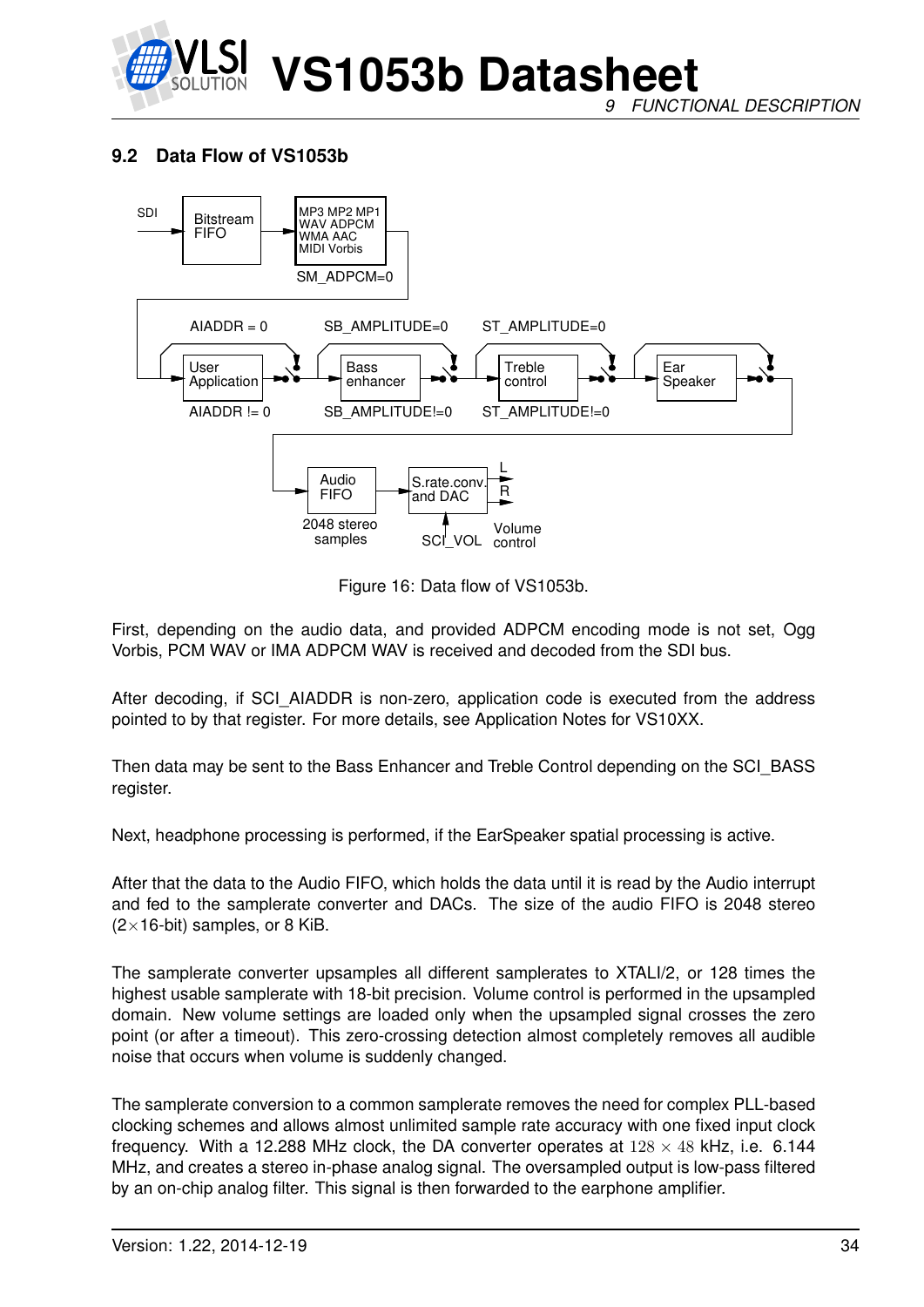**VS1053b Datasheet** *9 FUNCTIONAL DESCRIPTION*

#### **9.3 EarSpeaker Spatial Processing**

While listening to headphones the sound has a tendency to be localized inside the head. The sound field becomes flat and lacking the sensation of dimensions. This is an unnatural, awkward and sometimes even disturbing situation. This phenomenon is often referred in literature as 'lateralization', meaning 'in-the-head' localization. Long-term listening to lateralized sound may lead to listening fatigue.

All real-life sound sources are external, leaving traces to the acoustic wavefront that arrives to the ear drums. From these traces, the auditory system of the brain is able to judge the distance and angle of each sound source. In loudspeaker listening the sound is external and these traces are available. In headphone listening these traces are missing or ambiguous.

EarSpeaker processes sound to make listening via headphones more like listening to the same music from real loudspeakers or live music. Once EarSpeaker processing is activated, the instruments are moved from inside to the outside of the head, making it easier to separate the different instruments (see figure 17). The listening experience becomes more natural and pleasant, and the stereo image is sharper as the instruments are widely on front of the listener instead of being inside the head.



Figure 17: EarSpeaker externalized sound sources vs. normal inside-the-head sound

Note that EarSpeaker differs from any common spatial processing effects, such as echo, reverb, or bass boost. EarSpeaker accurately simulates the human auditory model and real listening environment acoustics. Thus is does not change the tonal character of the music by introducing artificial effects.

EarSpeaker processing can be parameterized to a few different modes, each simulating a little different type of acoustical situation, suiting different personal preferences and types of recording. See section 9.6.1 for how to activate different modes.

- *Off*: Best option when listening through loudspeakers or if the audio to be played contains binaural preprocessing.
- *minimal*: Suited for listening to normal musical scores with headphones, very subtle.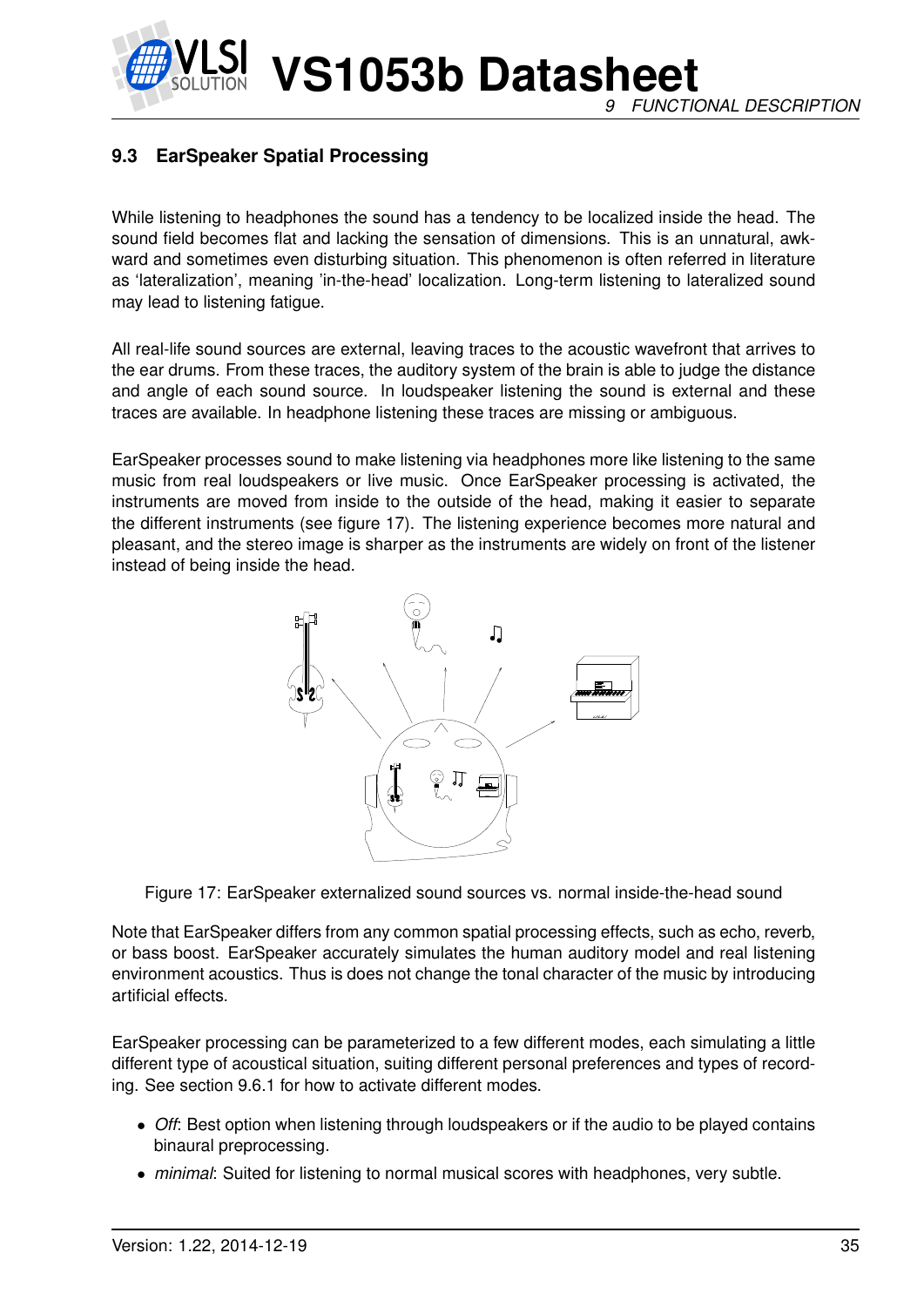

**VS1053b Datasheet** *9 FUNCTIONAL DESCRIPTION*

- *normal*: Suited for listening to normal musical scores with headphones, moves sound source further away than *minimal*.
- *extreme*: Suited for old or 'dry' recordings, or if the audio to be played is artificial, for example generated MIDI.

#### **9.4 Serial Data Interface (SDI)**

The serial data interface is meant for transferring compressed data for the different decoders of VS1053b.

If the input of the decoder is invalid or it is not received fast enough, analog outputs are automatically muted.

Also several different tests may be activated through SDI as described in Chapter 10.

#### **9.5 Serial Control Interface (SCI)**

The serial control interface is compatible with the SPI bus specification. Data transfers are always 16 bits. VS1053b is controlled by writing and reading the registers of the interface.

The main controls of the serial control interface are:

- control of the operation mode, clock, and builtin effects
- access to status information and header data
- receiving encoded data in recording mode
- uploading and controlling user programs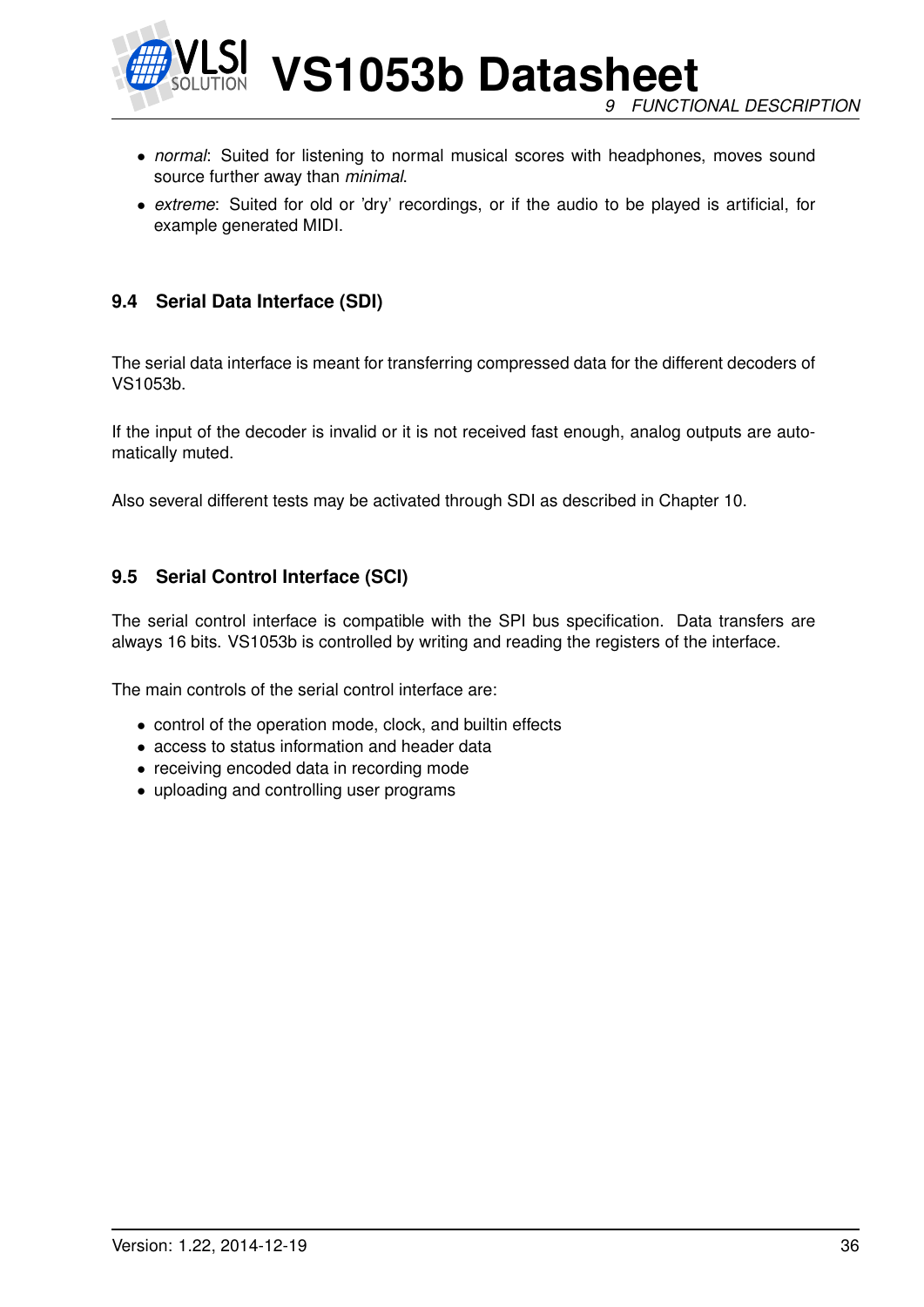

## **9.6 SCI Registers**

VS1053b sets DREQ low when it detects an SCI operation (this delay is 16 to 40 CLKI cycles depending on whether an interrupt service routine is active) and restores it when it has processed the operation. The duration depends on the operation. If DREQ is low when an SCI operation is performed, it also stays low after SCI operation processing.

If DREQ is high before a SCI operation, do not start a new SCI/SDI operation before DREQ is high again. If DREQ is low before a SCI operation because the SDI can not accept more data, make certain there is enough time to complete the operation before sending another.

|     | <b>SCI registers, prefix SCI</b> |                     |                        |                    |                                      |  |  |  |
|-----|----------------------------------|---------------------|------------------------|--------------------|--------------------------------------|--|--|--|
| Reg | <b>Type</b>                      | <b>Reset</b>        | Time $^{\rm l}$        | Abbrev[bits]       | <b>Description</b>                   |  |  |  |
| 0x0 | rw                               | 0x4000 <sup>6</sup> | $80$ CLKI <sup>4</sup> | <b>MODE</b>        | Mode control                         |  |  |  |
| 0x1 | rw                               | 0x000C <sup>3</sup> | 80 CLKI                | <b>STATUS</b>      | Status of VS1053b                    |  |  |  |
| 0x2 | rw                               | 0                   | 80 CLKI                | <b>BASS</b>        | Built-in bass/treble control         |  |  |  |
| 0x3 | rw                               | 0                   | 1200 $XTALI5$          | <b>CLOCKF</b>      | Clock freq $+$ multiplier            |  |  |  |
| 0x4 | rw                               | $\overline{0}$      | <b>100 CLKI</b>        | <b>DECODE TIME</b> | Decode time in seconds               |  |  |  |
| 0x5 | rw                               | 0                   | 450 CLKI <sup>2</sup>  | <b>AUDATA</b>      | Misc. audio data                     |  |  |  |
| 0x6 | rw                               | $\overline{0}$      | <b>100 CLKI</b>        | <b>WRAM</b>        | RAM write/read                       |  |  |  |
| 0x7 | rw                               | $\mathbf{0}$        | <b>100 CLKI</b>        | <b>WRAMADDR</b>    | <b>RAM</b><br>address<br>for<br>Base |  |  |  |
|     |                                  |                     |                        |                    | write/read                           |  |  |  |
| 0x8 | r                                | 0                   | 80 CLKI                | HDAT0              | Stream header data 0                 |  |  |  |
| 0x9 | r                                | 0                   | 80 CLKI                | HDAT <sub>1</sub>  | Stream header data 1                 |  |  |  |
| 0xA | rw                               | 0                   | 210 $CLKI2$            | <b>AIADDR</b>      | Start address of application         |  |  |  |
| 0xB | rw                               | $\overline{0}$      | 80 CLKI                | <b>VOL</b>         | Volume control                       |  |  |  |
| 0xC | rw                               | 0                   | $80$ CLKI <sup>2</sup> | <b>AICTRL0</b>     | Application control register 0       |  |  |  |
| 0xD | rw                               | 0                   | $80$ CLKI <sup>2</sup> | AICTRL1            | Application control register 1       |  |  |  |
| 0xE | rw                               | $\overline{0}$      | 80 CLKI <sup>2</sup>   | AICTRL2            | Application control register 2       |  |  |  |
| 0xF | rw                               | $\overline{0}$      | $80$ CLKI <sup>2</sup> | AICTRL3            | Application control register 3       |  |  |  |

 $1$  This is the worst-case time that DREQ stays low after writing to this register. The user may choose to skip the DREQ check for those register writes that take less than 100 clock cycles to execute and use a fixed delay instead.

 $2$  In addition, the cycles spent in the user application routine must be counted.

 $3$  Firmware changes the value of this register immediately to 0x48 (analog enabled), and after a short while to 0x40 (analog drivers enabled).

<sup>4</sup> When mode register write specifies a software reset the worst-case time is 22000 XTALI cycles.

<sup>5</sup> If the clock multiplier is changed, writing to CLOCKF register may force internal clock to run at  $1.0 \times$  XTALI for a while. Thus it is not a good idea to send SCI or SDI bits while this register update is in progress.

 $6$  Firmware changes the value of this register immediately to 0x4800.

Reads from all SCI registers complete in under 100 CLKI cycles, except a read from AIADDR in 200 cycles. In addition the cycles spent in the user application routine must be counted to the read time of AIADDR, AUDATA, and AICTRL0..3.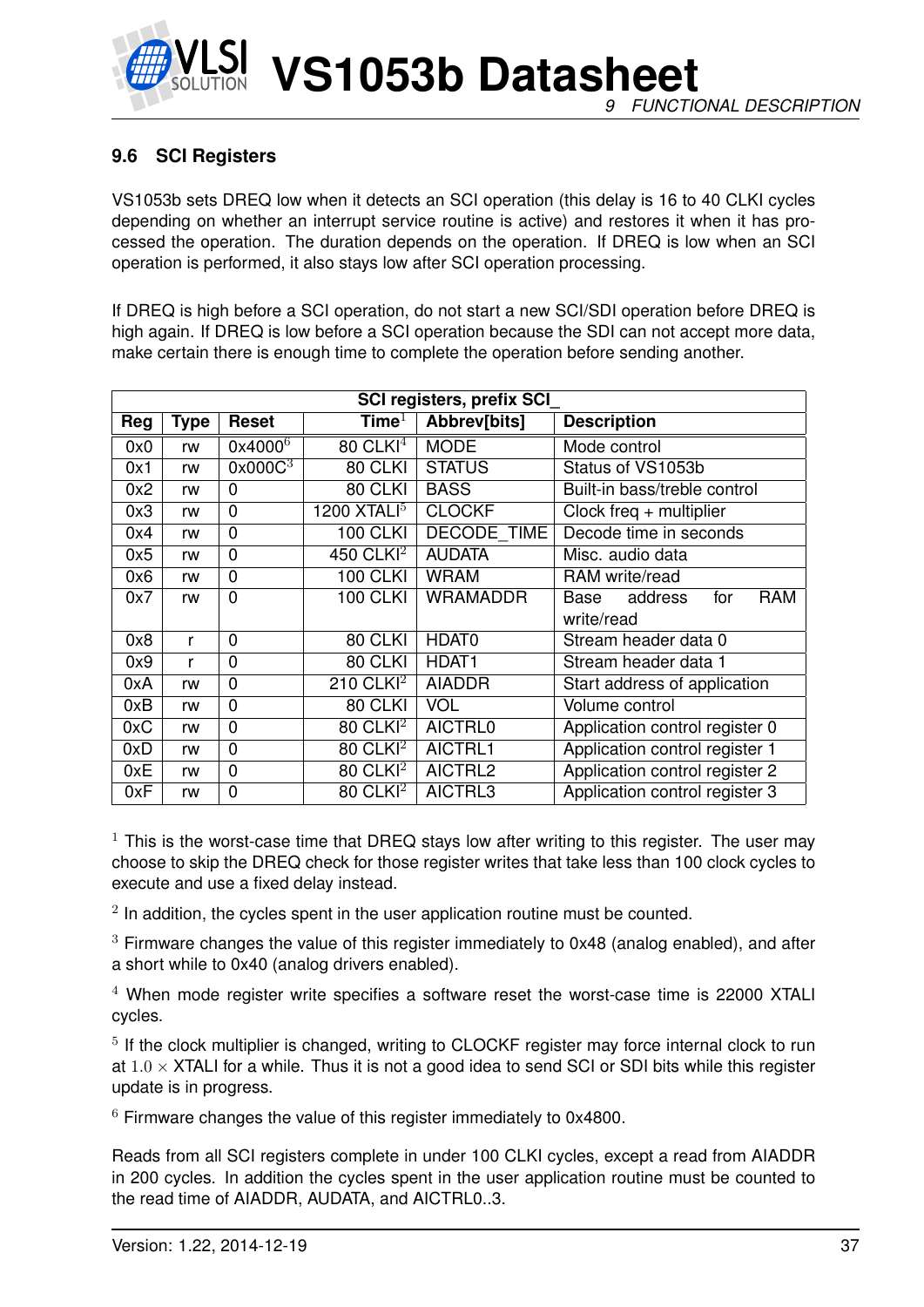

**VS1053b Datasheet** *9 FUNCTIONAL DESCRIPTION*

#### **9.6.1 SCI\_MODE (RW)**

SCI\_MODE is used to control the operation of VS1053b and defaults to 0x4800 (SM\_SDINEW set).

| <b>Bit</b>      | <b>Name</b>             | <b>Function</b>              | Value          | <b>Description</b>    |
|-----------------|-------------------------|------------------------------|----------------|-----------------------|
| 0               | SM_DIFF                 | <b>Differential</b>          | $\Omega$       | normal in-phase audio |
|                 |                         |                              | 1              | left channel inverted |
| $\overline{1}$  | SM_LAYER12              | Allow MPEG layers I & II     | $\overline{0}$ | no                    |
|                 |                         |                              | 1              | ves                   |
| $\overline{2}$  | SM RESET                | Soft reset                   | $\overline{0}$ | no reset              |
|                 |                         |                              | 1              | reset                 |
| $\overline{3}$  | <b>SM CANCEL</b>        | Cancel decoding current file | $\Omega$       | no                    |
|                 |                         |                              | 1              | yes                   |
| 4               | <b>SM EARSPEAKER LO</b> | EarSpeaker low setting       | $\overline{0}$ | $\overline{off}$      |
|                 |                         |                              | 1              | active                |
| $\overline{5}$  | <b>SM TESTS</b>         | <b>Allow SDI tests</b>       | $\overline{0}$ | not allowed           |
|                 |                         |                              | 1              | allowed               |
| $\overline{6}$  | <b>SM STREAM</b>        | <b>Stream</b> mode           | $\overline{0}$ | no                    |
|                 |                         |                              | 1              | yes                   |
| 7               | SM EARSPEAKER HI        | EarSpeaker high setting      | $\mathbf 0$    | $\overline{off}$      |
|                 |                         |                              | 1              | active                |
| $\overline{8}$  | <b>SM DACT</b>          | <b>DCLK</b> active edge      | $\overline{0}$ | rising                |
|                 |                         |                              | 1              | falling               |
| $\overline{9}$  | SM_SDIORD               | SDI bit order                | $\overline{0}$ | <b>MSb first</b>      |
|                 |                         |                              | 1              | <b>MSb</b> last       |
| $\overline{10}$ | <b>SM SDISHARE</b>      | Share SPI chip select        | $\overline{0}$ | no                    |
|                 |                         |                              | 1              | yes                   |
| $\overline{11}$ | <b>SM SDINEW</b>        | VS1002 native SPI modes      | $\mathbf 0$    | no                    |
|                 |                         |                              | 1              | yes                   |
| $\overline{12}$ | <b>SM ADPCM</b>         | PCM/ADPCM recording active   | $\overline{0}$ | no                    |
|                 |                         |                              | 1              | yes                   |
| $\overline{13}$ | $\blacksquare$          | $\sim$                       | $\overline{0}$ | right                 |
|                 |                         |                              | 1              | wrong                 |
| $\overline{14}$ | SM_LINE1                | MIC / LINE1 selector         | $\mathbf 0$    | <b>MICP</b>           |
|                 |                         |                              | 1              | LINE1                 |
| $\overline{15}$ | <b>SM CLK RANGE</b>     | Input clock range            | 0              | 1213 MHz              |
|                 |                         |                              | 1              | 2426 MHz              |

When SM DIFF is set, the player inverts the left channel output. For a stereo input this creates virtual surround, and for a mono input this creates a differential left/right signal.

SM\_LAYER12 enables MPEG 1.0 and 2.0 layer I and II decoding in addition to layer III. **If you enable Layer I and Layer II decoding, you are liable for any patent issues that may arise.** Joint licensing of MPEG 1.0 / 2.0 Layer III does not cover all patents pertaining to layers I and II.

Software reset is initiated by setting SM\_RESET to 1. This bit is cleared automatically.

If you want to stop decoding a in the middle, set SM\_CANCEL, and continue sending data honouring DREQ. When SM\_CANCEL is detected by a codec, it will stop decoding and return to the main loop. The stream buffer content is discarded and the SM\_CANCEL bit cleared. SCI\_HDAT1 will also be cleared. See Chapter 10.5.2 for details.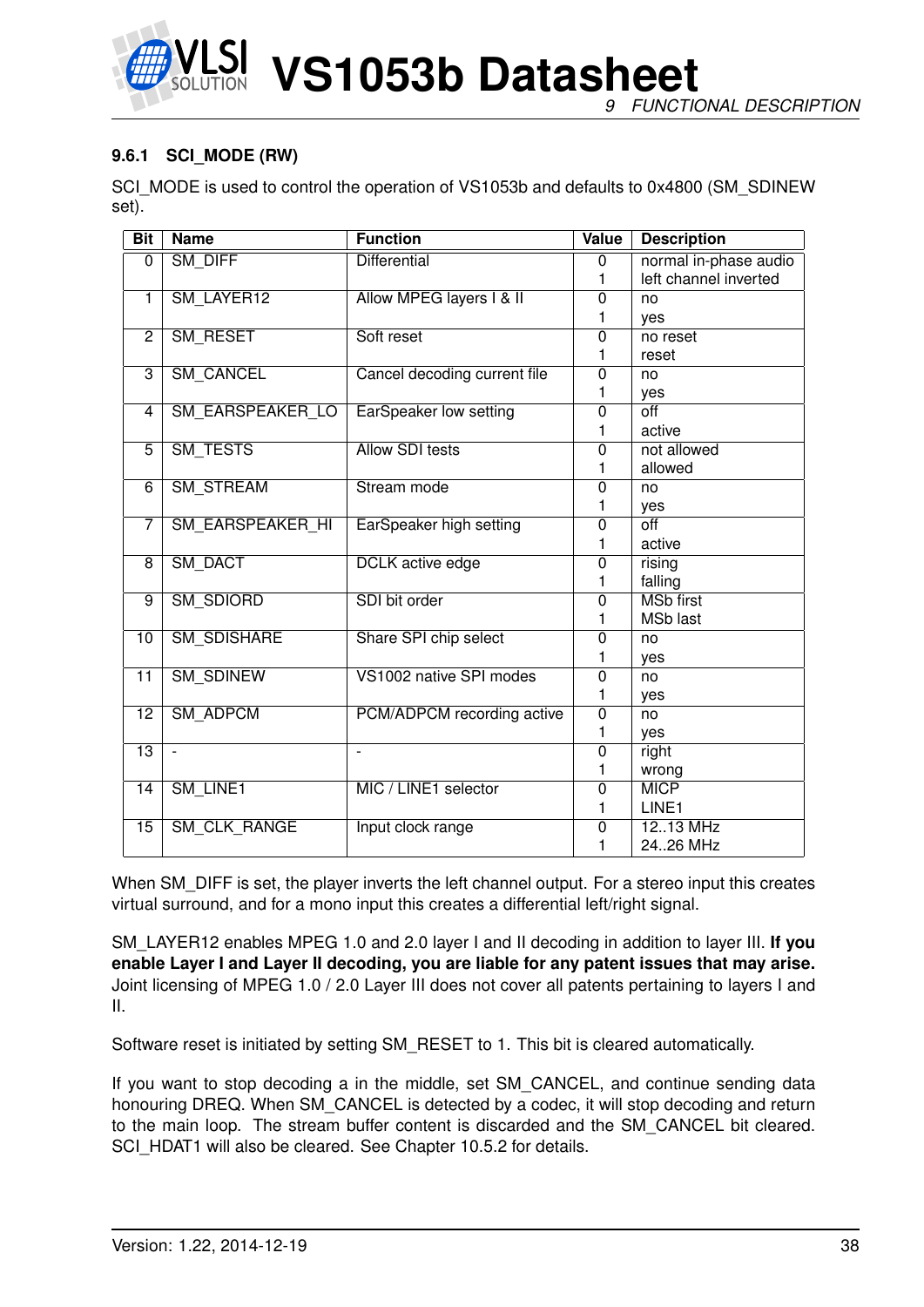

Bits SM\_EARSPEAKER\_LO and SM\_EARSPEAKER\_HI control the EarSpeaker spatial processing. If both are 0, the processing is not active. Other combinations activate the processing and select 3 different effect levels: LO = 1, HI = 0 selects *minimal*, LO = 0, HI = 1 selects *normal*, and LO = 1, HI = 1 selects *extreme*. EarSpeaker takes approximately 12 MIPS at 44.1 kHz samplerate.

If SM\_TESTS is set, SDI tests are allowed. For more details on SDI tests, look at Chapter 10.12.

SM\_STREAM activates VS1053b's stream mode. In this mode, data should be sent with as even intervals as possible and preferable in blocks of less than 512 bytes, and VS1053b makes every attempt to keep its input buffer half full by changing its playback speed upto 5%. For best quality sound, the average speed error should be within 0.5%, the bitrate should not exceed 160 kbit/s and VBR should not be used. For details, see Application Notes for VS10XX. This mode only works with MP3 and WAV files.

SM\_DACT defines the active edge of data clock for SDI. When '0', data is read at the rising edge, when '1', data is read at the falling edge.

When SM\_SDIORD is clear, bytes on SDI are sent MSb first. By setting SM\_SDIORD, the user may reverse the bit order for SDI, i.e. bit 0 is received first and bit 7 last. Bytes are, however, still sent in the default order. This register bit has no effect on the SCI bus.

Setting SM\_SDISHARE makes SCI and SDI share the same chip select, as explained in Chapter 7.1, if also SM\_SDINEW is set.

Setting SM\_SDINEW will activate VS1002 native serial modes as described in Chapters 7.1.1 and 7.3.1. Note, that this bit is set as a default when VS1053b is started up.

By activating SM\_ADPCM and SM\_RESET at the same time, the user will activate IMA ADPCM recording mode (see section 10.8).

SM\_LINE\_IN is used to select the left-channel input for ADPCM recording. If '0', differential microphone input pins MICP and MICN are used; if '1', line-level MICP/LINEIN1 pin is used.

SM\_CLK\_RANGE activates a clock divider in the XTAL input. When SM\_CLK\_RANGE is set, the clock is divided by 2 at the input. From the chip's point of view e.g. 24 MHz becomes 12 MHz. SM\_CLK\_RANGE should be set as soon as possible after a chip reset.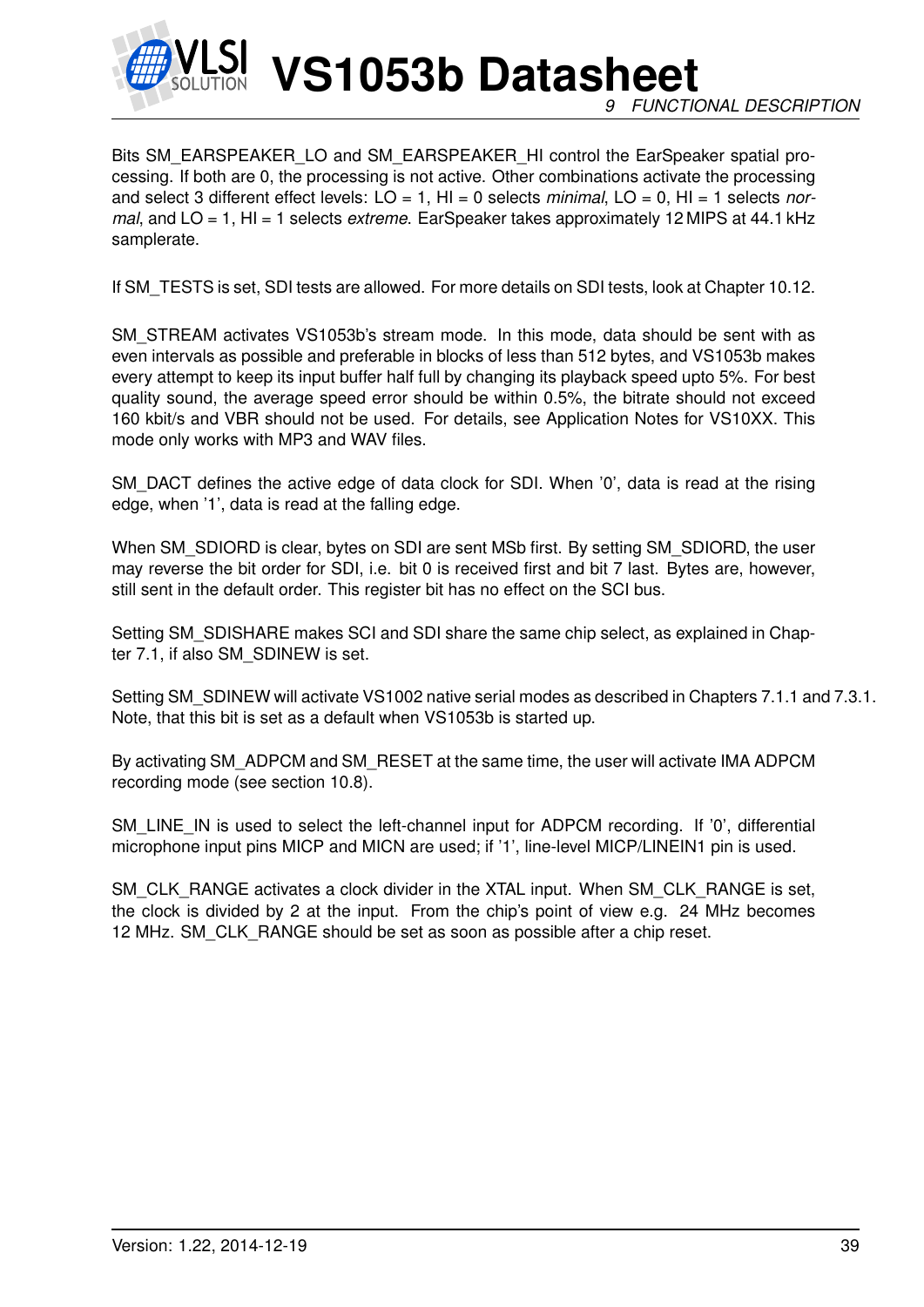

#### **9.6.2 SCI\_STATUS (RW)**

SCI\_STATUS contains information on the current status of VS1053b. It also controls some low-level things that the user does not usually have to care about.

| <b>Name</b>             | <b>Bits</b> | <b>Description</b>                                        |  |
|-------------------------|-------------|-----------------------------------------------------------|--|
| SS DO NOT JUMP          | 15          | Header in decode, do not fast forward/rewind              |  |
| <b>SS SWING</b>         | 14:12       | Set swing to $+0$ dB, $+0.5$ dB, , or $+3.5$ dB           |  |
| <b>SS VCM OVERLOAD</b>  | 11          | GBUF overload indicator '1' = overload                    |  |
| <b>SS VCM DISABLE</b>   | 10          | GBUF overload detection '1' = disable                     |  |
|                         | 9:8         | reserved                                                  |  |
| SS VER                  | 7:4         | Version                                                   |  |
| <b>SS APDOWN2</b>       | 3           | Analog driver powerdown                                   |  |
| <b>SS APDOWN1</b>       | 2           | Analog internal powerdown                                 |  |
| <b>SS AD CLOCK</b>      |             | AD clock select, $'0' = 6 MHz$ , $'1' = 3 MHz$            |  |
| <b>SS REFERENCE SEL</b> | 0           | Reference voltage selection, $0' = 1.23$ V, $1' = 1.65$ V |  |

SS\_DO\_NOT\_JUMP is set when a WAV, Ogg Vorbis, WMA, MP4, or AAC-ADIF header is being decoded and jumping to another location in the file is not allowed. If you use soft reset or cancel, clear this bit yourself or it can be accidentally left set.

If AVDD is at least 3.3 V, SS\_REFERENCE\_SEL can be set to select 1.65 V reference voltage to increase the analog output swing.

SS\_AD\_CLOCK can be set to divide the AD modulator frequency by 2 if XTALI/2 is too much.

SS\_VER is 0 for VS1001, 1 for VS1011, 2 for VS1002, 3 for VS1003, 4 for VS1053 and VS8053, 5 for VS1033, 7 for VS1103, and 6 for VS1063.

SS\_APDOWN2 controls analog driver powerdown. SS\_APDOWN1 controls internal analog powerdown. These bit are meant to be used by the system firmware only.

If the user wants to powerdown VS1053b with a minimum power-off transient, set SCI\_VOL to 0xffff, then wait for at least a few milliseconds before activating reset.

VS1053b contains GBUF protection circuit which disconnects the GBUF driver when too much current is drawn, indicating a short-circuit to ground. SS\_VCM\_OVERLOAD is high while the overload is detected. SS\_VCM\_DISABLE can be set to disable the protection feature.

SS\_SWING allows you to go above the 0 dB volume setting. Value 0 is normal mode, 1 gives +0.5 dB, and 2 gives +1.0 dB. Settings from 3 to 7 cause the DAC modulator to be overdriven and should not be used. You can use SS\_SWING with I2S to control the amount of headroom.

**Note:** Due to a firmware bug in the VS1053b volume calculation routine clears SS\_AD\_CLOCK and SS\_REFERENCE\_SEL bits. Write to SCI\_STATUS or SCI\_VOLUME, and sample rate change (if bass enhancer or treble control are active) causes the volume calculation routine to be called. See the *VS1053b Patches w/ FLAC Decoder* plugin for a workaround: *http://www.vlsi.fi/en/support/software/vs10xxplugins.html*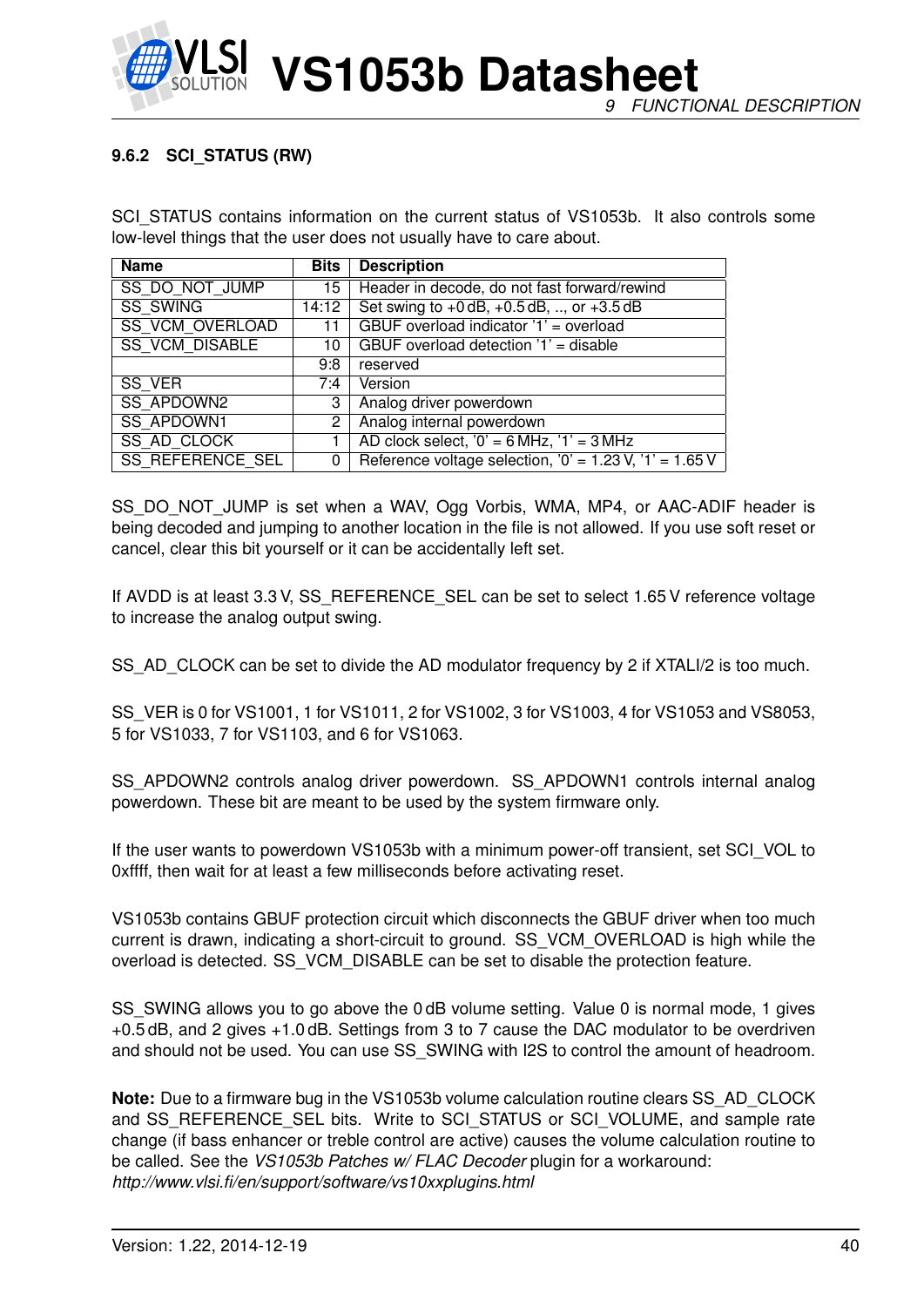

#### **9.6.3 SCI\_BASS (RW)**

| <b>Name</b>         | <b>Bits</b>        | <b>Description</b>                              |
|---------------------|--------------------|-------------------------------------------------|
| ST AMPLITUDE        | 15:12 <sub>1</sub> | Treble Control in 1.5 dB steps $(-87, 0 = off)$ |
| ST FREQLIMIT        | 11:8               | Lower limit frequency in 1000 Hz steps (115)    |
| <b>SB AMPLITUDE</b> | 7:4                | Bass Enhancement in 1 dB steps $(015, 0 = off)$ |
| SB FREQLIMIT        | 3:0                | Lower limit frequency in 10 Hz steps (215)      |

The Bass Enhancer VSBE is a powerful bass boosting DSP algorithm, which tries to take the most out of the users earphones without causing clipping.

VSBE is activated when SB\_AMPLITUDE is non-zero. SB\_AMPLITUDE should be set to the user's preferences, and SB\_FREQLIMIT to roughly 1.5 times the lowest frequency the user's audio system can reproduce. For example setting SCI BASS to 0x00f6 will have 15 dB enhancement below 60 Hz. When the bass enhancer is in use with VS1053b, the bass portion is calculated in mono.

Note: Because VSBE tries to avoid clipping, it gives the best bass boost with dynamical music material, or when the playback volume is not set to maximum. It also does not create bass: the source material must have some bass to begin with.

Treble Control VSTC is activated when ST\_AMPLITUDE is non-zero. For example setting SCI\_BASS to 0x7a00 will have 10.5 dB treble enhancement at and above 10 kHz.

Bass Enhancer uses about 2.1 MIPS and Treble Control 1.2 MIPS at 44100 Hz samplerate. Both can be on simultaneously.

In VS1053b bass and treble initialization and volume change is delayed until the next batch of samples are sent to the audio FIFO. Thus, unlike with earlier VS10XX chips, audio interrupts can no longer be missed when SCI\_BASS or SCI\_VOL is written to.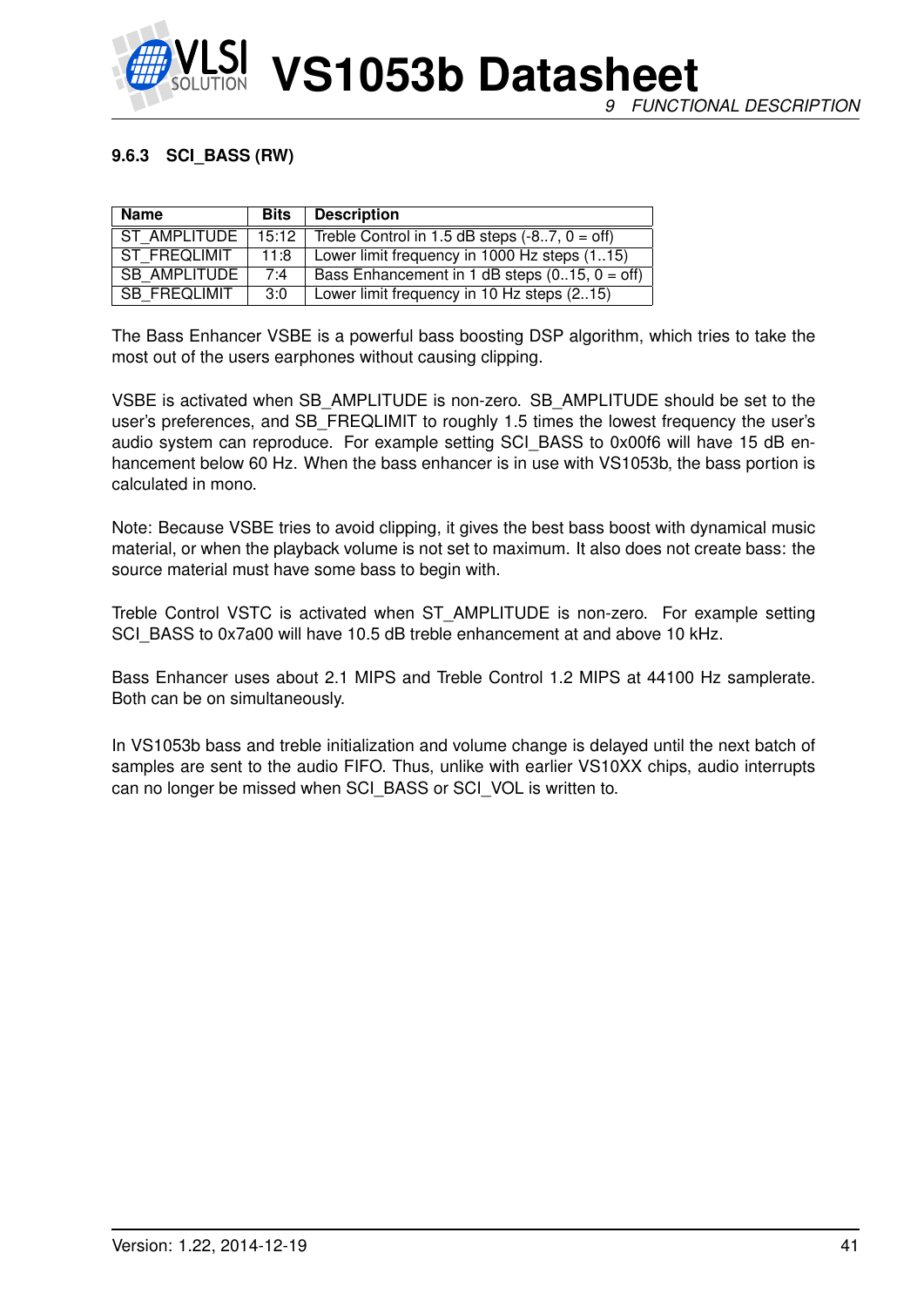

## **9.6.4 SCI\_CLOCKF (RW)**

The external clock multiplier SCI register SCI\_CLOCKF, which has changed slightly since VS1003 and VS1033, is presented in the table below.

| <b>SCI CLOCKF bits</b>                    |         |                             |  |  |  |  |
|-------------------------------------------|---------|-----------------------------|--|--|--|--|
| <b>Description</b><br><b>Name</b><br>Bits |         |                             |  |  |  |  |
| SC MULT                                   | 15:13   | Clock multiplier            |  |  |  |  |
| SC ADD<br>12:11                           |         | Allowed multiplier addition |  |  |  |  |
| <b>SC FREQ</b>                            | 10: $0$ | Clock frequency             |  |  |  |  |

SC MULT activates the built-in clock multiplier. This will multiply XTALI to create a higher CLKI. When the multiplier is changed by more than  $0.5\times$ , the chip runs at  $1.0\times$  clock for a few hundres clock cycles. The values are as follows:

| <b>SC MULT</b> | <b>MASK</b> | <b>CLKI</b>                             |
|----------------|-------------|-----------------------------------------|
| 0              | 0x0000      | <b>XTALI</b>                            |
| 1              | 0x2000      | <b>XTALI</b> $\times$ 2.0               |
| 2              | 0x4000      | <b>XTALI</b> $\times$ 2.5               |
| 3              | 0x6000      | $XTALI \times 3.0$                      |
| 4              | 0x8000      | <b>XTALI</b> $\times$ 3.5               |
| 5              | 0xa000      | $\overline{\text{XTAL}}$ $\times 4.0$   |
| 6              | 0xc000      | $\overline{\text{XTAL}}$ $1 \times 4.5$ |
|                | 0xe000      | $\overline{\text{XTALI}\times}5.0$      |

SC\_ADD tells how much the decoder firmware is allowed to add to the multiplier specified by SC MULT if more cycles are temporarily needed to decode a WMA or AAC stream. The values are:

| SC ADD   MASK |        | <b>Multiplier addition</b>   |
|---------------|--------|------------------------------|
|               | 0x0000 | No modification is allowed   |
|               | 0x0800 | $\vert$ XTALI $\times$ 1.0   |
|               | 0x1000 | $\vert$ XTALI $\times$ 1.5   |
| 3             |        | $0x1800$   XTAL $1\times2.0$ |

If SC\_FREQ is non-zero, it tells that the input clock XTALI is running at something else than 12.288 MHz. XTALI is set in 4 kHz steps. The formula for calculating the correct value for this register is  $\frac{XTALI-8000000}{4000}$  (XTALI is in Hz).

Note: because maximum samplerate is  $\frac{XTALI}{256}$ , all samplerates are not available if XTALI  $<$ 12.288 MHz.

Note: Automatic clock change can only happen when decoding WMA and AAC files. Automatic clock change is done one  $0.5\times$  at a time. This does not cause a drop to  $1.0\times$  clock and you can use the same SCI and SDI clock throughout the file.

Example: If SCI CLOCKF is 0x8BE8, SC MULT = 4, SC ADD = 1 and SC FREQ =  $0x3E8 = 1000$ . This means that XTALI =  $1000 \times 4000 + 8000000 = 12$  MHz. The clock multiplier is set to  $3.5\times$ XTALI = 42 MHz, and the maximum allowed multiplier that the firmware may automatically choose to use is  $(3.5 + 1.0) \times$ XTALI = 54 MHz.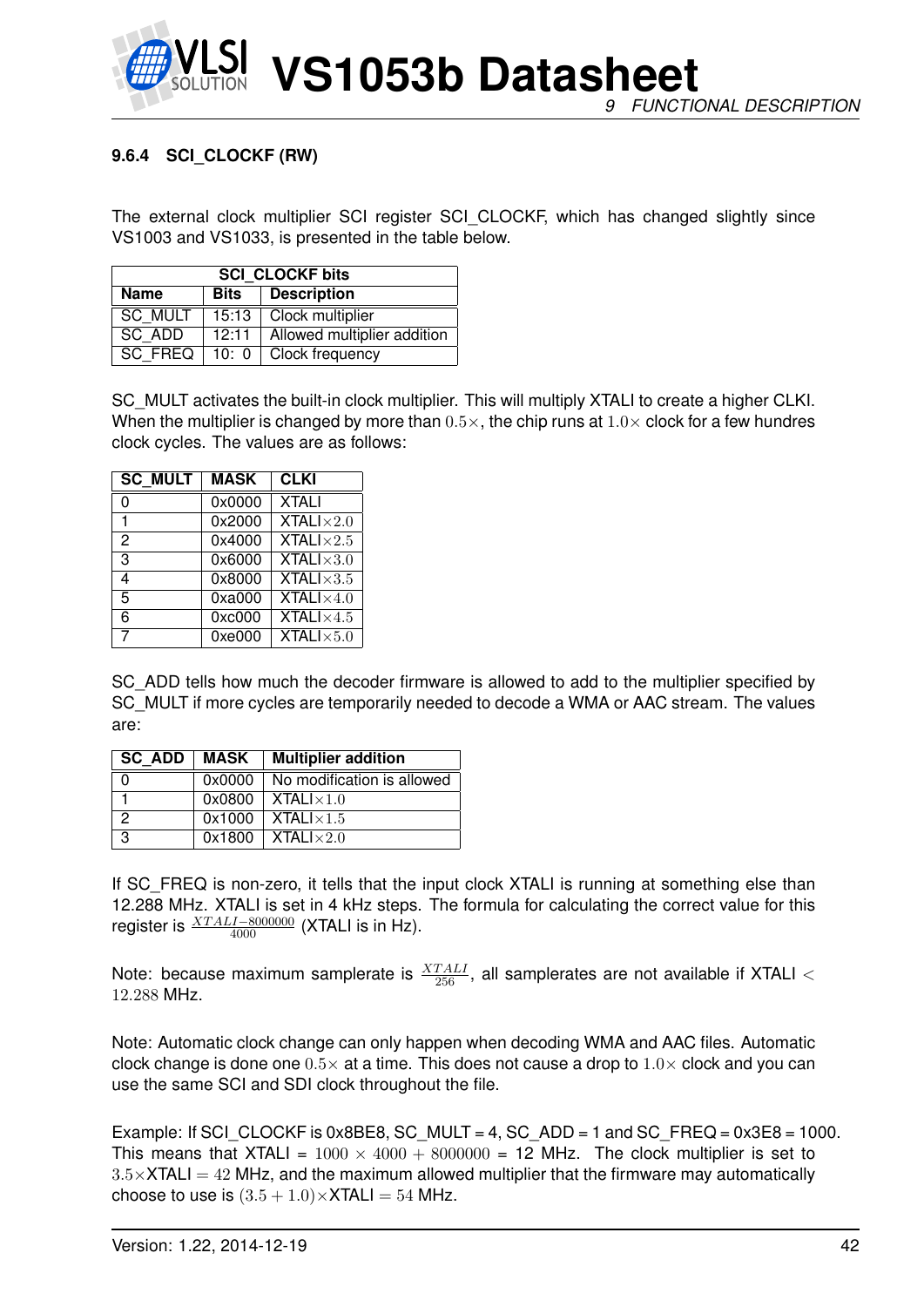

**VS1053b Datasheet** *9 FUNCTIONAL DESCRIPTION*

#### **9.6.5 SCI\_DECODE\_TIME (RW)**

When decoding correct data, current decoded time is shown in this register in full seconds.

The user may change the value of this register. In that case the new value should be written twice to make absolutely certain that the change is not overwritten by the firmware. A write to SCI\_DECODE\_TIME also resets the byteRate calculation.

SCI\_DECODE\_TIME is reset at every hardware and software reset. It is no longer cleared when decoding of a file ends to allow the decode time to proceed automatically with looped files and with seamless playback of multiple files.

With fast playback (see the playSpeed extra parameter) the decode time also counts faster.

Some codecs (WMA and Ogg Vorbis) can also indicate the absolute play position, see the positionMsec extra parameter in section 10.11.

#### **9.6.6 SCI\_AUDATA (RW)**

When decoding correct data, the current samplerate and number of channels can be found in bits 15:1 and 0 of SCI\_AUDATA, respectively. Bits 15:1 contain the samplerate divided by two, and bit 0 is 0 for mono data and 1 for stereo. Writing to SCI\_AUDATA will change the samplerate directly.

Example: 44100 Hz stereo data reads as 0xAC45 (44101). Example: 11025 Hz mono data reads as 0x2B10 (11024). Example: Writing 0xAC80 sets samplerate to 44160 Hz, stereo mode does not change.

To reduce digital power consumption when idle, you can write a low samplerate to SCI\_AUDATA.

Note: Ogg Vorbis decoding overrides AUDATA change. If you want to fine-tune samplerate in streaming applications with Ogg Vorbis, use SCI\_CLOCKF to control the playback rate instead of AUDATA.

#### **9.6.7 SCI\_WRAM (RW)**

SCI\_WRAM is used to upload application programs and data to instruction and data RAMs. The start address must be initialized by writing to SCI\_WRAMADDR prior to the first write/read of SCI\_WRAM. As 16 bits of data can be transferred with one SCI\_WRAM write/read, and the instruction word is 32 bits long, two consecutive writes/reads are needed for each instruction word. The byte order is big-endian (i.e. most significant words first). After each full-word write/read, the internal pointer is autoincremented.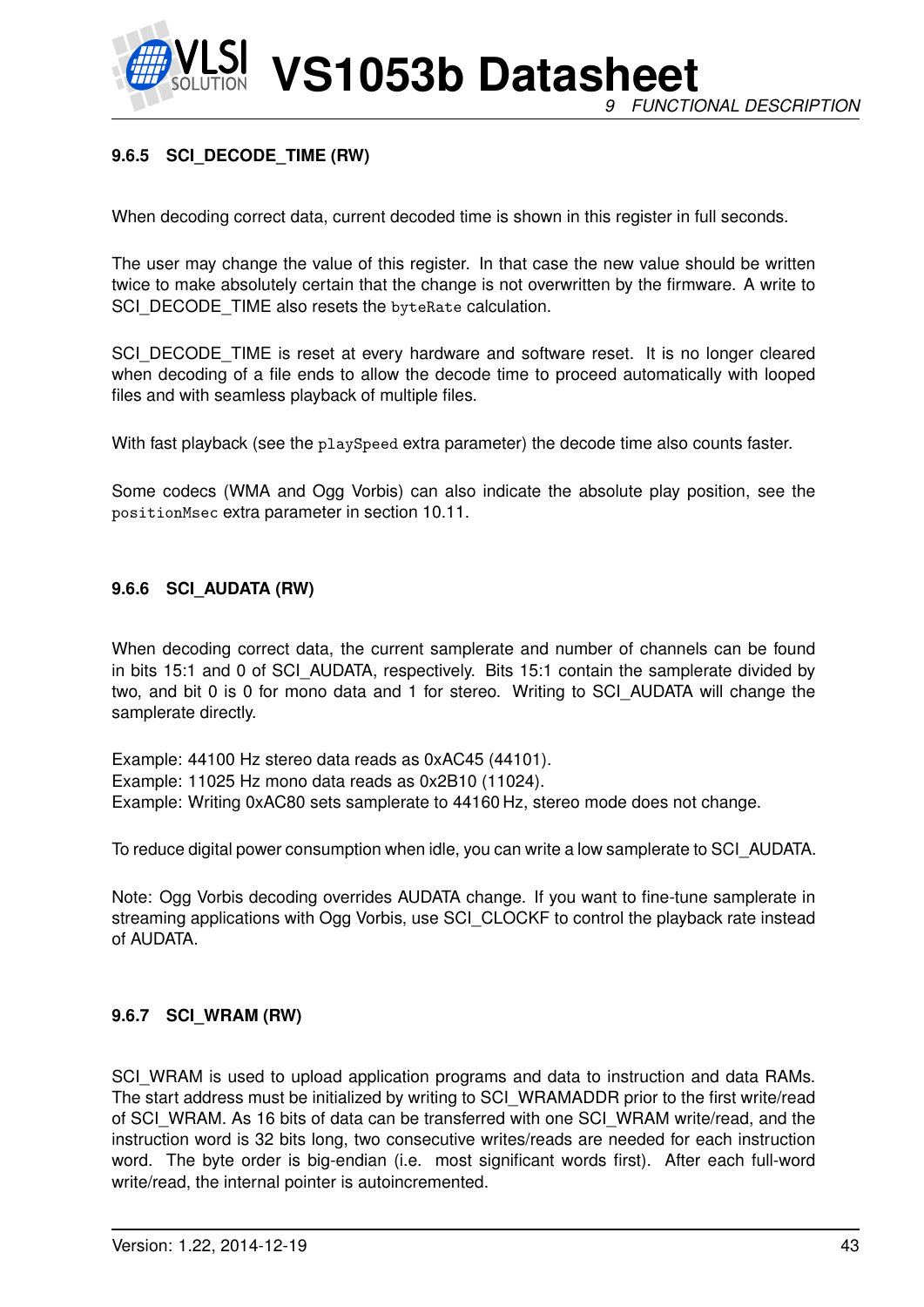#### **9.6.8 SCI\_WRAMADDR (W)**

SCI\_WRAMADDR is used to set the program address for following SCI\_WRAM writes/reads. Use an address offset from the following table to access X, Y, I or peripheral memory.

| <b>WRAMADDR</b><br>Start End | Dest. addr.<br>Start End            | Bits/<br><b>Word</b> | <b>Description</b>     |
|------------------------------|-------------------------------------|----------------------|------------------------|
| 0x18000x18XX                 | 0x18000x18XX                        | 16                   | X data RAM             |
| 0x58000x58XX                 | $\vert$ 0x18000x18XX                | 16                   | Y data RAM             |
| 0x80400x84FF                 | 0x00400x04FF                        | -32                  | <b>Instruction RAM</b> |
|                              | $0x$ C0000xFFFF   0xC0000xFFFF   16 |                      | I/O                    |

Only user areas in X, Y, and instruction memory are listed above. Other areas can be accessed, but should not be written to unless otherwise specified.

#### **9.6.9 SCI\_HDAT0 and SCI\_HDAT1 (R)**

For WAV files, SCI\_HDAT1 contains 0x7665 ("ve"). SCI\_HDAT0 contains the data rate measured in bytes per second for all supported RIFF WAVE formats: mono and stereo 8-bit or 16-bit PCM, mono and stereo IMA ADPCM. To get the bitrate of the file, multiply the value by 8.

For AAC ADTS streams, SCI\_HDAT1 contains 0x4154 ("AT"). For AAC ADIF files, SCI\_HDAT1 contains 0x4144 ("AD"). For AAC .mp4 / .m4a files, SCI\_HDAT1 contains 0x4D34 ("M4"). SCI\_HDAT0 contains the average data rate in bytes per second. To get the bitrate of the file, multiply the value by 8.

For WMA files, SCI\_HDAT1 contains 0x574D ("WM") and SCI\_HDAT0 contains the data rate measured in bytes per second. To get the bitrate of the file, multiply the value by 8.

For MIDI files, SCI\_HDAT1 contains 0x4D54 ("MT") and SCI\_HDAT0 contains the average data rate in bytes per second. To get the bitrate of the file, multiply the value by 8.

For Ogg Vorbis files, SCI\_HDAT1 contains 0x4F67 "Og". SCI\_HDAT0 contains the average data rate in bytes per second. To get the bitrate of the file, multiply the value by 8.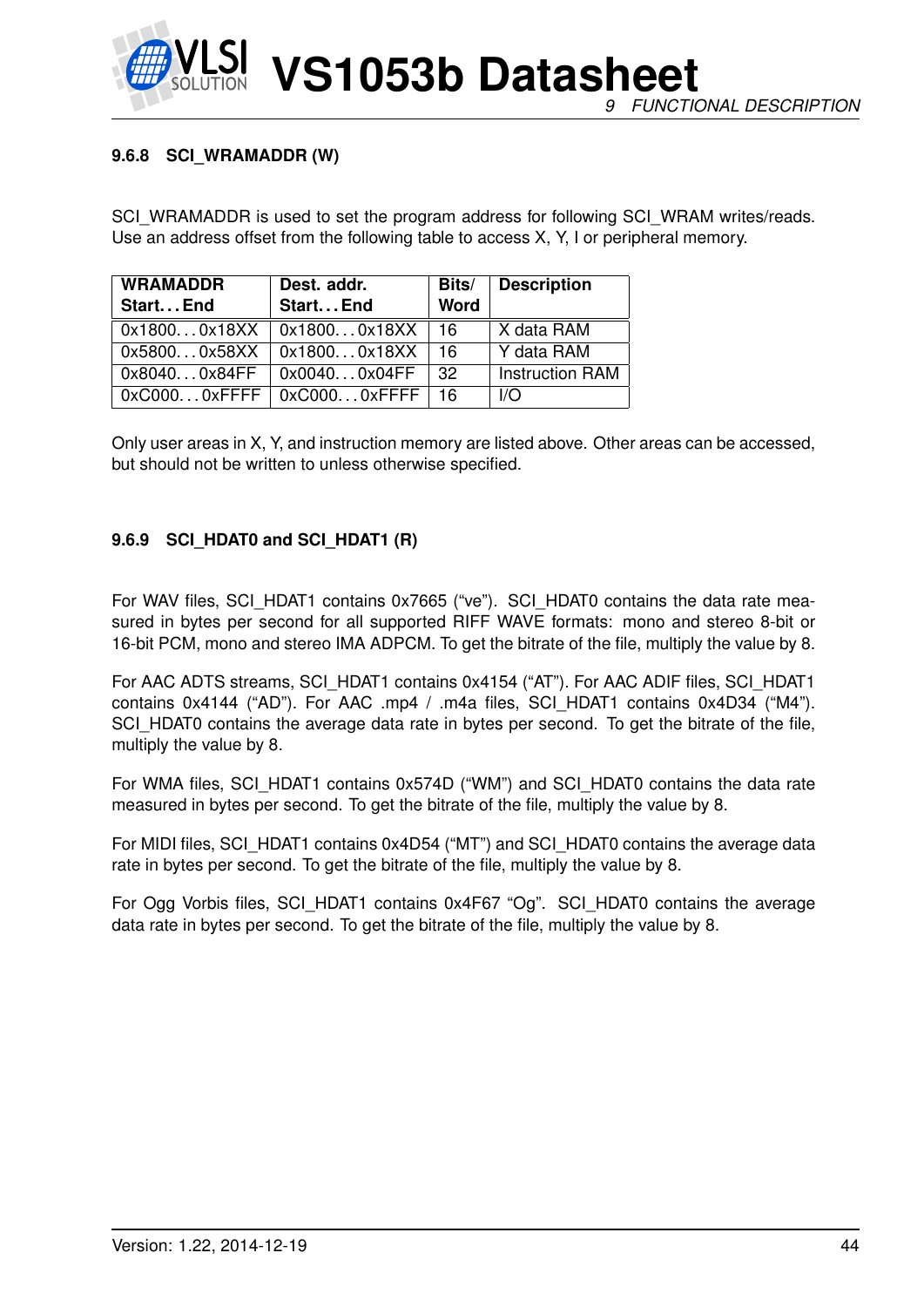

*9 FUNCTIONAL DESCRIPTION*

For MP3 files, SCI\_HDAT1 is between 0xFFE0 and 0xFFFF. SCI\_HDAT1 / 0 contain the following:

| <b>Bit</b>        | <b>Function</b> | <b>Value</b>            | <b>Explanation</b>             |
|-------------------|-----------------|-------------------------|--------------------------------|
| HDAT1[15:5]       | syncword        | $\overline{2047}$       | stream valid                   |
| <b>HDAT1[4:3]</b> | ID              | 3                       | ISO 11172-3 MPG 1.0            |
|                   |                 | 2                       | ISO 13818-3 MPG 2.0 (1/2-rate) |
|                   |                 | $\mathbf{1}$            | MPG 2.5 (1/4-rate)             |
|                   |                 | 0                       | MPG 2.5 (1/4-rate)             |
| <b>HDAT1[2:1]</b> | layer           | $\overline{\mathbf{3}}$ |                                |
|                   |                 | 2                       | Ш                              |
|                   |                 | 1                       | Ш                              |
|                   |                 | 0                       | reserved                       |
| <b>HDAT1[0]</b>   | protect bit     | 1                       | No CRC                         |
|                   |                 | 0                       | <b>CRC</b> protected           |
| HDAT0[15:12]      | bitrate         |                         | see bitrate table              |
| HDAT0[11:10]      | samplerate      | $\overline{3}$          | reserved                       |
|                   |                 | $\overline{2}$          | 32/16/ 8 kHz                   |
|                   |                 | $\mathbf{1}$            | 48/24/12 kHz                   |
|                   |                 | 0                       | 44/22/11 kHz                   |
| HDAT0[9]          | pad bit         | $\overline{\mathbf{1}}$ | additional slot                |
|                   |                 | 0                       | normal frame                   |
| HDAT0[8]          | private bit     |                         | not defined                    |
| HDAT0[7:6]        | mode            | 3                       | mono                           |
|                   |                 | $\overline{2}$          | dual channel                   |
|                   |                 | 1                       | joint stereo                   |
|                   |                 | 0                       | stereo                         |
| <b>HDAT0[5:4]</b> | extension       |                         | see ISO 11172-3                |
| HDAT0[3]          | copyright       | $\mathbf{1}$            | copyrighted                    |
|                   |                 | 0                       | free                           |
| <b>HDAT0[2]</b>   | original        | 1                       | original                       |
|                   |                 | 0                       | copy                           |
| HDAT0[1:0]        | emphasis        | $\overline{\mathbf{3}}$ | CCITT J.17                     |
|                   |                 | $\overline{c}$          | reserved                       |
|                   |                 | 1                       | 50/15 microsec                 |
|                   |                 | 0                       | none                           |

When read, SCI\_HDAT0 and SCI\_HDAT1 contain header information that is extracted from MP3 stream currently being decoded. After reset both registers are cleared, indicating no data has been found yet.

The "samplerate" field in SCI\_HDAT0 is interpreted according to the following table:

| "samplerate" | $ID=3$ | $ID=2$ | $ID=0,1$ |
|--------------|--------|--------|----------|
| з            |        |        |          |
| 2            | 32000  | 16000  | 8000     |
|              | 48000  | 24000  | 12000    |
|              | 44100  | 22050  | 11025    |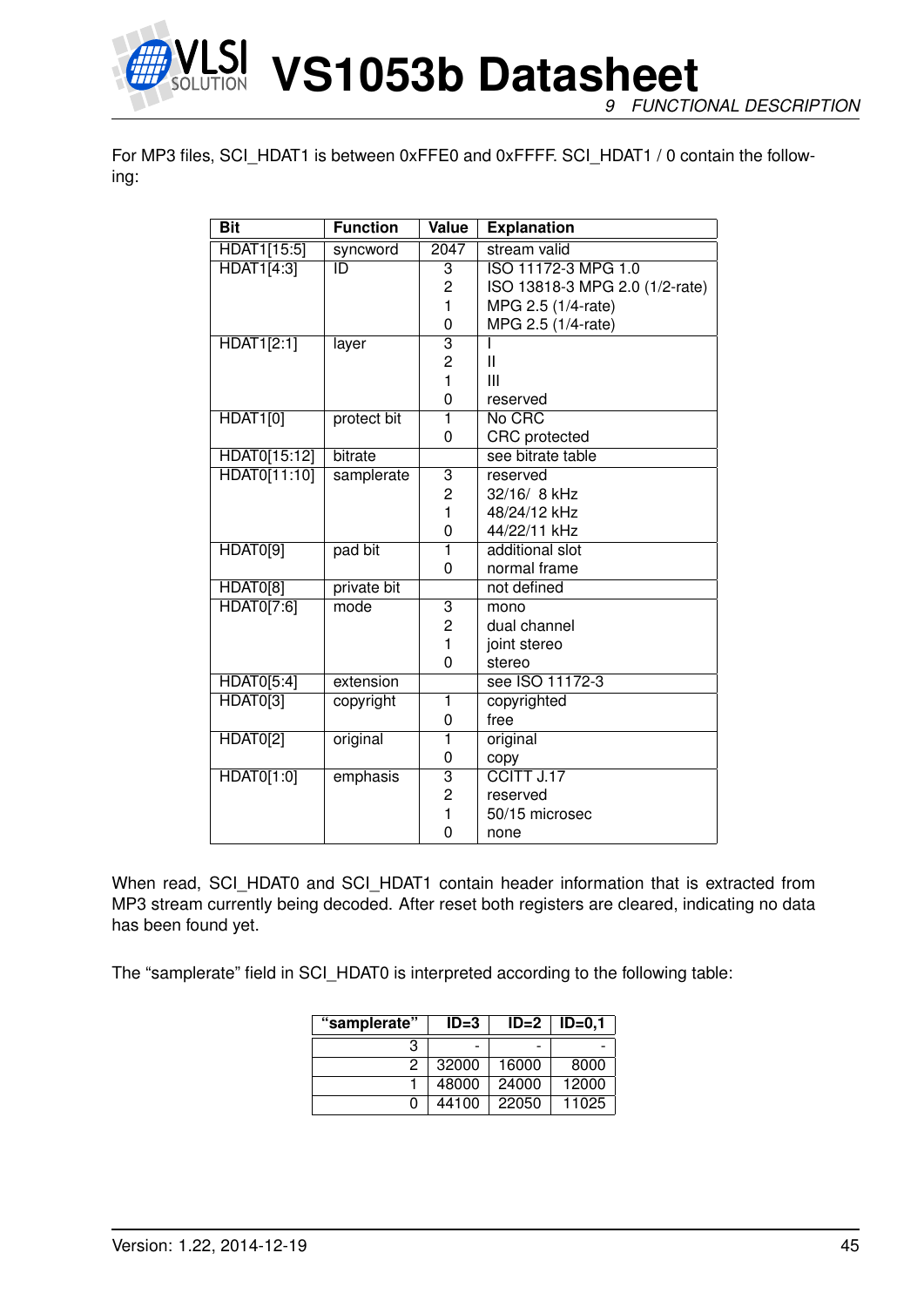

**VS1053b Datasheet** *9 FUNCTIONAL DESCRIPTION*

The "bitrate" field in HDAT0 is read according to the following table. Notice that for variable bitrate stream the value changes constantly.

|                |           | Layer I    |           | <b>Layer II</b>     | <b>Layer III</b> |            |  |
|----------------|-----------|------------|-----------|---------------------|------------------|------------|--|
| "bitrate"      | $ID = 3$  | $ID=0,1,2$ |           | $ID=3$   $ID=0,1,2$ | $ID = 3$         | $ID=0,1,2$ |  |
|                |           | kbit/s     |           | kbit/s              |                  | kbit/s     |  |
| 15             | forbidden | forbidden  | forbidden | forbidden           | forbidden        | forbidden  |  |
| 14             | 448       | 256        | 384       | 160                 | 320              | 160        |  |
| 13             | 416       | 224        | 320       | 144                 | 256              | 144        |  |
| 12             | 384       | 192        | 256       | 128                 | 224              | 128        |  |
| 11             | 352       | 176        | 224       | 112                 | 192              | 112        |  |
| 10             | 320       | 160        | 192       | 96                  | 160              | 96         |  |
| 9              | 288       | 144        | 160       | 80                  | 128              | 80         |  |
| 8              | 256       | 128        | 128       | 64                  | 112              | 64         |  |
| 7              | 224       | 112        | 112       | 56                  | 96               | 56         |  |
| 6              | 192       | 96         | 96        | 48                  | 80               | 48         |  |
| 5              | 160       | 80         | 80        | 40                  | 64               | 40         |  |
| $\overline{4}$ | 128       | 64         | 64        | 32                  | 56               | 32         |  |
| 3              | 96        | 56         | 56        | 24                  | 48               | 24         |  |
| 2              | 64        | 48         | 48        | 16                  | 40               | 16         |  |
| 1              | 32        | 32         | 32        | 8                   | 32               | 8          |  |
| 0              |           |            |           |                     |                  |            |  |

The average data rate in bytes per second can be read from memory, see the byteRate extra parameter. This variable contains the byte rate for all codecs. To get the bitrate of the file, multiply the value by 8.

The bitrate calculation is not automatically reset between songs, but it can also be reset without a software or hardware reset by writing to SCI\_DECODE\_TIME.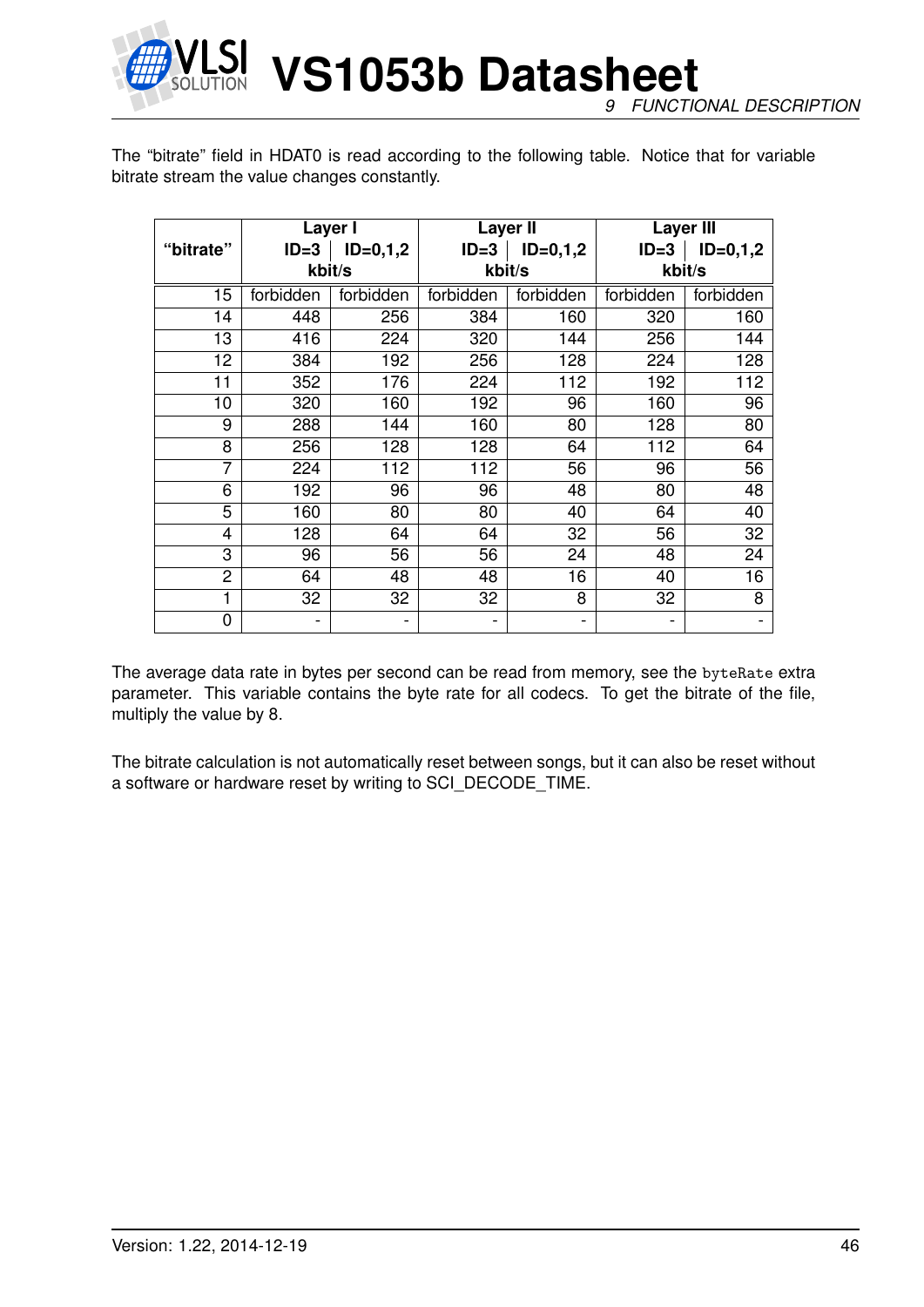

## **9.6.10 SCI\_AIADDR (RW)**

SCI\_AIADDR indicates the start address of the application code written earlier with SCI\_WRAMADDR and SCI\_WRAM registers. If no application code is used, this register should not be initialized, or it should be initialized to zero. For more details, see Application Notes for VS10XX.

Note: Reading AIADDR is not recommended. It can cause samplerate to be set to a very low value.

#### **9.6.11 SCI\_VOL (RW)**

SCI VOL is a volume control for the player hardware. The most significant byte of the volume register controls the left channel volume, the low part controls the right channel volume. The channel volume sets the attenuation from the maximum volume level in 0.5 dB steps. Thus, maximum volume is 0x0000 and total silence is 0xFEFE.

Note, that after hardware reset the volume is set to full volume. Resetting the software does not reset the volume setting.

Setting SCI\_VOL to 0xFFFF will activate analog powerdown mode.

Example: for a volume of -2.0 dB for the left channel and -3.5 dB for the right channel: (2.0/0.5)  $= 4$ , 3.5/0.5 = 7  $\rightarrow$  SCI VOL = 0x0407.

Example: SCI\_VOL = 0x2424  $\rightarrow$  both left and right volumes are 0x24  $*$  -0.5 = -18.0 dB

In VS1053b bass and treble initialization and volume change is delayed until the next batch of samples are sent to the audio FIFO. Thus, audio interrupts can no longer be missed during a write to SCI\_BASS or SCI\_VOL.

This delays the volume setting slightly, but because the volume control is now done in the DAC hardware instead of performing it to the samples going into the audio FIFO, the overall volume change response is better than before. Also, the actual volume control has zero-cross detection, which almost completely removes all audible noise that occurs when volume is suddenly changed.

#### **9.6.12 SCI\_AICTRL[x] (RW)**

SCI\_AICTRL[x] registers  $(x=[0..3])$  can be used to access the user's application program.

The AICTRL registers are also used with PCM/ADPCM encoding mode.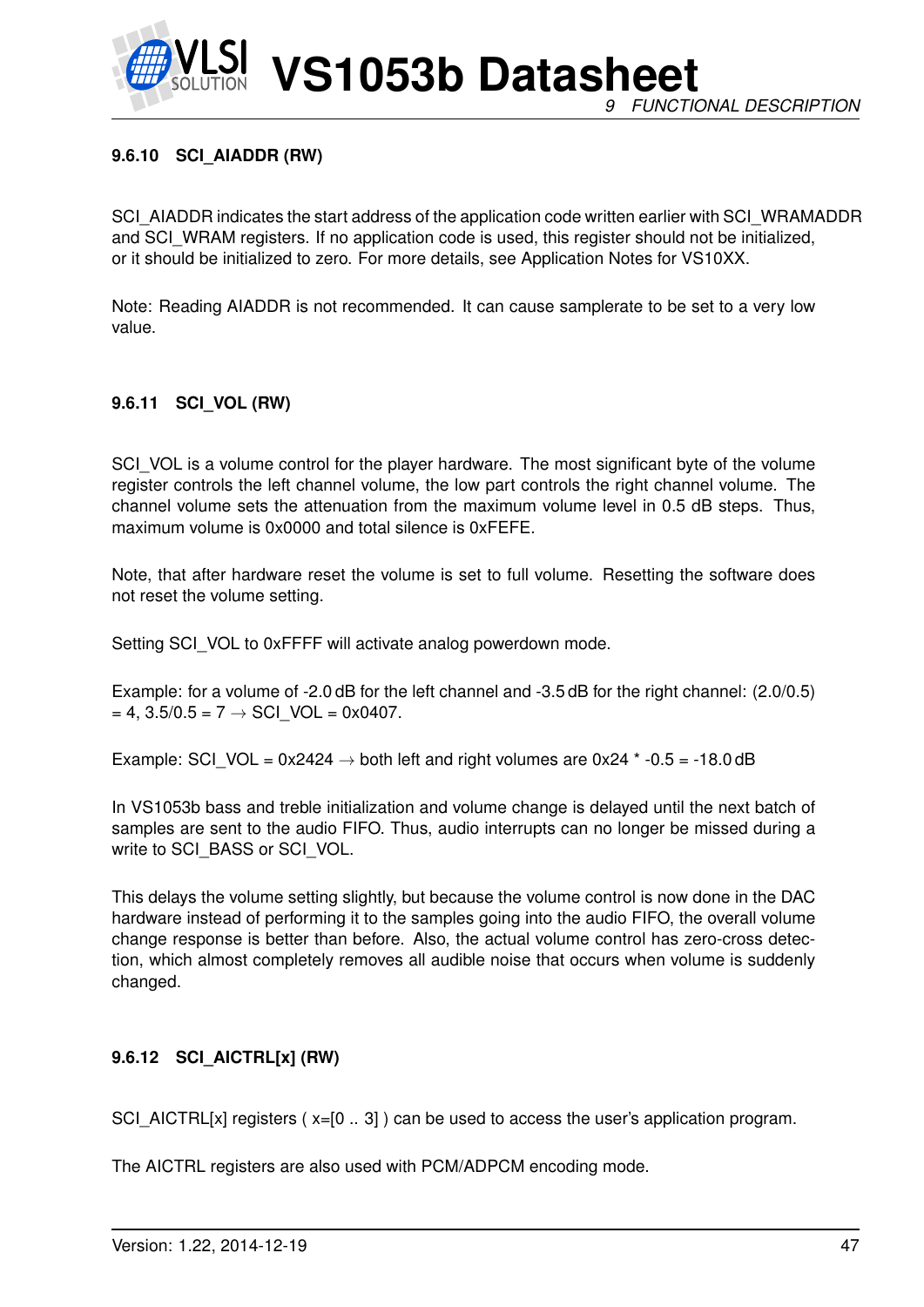

## **10 Operation**

### **10.1 Clocking**

VS1053b operates on a single, nominally 12.288 MHz fundamental frequency master clock. This clock can be generated by external circuitry (connected to pin XTALI) or by the internal clock crystal interface (pins XTALI and XTALO). This clock is used by the analog parts and determines the highest available samplerate. With 12.288 MHz clock all samplerates upto 48000 Hz are available.

VS1053b can also use 24..26 MHz clocks when SM\_CLK\_RANGE in the SCI\_MODE register is set to 1. The system clock is then divided by 2 at the clock input and the chip gets a 12..13 MHz input clock.

## **10.2 Hardware Reset**

When the XRESET -signal is driven low. VS1053b is reset and all the control registers and internal states are set to the initial values. XRESET-signal is asynchronous to any external clock. The reset mode doubles as a full-powerdown mode, where both digital and analog parts of VS1053b are in minimum power consumption stage, and where clocks are stopped. Also XTALO is grounded.

When XRESET is asseted, all output pins go to their default states. All input pins will go to high-impedance state (to input state), except SO, which is still controlled by the XCS.

After a hardware reset (or at power-up) DREQ will stay down for around 22000 clock cycles, which means an approximate 1.8 ms delay if VS1053b is run at 12.288 MHz. After this the user should set such basic software registers as SCI\_MODE, SCI\_BASS, SCI\_CLOCKF, and SCI\_VOL before starting decoding. See section 9.6 for details.

If the input clock is 24..26 MHz, SM\_CLK\_RANGE should be set as soon as possible after a chip reset without waiting for DREQ.

Internal clock can be multiplied with a PLL. Supported multipliers through the SCI\_CLOCKF register are  $1.0 \times \ldots 5.0 \times$  the input clock. Reset value for Internal Clock Multiplier is  $1.0 \times$ . If typical values are wanted, the Internal Clock Multiplier needs to be set to  $3.5\times$  after reset. Wait until DREQ rises, then write value 0x9800 to SCI\_CLOCKF (register 3). See section 9.6.4 for details.

#### **10.3 Software Reset**

In some cases the decoder software has to be reset. This is done by activating bit SM\_RESET in register SCI\_MODE (Chapter 9.6.1). Then wait for at least 2  $\mu$ s, then look at DREQ. DREQ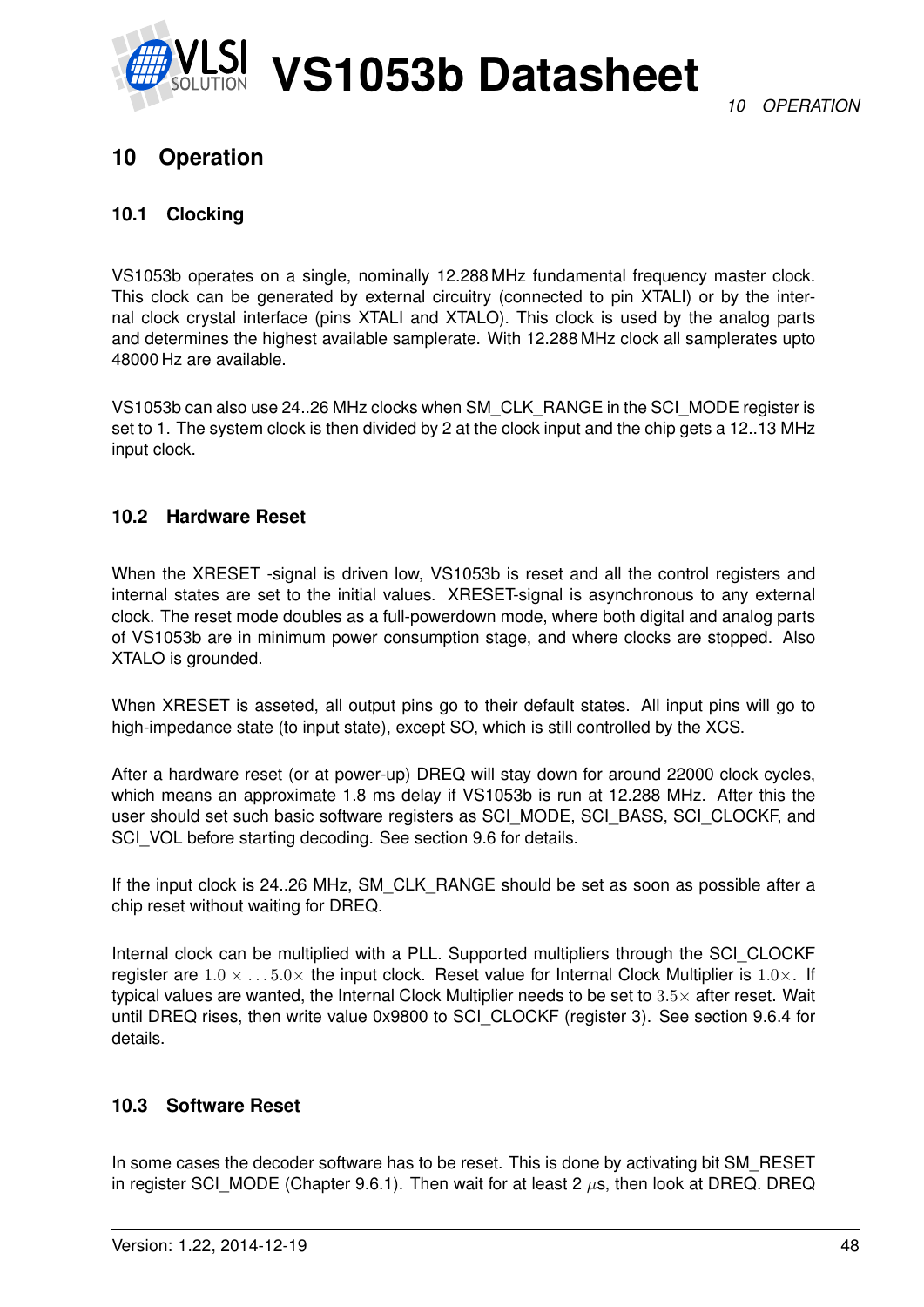

will stay down for about 22000 clock cycles, which means an approximate 1.8 ms delay if VS1053b is run at 12.288 MHz. After DREQ is up, you may continue playback as usual.

As opposed to all earlier VS10XX chips, it is not recommended to do a software reset between songs. This way the user may be sure that even files with low samplerates or bitrates are played right to their end.

#### **10.4 Low Power Mode**

If you need to keep the system running while not decoding data, but need to lower the power consumption, you can use the following tricks.

- Select the  $1.0\times$  clock by writing 0x0000 to SCI CLOCKF. This disables the PLL and saves some power.
- Write a low non-zero value, such as 0x0010 to SCI\_AUDATA. This will reduce the samplerate and the number of audio interrupts required. Between audio interrupts the VSDSP core will just wait for an interrupt, thus saving power.
- Turn off all audio post-processing (tone controls and EarSpeaker).
- If possible for the application, write 0xffff to SCI\_VOL to disable the analog drivers.

To return from low-power mode, revert register values in reverse order.

Note: The low power mode consumes significantly more electricity than hardware reset.

#### **10.5 Play and Decode**

This is the normal operation mode of VS1053b. SDI data is decoded. Decoded samples are converted to analog domain by the internal DAC. If no decodable data is found, SCI\_HDAT0 and SCI\_HDAT1 are set to 0.

When there is no input for decoding, VS1053b goes into idle mode (lower power consumption than during decoding) and actively monitors the serial data input for valid data.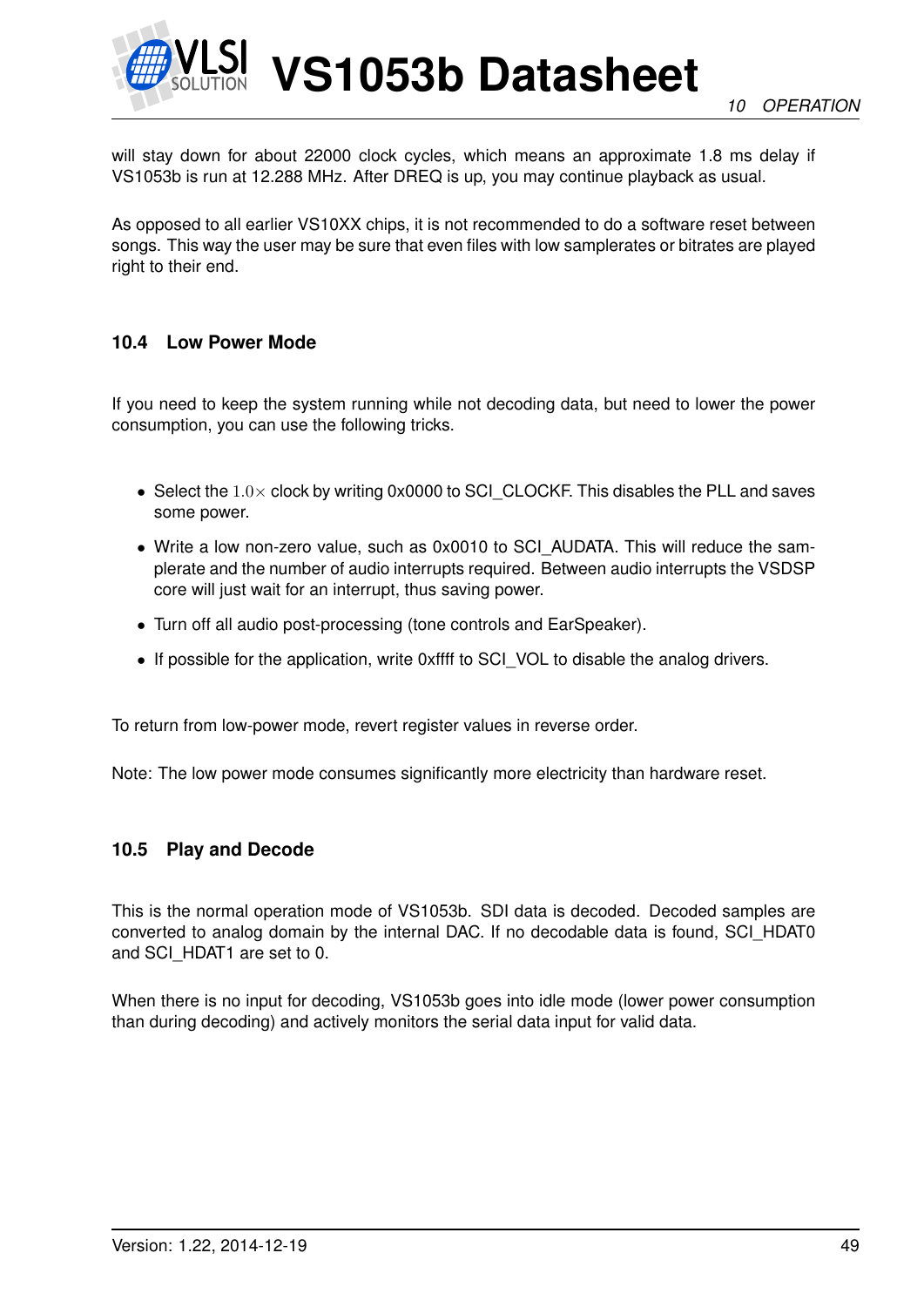### **10.5.1 Playing a Whole File**

This is the default playback mode.

- 1. Send an audio file to VS1053b.
- 2. Read extra parameter value endFillByte (Chapter 10.11).
- 3. Send at least 2052 bytes of endFillByte[7:0].
- 4. Set SCI\_MODE bit SM\_CANCEL.
- 5. Send at least 32 bytes of endFillByte[7:0].
- 6. Read SCI\_MODE. If SM\_CANCEL is still set, go to 5. If SM\_CANCEL hasn't cleared after sending 2048 bytes, do a software reset (this should be extremely rare).
- 7. The song has now been successfully sent. HDAT0 and HDAT1 should now both contain 0 to indicate that no format is being decoded. Return to 1.

#### **10.5.2 Cancelling Playback**

Cancelling playback of a song is a normal operation when the user wants to jump to another song while doing playback.

- 1. Send a portion of an audio file to VS1053b.
- 2. Set SCI\_MODE bit SM\_CANCEL.
- 3. Continue sending audio file, but check SM\_CANCEL after every 32 bytes of data. If it is still set, goto 3. If SM\_CANCEL doesn't clear after 2048 bytes or one second, do a software reset (this should be extremely rare).
- 4. When SM\_CANCEL has cleared, read extra parameter value endFillByte (Chapter 10.11).
- 5. Send 2052 bytes of endFillByte[7:0].
- 6. HDAT0 and HDAT1 should now both contain 0 to indicate that no format is being decoded. You can now send the next audio file.

#### **10.5.3 Fast Play**

VS1053b allows fast audio playback. If your microcontroller can feed data fast enough to the VS1053b, this is the preferred way to fast forward audio.

- 1. Start sending an audio file to VS1053b.
- 2. To set fast play, set extra parameter value playSpeed (Chapter 10.11).
- 3. Continue sending audio file.
- 4. To exit fast play mode, write 1 to playSpeed.

To estimate whether or not your microcontroller can feed enough data to VS1053b in fast play mode, see contents of extra parameter value byteRate (Chapter 10.11). Note that byteRate contains the data speed of the file played back at nominal speed even when fast play is active.

Note: Play speed is not reset when song is changed.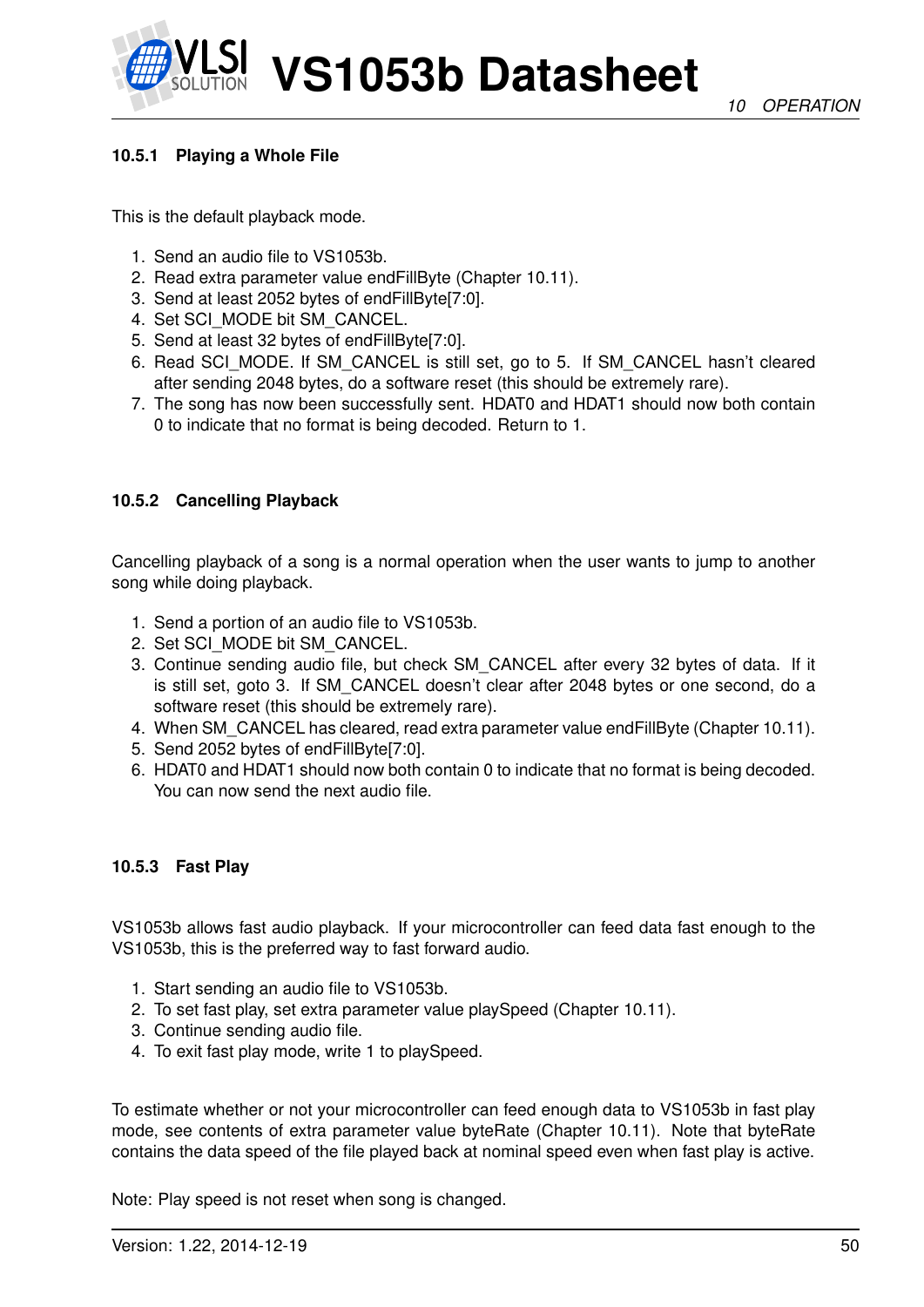*10 OPERATION*



**VS1053b Datasheet**

## **10.5.4 Fast Forward and Rewind without Audio**

To do fast forward and rewind you need the capability to do random access to the audio file. Unfortunately fast forward and rewind isn't available at all times, like when file headers are being read.

- 1. Send a portion of an audio file to VS1053b.
- 2. When random access is required, read SCI\_STATUS bit SS\_DO\_NOT\_JUMP. If that bit is set, random access cannot be performed, so go back to 1.
- 3. Read extra parameter value endFillByte (Chapter 10.11).
- 4. Send at least 2048 bytes of endFillByte[7:0].
- 5. Jump forwards or backwards in the file.
- 6. Continue sending the file.

Note: It is recommended that playback volume is decreased by e.g. 10 dB when fast forwarding/rewinding.

Note: Register DECODE\_TIME does not take jumps into account.

Note: Midi is not suitable for random-access. You can implement fast forward using the playSpeed extra parameter to select 1-128× play speed. SCI\_DECODE\_TIME also speeds up. If necessary, rewind can be implemented by restarting decoding of a MIDI file and fast playing to the appropriate place. SCI\_DECODE\_TIME can be used to decide when the right place has been reached.

#### **10.5.5 Maintaining Correct Decode Time**

When fast forward and rewind operations are performed, there is no way to maintain correct decode time for most files. However, WMA and Ogg Vorbis files offer exact time information in the file. To use accurate time information whenever possible, use the following algorithm:

- 1. Start sending an audio file to VS1053b.
- 2. Read extra parameter value pair positionMsec (Chapter 10.11).
- 3. If positionMsec is -1, show you estimation of decoding time using DECODE\_TIME (and your estimate of file position if you have performed fast forward / rewind operations).
- 4. If positionMsec is not -1, use this time to show the exact position in the file.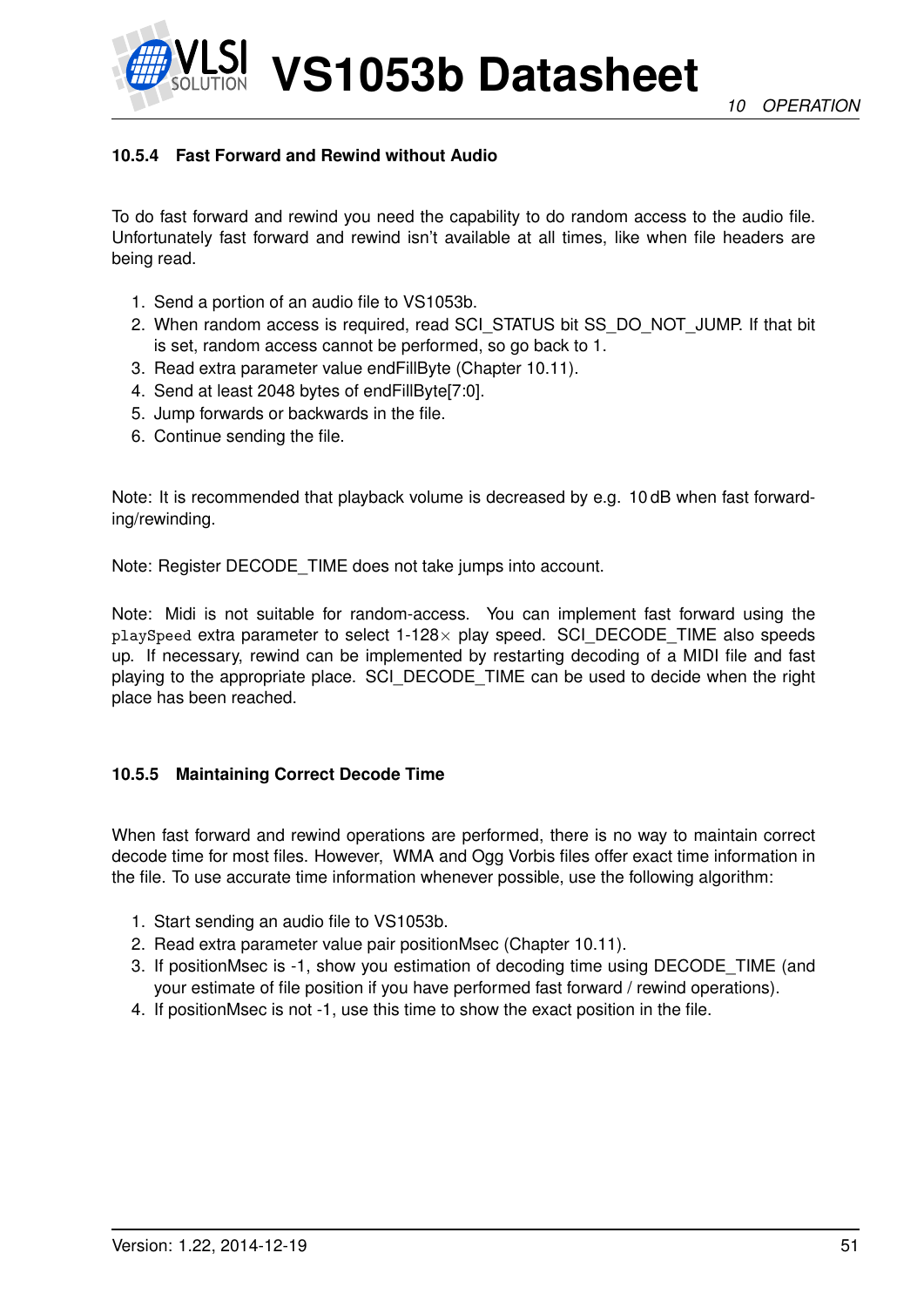## **10.6 Feeding PCM Data**

VS1053b can be used as a PCM decoder by sending a WAV file header. If the length sent in the WAV header is 0xFFFFFFFF, VS1053b will stay in PCM mode indefinitely (or until SM\_CANCEL has been set). 8-bit (unsigned) linear and 16-bit (signed, 2's complement) linear audio is supported in mono or stereo. A WAV header looks like this:

| <b>File Offset</b> | <b>Field Name</b>    | <b>Size</b>          | <b>Bytes</b>                  | <b>Description</b>                              |
|--------------------|----------------------|----------------------|-------------------------------|-------------------------------------------------|
| 0                  | ChunkID              | 4                    | "RIFF"                        |                                                 |
| 4                  | ChunkSize            | 4                    | Oxff Oxff Oxff Oxff           |                                                 |
| 8                  | Format               | 4                    | "WAVE"                        |                                                 |
| 12                 | SubChunk1ID          | 4                    | "fmt"                         |                                                 |
| 16                 | SubChunk1Size        | 4                    | 0x10 0x0 0x0 0x0              | 16                                              |
| 20                 | AudioFormat          | 2                    | 0x10x0                        | Linear PCM                                      |
| 22                 | <b>NumOfChannels</b> | $\mathbf{2}^{\circ}$ | C <sub>0</sub> C <sub>1</sub> | 1 for mono, 2 for stereo                        |
| 24                 | SampleRate           | 4                    | S0 S1 S2 S3                   | 0x1f40 for 8 kHz                                |
| 28                 | <b>ByteRate</b>      | 4                    | R0 R1 R2 R3                   | 0x3e80 for 8 kHz 16-bit mono                    |
| 32                 | <b>BlockAlign</b>    | 2                    | A0 A1                         | 0x02 0x00 for mono, 0x04 0x00 for stereo 16-bit |
| 34                 | <b>BitsPerSample</b> | 2                    | BO <sub>BT</sub>              | 0x10 0x00 for 16-bit data                       |
| 52                 | SubChunk2ID          | 4                    | "data"                        |                                                 |
| 56                 | SubChunk2Size        | 4                    | Oxff Oxff Oxff Oxff           | Data size                                       |

The rules to calculate the four variables are as follows:

- $S =$  sample rate in Hz, e.g. 44100 for 44.1 kHz.
- For 8-bit data  $B = 8$ , and for 16-bit data  $B = 16$ .
- For mono data  $C = 1$ , for stereo data  $C = 2$ .
- $A = \frac{C \times B}{8}$  $\frac{\times B}{8}$ .
- $R = S \times A$ .

Example: A 44100 Hz 16-bit stereo PCM header would read as follows:

|                                          |  |  |  |  |  |  |  |  | 0000 52 49 46 46 ff ff ff ff 57 41 56 45 66 6d 74 20   RIFFWAVEfmt |
|------------------------------------------|--|--|--|--|--|--|--|--|--------------------------------------------------------------------|
|                                          |  |  |  |  |  |  |  |  | 0100 10 00 00 00 01 00 02 00 44 ac 00 00 10 b1 02 00 $ $ D         |
| 0200 04 00 10 00 64 61 74 61 ff ff ff ff |  |  |  |  |  |  |  |  | $ \ldots$ .data $\ldots $                                          |

#### **10.7 Ogg Vorbis Recording**

Ogg Vorbis is an open file format that allows for very high sound quality with low to medium bitrates.

Ogg Vorbis recording is activated by loading the Ogg Vorbis Encoder Application to the 16 KiB program RAM memory of the VS1053b. After activation, encoder results can be read from registers SCI\_HDAT0 and SCI\_HDAT1, much like when using PCM/ADPCM recording (Chapter 10.8).

Three profiles are provided: one for high-quality stereo recording at a bitrate of approx. 140 kbit/s, and two for speech-quality mono recording at a bitrates between 15 and 30 kbit/s.

To use the Ogg Vorbis Encoder application, please load the application from VLSI Solution's Web page *http://www.vlsi.fi/en/support/software/vs10xxapplications.html* and read the accompanying documentation.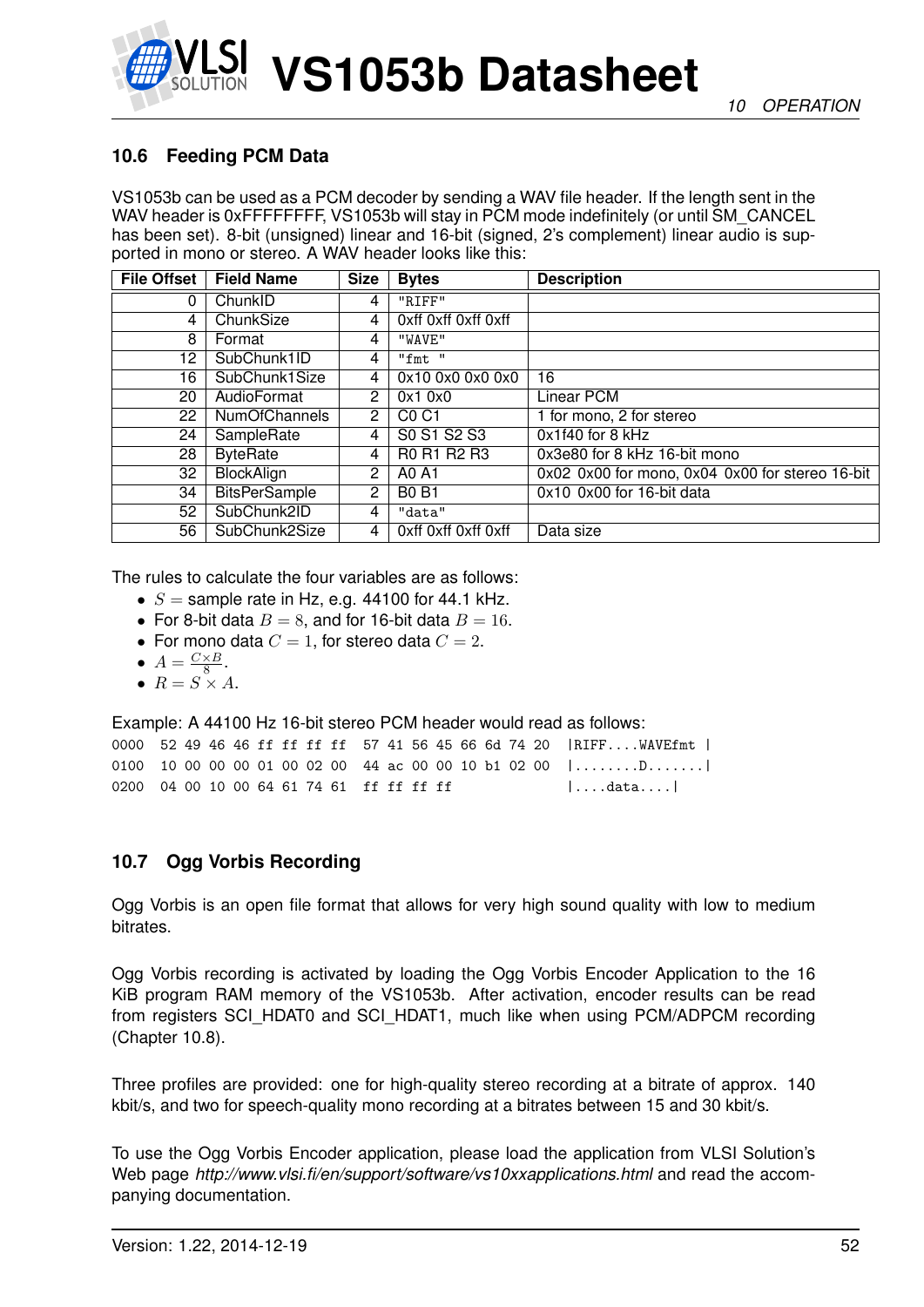

## **10.8 PCM / ADPCM Recording**

This chapter explains how to record a RIFF/WAV file in PCM or IMA ADPCM format. IME ADPCM is a widely supported ADPCM format and many PC audio playback programs can play it. IMA ADPCM recording gives a compression ratio of almost 4:1 compared to linear, 16-bit audio. This makes it possible to record for example ono 8 kHz audio at 32.44 kbit/s.

VS1053 has a stereo ADC, thus also two-channel (separate AGC, if AGC enabled) and stereo (common AGC, if AGC enabled) modes are available. Mono recording mode selects either the left or right channel. Left channel is either MIC or LINE1 depending on the SCI\_MODE register.

If absolute best quality stereo PCM recording at 48 kHz is required, download and use the VS1053 WAV PCM Recorder Application plugin, available for download at *http://www.vlsi.fi/en/support/software/vs10xxapplications.html* . If you use it, follow the instructions of the plugin documentation instead of this datasheet.

| Register                 | <b>Bits</b> | <b>Description</b>                                                        |
|--------------------------|-------------|---------------------------------------------------------------------------|
| SCI MODE                 | 2, 12, 14   | Start ADPCM mode, select MIC/LINE1                                        |
| <b>SCI AICTRL0</b>       | 15.0        | Sample rate 800048000 Hz (read at recording startup)                      |
| <b>SCI AICTRL1</b>       | 150         | Recording gain (1024 = $1 \times$ ) or 0 for automatic gain control       |
| <b>SCI AICTRL2</b>       | 15.0        | Maximum autogain amplification (1024 = $1 \times$ , 65535 = 64 $\times$ ) |
| <b>SCI AICTRL3</b><br>10 |             | $0 =$ joint stereo (common AGC), $1 =$ dual channel (separate AGC),       |
|                          |             | $2 = left channel$ , $3 = right channel$                                  |
|                          | 2           | $0 = IMA ADPCM$ mode, $1 = LINEAR$ PCM mode                               |
|                          | 15.3        | reserved, set to 0                                                        |

#### **10.8.1 Activating PCM / ADPCM Recording Mode**

PCM / IMA ADPCM recording mode is activated by setting bits SM\_RESET and SM\_ADPCM in SCI\_MODE. Line input 1 is used instead of differential mic input if SM\_LINE1 is set. Before activating ADPCM recording, user **must** write the right values to SCI\_AICTRL0 and SCI\_AICTRL3. These values are only read at recording startup. SCI\_AICTRL1 and SCI\_AICTRL2 can be altered anytime, but it is preferable to write good init values before activation.

SCI\_AICTRL1 controls linear recording gain. 1024 is equal to digital gain 1, 512 is equal to digital gain 0.5 and so on. If the user wants to use automatic gain control (AGC), SCI\_AICTRL1 should be set to 0. Typical speech applications usually are better off using AGC, as this takes care of relatively uniform speech loudness in recordings.

SCI\_AICTRL2 controls the maximum AGC gain. This can be used to limit the amplification of noise when there is no signal. If SCI\_AICTRL2 is zero, the maximum gain is initialized to 65535  $(64\times)$ , i.e. whole range is used.

For example:

```
WriteVS10xxRegister(SCI_AICTRL0, 16000U);
WriteVS10xxRegister(SCI_AICTRL1, 0);
WriteVS10xxRegister(SCI_AICTRL2, 4096U);
WriteVS10xxRegister(SCI_AICTRL3, 0);
```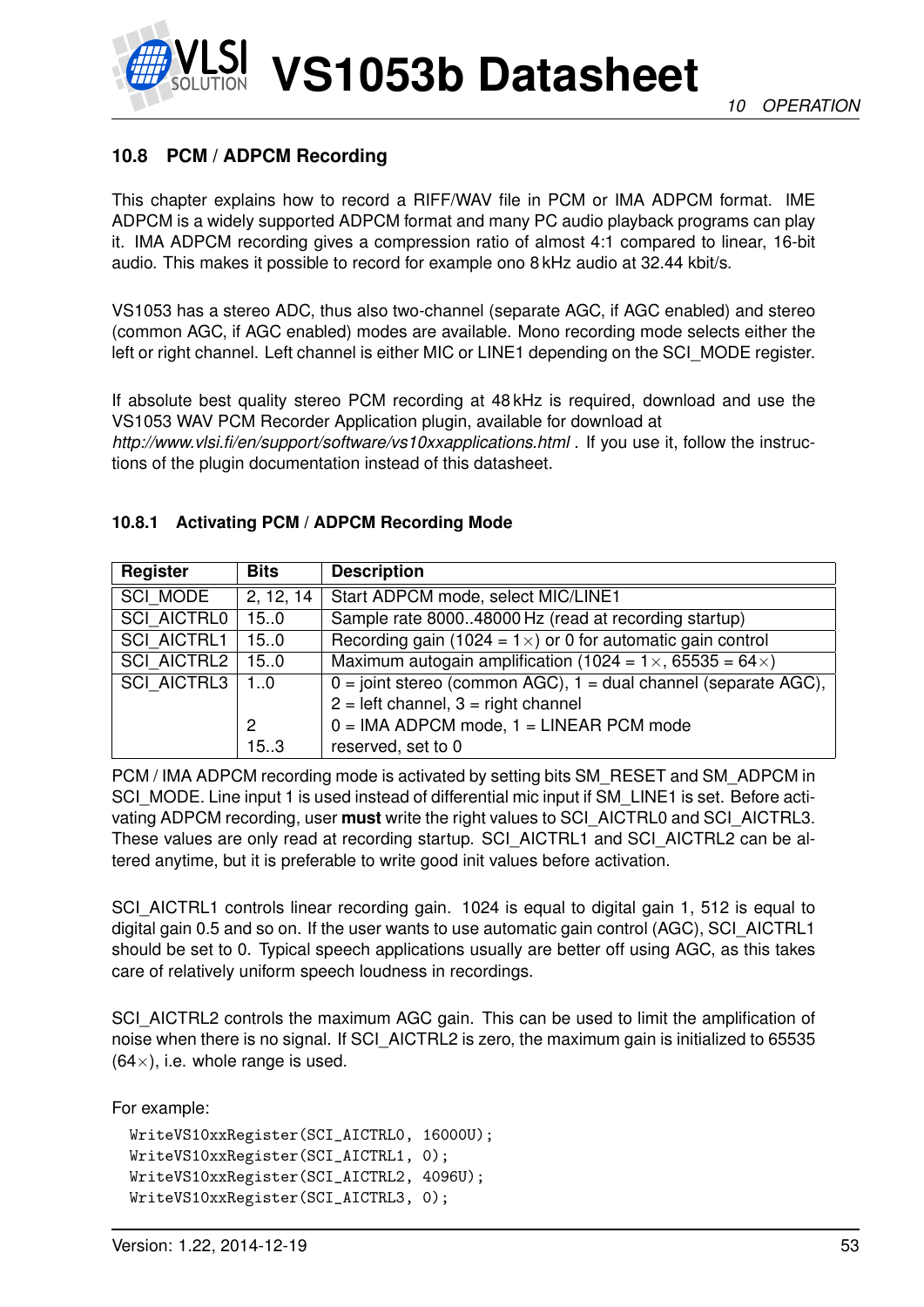

WriteVS10xxRegister(SCI\_MODE, ReadVS10xxRegister(SCI\_MODE) | SM\_ADPCM | SM\_LINE1); #ifdef I\_HAVE\_THE\_VS1053B\_PATCHES\_PACKAGE /\* Strongly recommended to use the VS1053b Patches package. Get it at http://www.vlsi.fi/en/support/software/vs10xxpatches.html \*/ LoadVS1053PatchesPackage(); /\* Loads patches and starts recording \*/ #else /\* If not using the VS1053b Patches package, you need to do these steps \*/ WriteVS10xxRegister(SCI\_MODE, ReadVS10xxRegister(SCI\_MODE) | SM\_RESET); WaitUntilDreqIsHigh(); /\* Takes less than 10 milliseconds \*/ WriteVS10xxPatch();

#endif

selects 16 kHz, stereo mode with automatic gain control and maximum amplification of  $4 \times$ .

It is strongly recommended to always run the VS1053b Patches package, available at *http://www.vlsi.fi/en/support/software/vs10xxpatches.html* , when encoding. If you are not running the VS1053b Patches package, you need to implement WriteVS10xxPatch() for the example above. The function must perform the following SCI writes:

| Register                        | Reg. No | <b>Value</b> |
|---------------------------------|---------|--------------|
| <b>SCI WRAMADDR</b>             | 0x7     | 0x8010       |
| <b>SCI WRAM</b>                 | 0x6     | 0x3e12       |
| <b>SCI WRAM</b>                 | 0x6     | 0xb817       |
| <b>SCI WRAM</b>                 | 0x6     | 0x3e14       |
| <b>SCI WRAM</b>                 | 0x6     | 0xf812       |
| <b>SCI WRAM</b>                 | 0x6     | 0x3e01       |
| <b>SCI WRAM</b>                 | 0x6     | 0xb811       |
| <b>SCI WRAM</b>                 | 0x6     | 0x0007       |
| <b>SCI WRAM</b>                 | 0x6     | 0x9717       |
| <b>SCI WRAM</b>                 | 0x6     | 0x0020       |
| <b>SCI WRAM</b>                 | 0x6     | 0xffd2       |
| <b>SCI WRAM</b>                 | 0x6     | 0x0030       |
| <b>SCI WRAM</b>                 | 0x6     | 0x11d1       |
| <b>SCI WRAM</b>                 | 0x6     | 0x3111       |
| <b>SCI WRAM</b>                 | 0x6     | 0x8024       |
| <b>SCI WRAM</b>                 | 0x6     | 0x3704       |
| <b>SCI WRAM</b>                 | 0x6     | 0xc024       |
| <b>SCI WRAM</b>                 | 0x6     | 0x3b81       |
| <b>SCI WRAM</b>                 | 0x6     | 0x8024       |
| <b>SCI WRAM</b>                 | 0x6     | 0x3101       |
| <b>SCI WRAM</b>                 | 0x6     | 0x8024       |
| <b>SCI WRAM</b>                 | 0x6     | 0x3b81       |
| <b>SCI WRAM</b>                 | 0x6     | 0x8024       |
| <b>SCI WRAM</b>                 | 0x6     | 0x3f04       |
| <b>SCI WRAM</b>                 | 0x6     | 0xc024       |
| <b>SCI WRAM</b>                 | 0x6     | 0x2808       |
| <b>SCI WRAM</b>                 | 0x6     | 0x4800       |
| $\overline{SCI}$<br><b>WRAM</b> | 0x6     | 0x36f1       |
| <b>SCI WRAM</b>                 | 0x6     | 0x9811       |
| <b>SCI WRAMADDR</b>             | 0x7     | 0x8028       |
| <b>SCI WRAM</b>                 | 0x6     | 0x2a00       |
| <b>SCI WRAM</b>                 | 0x6     | 0x040e       |

This small and incomplete patch is also available from VLSI Solution's web page *http://www.vlsi.fi/en/support/software/vs10xxpatches.html* by the name of *VS1053b IMA AD-PCM Encoder Fix*.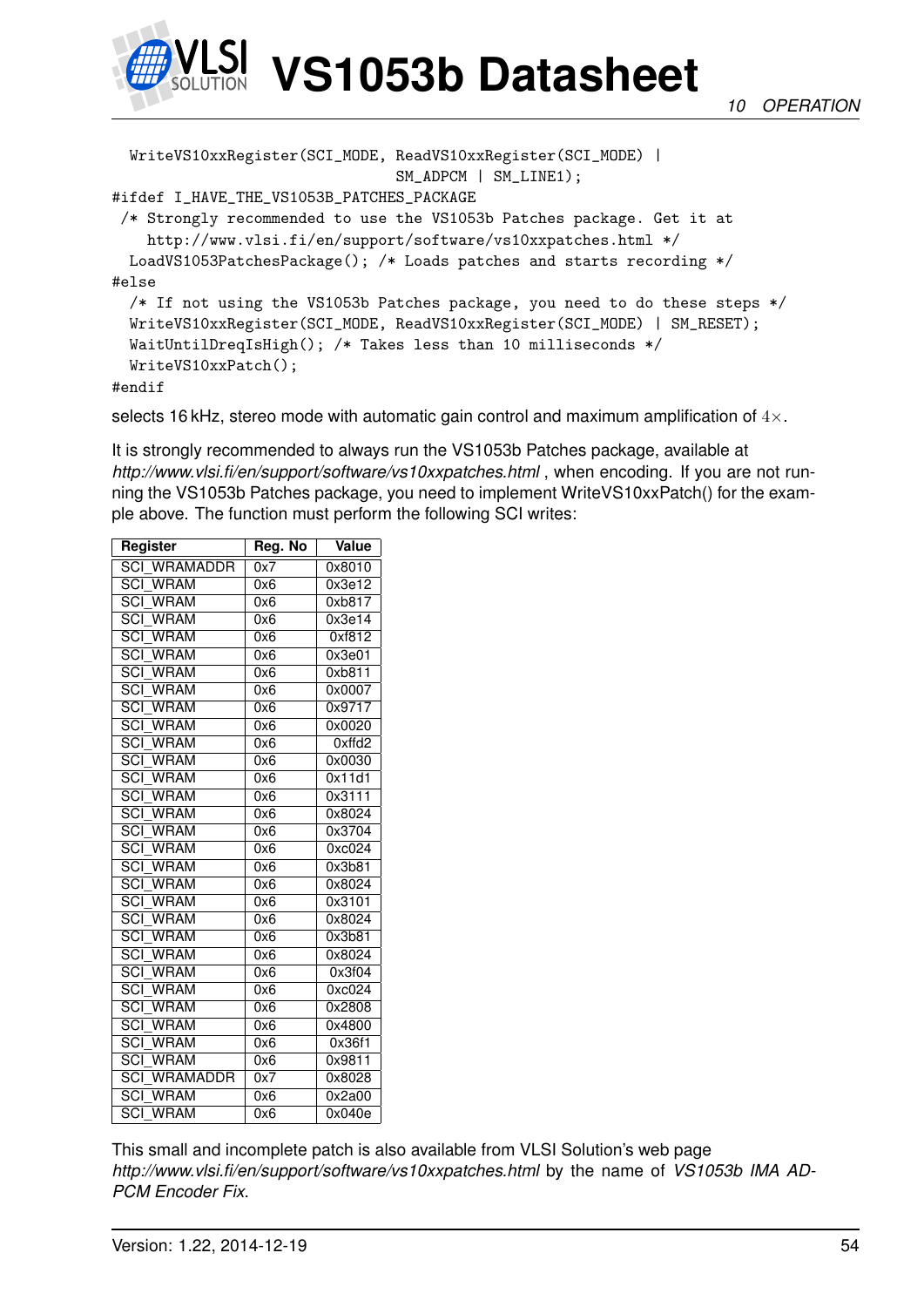

#### **10.8.2 Reading PCM / IMA ADPCM Data**

After PCM / IMA ADPCM recording has been activated, registers SCI\_HDAT0 and SCI\_HDAT1 have new functions.

The PCM / IMA ADPCM sample buffer is 1024 16-bit words. The fill status of the buffer can be read from SCI\_HDAT1. If SCI\_HDAT1 is greater than 0, you can read as many 16-bit words from SCI HDAT0. If the data is not read fast enough, the buffer overflows and returns to empty state.

Note: if SCI\_HDAT1  $\geq$  768, it may be better to wait for the buffer to overflow and clear before reading samples. That way you may avoid buffer aliasing.

In IMA ADPCM mode each mono IMA ADPCM block is 128 words, i.e. 256 bytes, and stereo IMA ADPCM block is 256 words, i.e. 512 bytes. If you wish to interrupt reading data and possibly continue later, please stop at the boundary. This way complete compression blocks are skipped and the encoded stream stays valid.

#### **10.8.3 Adding a PCM RIFF Header**

To make your PCM file a RIFF / WAV file, you have to add a header to the data. The following shows a header for a mono file. Note that 2- and 4-byte values are little-endian (lowest byte first).

| <b>File Offset</b> | <b>Field Name</b>    | <b>Size</b>    | <b>Bytes</b>     | <b>Description</b>       |
|--------------------|----------------------|----------------|------------------|--------------------------|
| 0                  | ChunkID              | 4              | "RIFF"           |                          |
| 4                  | ChunkSize            | 4              | F0 F1 F2 F3      | File size - 8            |
| 8                  | Format               | 4              | "WAVE"           |                          |
| 12                 | SubChunk1ID          | 4              | "fmt"            |                          |
| 16                 | SubChunk1Size        | 4              | 0x10 0x0 0x0 0x0 | 20                       |
| 20                 | AudioFormat          | $\overline{2}$ | 0x01 0x0         | 0x1 for PCM              |
| 22                 | <b>NumOfChannels</b> | $\overline{2}$ | <b>CO C1</b>     | 1 for mono, 2 for stereo |
| 24                 | SampleRate           | 4              | R0 R1 R2 R3      | 0x1f40 for 8 kHz         |
| 28                 | <b>ByteRate</b>      | 4              | B0 B1 B2 B3      | 0x3e80 for 8 kHz mono    |
| 32                 | BlockAlign           | 2              | 0x02 0x00        | 2 for mono, 4 for stereo |
| 34                 | <b>BitsPerSample</b> | $\overline{2}$ | 0x10 0x00        | 16 bits / sample         |
| 36                 | SubChunk3ID          | 4              | "data"           |                          |
| 40                 | SubChunk3Size        | 4              | D0 D1 D2 D3      | Data size (File Size-36) |
| 44                 | Samples              |                |                  | Audio samples            |

The values in the table are calculated as follows:

 $R = F_s$  (see Chapter 10.8.1 to see how to calculate  $F_s$ )  $B = 2 \times F_s \times C$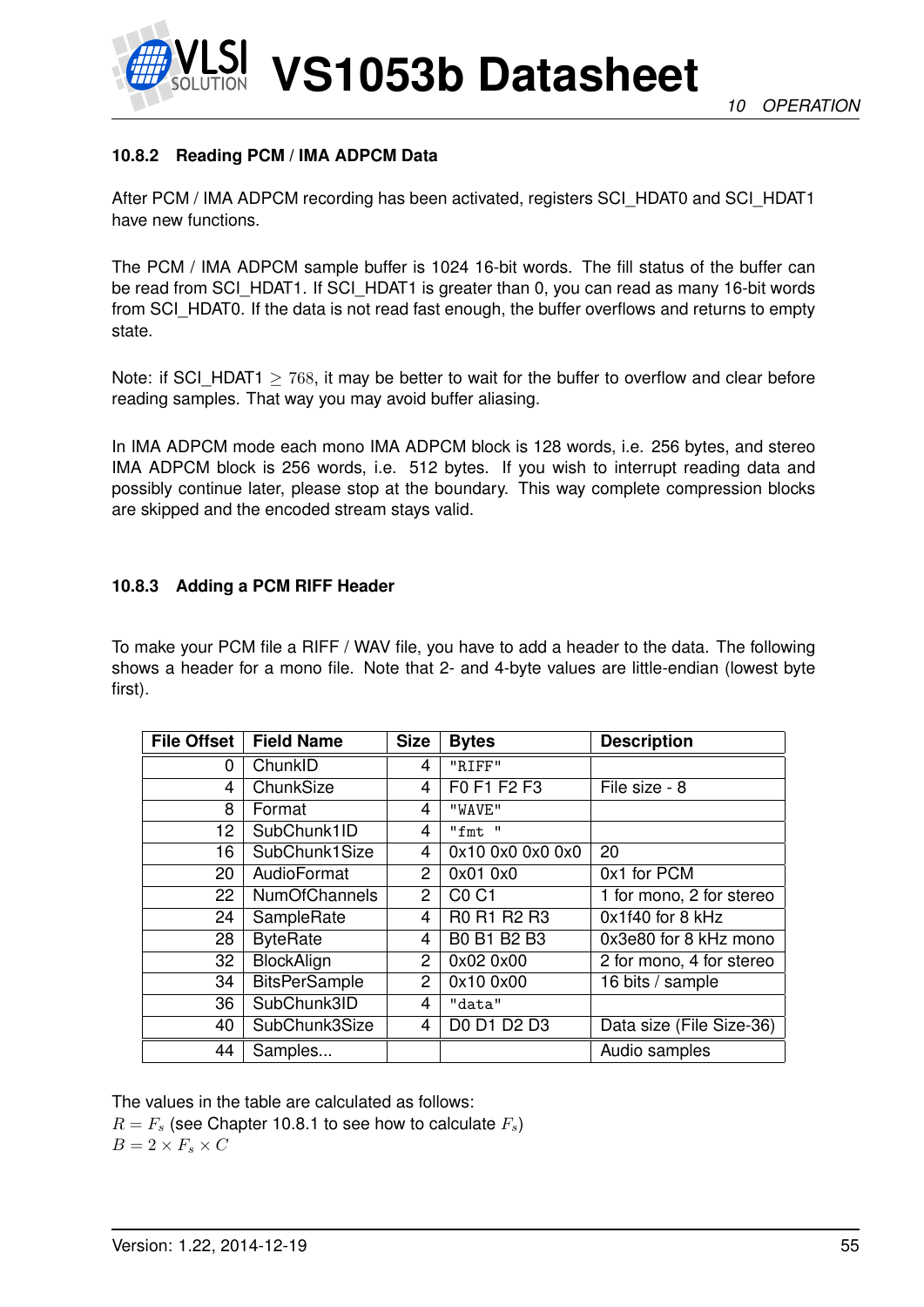

If you know beforehand how much you are going to record, you may fill in the complete header before any actual data. However, if you don't know how much you are going to record, you have to fill in the header size datas  $F$  and  $D$  after finishing recording.

The PCM data is read from SCI\_HDAT0 and written into file as follows. The low 8 bits of SCI HDAT0 should be written as the first byte to a file, then the high 8 bits (little-endian order). Note that this is different from how ADPCM data is written to a file (see Chapter 10.8.4).

Below is an example of a valid header for a 44.1 kHz mono PCM file that has a final length of 1798768 (0x1B7270) bytes:

0000 52 49 46 46 68 72 1b 00 57 41 56 45 66 6d 74 20 |RIFFhr..WAVEfmt | 0010 10 00 00 00 01 00 01 00 80 bb 00 00 00 77 01 00 |........................... 0020 02 00 10 00 64 61 74 61 44 72 1b 00 |....dataDr......

#### **10.8.4 Adding an IMA ADPCM RIFF Header**

To make your IMA ADPCM file a RIFF / WAV file, you have to add a header to the data. The following shows a header for a mono file. Note that 2- and 4-byte values are little-endian (lowest byte first).

| <b>File Offset</b> | <b>Field Name</b>    | <b>Size</b>    | <b>Bytes</b>     | <b>Description</b>                      |
|--------------------|----------------------|----------------|------------------|-----------------------------------------|
| 0                  | ChunkID              | 4              | "RIFF"           |                                         |
| 4                  | ChunkSize            | $\overline{4}$ | F0 F1 F2 F3      | File size - 8                           |
| 8                  | Format               | 4              | "WAVE"           |                                         |
| 12                 | SubChunk1ID          | 4              | "fmt"            |                                         |
| 16                 | SubChunk1Size        | $\overline{4}$ | 0x14 0x0 0x0 0x0 | $\overline{20}$                         |
| 20                 | <b>AudioFormat</b>   | $\overline{c}$ | 0x11 0x0         | 0x11 for IMA ADPCM                      |
| 22                 | <b>NumOfChannels</b> | 2              | <b>C0 C1</b>     | 1 for mono, 2 for stereo                |
| 24                 | SampleRate           | 4              | R0 R1 R2 R3      | 0x1f40 for 8 kHz                        |
| 28                 | <b>ByteRate</b>      | 4              | B0 B1 B2 B3      | 0xfd7 for 8 kHz mono                    |
| 32                 | BlockAlign           | 2              | 0x00 0x01        | 256 for mono, 512 for stereo            |
| 34                 | <b>BitsPerSample</b> | $\overline{2}$ | 0x04 0x00        | 4-bit ADPCM                             |
| 36                 | <b>ByteExtraData</b> | $\overline{2}$ | 0x02 0x00        | 2                                       |
| 38                 | ExtraData            | $\overline{2}$ | 0xf9 0x01        | Samples per block (505)                 |
| 40                 | SubChunk2ID          | 4              | "fact"           |                                         |
| 44                 | SubChunk2Size        | 4              | 0x4 0x0 0x0 0x0  | 4                                       |
| 48                 | <b>NumOfSamples</b>  | 4              | S0 S1 S2 S3      |                                         |
| 52                 | SubChunk3ID          | 4              | "data"           |                                         |
| 56                 | SubChunk3Size        | 4              | D0 D1 D2 D3      | Data size (File Size-60)                |
| 60                 | Block1               | 256            |                  | First ADPCM block, 512 bytes for stereo |
| 316                | $\cdots$             |                |                  | More ADPCM data blocks                  |

If we have  $n$  audio blocks, the values in the table are as follows:

 $F=n\times C\times 256+52$  $R = F<sub>s</sub>$  (see Chapter 10.8.1 to see how to calculate  $F<sub>s</sub>$ )  $B = \frac{F_s \times C \times 256}{505}$  $S = n \times 505$ .  $D = n \times C \times 256$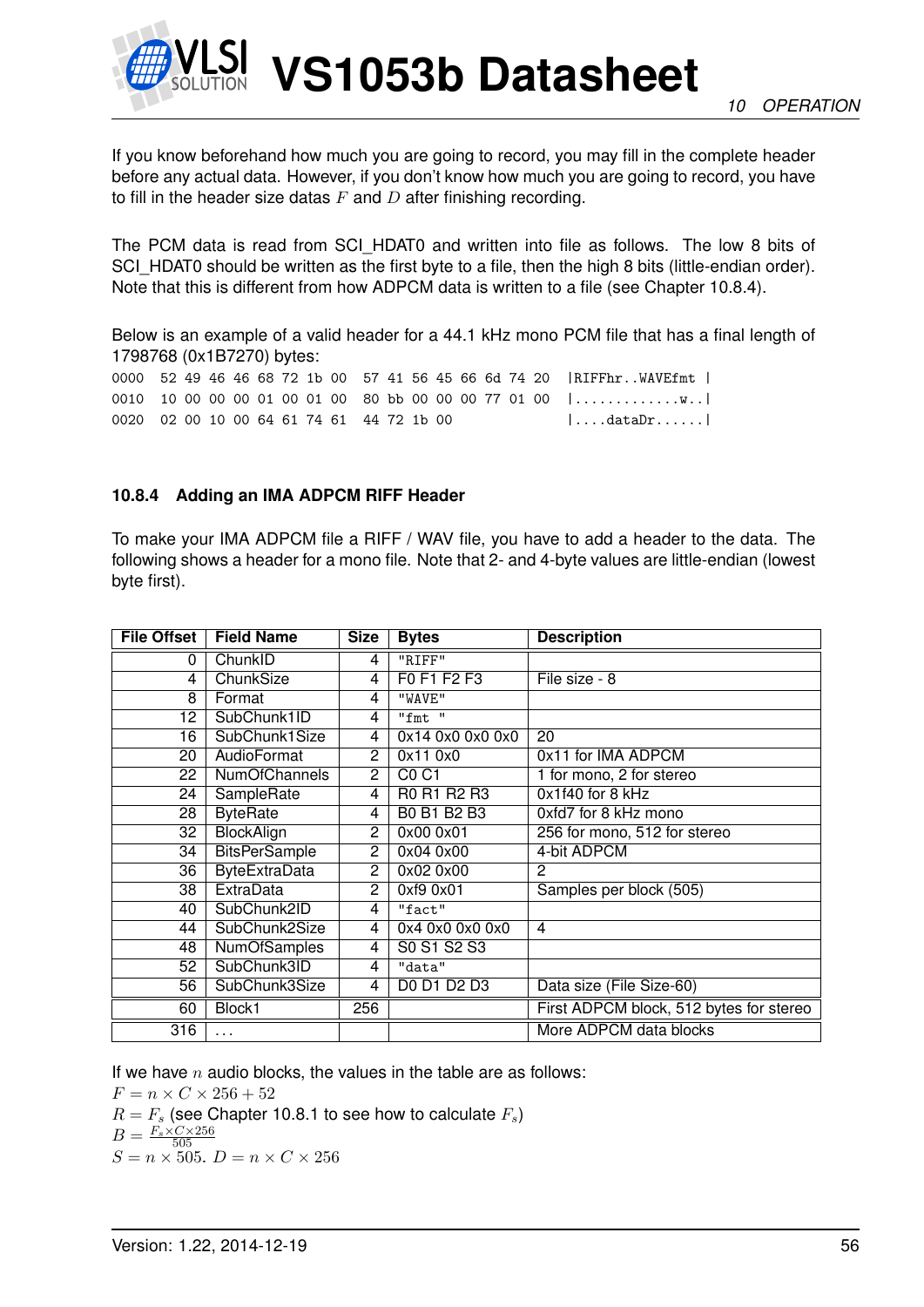

If you know beforehand how much you are going to record, you may fill in the complete header before any actual data. However, if you don't know how much you are going to record, you have to fill in the header size datas  $F$ ,  $S$  and  $D$  after finishing recording.

The 128 words (256 words for stereo) of an ADPCM block are read from SCI\_HDAT0 and written into file as follows. The high 8 bits of SCI\_HDAT0 should be written as the first byte to a file, then the low 8 bits (big-endian order). Note that this is contrary to the native byte order of some 16-bit microcontrollers, and you may have to take extra care to do this right. Note also, that this is different from how PCM data is written to a file (see Chapter 10.8.3).

To see if you have written the mono file in the right way check bytes 2 and 3 (the first byte counts as byte 0) of each 256-byte block. Byte 2 should be in the range 0..88 and byte 3 should be zero. For stereo you check bytes 2, 3, 6, and 7 of each 512-byte block. Bytes 2 and 6 should be in the range 0..88. Bytes 3 and 7 should be zero.

Below is an example of a valid header for a 44.1 kHz stereo IMA ADPCM file that has a final length of 10038844 (0x992E3C) bytes:

0000 52 49 46 46 34 2e 99 00 57 41 56 45 66 6d 74 20 |RIFF4...WAVEfmt | 0010 14 00 00 00 11 00 02 00 44 ac 00 00 a7 ae 00 00 |........D.......| 0020 00 02 04 00 02 00 f9 01 66 61 63 74 04 00 00 00 |........fact....| 0030 14 15 97 00 64 61 74 61 00 2e 99 00 |....data....|

#### **10.8.5 Playing ADPCM Data**

In order to play back your PCM / IMA ADPCM recordings, you have to have a file with a header as described in Chapter 10.8.3 or Chapter 10.8.4. If this is the case, all you need to do is to provide the ADPCM file through SDI as you would with any audio file.

#### **10.8.6 Sample Rate Considerations**

VS10xx chips that support IMA ADPCM playback are capable of playing back ADPCM files with any sample rate. However, some other programs may expect IMA ADPCM files to have some exact sample rates, like 8000 or 11025 Hz. Also, some programs or systems do not support sample rates below 8000 Hz.

If you want better quality with the expense of increased data rate, you can use higher sample rates, for example 16 kHz.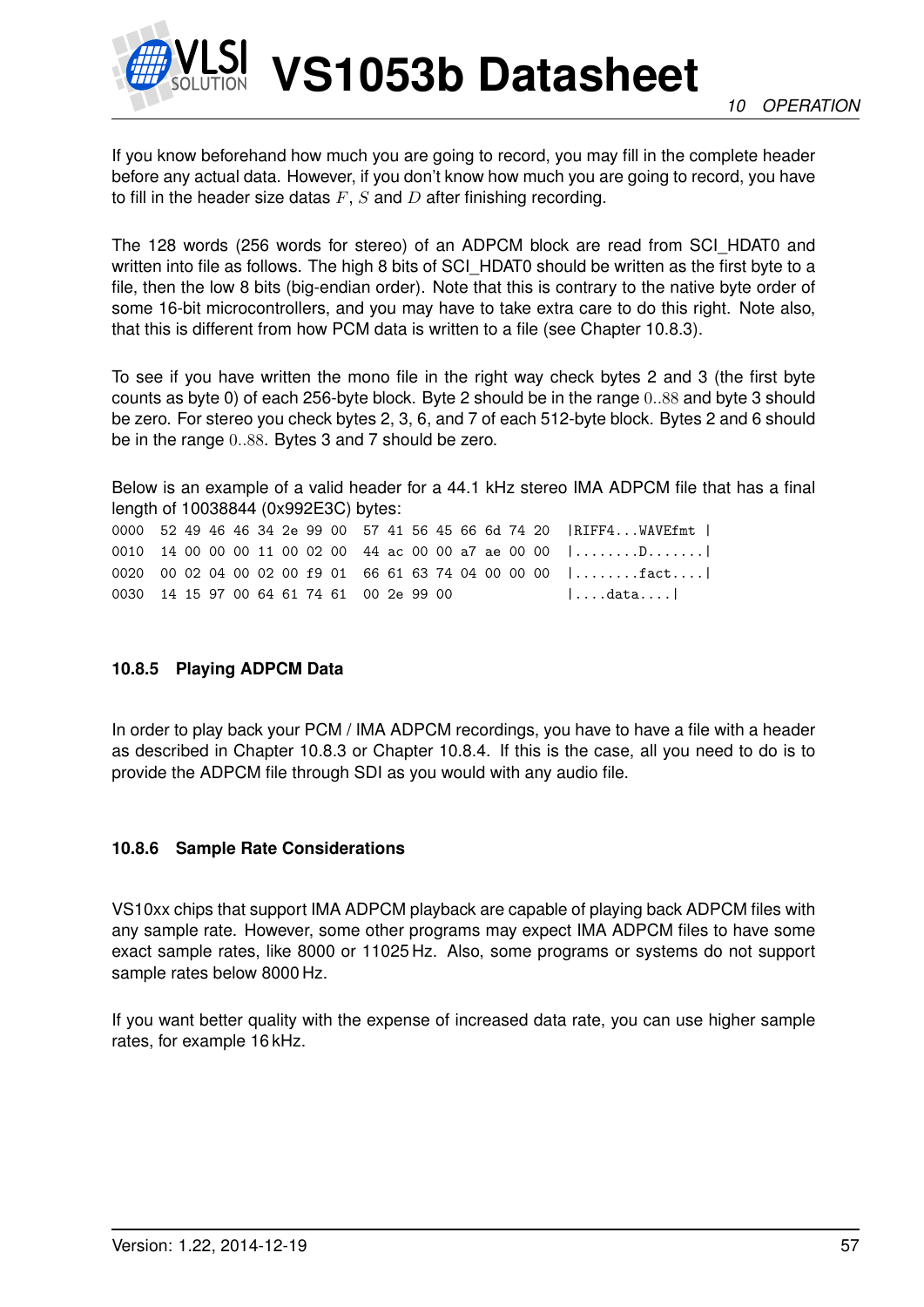

## **10.8.7 Record Monitoring Volume**

In VS1053b writing to the SCI\_VOL register during IMA ADPCM encoding does not change the volume. You need to set a suitable volume before activating the IMA ADPCM mode, or you can use the VS1053 hardware volume control register DAC\_VOL directly.

For example:

| WriteVS10xxRegister(SCI_WRAMADDR, 0xc045); |            | $/*DAC_VOL*/$ |
|--------------------------------------------|------------|---------------|
| WriteVS10xxRegister(SCI_WRAM,              | $0x0101$ : | $/*-6.0 dB*/$ |

The hardware volume control DAC\_VOL (address 0xc045) allows 0.5 dB steps for both left (high 8 bits) and right channel (low 8 bits). The low 4 bits of both 8-bit values set the attenuation in 6 dB steps (range 0..15), the high 4 bits in 0.5 dB steps (range 0..11). For examples, see table below.

| $\overline{\mathbf{d}}$ | DAC VOL | $\overline{\mathbf{d}}$ | <b>DAC VOL</b> | $\overline{\mathbf{d}}$ | DAC VOL | $\overline{\mathbf{d}}$ | <b>DAC VOL</b> |
|-------------------------|---------|-------------------------|----------------|-------------------------|---------|-------------------------|----------------|
| $-0.0$                  | 0x0000  | $-6.5$                  | 0xb2b2         |                         |         | $-60.0$                 | 0x0a0a         |
| $-0.5$                  | 0xb1b1  |                         |                | $-36.0$                 | 0x0606  | $-60.5$                 | 0xbbbb         |
| $-1.0$                  | 0xa1a1  | $-12.0$                 | 0x0202         | $-36.5$                 | 0xb7b7  |                         |                |
| $-1.5$                  | 0x9191  | $-12.5$                 | 0xb3b3         |                         |         | $-66.0$                 | 0x0b0b         |
| $-2.0$                  | 0x8181  |                         |                | $-42.0$                 | 0x0707  | $-66.5$                 | 0xbcbc         |
| $-2.5$                  | 0x7171  | $-18.0$                 | 0x0303         | $-42.5$                 | 0xb8b8  |                         |                |
| $-3.0$                  | 0x6161  | $-18.5$                 | 0xb4b4         |                         |         | $-72.0$                 | 0x0c0c         |
| $-3.5$                  | 0x5151  |                         |                | $-48.0$                 | 0x0808  | $-72.5$                 | 0xbdbd         |
| $-4.0$                  | 0x4141  | $-24.0$                 | 0x0404         | $-48.5$                 | 0xb9b9  |                         |                |
| $-4.5$                  | 0x3131  | $-24.5$                 | 0xb5b5         |                         |         | $-78.0$                 | 0x0d0d         |
| $-5.0$                  | 0x2121  |                         |                | $-54.0$                 | 0x0909  | $-78.5$                 | 0xbebe         |
| $-5.5$                  | 0x1111  | $-30.0$                 | 0x0505         | $-54.5$                 | 0xbaba  |                         |                |
| $-6.0$                  | 0x0101  | $-30.5$                 | 0xb6b6         |                         |         | $-84.0$                 | 0x0e0e         |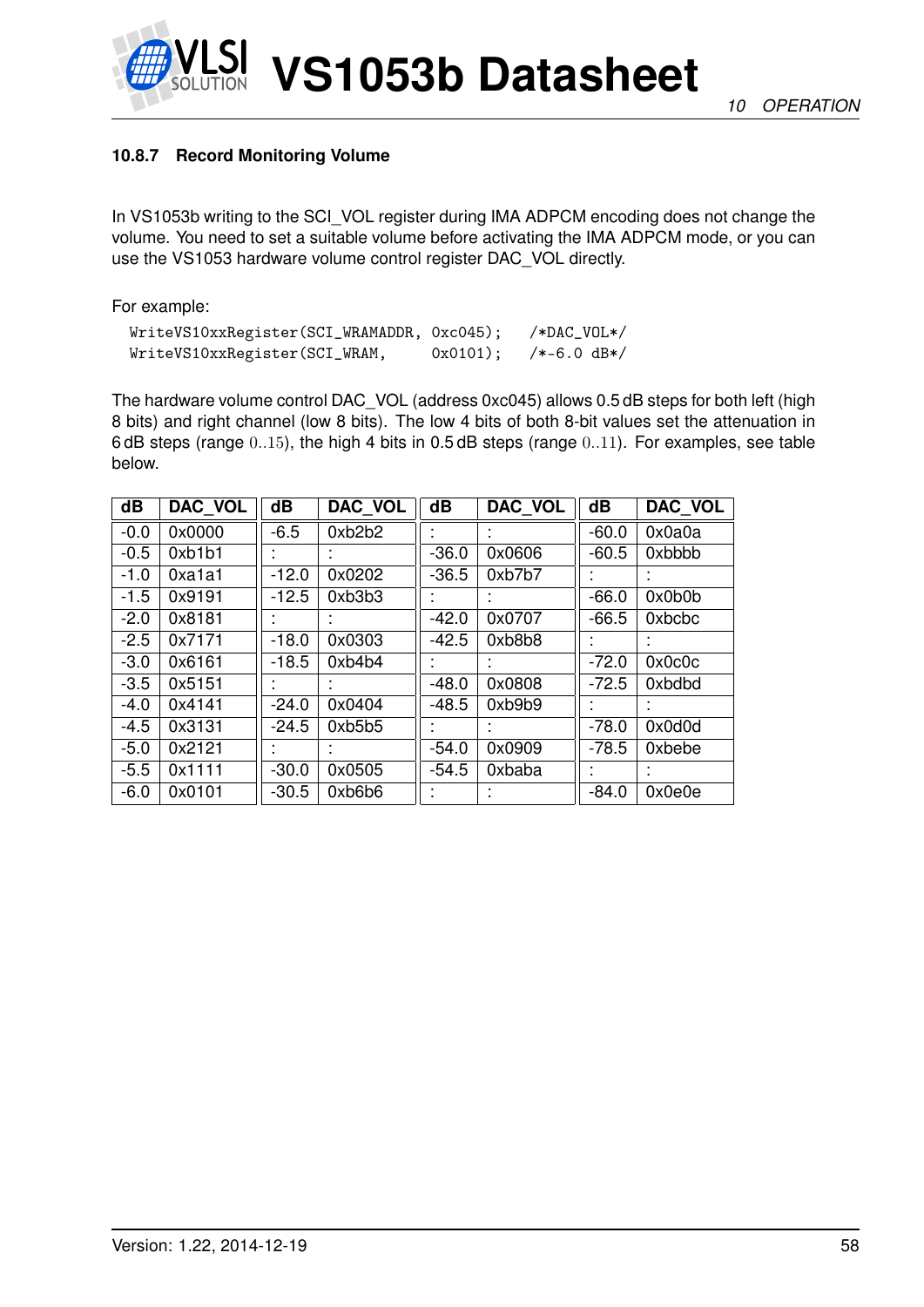

## **10.9 SPI Boot**

If GPIO0 is set with a pull-up resistor to 1 at boot time, VS1053b tries to boot from external SPI memory.

SPI boot redefines the following pins:

| <b>Normal Mode</b> | <b>SPI Boot Mode</b> |
|--------------------|----------------------|
| GPIO0              | <b>xCS</b>           |
| GPIO1              | <b>CLK</b>           |
| <b>DREQ</b>        | <b>MOSI</b>          |
| GPIO <sub>2</sub>  | <b>MISO</b>          |

The memory has to be an SPI Bus Serial EEPROM with 16-bit or 24-bit addresses. The serial speed used by VS1053b is 245 kHz with the nominal 12.288 MHz clock. The first three bytes in the memory have to be 0x50, 0x26, 0x48.

#### **10.10 Real-Time MIDI**

If GPIO0 is low and GPIO1 is high during boot, real-time MIDI mode is activated. In this mode the PLL is configured to  $4.0\times$ , the UART is configured to the MIDI data rate 31250 bps, and real-time MIDI data is then read from UART and SDI. Both input methods should not be used simultaneously. If you use SDI, first send 0x00 and then send the MIDI data byte.

EarSpeaker setting can be configured with GPIO2 and GPIO3. The state of GPIO2 and GPIO3 are only read at startup.

Real-Time MIDI can also be started with a small patch code using SCI.

Note: The real-time MIDI parser in VS1053b does not know how to skip SysEx messages. An improved version can be loaded into IRAM if needed.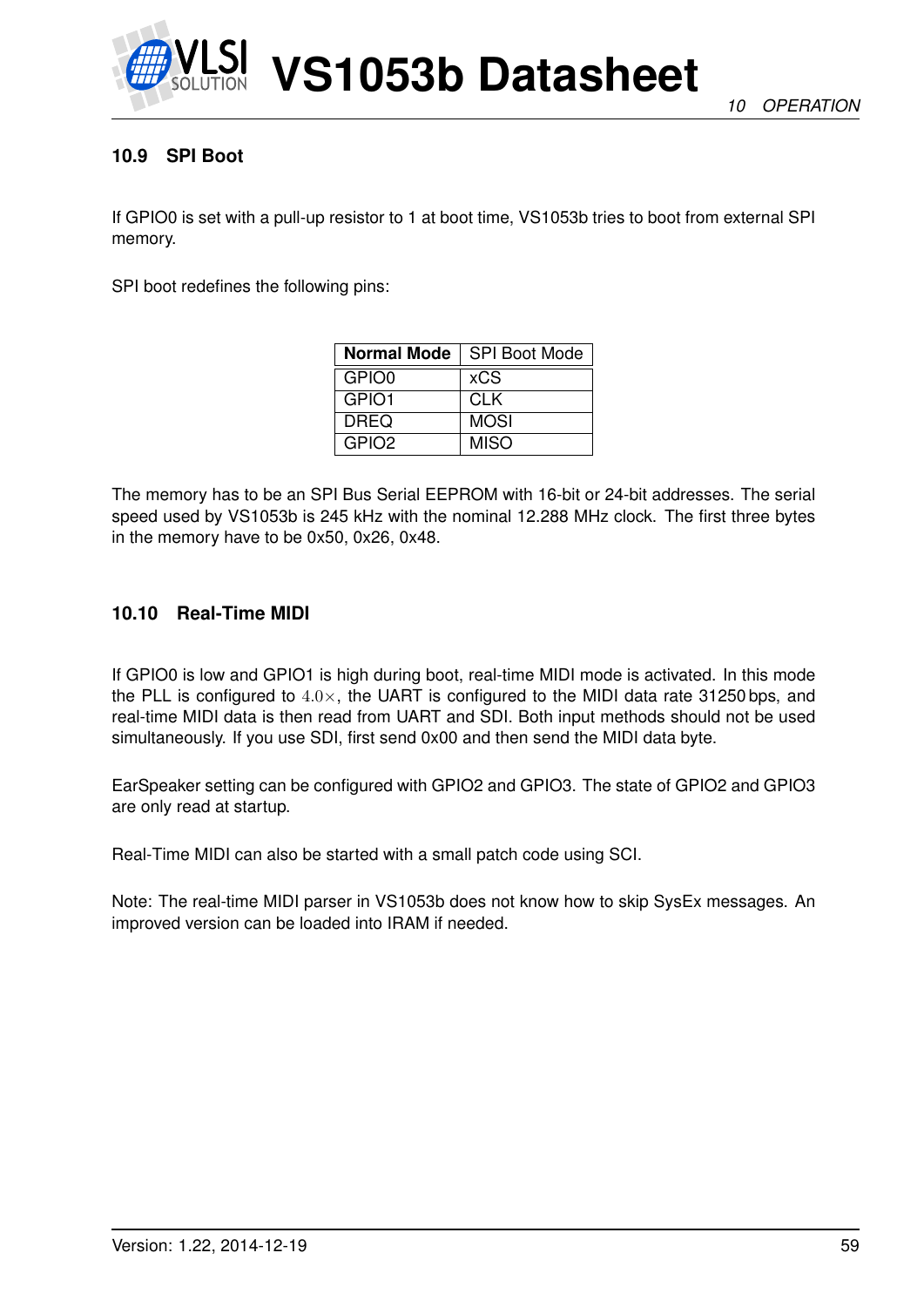

## **10.11 Extra Parameters**

The following structure is in X memory at address 0x1e02 (note the different location than in VS1033) and can be used to change some extra parameters or get useful information.

```
#define PARAMETRIC_VERSION 0x0003
struct parametric {
 /* configs are not cleared between files */
                    /*1e02 - structure version */
 u_int16 config1; /*1e03 ---- ---- ppss RRRR PS mode, SBR mode, Reverb */
  u_int16 playSpeed; /*1e04 0,1 = normal speed, 2 = twice, 3 = three times etc. */
 u_int16 byteRate; /*1e05 average byterate */
 u_int16 endFillByte; /*1e06 byte value to send after file sent */
  u_int16 reserved[16]; /*1e07..15 file byte offsets */
  u_int32 jumpPoints[8]; /*1e16..25 file byte offsets */
  u_int16 latestJump; /*1e26 index to lastly updated jumpPoint */
  u_int32 positionMsec /*1e27-28 play position, if known (WMA, Ogg Vorbis) */
  s int16 resync: /*1e29 > 0 for automatic m4a, ADIF, WMA resyncs */
  union {
   struct {
     u_int32 curPacketSize;
     u_int32 packetSize;
   } wma;
    struct {
     u_int16 sceFoundMask; /*1e2a SCE's found since last clear */
      u_int16 cpeFoundMask; /*1e2b CPE's found since last clear */
      u_int16 lfeFoundMask; /*1e2c LFE's found since last clear */
     u_int16 playSelect; /*1e2d 0 = first any, initialized at aac init */
     s_int16 dynCompress; /*1e2e -8192=1.0, initialized at aac init */<br>s_int16 dynBoost; /*1e2f 8192=1.0, initialized at aac init */
                           /*1e2f 8192=1.0, initialized at aac init */
     u_int16 sbrAndPsStatus; /*0x1e30 1=SBR, 2=upsample, 4=PS, 8=PS active */
   } aac;
   struct {
     u_int32 bytesLeft;
   } midi;
   struct {
     s_int16 gain; /* 0x1e2a proposed gain offset in 0.5dB steps, default = -12 */
   } vorbis;
 } i;
};
```
Notice that reading two-word variables through the SCI\_WRAMADDR and SCI\_WRAM interface is not protected in any way. The variable can be updated between the read of the low and high parts. The problem arises when both the low and high parts change values. To determine if the value is correct, you should read the value twice and compare the results.

The following example shows what happens when bytesLeft is decreased from 0x10000 to 0xffff and the update happens between low and high part reads or after high part read.

|                | <b>Read Invalid</b>      |                | <b>Read Valid</b>        | <b>No Update</b> |        |
|----------------|--------------------------|----------------|--------------------------|------------------|--------|
| <b>Address</b> | <b>Value</b>             | <b>Address</b> | Value                    | <b>Address</b>   | Value  |
| 0x1e2a         | 0x0000 change after this | 0x1e2a         | 0x0000                   | 0x1e2a           | 0x0000 |
| 0x1e2b         | 0x0000                   | 0x1e2b         | 0x0001 change after this | 0x1e2b           | 0x0001 |
| 0x1e2a         | 0xffff                   | 0x1e2a         | 0xffff                   | 0x1e2a           | 0x0000 |
| 0x1e2b         | 0x0000                   | 0x1e2b         | 0x0000                   | 0x1e2b           | 0x0001 |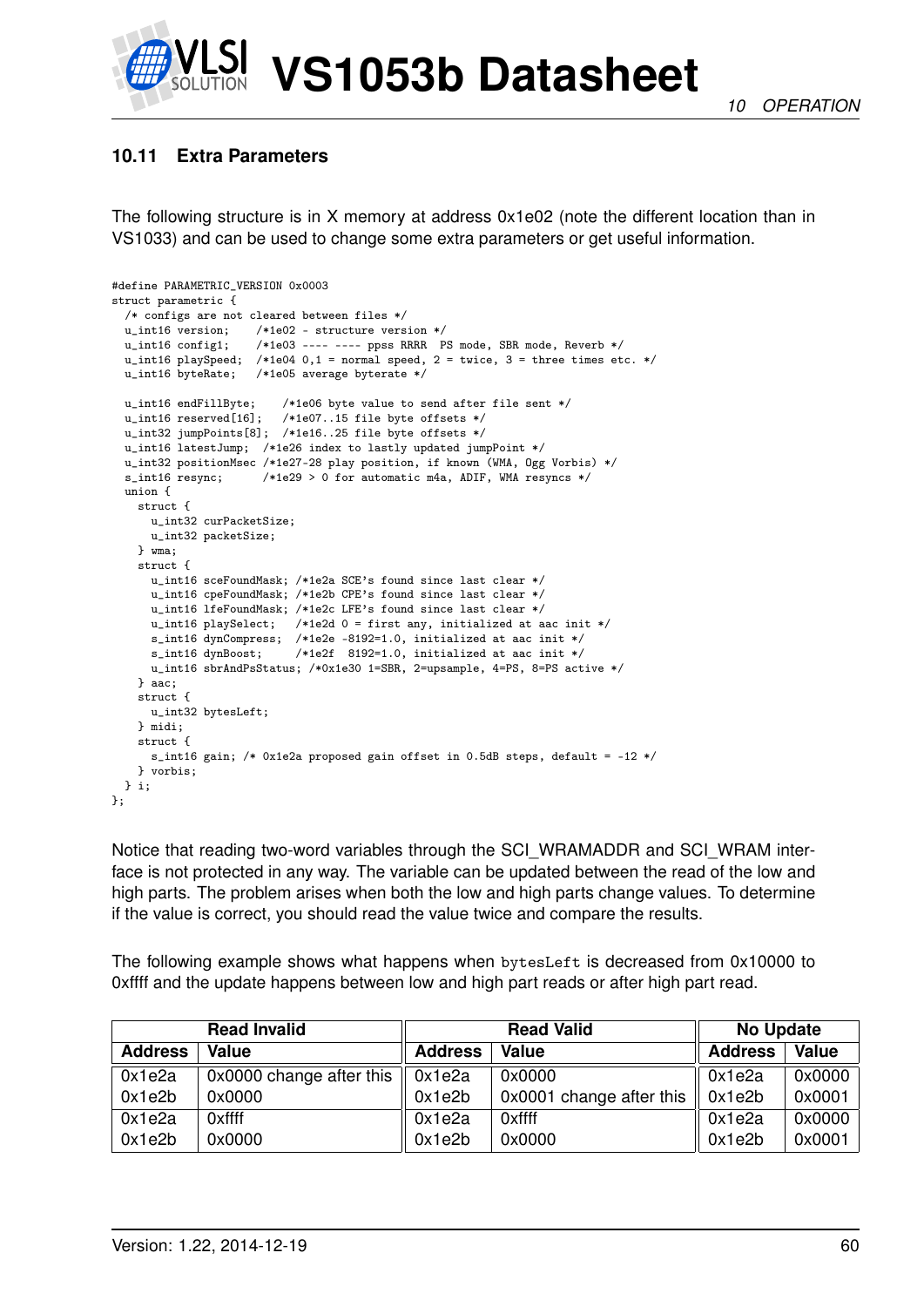

You can see that in the invalid read the low part wraps from 0x0000 to 0xffff while the high part stays the same. In this case the second read gives a valid answer, otherwise always use the value of the first read. The second read is needed when it is possible that the low part wraps around, changing the high part, i.e. when the low part is small. bytesLeft is only decreased by one at a time, so a reread is needed only if the low part is 0.

#### **10.11.1 Common Parameters**

These parameters are common for all codecs. Other fields are only valid when the corresponding codec is active. The currently active codec can be determined from SCI\_HDAT1.

| <b>Parameter</b> | <b>Address</b> | <b>Usage</b>                                              |
|------------------|----------------|-----------------------------------------------------------|
| version          | 0x1e02         | Structure version - 0x0003                                |
| config1          | 0x1e03         | Miscellaneous configuration                               |
| playSpeed        | 0x1e04         | $0,1 =$ normal speed, $2 =$ twice, $3 =$ three times etc. |
| byteRate         | 0x1e05         | average byterate                                          |
| endFillByte      | 0x1e06         | byte to send after file                                   |
| jumpPoints[8]    | 0x1e16-25      | Packet offsets for WMA and AAC                            |
| latestJump       | 0x1e26         | Index to latest jumpPoint                                 |
| positionMsec     | $0x1e27-28$    | File position in milliseconds, if available               |
| resync           | 0x1e29         | Automatic resync selector                                 |

The fuse-programmed ID is read at startup and copied into the chipID field. If not available, the value will be all zeros. The version field can be used to determine the layout of the rest of the structure. The version number is changed when the structure is changed. For VS1053b the structure version is 3.

config1 controls MIDI Reverb and AAC's SBR and PS settings.

playSpeed makes it possible to fast forward songs. Decoding of the bitstream is performed, but only each playSpeed frames are played. For example by writing 4 to playSpeed will play the song four times as fast as normal, if you are able to feed the data with that speed. Write 0 or 1 to return to normal speed. SCI\_DECODE\_TIME will also count faster. All current codecs support the playSpeed configuration.

byteRate contains the average bitrate in bytes per second for every code. The value is updated once per second and it can be used to calculate an estimate of the remaining playtime. This value is also available in SCI\_HDAT0 for all codecs except MP3, MP2, and MP1.

endFillByte indicates what byte value to send after file is sent before SM\_CANCEL.

jumpPoints contain 32-bit file offsets. Each valid (non-zero) entry indicates a start of a packet for WMA or start of a raw data block for AAC (ADIF, .mp4 / .m4a). latestJump contains the index of the entry that was updated last. If you only read entry pointed to by latestJump you do *not* need to read the entry twice to ensure validity. Jump point information can be used to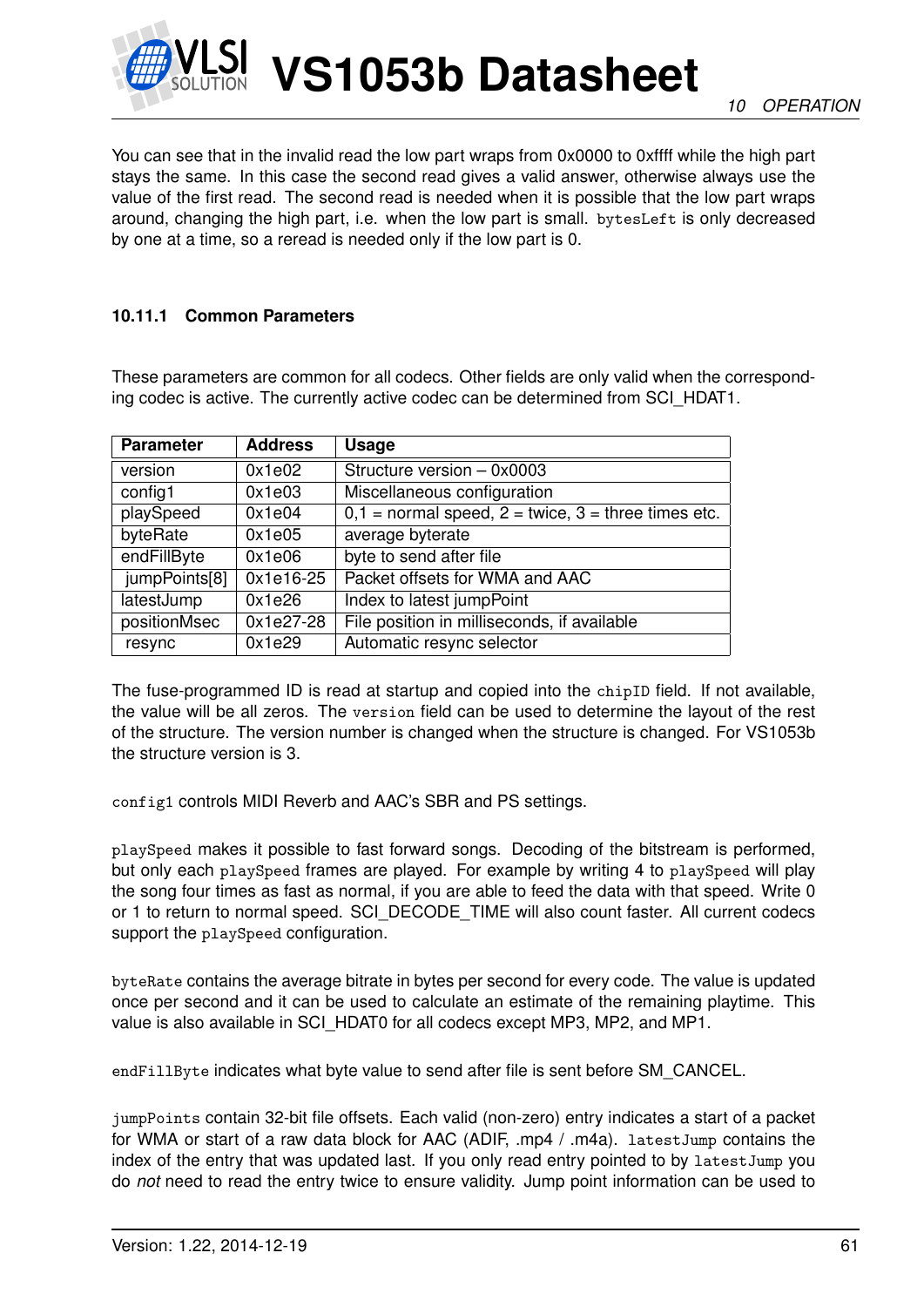

implement perfect fast forward and rewind for WMA and AAC (ADIF, .mp4 / .m4a).

positionMsec is a field that gives the current play position in a file in milliseconds, regardless of rewind and fast forward operations. The value is only available in codecs that can determine the play position from the stream itself. Currently WMA and Ogg Vorbis provide this information. If the position is unknown, this field contains -1.

resync field is used to force a resynchronization to the stream for WMA and AAC (ADIF, .mp4 / .m4a) instead of ending the decode at first error. This field can be used to implement almost perfect fast forward and rewind for WMA and AAC (ADIF, .mp4 / .m4a). The user should set this field before performing data seeks if they are not in packet or data block boundaries. The field value tells how many tries are allowed before giving up. The value 32767 gives infinite tries.

The resync field is set to 32767 after a reset to make resynchronization the default action, but it can be cleared after reset to restore the old action. When resync is set, every file decode should always end as described in Chapter 10.5.1.

Seek fields no longer exist. When resync is required, WMA and AAC codecs now enter broadcast/stream mode where file size information is ignored. Also, the file size and sample size information of WAV files are ignored when resync is non-zero. The user must use SM\_CANCEL or software reset to end decoding.

Note: WAV, WMA, ADIF, and .mp4 / .m4a files begin with a metadata or header section, which must be fully processed before any fast forward or rewind operation. SS\_DO\_NOT\_JUMP (in SCI STATUS) is clear when the header information has been processed and jumps are allowed.

#### **10.11.2 WMA**

| <b>Parameter</b> | <b>Address</b> | $\vert$ Usage                                                                  |
|------------------|----------------|--------------------------------------------------------------------------------|
|                  |                | curPacketSize $\vert$ 0x1e2a/2b $\vert$ The size of the packet being processed |
| packetSize       |                | $0x1e2c/2d$ The packet size in ASF header                                      |

The ASF header packet size is available in packetSize. With this information and a packet start offset from jumpPoints you can parse the packet headers and skip packets in ASF files.

WMA decoder can also increase the internal clock automatically when it detects that a file can not be decoded correctly with the current clock. The maximum allowed clock is configured with the SCI\_CLOCKF register.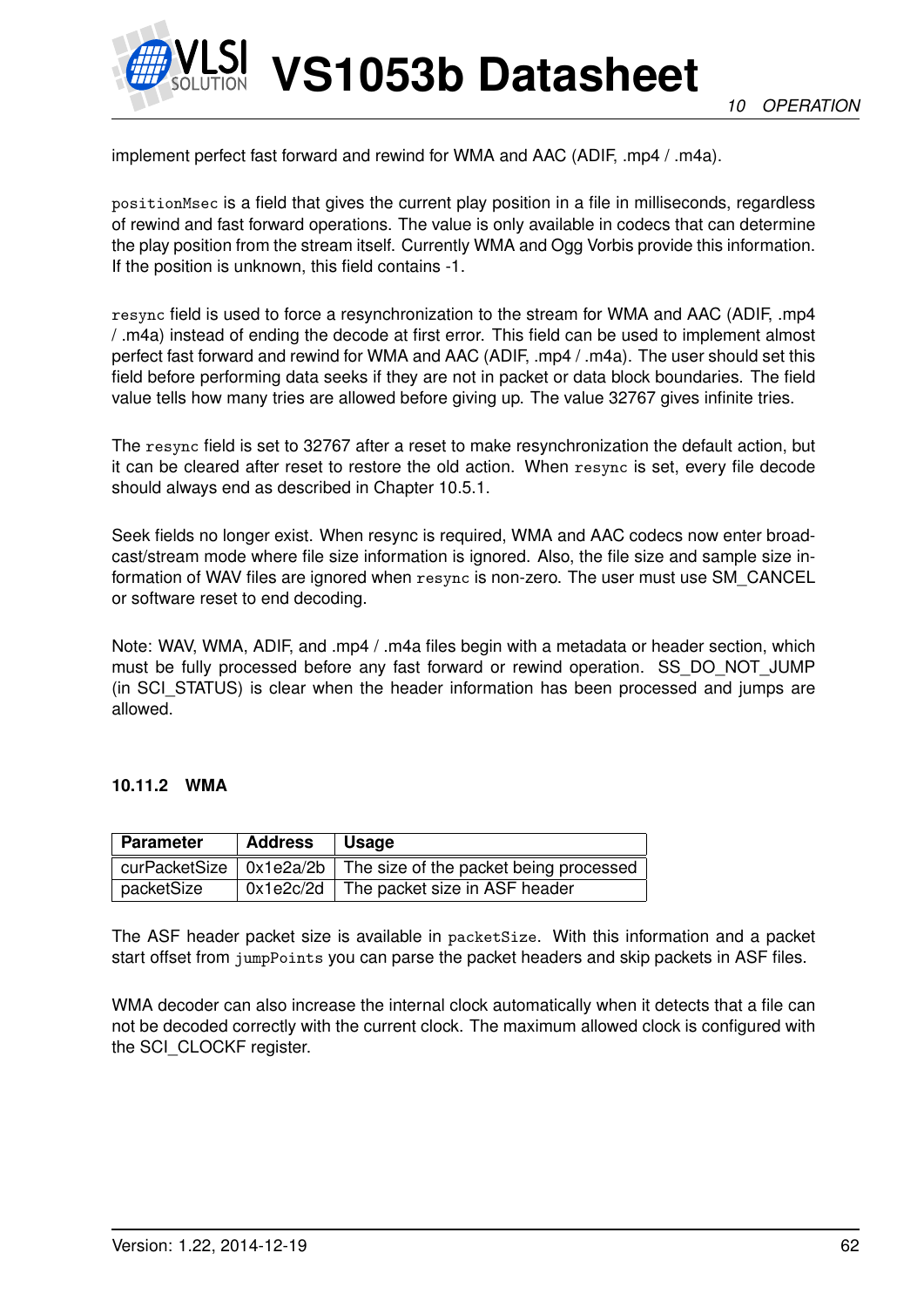

#### **10.11.3 AAC**

| <b>Parameter</b>    | <b>Address</b> | <b>Usage</b>                            |
|---------------------|----------------|-----------------------------------------|
| config1             | 0x1e03(7:4)    | <b>SBR and PS select</b>                |
| sceFoundMask        | 0x1e2a         | Single channel elements found           |
| cpeFoundMask        | 0x1e2b         | Channel pair elements found             |
| <b>IfeFoundMask</b> | 0x1e2c         | Low frequency elements found            |
| playSelect          | 0x1e2d         | Play element selection                  |
| dynCompress         | 0x1e2e         | Compress coefficient for DRC, -8192=1.0 |
| dynBoost            | 0x1e2f         | Boost coefficient for DRC, 8192=1.0     |
| sbrAndPsStatus      | 0x1e30         | SBR and PS available flags              |

playSelect determines which element to decode if a stream has multiple elements. The value is set to 0 each time AAC decoding starts, which causes the first element that appears in the stream to be selected for decoding. Other values are: 0x01 - select first single channel element (SCE), 0x02 - select first channel pair element (CPE), 0x03 - select first low frequency element (LFE),  $S * 16 + 5$  - select SCE number S,  $P * 16 + 6$  - select CPE number P,  $L * 16 + 7$  select LFE number L. When automatic selection has been performed, playSelect reflects the selected element.

sceFoundMask, cpeFoundMask, and lfeFoundMask indicate which elements have been found in an AAC stream since the variables have last been cleared. The values can be used to present an element selection menu with only the available elements.

dynCompress and dynBoost change the behavior of the dynamic range control (DRC) that is present in some AAC streams. These are also initialized when AAC decoding starts.

sbrAndPsStatus indicates spectral band replication (SBR) and parametric stereo (PS) status.

| <b>Bit</b> | <b>Usage</b>       |
|------------|--------------------|
| ი          | <b>SBR</b> present |
|            | upsampling active  |
| 2          | PS present         |
| З          | <b>PS</b> active   |

Bits 7 to 4 in config1 can be used to control the SBR and PS decoding. Bits 5 and 4 select SBR mode and bits 7 and 6 select PS mode. These configuration bits are useful if your AAC license does not cover SBR and/or PS.

| config1 $(5:4)$ | Usage                                                |
|-----------------|------------------------------------------------------|
| '00'            | normal mode, upsample <24 kHz AAC files              |
| $^{\prime}$ 01' | do not automatically upsample <24 kHz AAC files, but |
|                 | enable upsampling if SBR is encountered              |
| '10'            | never upsample                                       |
| '11'            | disable SBR (also disables PS)                       |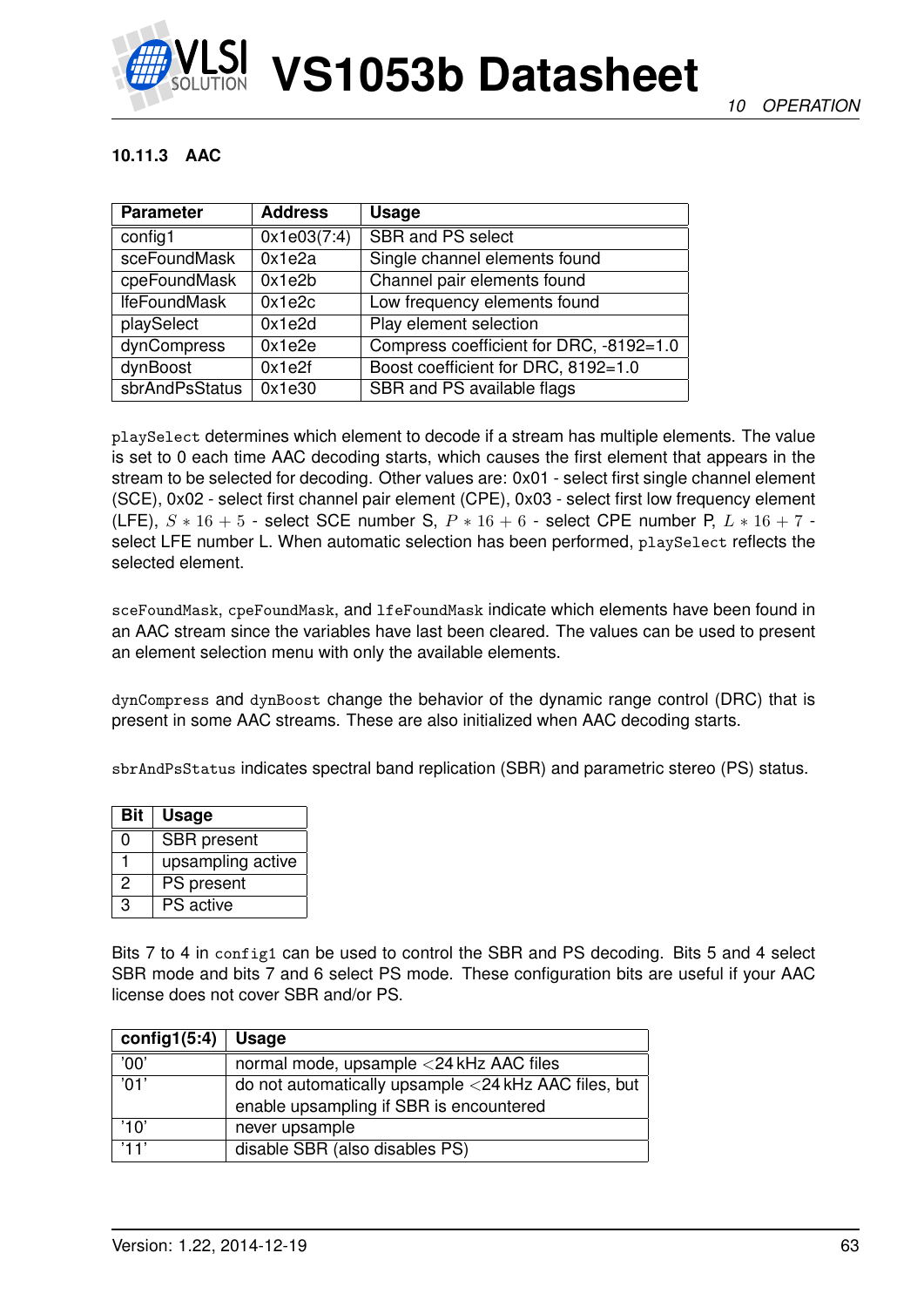

| config1(7:6) $\vert$ | <b>Usage</b>                                           |
|----------------------|--------------------------------------------------------|
| '00'                 | normal mode, process PS if it is available             |
| '01'                 | process PS if it is available, but in downsampled mode |
| '10'                 | reserved                                               |
| '11'                 | disable PS processing                                  |

AAC decoder can also increase the internal clock automatically when it detects that a file can not be decoded correctly with the current clock. The maximum allowed clock is configured with the SCI\_CLOCKF register.

If even the highest allowed clock is too slow to decode an AAC file with SBR and PS components, the advanced decoding features are automatically dropped one by one until the file can be played. First the parametric stereo processing is dropped (the playback becomes mono). If that is not enough, the spectral band replication is turned into downsampled mode (reduced bandwidth). As the last resort the spectral band replication is fully disabled. Dropped features are restored at each song change.

#### **10.11.4 Midi**

| <b>Parameter</b> | <b>Address</b> | <b>Usage</b>                                       |  |
|------------------|----------------|----------------------------------------------------|--|
| config1          | 0x1e03         | Miscellaneous configuration                        |  |
|                  | bits $[3:0]$   | Reverb: $0 =$ auto (ON if clock $> = 3.0 \times$ ) |  |
|                  |                | $1 = \text{off}, 2 - 15 = \text{room size}$        |  |
| bytesLeft        |                | $0x1e2a/2b$ The number of bytes left in this track |  |

The lowest 4 bits of config1 controls the reverb effect.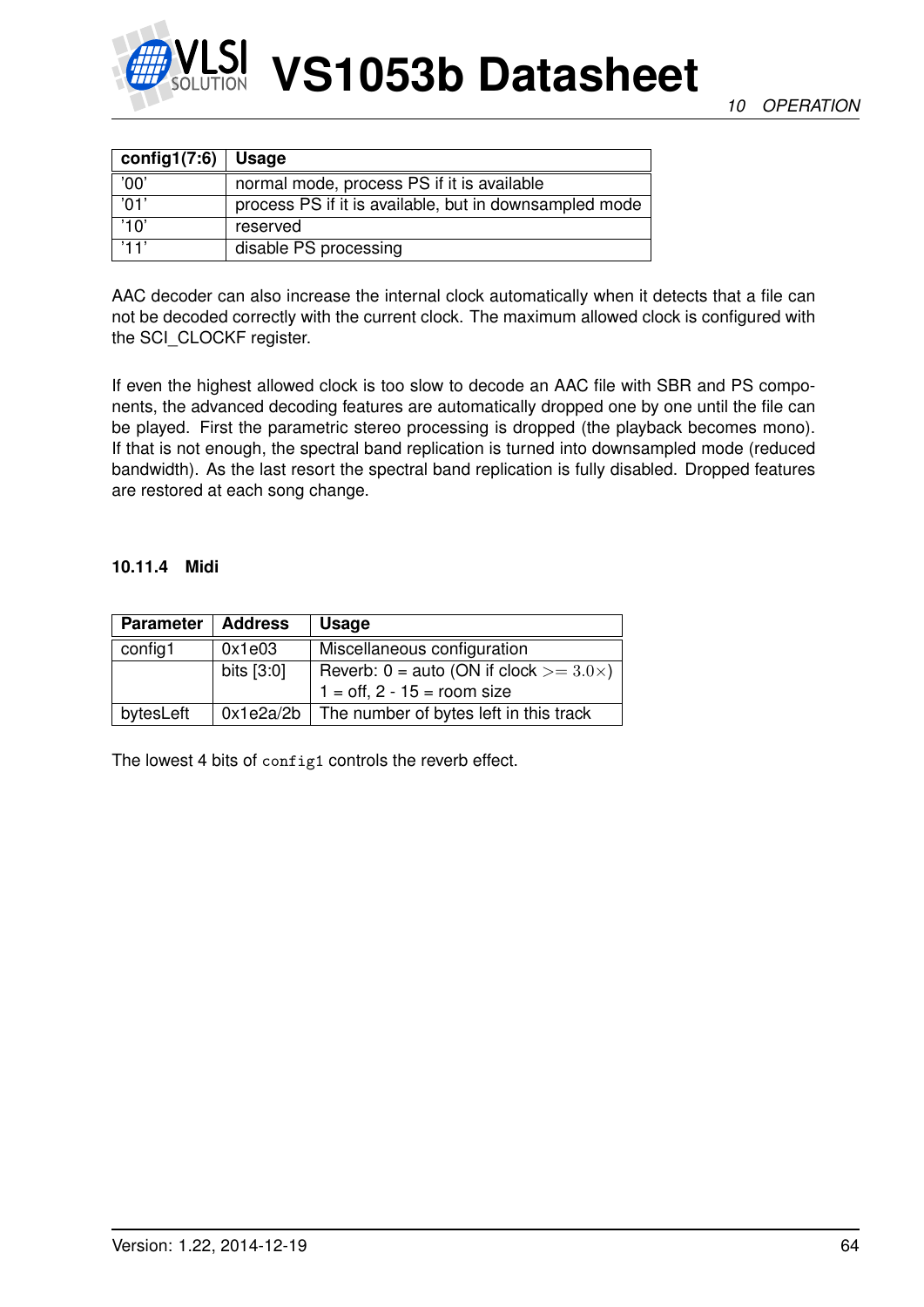

#### **10.11.5 Ogg Vorbis**

| <b>Parameter   Address   Usage</b> |        |                              |
|------------------------------------|--------|------------------------------|
| gain                               | 0x1e2a | Preferred Replay Gain offset |

Ogg Vorbis decoding supports Replay Gain technology. The Replay Gain technology is used to automatically give all songs a matching volume so that the user does not need to adjust the volume setting between songs.

If the Ogg Vorbis decoder finds a REPLAYGAIN ALBUM GAIN tag in the song header, the tag is parsed and the decoded gain setting is written to the gain parameter. If REPLAYGAIN\_ALBUM\_GAIN is not available, REPLAYGAIN\_TRACK\_GAIN is used. If even REPLAYGAIN\_TRACK\_GAIN is not available, a default of -6 dB (gain value -12) is set.

For more information about Replay Gain, see *http://en.wikipedia.org/wiki/Replay\_Gain* and *http://www.replaygain.org/* .

The player software can use the gain value to adjust the volume level. Negative values mean that the volume should be decreased, positive values mean that the volume should be increased.

For example gain = -11 means that volume should be decreased by 5.5 dB ( $-11/2 = -5.5$ ), and left and right attenuation should be increased by 11. When  $gain = 2$  volume should be increased by 1 dB ( $2/2 = 1.0$ ), and left and right attenuation should be decreased by 2. Because volume setting can not go above +0 dB, the value should be saturated.

| Gain               | <b>Volume</b> | <b>SCI_VOL (Volume-Gain)</b> |
|--------------------|---------------|------------------------------|
| $-11$ ( $-5.5$ dB) | $0 (+0.0 dB)$ | $0x0b0b (-5.5 dB)$           |
| $-11$ ( $-5.5$ dB) | $3(-1.5dB)$   | 0x0e0e (-7.0 dB)             |
| $+2 (+1.0 dB)$     | $0 (+0.0 dB)$ | $0x0000 (+0.0 dB)$           |
| $+2 (+1.0 dB)$     | $1(-0.5dB)$   | $0x0000 (+0.0 dB)$           |
| $+2 (+1.0 dB)$     | $4 (-2.0 dB)$ | $0x0202$ (-1.0 dB)           |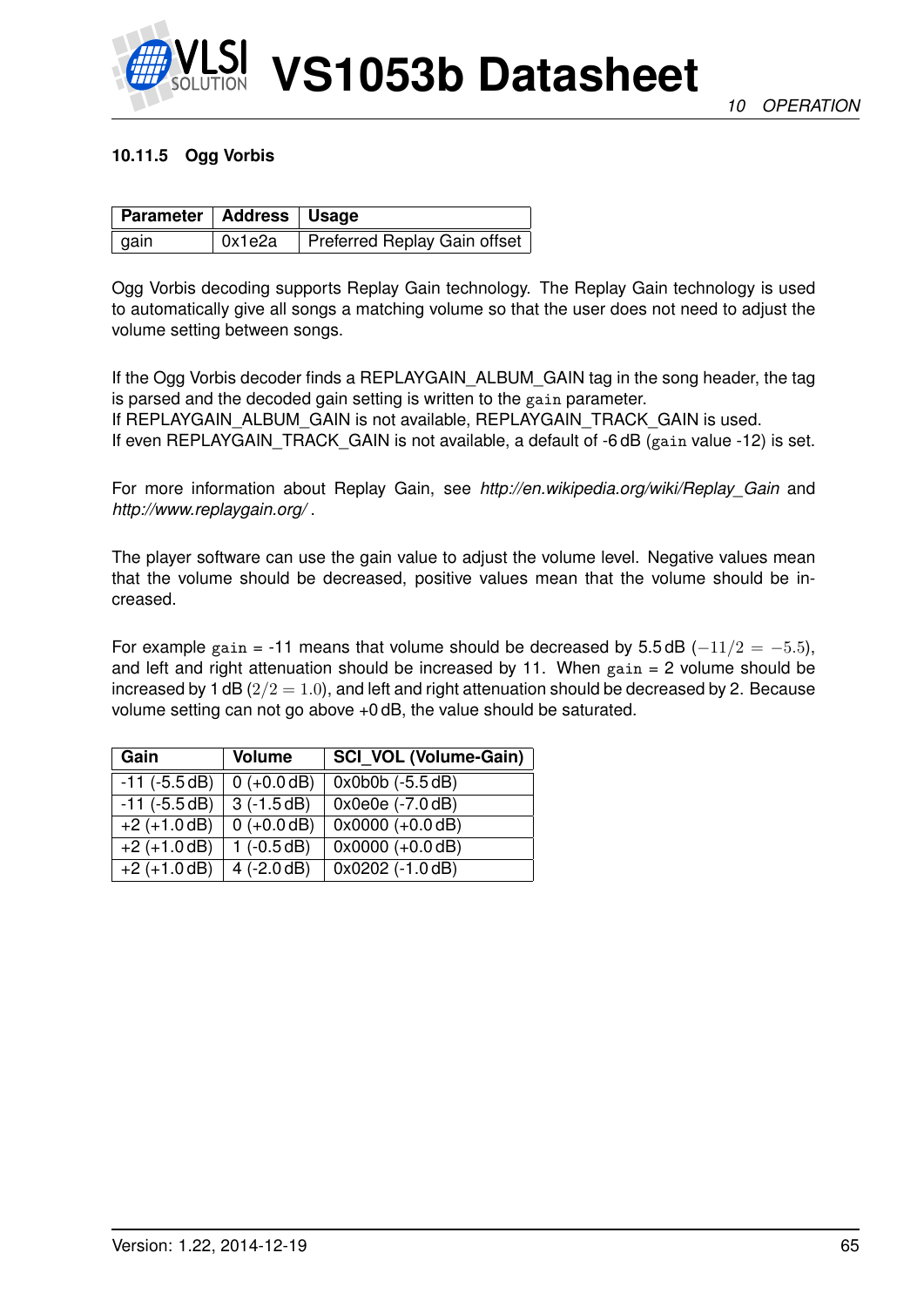

## **10.12 SDI Tests**

There are several test modes in VS1053b, which allow the user to perform memory tests, SCI bus tests, and several different sine wave tests.

All tests, except for the New Sine and Sweep Tests, are started in a similar way: do a hardware reset to VS1053b, then set register SM\_MODE bit SM\_TESTS, and then send a test command sequence to the SDI bus. Each test is started by sending a 4-byte special command sequence, followed by 4 zeros. The sequences are described below.

#### **10.12.1 Old Sine Test**

Sine test is initialized with the 8-byte sequence 0x53 0xEF 0x6E  $n$  0 0 0 0, where  $n$  defines the sine test to use.  $n$  is defined as follows:

| $n$ bits                  |     |                        |  |  |
|---------------------------|-----|------------------------|--|--|
| Name   Bits   Description |     |                        |  |  |
| $F_s I dx$                |     | 7:5   Samplerate index |  |  |
| $\mathcal{S}$             | 4:0 | Sine skip speed        |  |  |

| $F_s I dx$ | $F_{\rm e}$ | $F_s I dx$ | $F$ .    |
|------------|-------------|------------|----------|
|            | 44100 Hz    |            | 24000 Hz |
|            | 48000 Hz    | 5          | 16000 Hz |
| 2          | 32000 Hz    | ิค         | 11025 Hz |
| З          | 22050 Hz    |            | 12000 Hz |

The frequency of the sine to be output can now be calculated from  $F = F_s \times \frac{S}{128}$ .

Example: Sine test is activated with value 126, which is 0b01111110. Breaking  $n$  to its components,  $F_s I dx = 0b011 = 3$  and thus  $F_s = 22050 Hz$ .  $S = 0b11110 = 30$ , and thus the final sine frequency  $F = 22050Hz \times \frac{30}{128} \approx 5168Hz$ .

To exit the sine test, send the sequence 0x45 0x78 0x69 0x74 0 0 0 0.

Note: Sine test signals go through the digital volume control, so it is possible to test channels separately.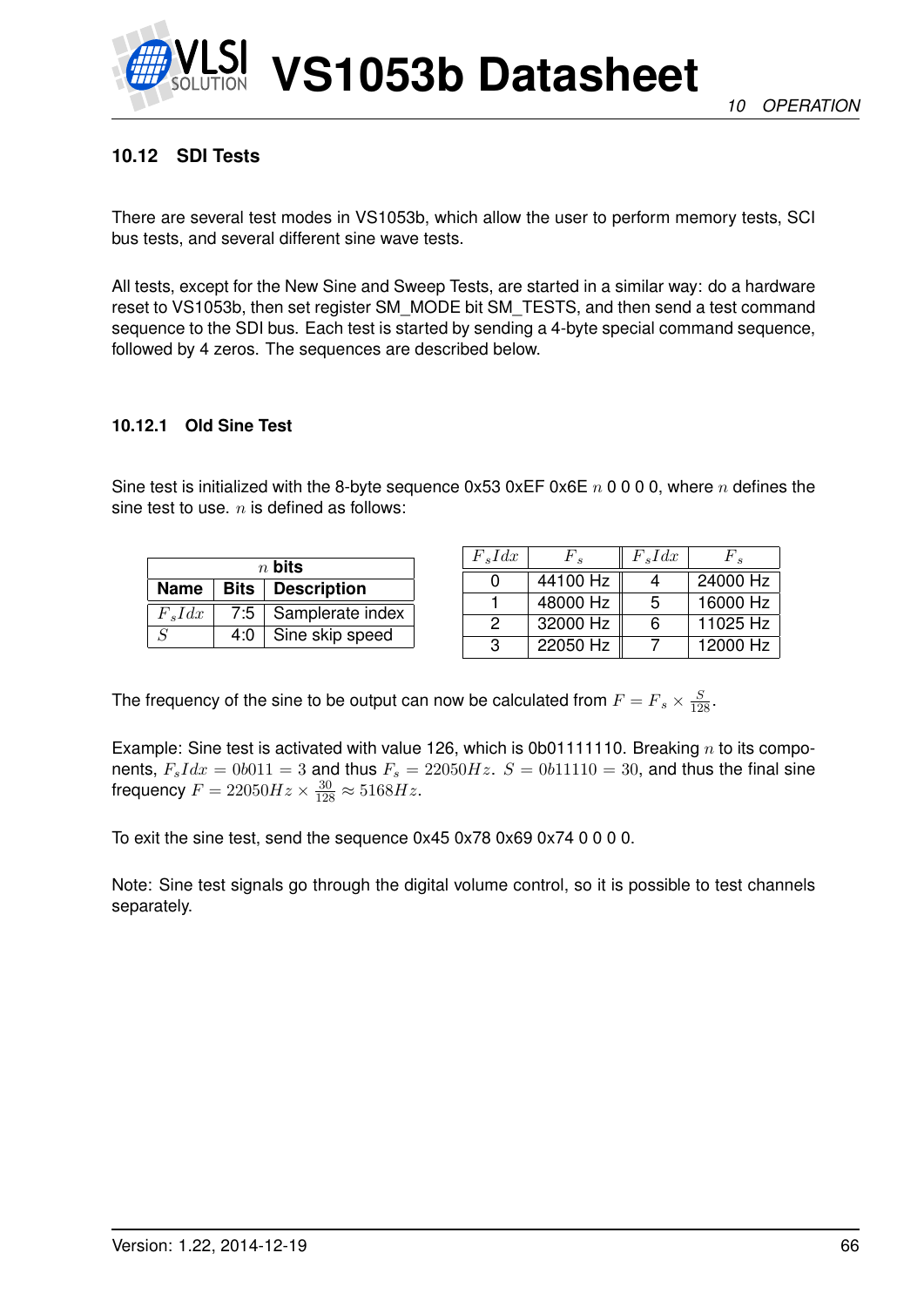*10 OPERATION*

#### **10.12.2 New Sine and Sweep Tests**

A more frequency-accurate sine test can be started and controlled from SCI. SCI\_AICTRL0 and SCI\_AICTRL1 set the sine frequencies for left and right channel, respectively. These registers, volume (SCI\_VOL), and samplerate (SCI\_AUDATA) can be set before or during the test. Write 0x4020 to SCI\_AIADDR to start the test.

**VS1053b Datasheet**

SCI\_AICTRLn can be calculated from the desired frequency and DAC samplerate by:

 $SCI\_AICT RLn = F_{sin} \times 65536/F_s$ 

The maximum value for SCI\_AICTRLn is 0x8000U. For the best S/N ratio for the generated sine, three LSb's of the SCI\_AICTRLn should be zero. The resulting frequencies  $F_{sin}$  can be calculated from the DAC samplerate  $F_s$  and SCI\_AICTRL0 / SCI\_AICTRL1 using the following equation.

$$
F_{sin} = SCI\_AICTRLn \times F_s/65536
$$

Sine sweep test can be started by writing 0x4022 to SCI\_AIADDR.

Both these tests use the normal audio path, thus also SCI BASS, differential output mode, and EarSpeaker settings have an effect.

#### **10.12.3 Pin Test**

Pin test is activated with the 8-byte sequence 0x50 0xED 0x6E 0x54 0 0 0 0. This test is meant for chip production testing only.

#### **10.12.4 SCI Test**

Sci test is initialized with the 8-byte sequence  $0x53 0x70 0xEE n 0 0 0$ , where n is the register number to test. The content of the given register is read and copied to SCI\_HDAT0. If the register to be tested is HDAT0, the result is copied to SCI\_HDAT1.

Example: if  $n$  is 0, contents of SCI register 0 (SCI\_MODE) is copied to SCI\_HDAT0.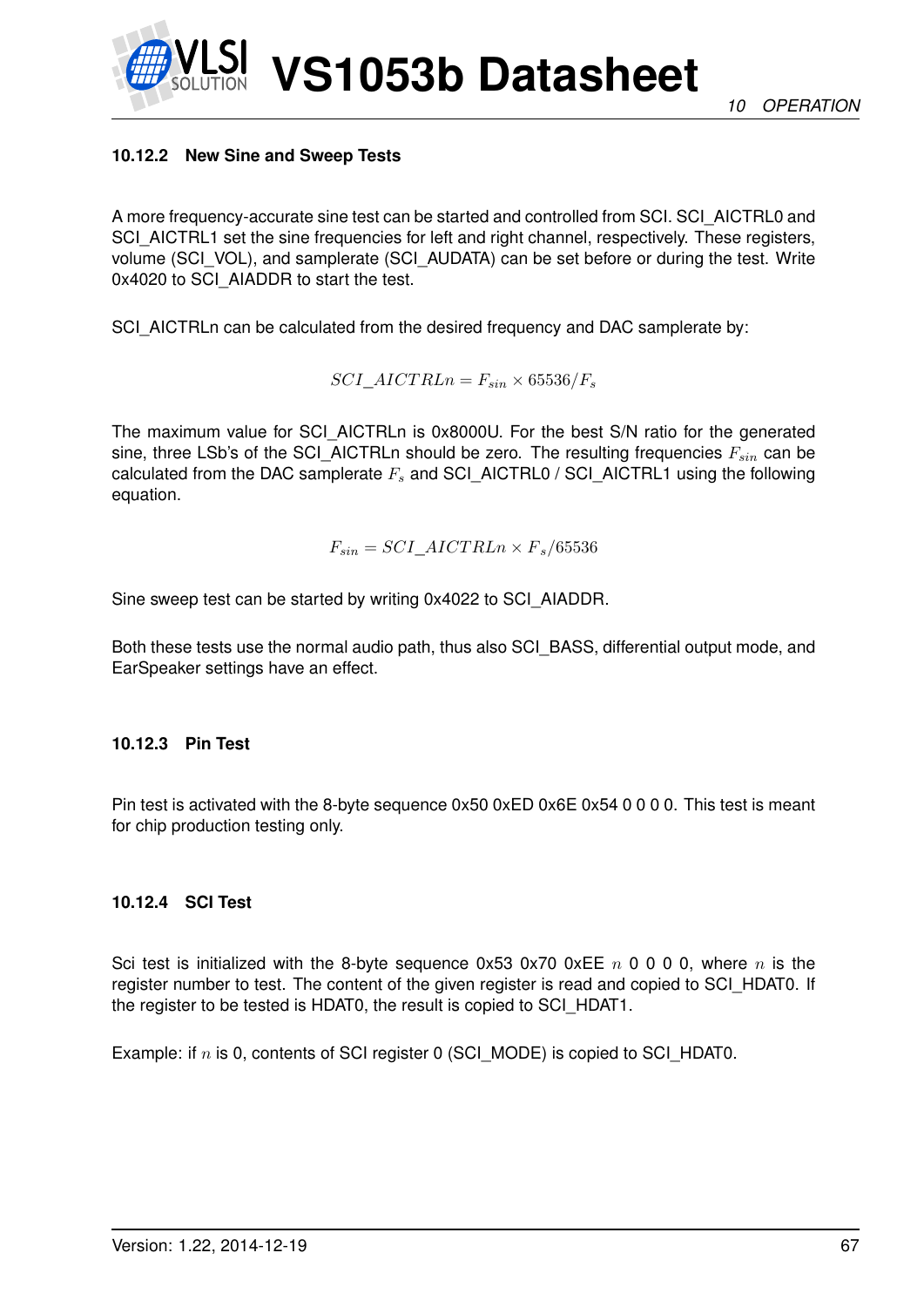

#### **10.12.5 Memory Test**

Memory test mode is initialized with the 8-byte sequence 0x4D 0xEA 0x6D 0x54 0 0 0 0. After this sequence, wait for 1100000 clock cycles. The result can be read from the SCI register SCI\_HDAT0, and 'one' bits are interpreted as follows:

| Bit(s)         | <b>Mask</b> | <b>Meaning</b>       |
|----------------|-------------|----------------------|
| 15             | 0x8000      | <b>Test finished</b> |
| 14:10          |             | Unused               |
| 9              | 0x0200      | Mux test succeeded   |
| 8              | 0x0100      | Good MAC RAM         |
| $\overline{7}$ | 0x0080      | Good I RAM           |
| 6              | 0x0040      | Good Y RAM           |
| 5              | 0x0020      | Good X RAM           |
| 4              | 0x0010      | Good I ROM 1         |
| 3              | 0x0008      | Good I ROM 2         |
| $\overline{2}$ | 0x0004      | Good Y ROM           |
| 1              | 0x0002      | Good X ROM 1         |
| 0              | 0x0001      | Good X ROM 2         |
|                | 0x83ff      | All ok               |

Memory tests overwrite the current contents of the RAM memories.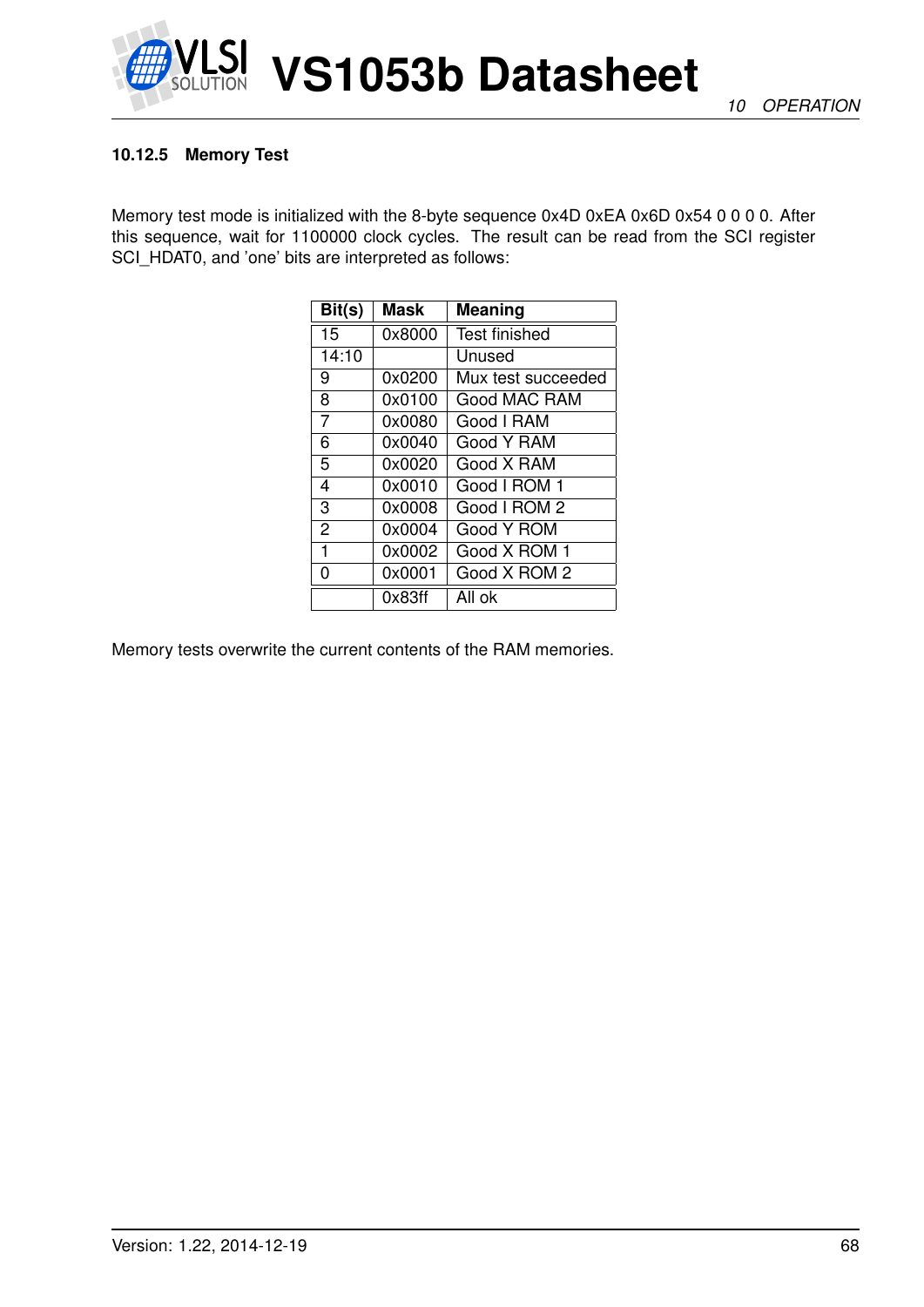

# **11 VS1053b Registers**

## **11.1 Who Needs to Read This Chapter**

User software is required when a user wishes to add some own functionality like DSP effects to VS1053b.

However, most users of VS1053b don't need to worry about writing their own code, or about this chapter, including those who only download software plug-ins from VLSI Solution's Web site.

**Note:** Also see VS1063 Hardware Guide for more information, because the hardware is compatible with VS1053.

#### **11.2 The Processor Core**

VS\_DSP is a 16/32-bit DSP processor core that also had extensive all-purpose processor features. VLSI Solution's free VSKIT Software Package contains all the tools and documentation needed to write, simulate and debug Assembly Language or Extended ANSI C programs for the VS\_DSP processor core. VLSI Solution also offers a full Integrated Development Environment VSIDE for full debug capabilities.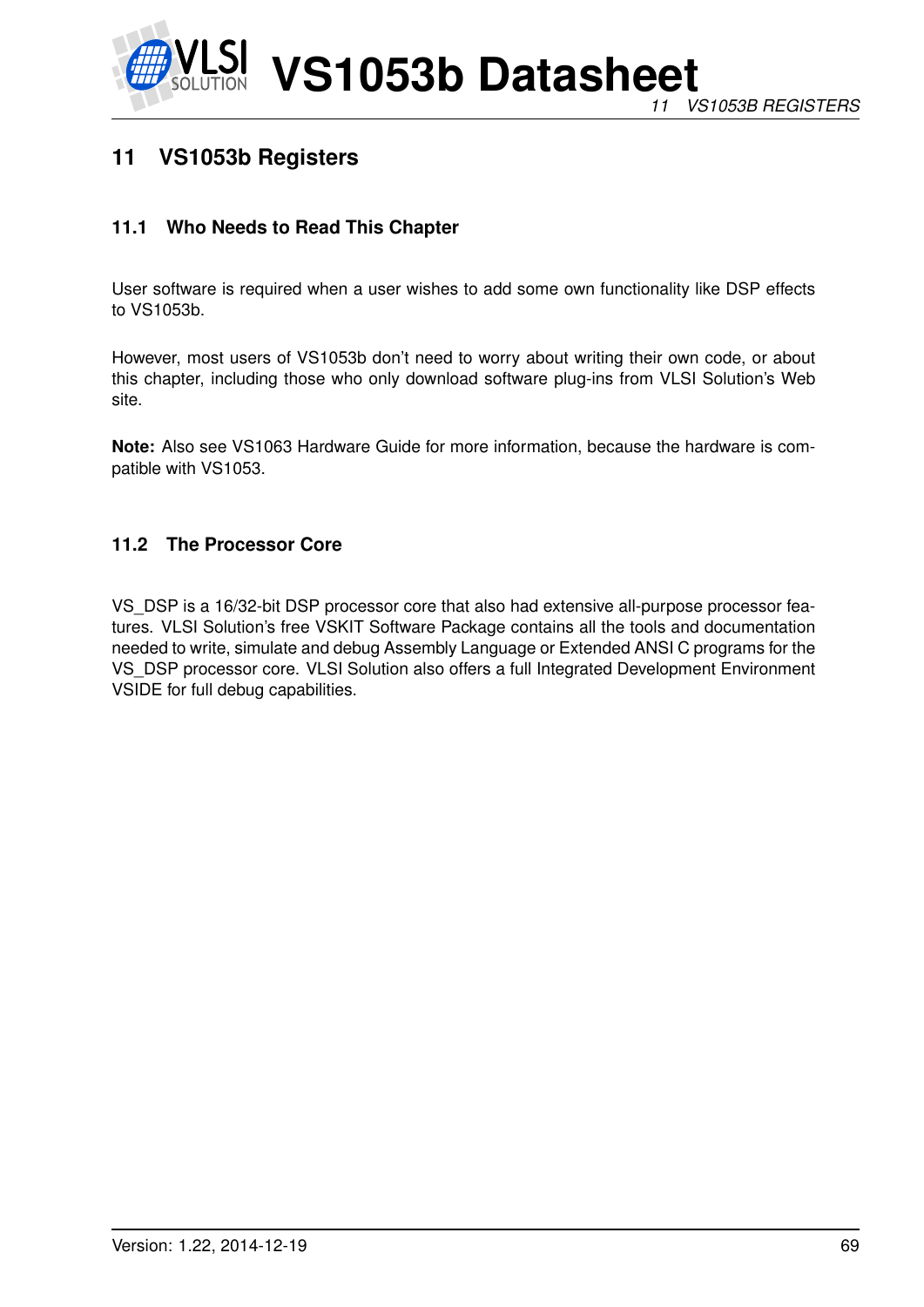

*11 VS1053B REGISTERS*

## **11.3 VS1053b Hardware DAC Audio Paths**



Figure 18: VS1053b ADC and DAC data paths with some data registers

Figure 18 presents the VS1053b Hardware DAC audio paths.

The main audio path starts from the DAC register (Chapter 11.8) to the high-fidelity, fully digital DAC SRC (Digital-to-Analog Converter SampleRate Converter), which low-pass filters and interpolates the data to the high samplerate of XTALI/2 (nominally 6.144 MHz). This 18-bit data is then fed to the volume control. It then passes through the sigma-delta modulator to the analog driver and analog Left and Right signals.

The user may resample and record the data with the Resampler SampleRate Converter (Chapter 11.16). Because there is no automatic low-pass filtering, it is the user's responsibility to avoid aliasing distortion.

The user may add a PCM sidestream with the Sidestream Sigma-Delta Modulator input (Chapter 11.17). As is the case with the Resampler SampleRate Converter, hardware doesn't offer low-pass filtering, so sufficient aliasing image rejection is the responsibility of the user.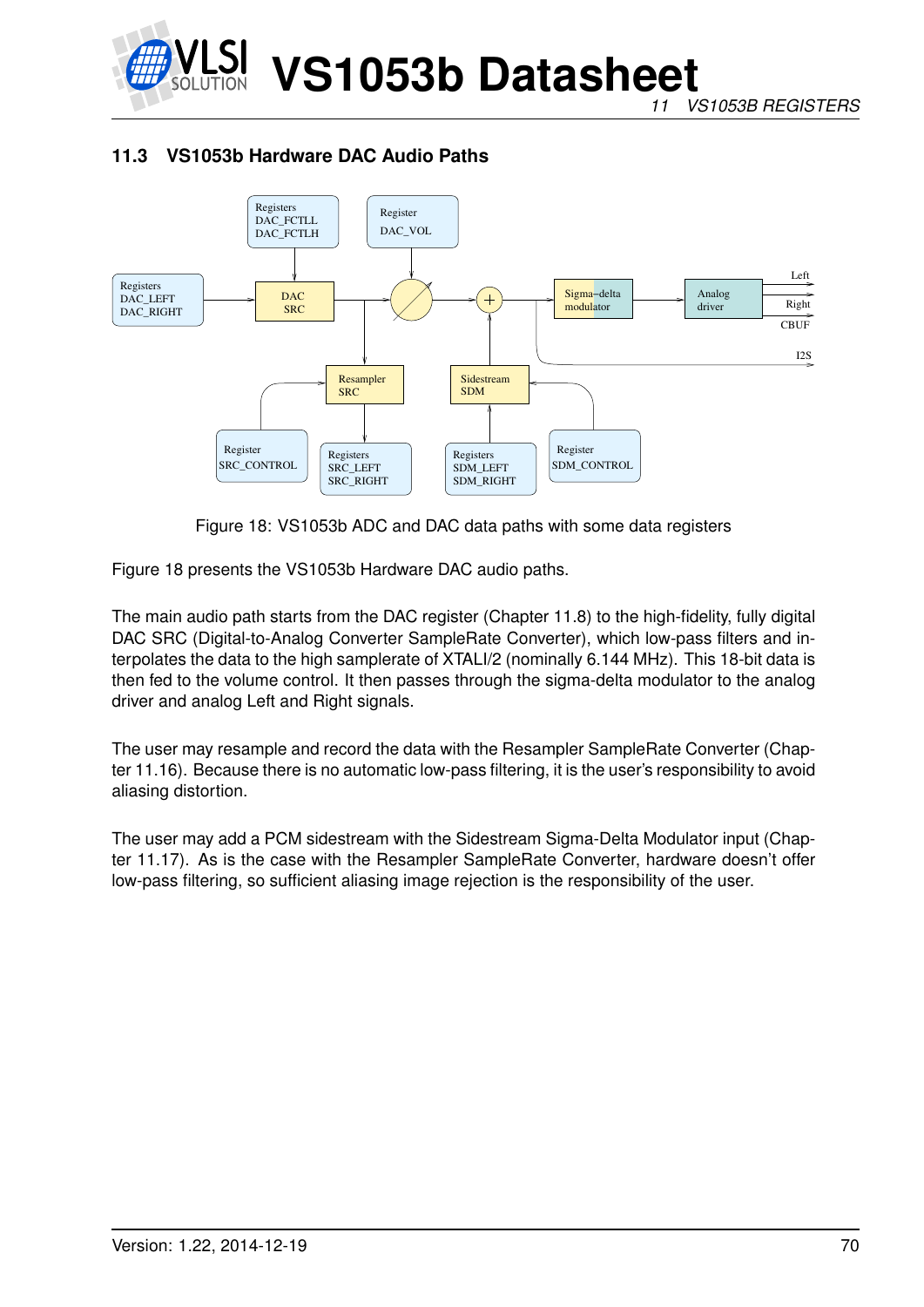

## **11.4 VS1053b Hardware ADC Audio Paths**



Figure 19: VS1053b ADC and DAC data paths with some data registers

Figure 18 presents the VS1053b Hardware ADC audio paths.

Analog audio may be fed upto two channels: one as a differential signal to MICN/MICP or as a one-sided signal to Line1, and the other as a one-sided signal to Line2.

If microphone input for the left channel has been selected, audio is fed through a microphone amplifier and that signal is selected by a multiplexer.

Audio is then downsampled to one of four allowed samplerates: XTALI/64, XTALI/128, XTALI/256 or XTALI/512. With the nominal 12.288 MHz crystal, these correspond to 192, 96, 48 or 24 kHz samplerates, respectively (Chapter 11.17).

If the "3 MHz" option bit SS\_AD\_CLOCK in register SCI\_STATUS has been set to 1, then samplerates are divided by two, so the nominal samplerates become 96, 48, 24 and 12 kHz.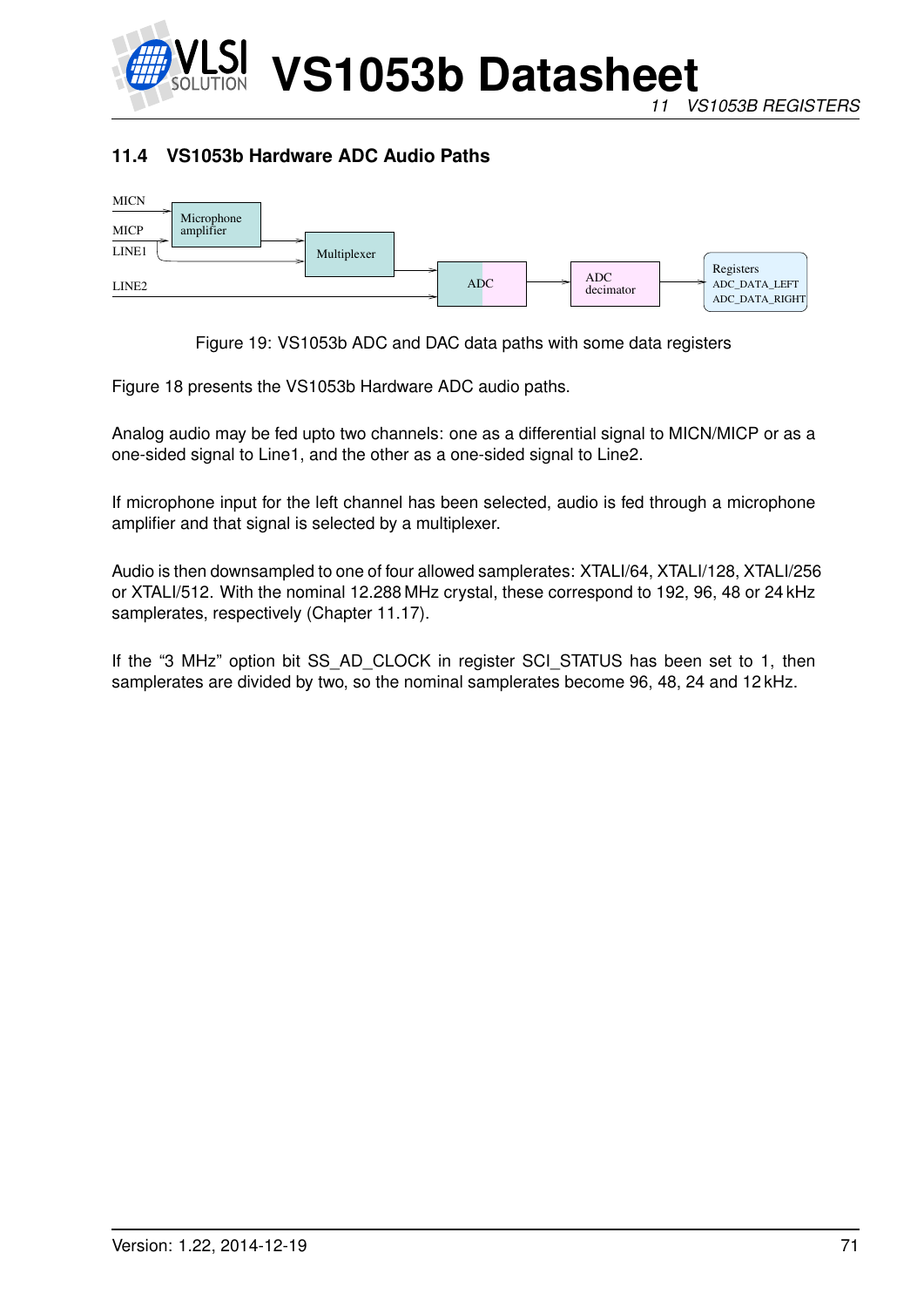

## **11.5 VS1053b Memory Map**

| X-memory       |                    | <b>Y-memory</b> |                    | I-memory       |                    |
|----------------|--------------------|-----------------|--------------------|----------------|--------------------|
| <b>Address</b> | <b>Description</b> | <b>Address</b>  | <b>Description</b> | <b>Address</b> | <b>Description</b> |
| 0x00000x17ff   | System RAM         | 0x00000x17ff    | <b>System RAM</b>  | 0x00000x004f   | <b>System RAM</b>  |
| 0x18000x187f   | User RAM           | 0x18000x187f    | User RAM           | 0x00500x0fff   | User RAM           |
| 0x18800x197f   | <b>Stack</b>       | 0x18800x197f    | <b>Stack</b>       | 0x10000x1fff   |                    |
| 0x19800x3fff   | <b>System RAM</b>  | 0x19800x3fff    | <b>System RAM</b>  | 0x20000xffff   | ROM 56k            |
| 0x40000xbfff   | ROM 32k            | 0x40000xdfff    | ROM 40k            |                | and banked         |
| 0xc0000xc0ff   | Peripherals        | 0xe0000xffff    | <b>System RAM</b>  | 0xc0000xffff   | <b>ROM4 16k</b>    |
| 0xc1000xffff   | <b>ROM 15.75k</b>  |                 |                    |                |                    |

#### **11.6 SCI Hardware Registers**

SCI registers described in Chapter 9.6 can be found here between 0xC000..0xC00F. In addition to these registers, there is one in address 0xC010, called SCI\_CHANGE.

| <b>SCI registers, prefix SCI</b> |                                                           |  |             |                         |  |  |
|----------------------------------|-----------------------------------------------------------|--|-------------|-------------------------|--|--|
| Rea                              | <b>Reset Abbrev[bits]</b><br>Type  <br><b>Description</b> |  |             |                         |  |  |
| 0xC010                           |                                                           |  | CHANGE[5:0] | Last SCI access address |  |  |

| <b>SCI CHANGE bits</b>                        |  |                                             |  |  |
|-----------------------------------------------|--|---------------------------------------------|--|--|
| <b>Bits   Description</b><br>Name             |  |                                             |  |  |
| SCI CH WRITE                                  |  | $4 \mid 1$ if last access was a write cycle |  |  |
| SCI CH ADDR<br>3:0 SCI address of last access |  |                                             |  |  |

SCI\_CHANGE contains the last SCI register that has been accessed through the SCI bus, as well as whether the access was a read or write operation.

#### **11.7 Serial Data Interface (SDI) Registers**

Whenever two bytes have been written to the SDI bus, an interrupt is generated and the data can be read as a 16-bit big-endian value from the SDI registers. The user can control the DREQ pin as if it was a general-purpose output through its own register bit.

| <b>SDI registers, prefix SER</b> |             |  |                      |                                   |
|----------------------------------|-------------|--|----------------------|-----------------------------------|
| Rea                              | <b>Type</b> |  | Reset   Abbrev[bits] | <b>Description</b>                |
| 0xC011                           |             |  | <b>DATA</b>          | Last received 2 bytes, big-endian |
| 0xC012                           | W           |  | DREQ[0]              | DREQ pin control                  |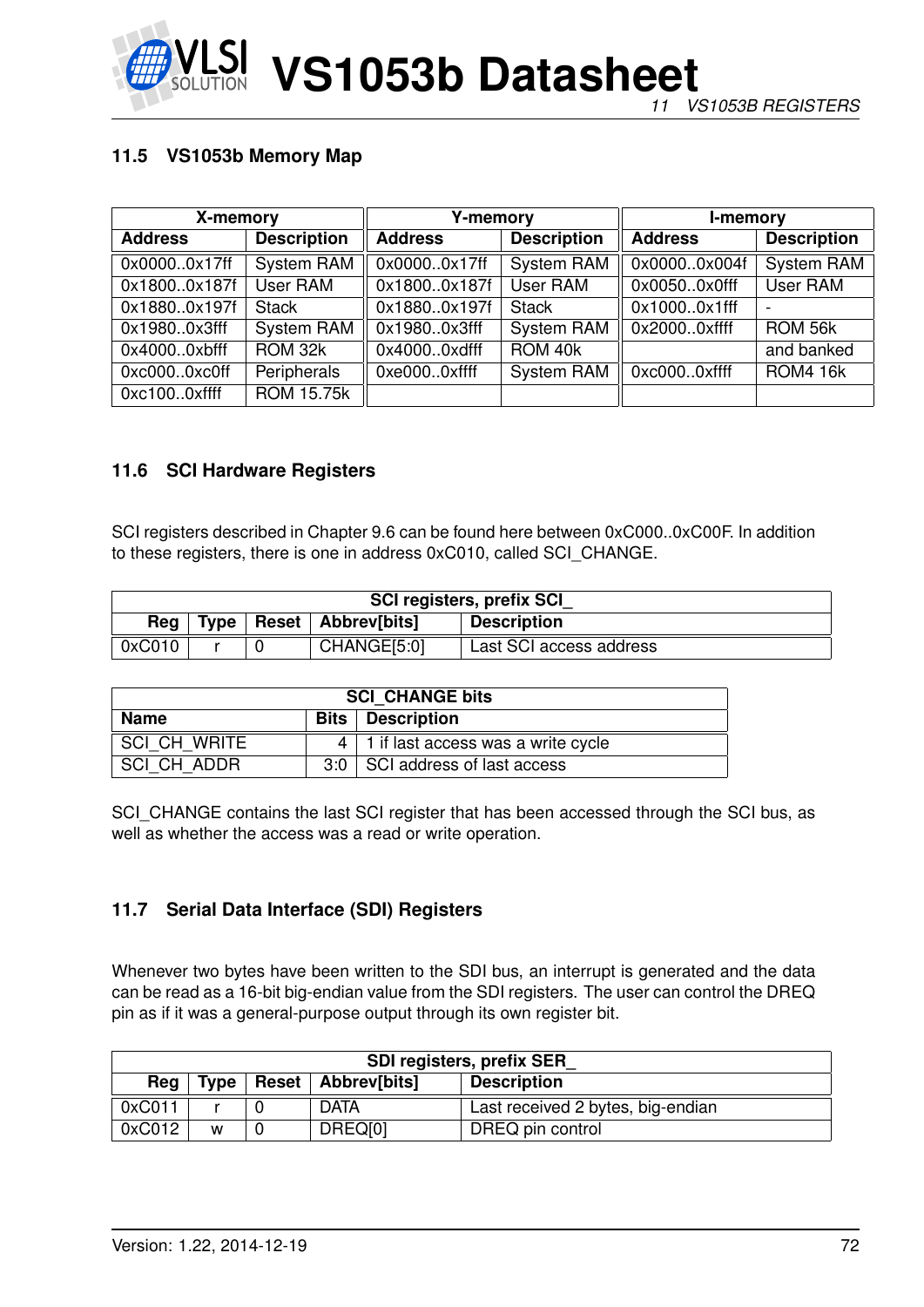

# **11.8 DAC Registers**

| DAC registers, prefix DAC                                         |    |   |              |                                          |  |  |  |  |
|-------------------------------------------------------------------|----|---|--------------|------------------------------------------|--|--|--|--|
| <b>Description</b><br>Abbrev[bits]<br>Reg<br><b>Reset</b><br>Type |    |   |              |                                          |  |  |  |  |
| 0xC013                                                            | rw |   | <b>FCTLL</b> | DAC frequency control, 16 LSbs           |  |  |  |  |
| 0xC014                                                            | rw |   | <b>FCTLH</b> | DAC frequency control 4MSbs, PLL control |  |  |  |  |
| 0xC015                                                            | rw | 0 | I FFT        | DAC left channel PCM value               |  |  |  |  |
| 0xC016                                                            | rw |   | <b>RIGHT</b> | DAC right channel PCM value              |  |  |  |  |
| 0xC045                                                            | rw |   | <b>VOL</b>   | DAC hardware volume                      |  |  |  |  |

The internal 20-bit register DAC\_FCTL is calculated from DAC\_FCTLH and DAC\_FCTLL registers as follows: DAC\_FCTL =  $(DAC_FCTLH & 15) \times 65536 + DAC_FCTLL$ . Highest supported value for DAC FCTL is 0x80000.

If we define C = DAC\_FCTL and X = XTALI in Hz, then the resulting samplerate  $f_s$  of the associated DAC SampleRate Converter is  $f_s = C \times X \times 2^{-27}$ .

Example: If C = 0x80000 and X = 12.288 MHz then  $f_s = 524288 \times (12.288 \times 10^6) \times 2^{-27} = 48000$  (Hz).

Note: FCTLH bits 13:4 are used for the PLL Controller. See Chapter 11.9 for details.

| DAC VOL bits                                                  |     |                                                             |  |  |  |  |
|---------------------------------------------------------------|-----|-------------------------------------------------------------|--|--|--|--|
| <b>Bits</b>   Description<br><b>Name</b>                      |     |                                                             |  |  |  |  |
| LEFT FINE                                                     |     | 15:12   Left channel gain +0.0 dB. +5.5 dB (0 to 11)        |  |  |  |  |
| LEFT COARSE<br>11:8   Left channel attenuation in -6 dB steps |     |                                                             |  |  |  |  |
| <b>RIGHT FINE</b>                                             |     | 7:4   Right channel volume $+0.0$ dB $+5.5$ dB (0 to<br>11) |  |  |  |  |
| <b>RIGHT COARSE</b>                                           | 3:0 | Right channel attenuation in -6 dB steps                    |  |  |  |  |

Normally DAC\_VOL is handled by the firmware. DAC\_VOL depends on SCI\_VOL and the bass and treble settings in SCI\_BASS (and optionally SS\_SWING bits in SCI\_STATUS).

# **11.9 PLL Controller**

The Phase-Locked Loop (PLL) controller is used to generate clock frequencies that are higher than the incoming (crystal-based) clock frequency. The PLL output is used by the CPU core and some peripherals.

Configurable features include:

- VCO Enable/Disable
- Select VCO or input clock to be output clock
- Route VCO frequency to output pin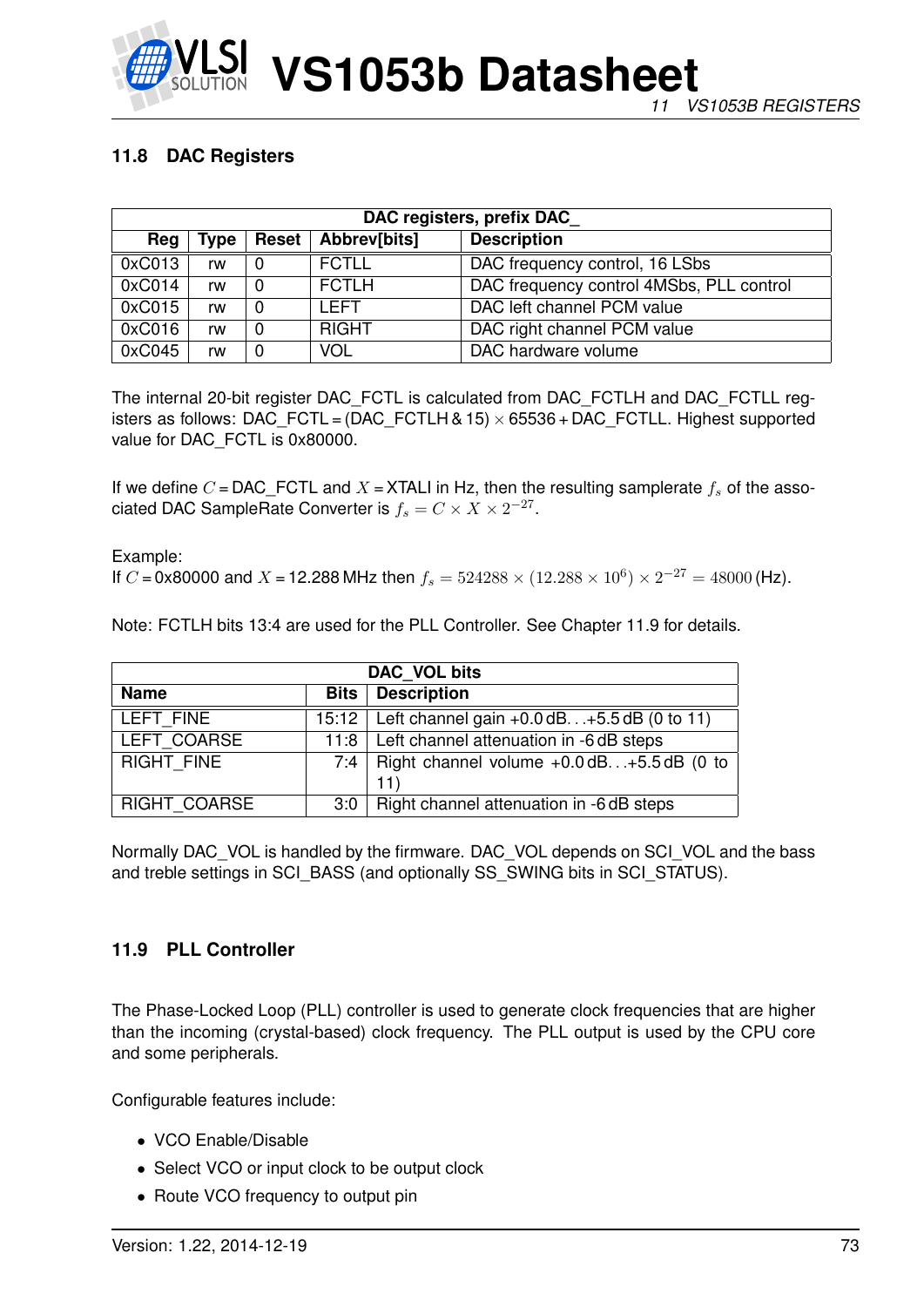

• Select PLL clock multiplier

At the core of the PLL controller is the VCO, a high frequency oscillator, whose oscillation frequency is adjusted to be an integer multiple of some input frequency. As the name "Phase-Locked Loop" suggests, this is done by comparing the phase of the input frequency against the phase of a signal which is derived from the VCO output through frequency division.

If the system is stable, e.g. the comparison phase difference remains virtually zero, the PLL is said to be "in lock". This means that the output frequency of the VCO is stable and reliable.

The PLL is preceded by a division-by-two unit. Thus, with a nominal XTALI = 12.288 MHz, the internal clock frequency CLKI can be adjusted with an accuracy of XTALI/2 = 6.144 MHz.

| <b>FREQCTLH PLL bits, prefix FCH</b> |   |                                                           |  |  |  |  |
|--------------------------------------|---|-----------------------------------------------------------|--|--|--|--|
| <b>Name</b>                          |   | <b>Bits</b> Description                                   |  |  |  |  |
| PLL LOCKED                           |   | 13   0=lock failed since last test (read-only)            |  |  |  |  |
| PLL SET LOCK                         |   | 12   1:Sets FCH_PLL_LOCKED to 1 to start lock test        |  |  |  |  |
| PLL VCO OUT ENA                      |   | 11   Route VCO to GPIO pin (VS1000: second cs pin)        |  |  |  |  |
| PLL FORCE PLL                        | 9 | 1:System clock is VCO / 0:System clock is inclk           |  |  |  |  |
| PLL DIV INCLK                        | 8 | divide inclk by 2 (for $1.5$ , $2.5$ or $3.5 \times$ clk) |  |  |  |  |
| PLL RATE                             |   | $7:4$ PLL rate control                                    |  |  |  |  |

PLL control lies in DAC\_FCTL bits 13:4. To see what bits 3:0 do, see Chapter 11.8.

The PLL locked status can be checked by generating a high-active pulse (writing first "1" , then "0") to FCH\_PLL\_SET\_LOCK and reading FCH\_PLL\_LOCKED. FCH\_PLL\_LOCKED is set to "1" along with the high level of FCH\_PLL\_SET\_LOCK and to "0" whenever the PLL falls out of lock. So if the "1" remains in FCH\_PLL\_LOCKED, PLL is in sync.

The PLL controller's operation is optimized for frequencies around 12. . . 13 MHz. If you use an 24. . . 26 MHz input clock, set the extra clock divider bit SM\_CLK\_RANGE in register SCI\_MODE to 1 before activating the PLL.

It's recommended to change the PLL rate in small steps and wait for the PLL to stabilize after each change. For diagnostic purposes, the PLL clock output (VCO) can be routed to an I/O pin so it can be scanned with an oscilloscope.

FCH\_PLL\_RATE (bits 7:4) control PLL multiplication rate. PLL multiplier is (FCH\_PLL\_RATE + 1). When FCH\_PLL\_RATE is 0, the VCO is powered down and output clock is forced to be input clock (same as if FCH\_PLL\_FORCE\_PLL = 0).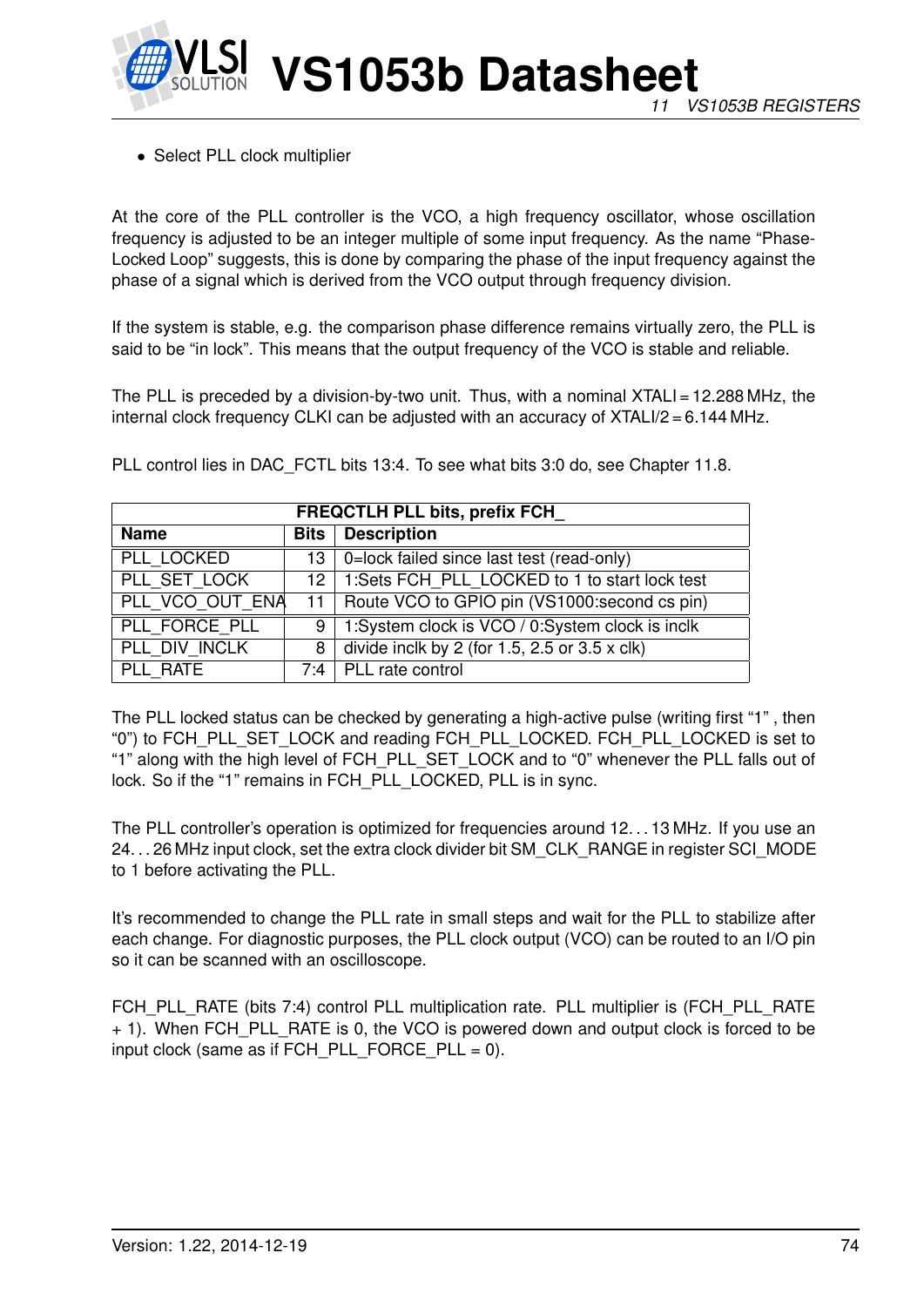

# **11.10 GPIO**

| <b>GPIO registers, prefix GPIO</b> |                    |  |             |                           |  |  |  |  |
|------------------------------------|--------------------|--|-------------|---------------------------|--|--|--|--|
| Reg                                | <b>Description</b> |  |             |                           |  |  |  |  |
| 0xC017                             | rw                 |  | DDR[9:0]    | Direction                 |  |  |  |  |
| 0xC018                             |                    |  | IDATA[11:0] | Values read from the pins |  |  |  |  |
| 0xC019                             | rw                 |  | ODATA[8:0]  | Values set to the pins    |  |  |  |  |

GPIO DIR is used to set the direction of the GPIO pins. 1 means output. GPIO ODATA remembers its values even if a GPIO\_DIR bit is set to input.

GPIO\_IDATA is used to read the pin states. In VS1053 also the SDI and SCI input pins can be read through GPIO\_IDATA: SCLK = GPIO\_IDATA[8],  $XCS = GPIO$ \_IDATA[9], SI =  $GPIO$  IDATA[10], and XDCS =  $GPIO$  IDATA[11].

In addition to data direction control for GPIO pins 0 to 7, there are two additional control bits in GPIO\_DIR. GPIO\_DIR[8] switches SO into software control, so that the value in GPIO\_ODATA[8] is shown on SO whenever xCS is low. When GPIO\_DIR[9] is set to '1' SCI and SDI are disabled. When using SCLK, xCS, SI and xDCS as general-purpose input, GPIO\_DIR[9] prevents transitions in them from getting random data from SDI and/or SCI.

GPIO registers don't generate interrupts.

Note that in VS1053b the VSDSP registers can be read and written through the SCI\_WRAMADDR and SCI\_WRAM registers. You can thus use the GPIO pins quite conveniently.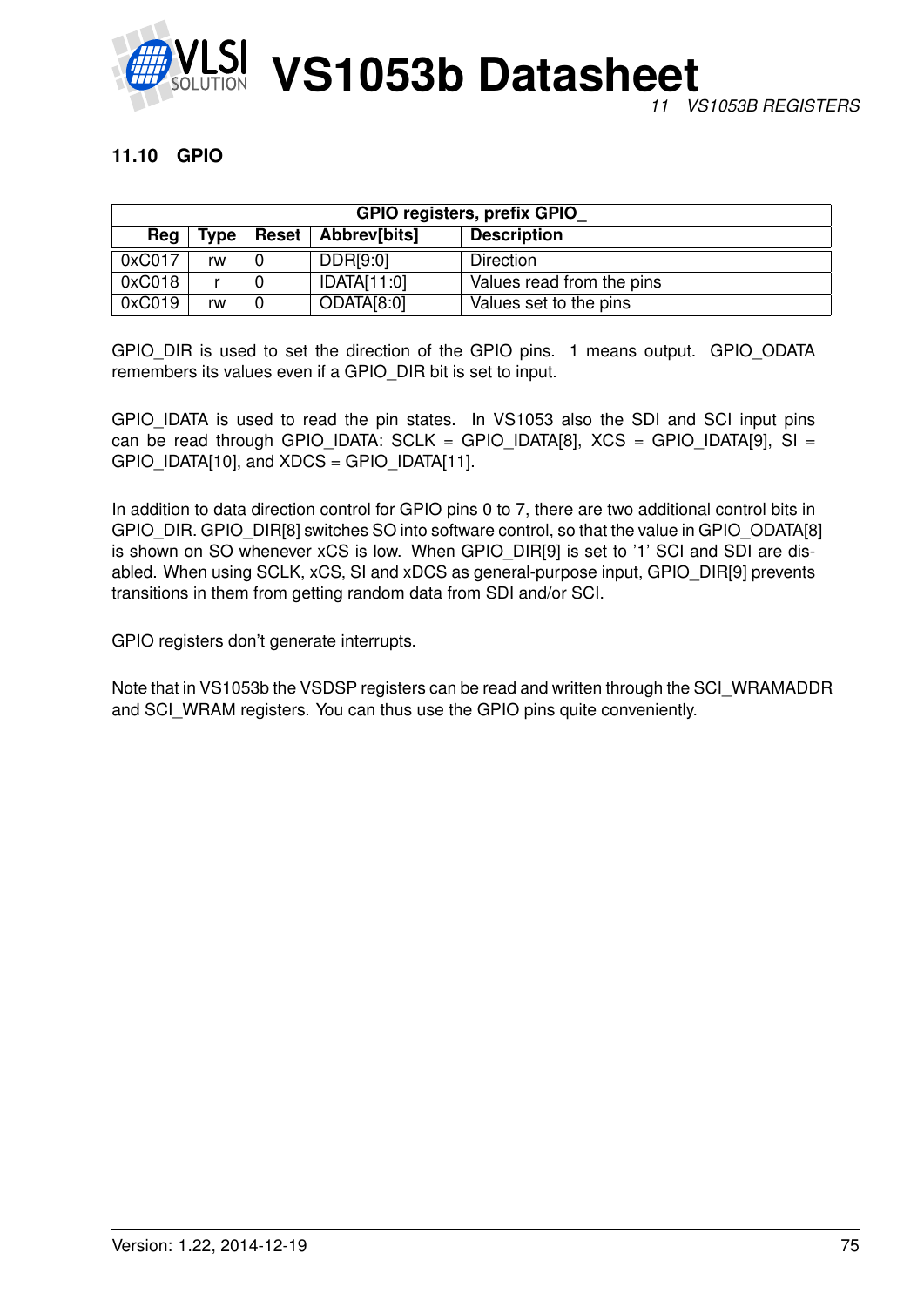

# **11.11 Interrupt Control**

| Interrupt registers, prefix INT |             |              |              |                                          |  |  |  |  |
|---------------------------------|-------------|--------------|--------------|------------------------------------------|--|--|--|--|
| Reg                             | <b>Type</b> | <b>Reset</b> | Abbrev[bits] | <b>Description</b>                       |  |  |  |  |
| 0xC01A                          | rw          |              | ENABLE[9:0]  | Interrupt enable                         |  |  |  |  |
| 0xC01B                          | W           |              | GLOB DISI-1  | Write to add to interrupt counter        |  |  |  |  |
| 0xC01C                          | W           |              | GLOB ENAI-1  | Write to subtract from interrupt counter |  |  |  |  |
| 0xCO1D                          | rw          |              | COUNTER[4:0] | Interrupt counter                        |  |  |  |  |

INT ENABLE controls the interrupts. The control bits are as follows:

| <b>INT ENABLE bits</b> |              |                                        |  |  |  |
|------------------------|--------------|----------------------------------------|--|--|--|
| <b>Name</b>            | <b>Bits</b>  | <b>Description</b>                     |  |  |  |
| INT EN SDM             | 9            | Enable Sigma Delta Modulator interrupt |  |  |  |
| INT EN SRC             | 8            | Enable SampleRate Converter interrupt  |  |  |  |
| INT EN TIM1            | 7            | Enable Timer 1 interrupt               |  |  |  |
| INT EN TIMO            | 6            | Enable Timer 0 interrupt               |  |  |  |
| INT EN RX              | 5            | Enable UART RX interrupt               |  |  |  |
| INT EN TX              | 4            | Enable UART TX interrupt               |  |  |  |
| INT EN ADC             | 3            | Enable AD modulator interrupt          |  |  |  |
| INT EN SDI             | $\mathbf{2}$ | Enable Data interrupt                  |  |  |  |
| <b>INT EN SCI</b>      | 1            | Enable SCI interrupt                   |  |  |  |
| INT EN DAC             | 0            | Enable DAC interrupt                   |  |  |  |

Note: It may take upto 6 clock cycles before changing INT\_ENABLE has any effect.

Writing any value to INT\_GLOB\_DIS adds one to the interrupt counter INT\_COUNTER and effectively disables all interrupts. It may take upto 6 clock cycles before writing to this register has any effect.

Writing any value to INT\_GLOB\_ENA subtracts one from the interrupt counter INT\_COUNTER, unless it already was 0, in which case nothing happens. If, after the operation INT\_COUNTER becomes zero, interrupts selected with INT\_ENABLE are restored. An interrupt routine should always write to this register as the last thing it does, because interrupts automatically add one to the interrupt counter, but subtracting it back to its initial value is the responsibility of the user. It may take upto 6 clock cycles before writing this register has any effect.

By reading INT COUNTER the user may check if the interrupt counter is correct or not. If the register is not 0, interrupts are disabled.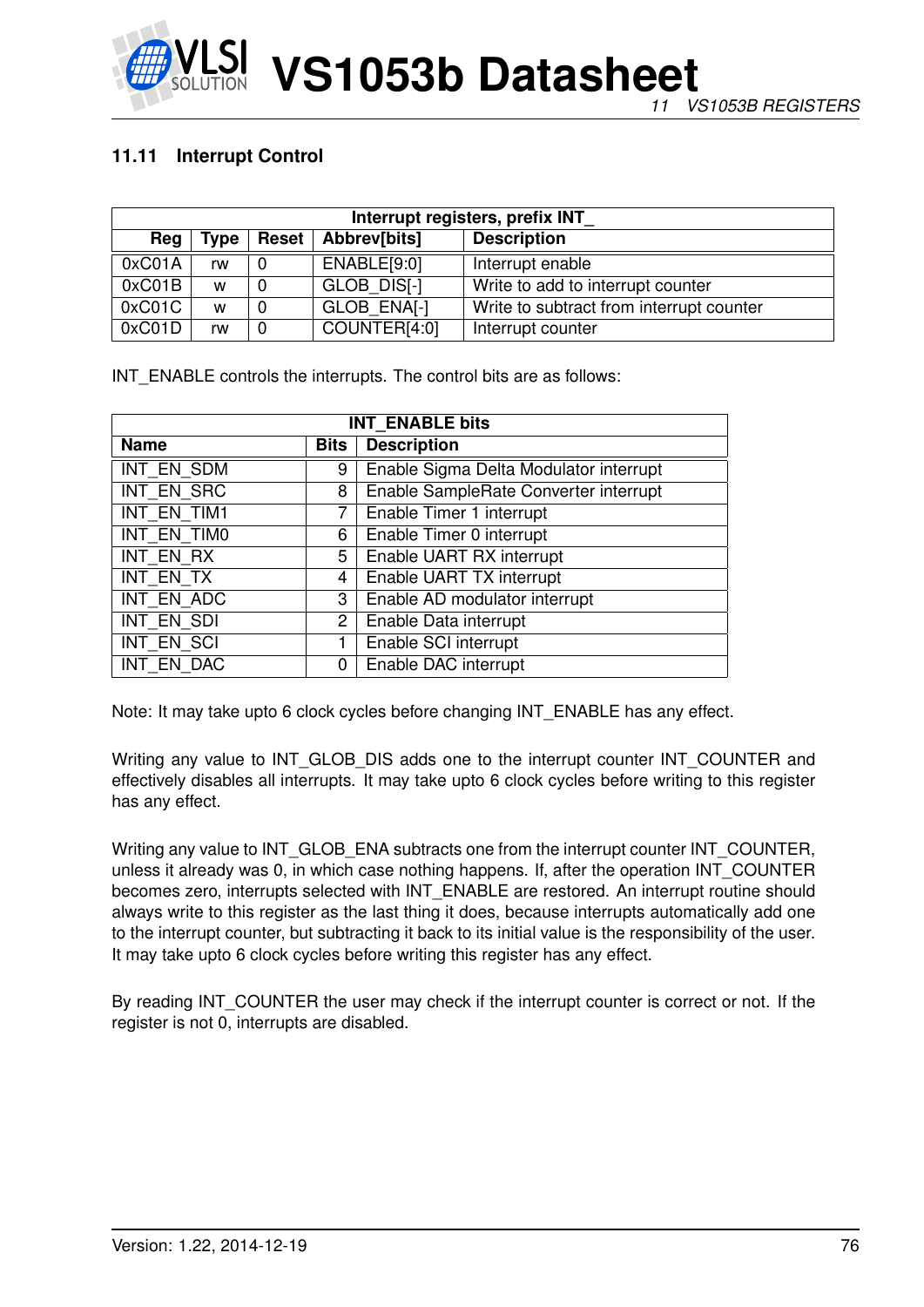

# **11.12 UART**

RS232 UART implements a serial interface using rs232 standard.

| υιαι<br>bit | - |  | n.<br>-- | צינ<br>◡ | D4 | D <sub>5</sub> | D <sub>6</sub> | _ | Stop<br>⊺bit |
|-------------|---|--|----------|----------|----|----------------|----------------|---|--------------|
|-------------|---|--|----------|----------|----|----------------|----------------|---|--------------|

Figure 20: RS232 serial interface protocol

When the line is idling, it stays in logic high state. When a byte is transmitted, the transmission begins with a start bit (logic zero) and continues with data bits (LSB first) and ends up with a stop bit (logic high). 10 bits are sent for each 8-bit byte frame.

### **11.12.1 UART Registers**

| <b>UART registers, prefix UART</b>                          |     |   |             |                |  |  |  |  |
|-------------------------------------------------------------|-----|---|-------------|----------------|--|--|--|--|
| <b>Abbrev</b><br><b>Description</b><br>Reset<br>Type<br>Reg |     |   |             |                |  |  |  |  |
| 0xC028                                                      |     |   | STATUS[4:0] | <b>Status</b>  |  |  |  |  |
| 0xC029                                                      | r/w | 0 | DATA[7:0]   | Data           |  |  |  |  |
| 0xC02A                                                      | r/w | 0 | DATAH[15:8] | Data High      |  |  |  |  |
| 0xC02B                                                      | r/w |   | DIV         | <b>Divider</b> |  |  |  |  |

### **11.12.2 Status UART\_STATUS**

A read from the status register returns the transmitter and receiver states.

| <b>UART STATUS Bits</b>  |  |                                    |  |  |  |  |
|--------------------------|--|------------------------------------|--|--|--|--|
| <b>Name</b>              |  | <b>Bits</b> Description            |  |  |  |  |
| UART ST FRAMEERR         |  | 4   Framing error (stop bit was 0) |  |  |  |  |
| UART ST RXORUN           |  | 3   Receiver overrun               |  |  |  |  |
| UART ST RXFULL           |  | $2$ Receiver data register full    |  |  |  |  |
| UART ST_TXFULL           |  | 1   Transmitter data register full |  |  |  |  |
| <b>UART ST TXRUNNING</b> |  | 0 Transmitter running              |  |  |  |  |

UART\_ST\_FRAMEERR is set if the stop bit of the received byte was 0.

UART\_ST\_RXORUN is set if a received byte overwrites unread data when it is transferred from the receiver shift register to the data register, otherwise it is cleared.

UART\_ST\_RXFULL is set if there is unread data in the data register.

UART\_ST\_TXFULL is set if a write to the data register is not allowed (data register full).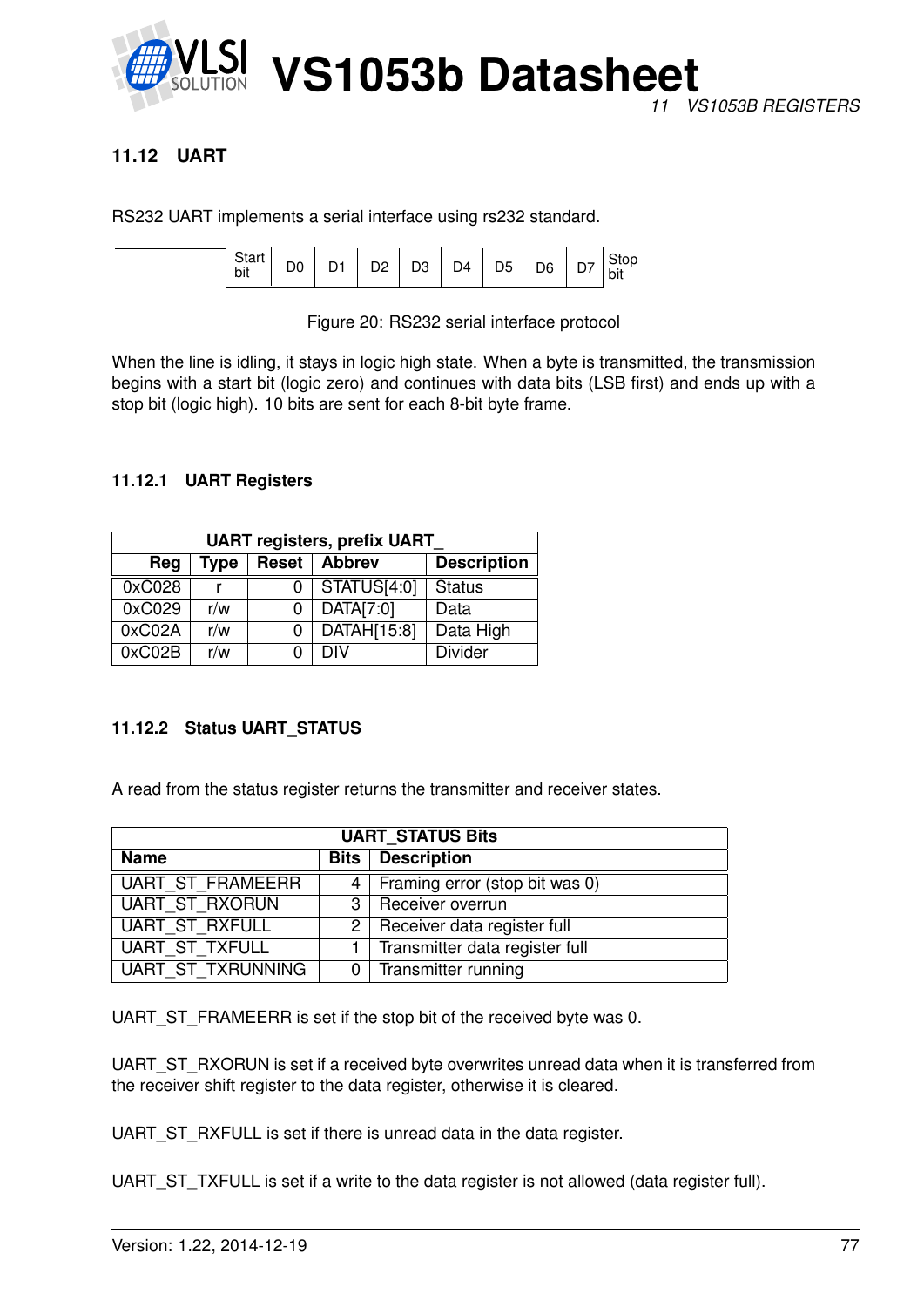

UART\_ST\_TXRUNNING is set if the transmitter shift register is in operation.

## **11.12.3 Data UART\_DATA**

A read from UART\_DATA returns the received byte in bits 7:0, bits 15:8 are returned as '0'. If there is no more data to be read, the receiver data register full indicator will be cleared.

A receive interrupt will be generated when a byte is moved from the receiver shift register to the receiver data register.

A write to UART\_DATA sets a byte for transmission. The data is taken from bits 7:0, other bits in the written value are ignored. If the transmitter is idle, the byte is immediately moved to the transmitter shift register, a transmit interrupt request is generated, and transmission is started. If the transmitter is busy, the UART\_ST\_TXFULL will be set and the byte remains in the transmitter data register until the previous byte has been sent and transmission can proceed.

### **11.12.4 Data High UART\_DATAH**

The same as UART\_DATA, except that bits 15:8 are used.

#### **11.12.5 Divider UART\_DIV**

| <b>UART DIV Bits</b>              |  |                           |  |  |  |
|-----------------------------------|--|---------------------------|--|--|--|
| Name<br><b>Bits</b>   Description |  |                           |  |  |  |
| UART DIV D1                       |  | 15:8   Divider 1 $(0255)$ |  |  |  |
| UART DIV D2                       |  | 7:0   Divider 2 (6255)    |  |  |  |

The divider is set to 0x0000 in reset. The ROM boot code must initialize it correctly depending on the master clock frequency to get the correct bit speed. The second divider  $(D_2)$  must be from 6 to 255.

The communication speed  $f = \frac{fm}{(D_1+1)^3}$  $\frac{J^m}{(D_1+1)\times(D_2)}$  , where  $f_m$  is the master clock frequency, and  $f$  is the TX/RX speed in bps.

Divider values for common communication speeds at 26 MHz master clock: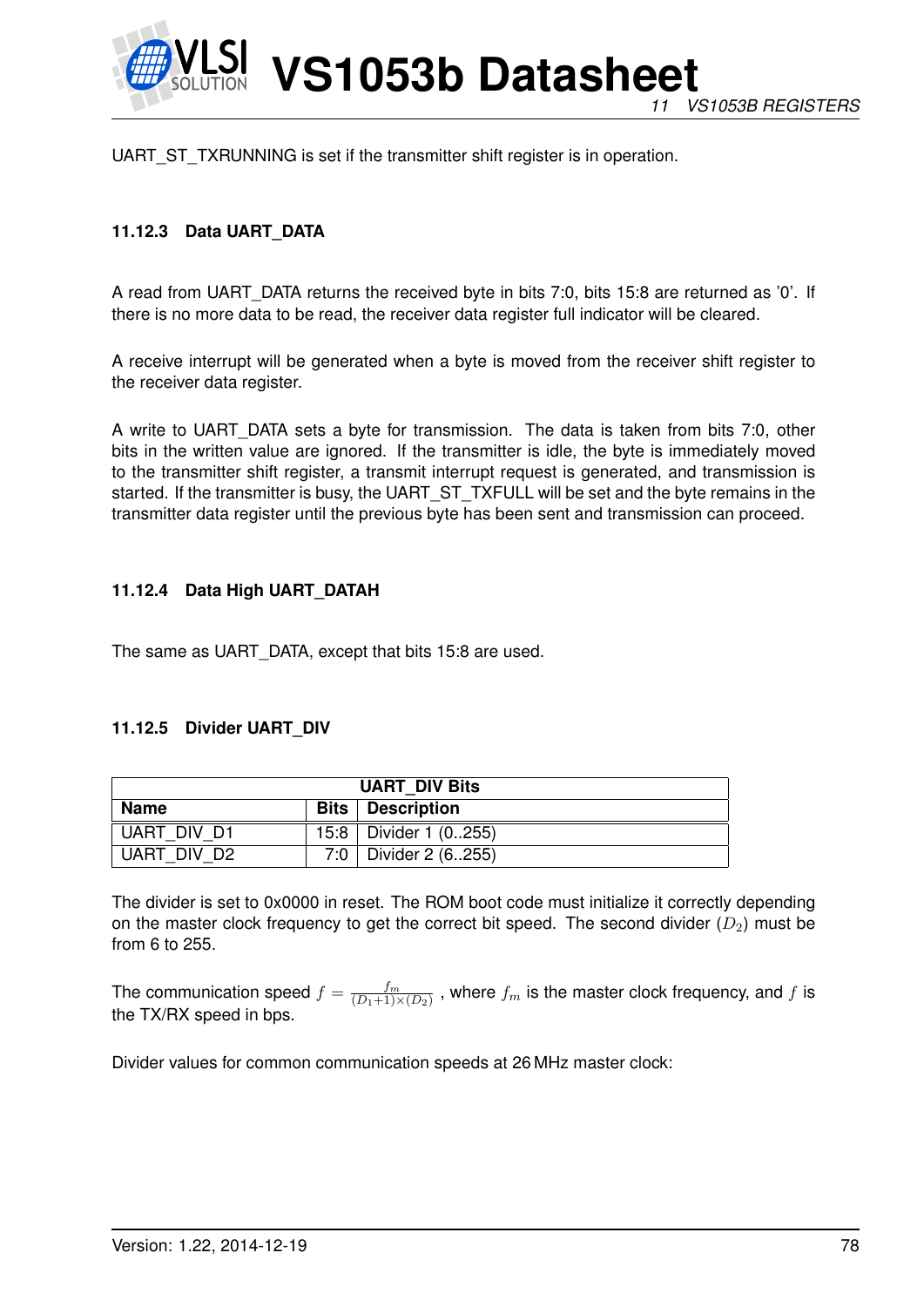

| <b>Example UART Speeds,</b> $f_m = 49.152 MHz$ |             |                    |  |  |  |  |
|------------------------------------------------|-------------|--------------------|--|--|--|--|
| Comm. Speed [bps]                              | UART_DIV_D1 | <b>UART DIV D2</b> |  |  |  |  |
| 4800                                           | 255         | 40                 |  |  |  |  |
| 9600                                           | 255         | 20                 |  |  |  |  |
| 14400                                          | 233         | 15                 |  |  |  |  |
| 19200                                          | 255         | 10                 |  |  |  |  |
| 28800                                          | 243         | $\overline{7}$     |  |  |  |  |
| 38400                                          | 159         | 8                  |  |  |  |  |
| 57600                                          | 121         |                    |  |  |  |  |
| 115200                                         | 60          |                    |  |  |  |  |

### **11.12.6 UART Interrupts and Operation**

Transmitter operates as follows: After an 8-bit word is written to the transmit data register it will be transmitted instantly if the transmitter is not busy transmitting the previous byte. When the transmission begins a TX\_INTR interrupt will be sent. Status bit [1] informs the transmitter data register empty (or full state) and bit [0] informs the transmitter (shift register) empty state. A new word must not be written to transmitter data register if it is not empty (bit  $[1] = '0'$ ). The transmitter data register will be empty as soon as it is shifted to transmitter and the transmission is begun. It is safe to write a new word to transmitter data register every time a transmit interrupt is generated.

Receiver operates as follows: It samples the RX signal line and if it detects a high to low transition, a start bit is found. After this it samples each 8 bit at the middle of the bit time (using a constant timer), and fills the receiver (shift register) LSB first. Finally the data in the receiver is moved to the reveive data register, the stop bit state is checked (logic high = ok, logic low = framing error) for status bit<sup>[4]</sup>, the RX INTR interrupt is sent, status bit<sup>[2]</sup> (receive data register full) is set, and status bit[2] old state is copied to bit[3] (receive data overrun). After that the receiver returns to idle state to wait for a new start bit. Status bit[2] is zeroed when the receiver data register is read.

RS232 communication speed is set using two clock dividers. The base clock is the processor master clock. Bits 15-8 in these registers are for first divider and bits 7-0 for second divider. RX sample frequency is the clock frequency that is input for the second divider.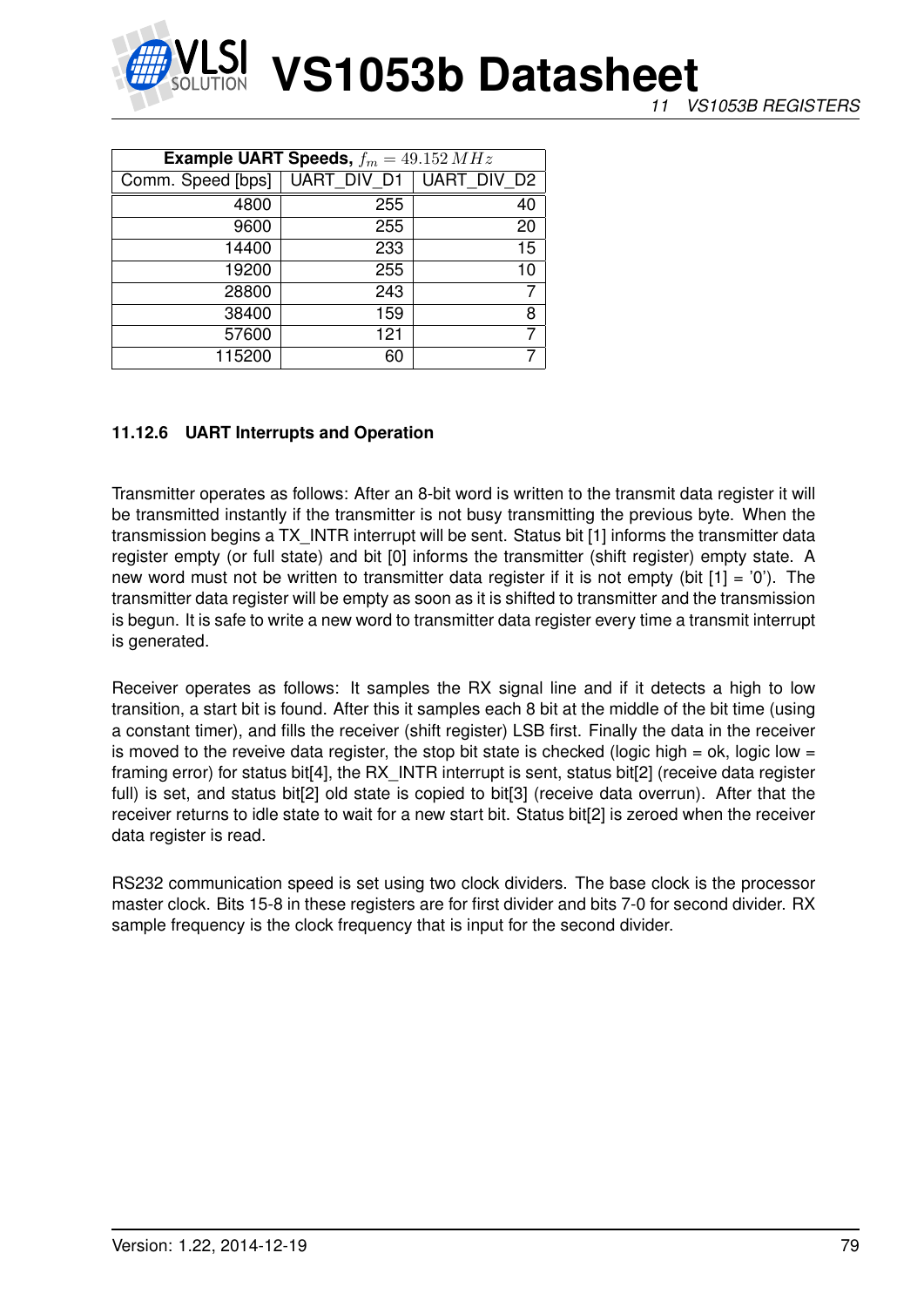

# **11.13 Timers**

There are two 32-bit timers that can be initialized and enabled independently of each other. If enabled, a timer initializes to its start value, written by a processor, and starts decrementing every clock cycle. When the value goes past zero, an interrupt is sent, and the timer initializes to the value in its start value register, and continues downcounting. A timer stays in that loop as long as it is enabled.

A timer has a 32-bit timer register for down counting and a 32-bit TIMER1\_LH register for holding the timer start value written by the processor. Timers have also a 2-bit TIMER\_ENA register. Each timer is enabled (1) or disabled (0) by a corresponding bit of the enable register.

### **11.13.1 Timer Registers**

| Timer registers, prefix TIMER |      |       |                  |                          |  |  |  |  |
|-------------------------------|------|-------|------------------|--------------------------|--|--|--|--|
| Reg                           | Type | Reset | <b>Abbrev</b>    | <b>Description</b>       |  |  |  |  |
| 0xC030                        | r/w  | 0     | CONFIG[7:0]      | Timer configuration      |  |  |  |  |
| 0xC031                        | r/w  | 0     | ENABLE[1:0]      | Timer enable             |  |  |  |  |
| 0xC034                        | r/w  | 0     | T0L              | Timer0 startvalue - LSBs |  |  |  |  |
| 0xC035                        | r/w  | 0     | тон              | Timer0 startvalue - MSBs |  |  |  |  |
| 0xC036                        | r/w  | 0     | <b>TOCNTL</b>    | Timer0 counter - LSBs    |  |  |  |  |
| 0xC037                        | r/w  | 0     | <b>TOCNTH</b>    | Timer0 counter - MSBs    |  |  |  |  |
| 0xC038                        | r/w  | 0     | T11.             | Timer1 startvalue - LSBs |  |  |  |  |
| 0xC039                        | r/w  | 0     | T <sub>1</sub> H | Timer1 startvalue - MSBs |  |  |  |  |
| 0xC03A                        | r/w  | 0     | <b>T1CNTL</b>    | Timer1 counter - LSBs    |  |  |  |  |
| 0xC03B                        | r/w  | 0     | <b>T1CNTH</b>    | Timer1 counter - MSBs    |  |  |  |  |

#### **11.13.2 Configuration TIMER\_CONFIG**

| <b>TIMER CONFIG Bits</b>          |        |                      |  |
|-----------------------------------|--------|----------------------|--|
| <b>Bits</b>   Description<br>Name |        |                      |  |
| TIMER CF CLKDIV                   | ר ∩י 7 | Master clock divider |  |

TIMER\_CF\_CLKDIV is the master clock divider for all timer clocks. The generated internal clock frequency  $f_i = \frac{f_m}{c+1}$ , where  $f_m$  is the master clock frequency and  $c$  is TIMER\_CF\_CLKDIV. Example: With a 12 MHz master clock, TIMER\_CF\_DIV=3 divides the master clock by 4, and the output/sampling clock would thus be  $f_i = \frac{12MHz}{3+1} = 3MHz$ .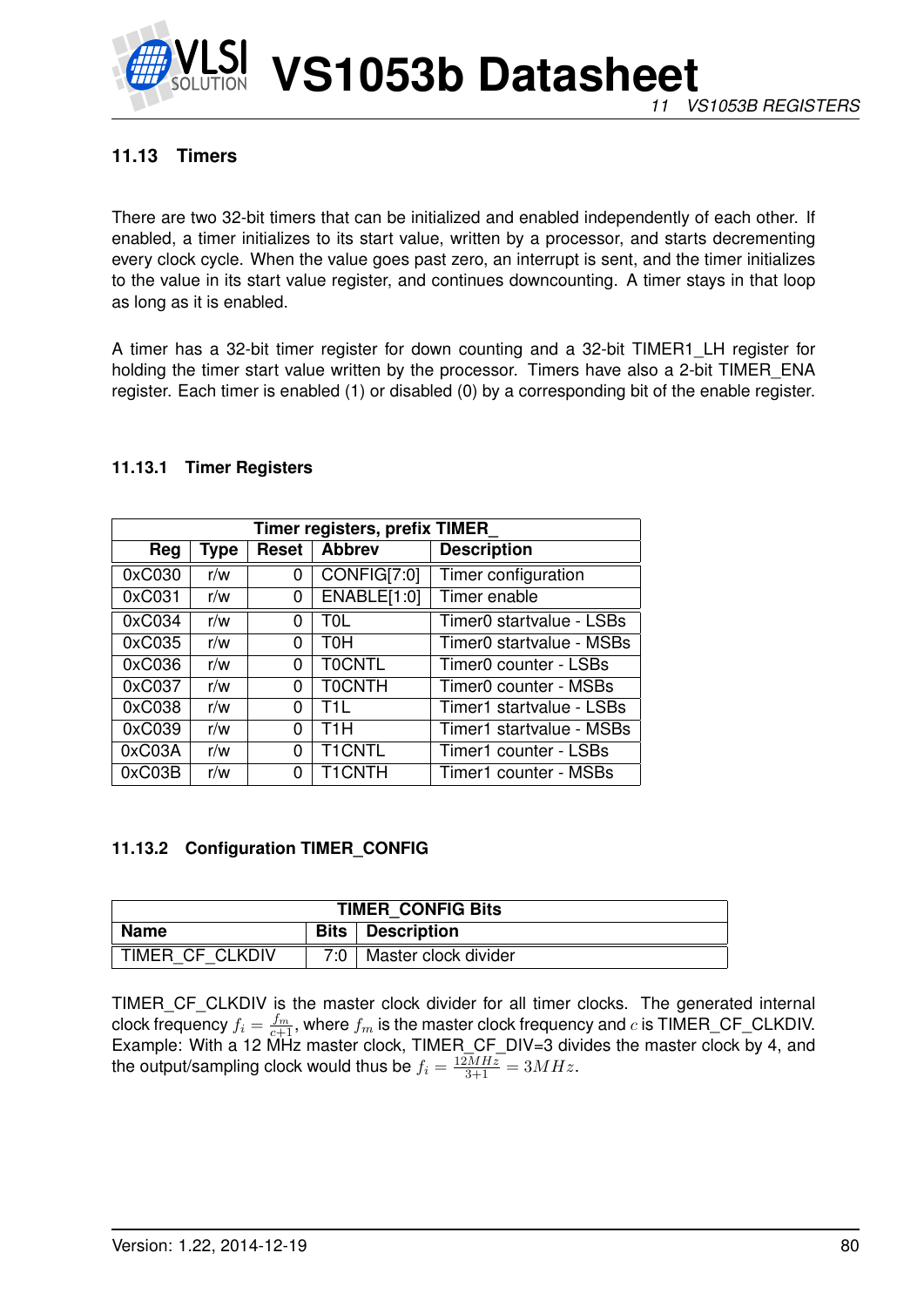## **11.13.3 Configuration TIMER\_ENABLE**

| <b>TIMER ENABLE Bits</b>                         |  |                |  |
|--------------------------------------------------|--|----------------|--|
| <b>Name</b><br><b>Bits</b><br><b>Description</b> |  |                |  |
| TIMER EN T1                                      |  | Enable timer 1 |  |
| TIMER EN TO                                      |  | Enable timer 0 |  |

# **11.13.4 Timer X Startvalue TIMER\_Tx[L/H]**

The 32-bit start value TIMER\_Tx[L/H] sets the initial counter value when the timer is reset. The timer interrupt frequency  $f_t = \frac{f_i}{c+1}$  where  $f_i$  is the master clock obtained with the clock divider (see Chapter 11.13.2 and  $c$  is  $\text{TIMER}_\text{I}$ X[L/H].

Example: With a 12 MHz master clock and with TIMER\_CF\_CLKDIV=3, the master clock  $f_i =$  $3MHz$ . If TIMER\_TH=0, TIMER\_TL=99, then the timer interrupt frequency  $f_t = \frac{3MHz}{99+1}$  =  $30kHz.$ 

# **11.13.5 Timer X Counter TIMER\_TxCNT[L/H]**

TIMER\_TxCNT[L/H] contains the current counter values. By reading this register pair, the user may get knowledge of how long it will take before the next timer interrupt. Also, by writing to this register, a one-shot different length timer interrupt delay may be realized.

### **11.13.6 Timer Interrupts**

Each timer has its own interrupt, which is asserted when the timer counter underflows.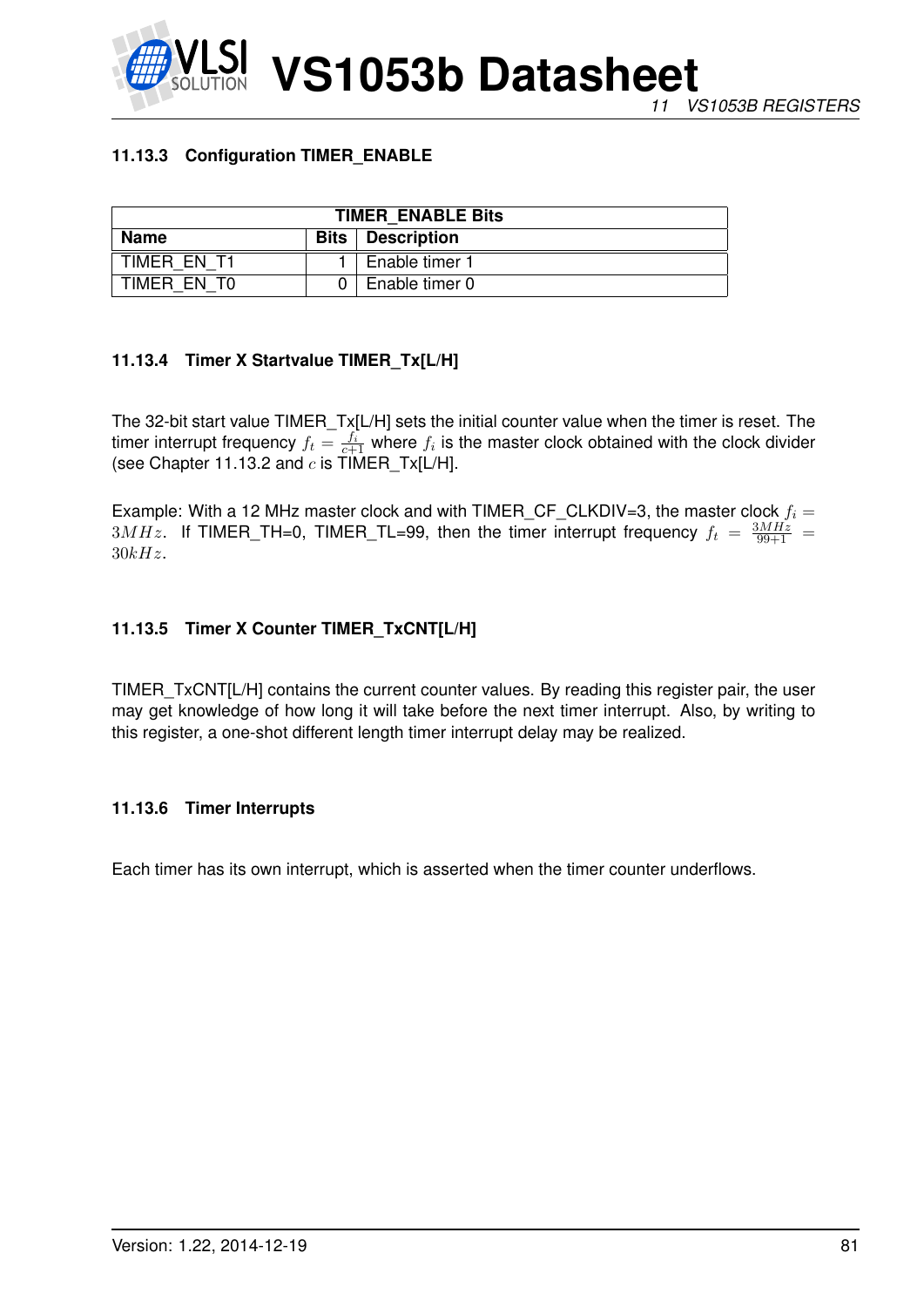

# **11.14 I2S DAC Interface**

The 16-bit I2S Interface makes it possible to attach an external DAC to the system.

**Note:** The samplerate of the audio file and the I2S rate are independent. All audio will be automatically converted to 6.144 MHz for VS1053 DAC and to the configured I2S rate using a high-quality sample-rate converter.

**Note:** In VS1053b the I2S pins share different GPIO pins than in VS1033 to be able to use SPI boot and I2S in the same application.

| I2S registers, prefix I2S |     |  |                             |                                       |
|---------------------------|-----|--|-----------------------------|---------------------------------------|
|                           |     |  | Reg   Type   Reset   Abbrev | Description                           |
| 0xC040                    | r/w |  |                             | $0$   CONFIG[3:0]   I2S configuration |

| <b>I2S CONFIG Bits</b>               |  |                                                      |  |  |
|--------------------------------------|--|------------------------------------------------------|--|--|
| Description<br><b>Name</b><br>Bits l |  |                                                      |  |  |
| <b>I2S CF MCLK ENA</b>               |  | 3   Enables the MCLK output (12.288 MHz)             |  |  |
| I2S CF ENA                           |  | 2   Enables I2S, otherwise pins are GPIO             |  |  |
| <b>I2S CF SRATE</b>                  |  | 1:0   I2S rate, "10" = 192, "01" = 96, "00" = 48 kHz |  |  |

I2S CF ENA enables the I2S interface. After reset I2S is disabled and the pins are used for GPIO inputs.

I2S CF MCLK ENA enables the MCLK output. The frequency is either directly the input clock (nominal 12.288 MHz), or half the input clock when mode register bit SM\_CLK\_RANGE is set to 1 (24-26 MHz input clock).

I2S\_CF\_SRATE controls the output samplerate. When set to 48 kHz, SCLK is MCLK divided by 8, when 96 kHz SCLK is MCLK divided by 4, and when 192 kHz SCLK is MCLK divided by 2. I2S CF SRATE can only be changed when I2S CF ENA is 0.



Figure 21: I2S interface, 192 kHz.

To enable I2S first write 0xc017 to SCI\_WRAMADDR and 0x00f0 to SCI\_WRAM, then write 0xc040 to SCI\_WRAMADDR and 0x000c to SCI\_WRAM.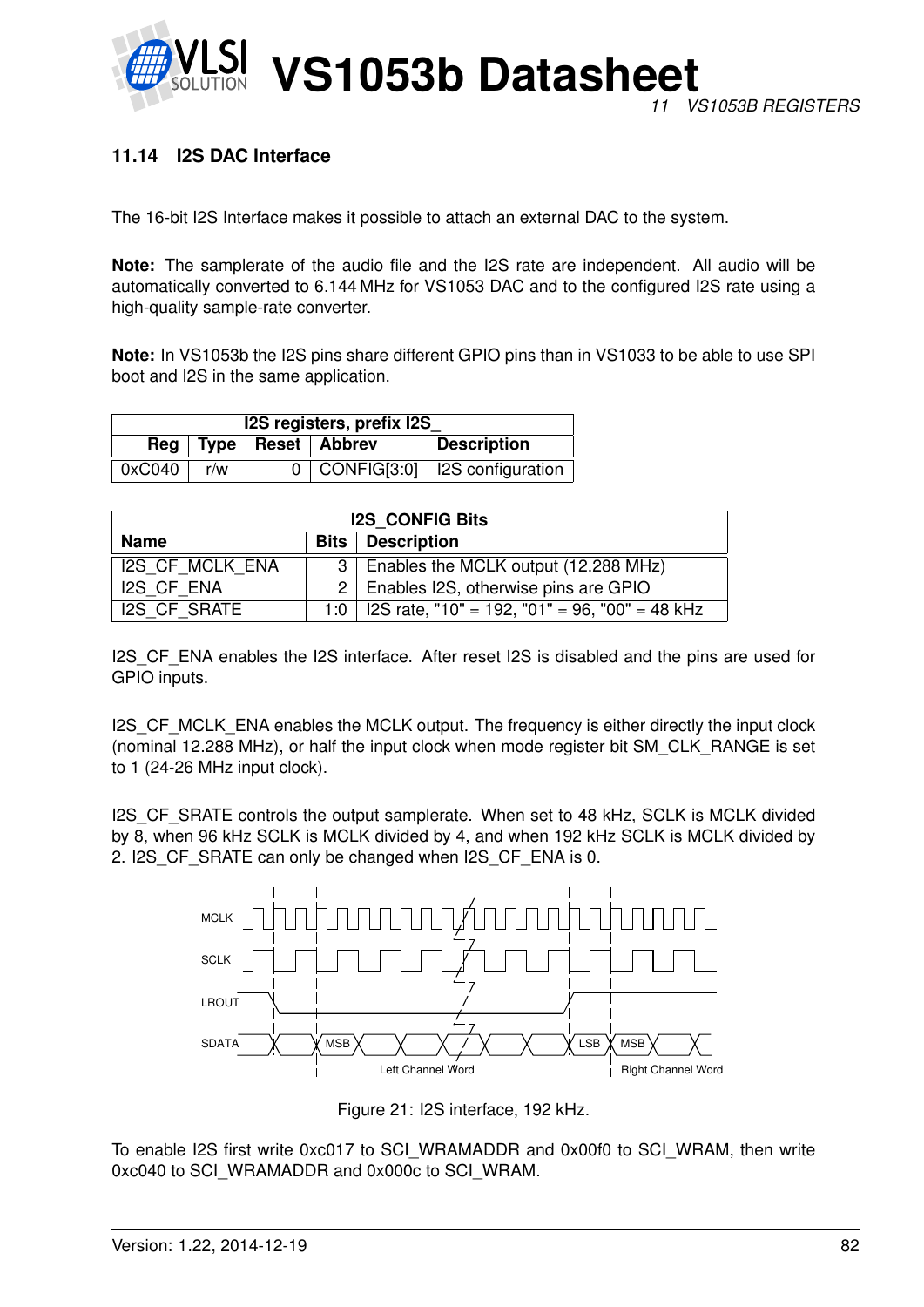# **11.15 Analog-to-Digital Converter (ADC)**

ADC modulator registers control Analog-to-Digital conversions of VS1053b.

| ADC Decimator registers, prefix ADC |             |  |                      |                        |  |  |
|-------------------------------------|-------------|--|----------------------|------------------------|--|--|
| Rea                                 | <b>Type</b> |  | Reset   Abbrev[bits] | <b>Description</b>     |  |  |
| 0xC042                              | rw          |  | CONTROL[4:0]         | ADC control            |  |  |
| 0xC043                              |             |  | DATA LEFT            | ADC left channel data  |  |  |
| 0xC044                              |             |  | DATA RIGHT           | ADC right channel data |  |  |

ADC\_CONTROL controls the ADC and its associated decimator unit.

| <b>ADC CONTROL Bits</b>    |     |                                                 |  |
|----------------------------|-----|-------------------------------------------------|--|
| <b>Name</b><br><b>Bits</b> |     | <b>Description</b>                              |  |
| ADC MODU2 PD               | 4   | Right channel powerdown                         |  |
| ADC MODU1 PD               | 3   | Left channel powerdown                          |  |
| ADC DECIM FACTOR           | 2:1 | <b>ADC</b> Decimator factor:                    |  |
|                            |     | $-3$ = downsample to XTALI/512 (nominal 24 kHz) |  |
|                            |     | - 2 = downsample to XTALI/256 (nominal 48 kHz)  |  |
|                            |     | $-1$ = downsample to XTALI/128 (nominal 96 kHz) |  |
|                            |     | $-0$ = downsample to XTALI/64 (nominal 192 kHz) |  |
| ADC ENABLE                 | 0   | Set to activate ADC converter and decimator     |  |

Note: Setting bit SS\_AD\_CLOCK in register SCI\_STATUS will halve the operation speed of the A/D unit, and thus halve the resulting samplerate.

Each time a new (stereo) sample has been generated, an ADC interrupt is generated.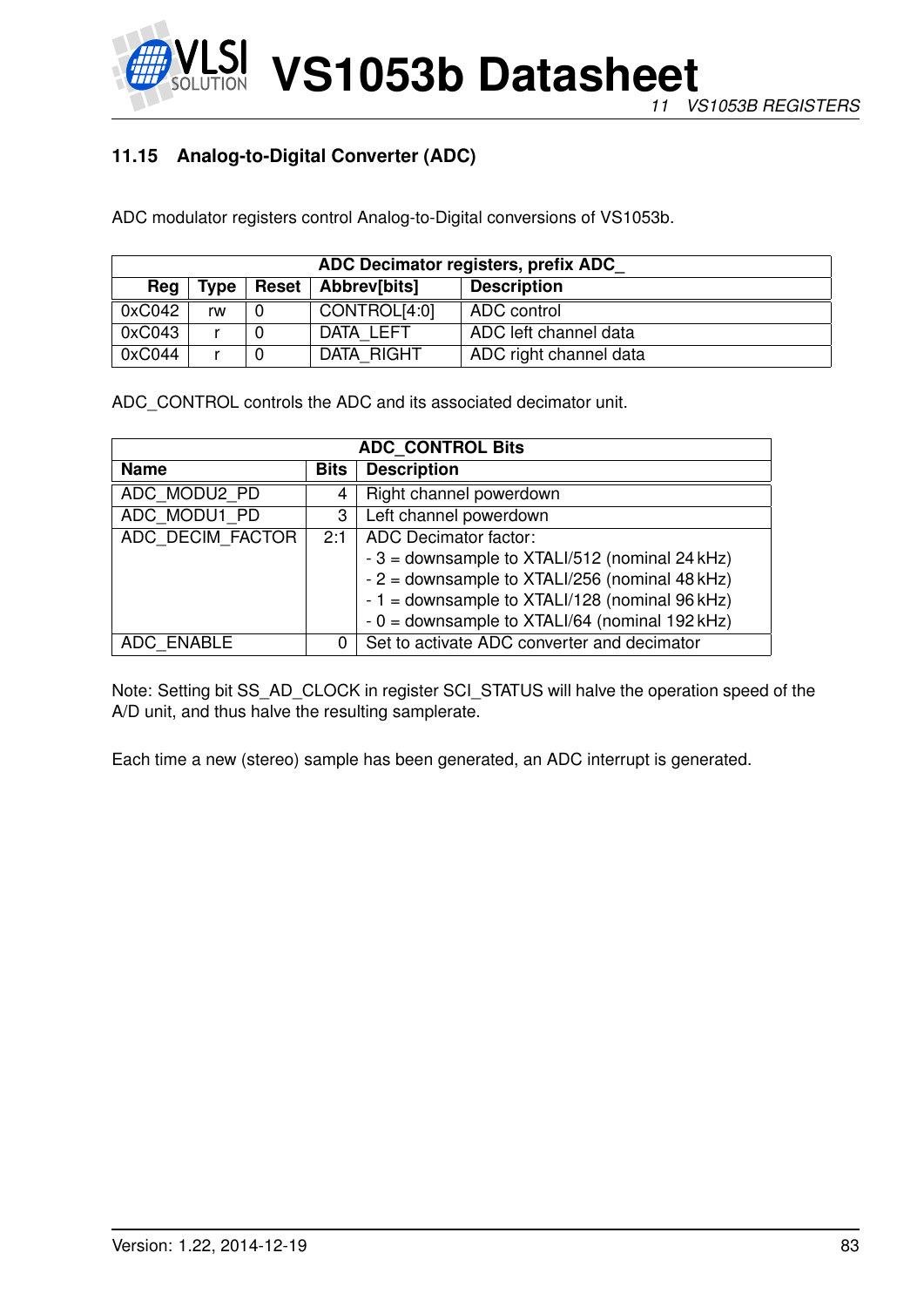

# **11.16 Resampler SampleRate Converter (SRC)**

The resampler SRC makes it possible to catch audio from the DAC path.

Note: hardware makes no attempts at low-pass filtering data. If the SRC samplerate is lower than the DAC samplerate, aliasing may and will occur.

| Resampler SRC registers, prefix SRC |      |              |               |                        |  |  |  |
|-------------------------------------|------|--------------|---------------|------------------------|--|--|--|
| Reg                                 | Type | <b>Reset</b> | Abbrev[bits]  | <b>Description</b>     |  |  |  |
| 0xC046                              | rw   |              | CONTROL[12:0] | <b>SRC</b> control     |  |  |  |
| 0xC047                              |      |              | DATA LEFT     | SRC left channel data  |  |  |  |
| 0xC048                              |      |              | DATA RIGHT    | SRC right channel data |  |  |  |

| <b>SRC CONTROL Bits</b>                  |      |                                         |  |
|------------------------------------------|------|-----------------------------------------|--|
| <b>Name</b><br><b>Bits</b>   Description |      |                                         |  |
| <b>SRC ENABLE</b>                        |      | 12   Set to enable SRC                  |  |
| SRC DIV                                  | 11:0 | Set samplerate to $XTALI/2/(SRC DIV+1)$ |  |

Each time a new (stereo) sample has been generated, an SRC interrupt is generated.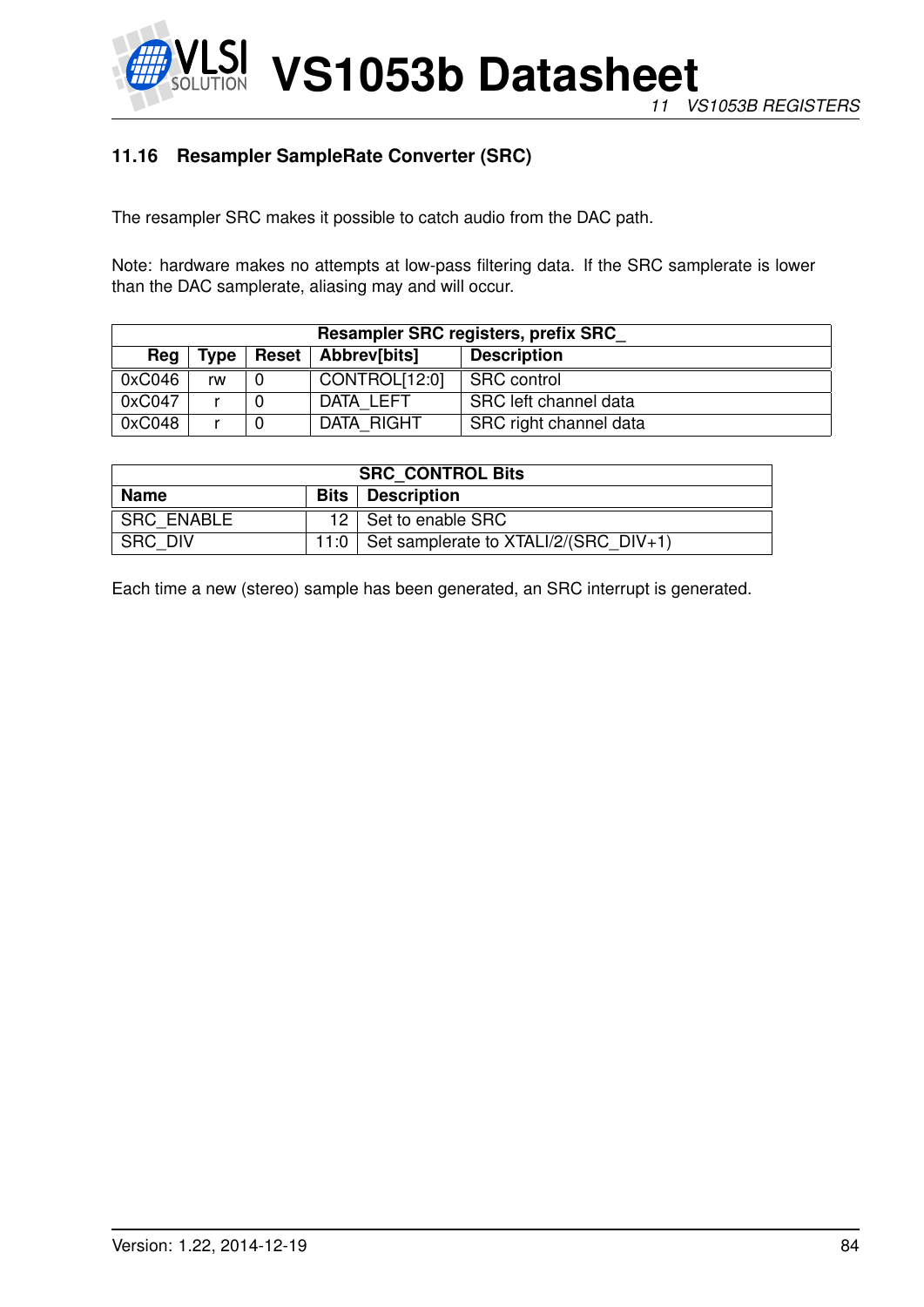

# **11.17 Sidestream Sigma-Delta Modulator (SDM)**

The Sidestream Sigma-Delta Modulator makes it possible to insert a digital side stream on top of existing audio.

Note: The SDM provides a direct, low-delay side channel to the Sigma-Delta DACs of VS10xx. It makes no attempts at low-pass filtering data. Thus there will be practically no image rejection. If using low samplerates, this may cause audible aliasing distortion.

| Sidestream SDM registers, prefix SDM |      |              |               |                        |  |  |  |
|--------------------------------------|------|--------------|---------------|------------------------|--|--|--|
| Reg                                  | Type | <b>Reset</b> | Abbrev[bits]  | <b>Description</b>     |  |  |  |
| 0xC049                               | rw   |              | CONTROL[12:0] | SDM control            |  |  |  |
| 0xC04A                               | rw   |              | DATA LEFT     | SDM left channel data  |  |  |  |
| 0xC04B                               | rw   |              | DATA RIGHT    | SDM right channel data |  |  |  |

| <b>SDM CONTROL Bits</b>                  |  |                                                |  |
|------------------------------------------|--|------------------------------------------------|--|
| <b>Name</b><br><b>Bits</b>   Description |  |                                                |  |
| <b>SDM ENABLE</b>                        |  | 12   Set to enable SDM                         |  |
| SDM DIV                                  |  | 11:0   Set samplerate to $XTALI/2/(SDM DIV+1)$ |  |

Each time a new (stereo) sample is needed, an SDM interrupt is generated.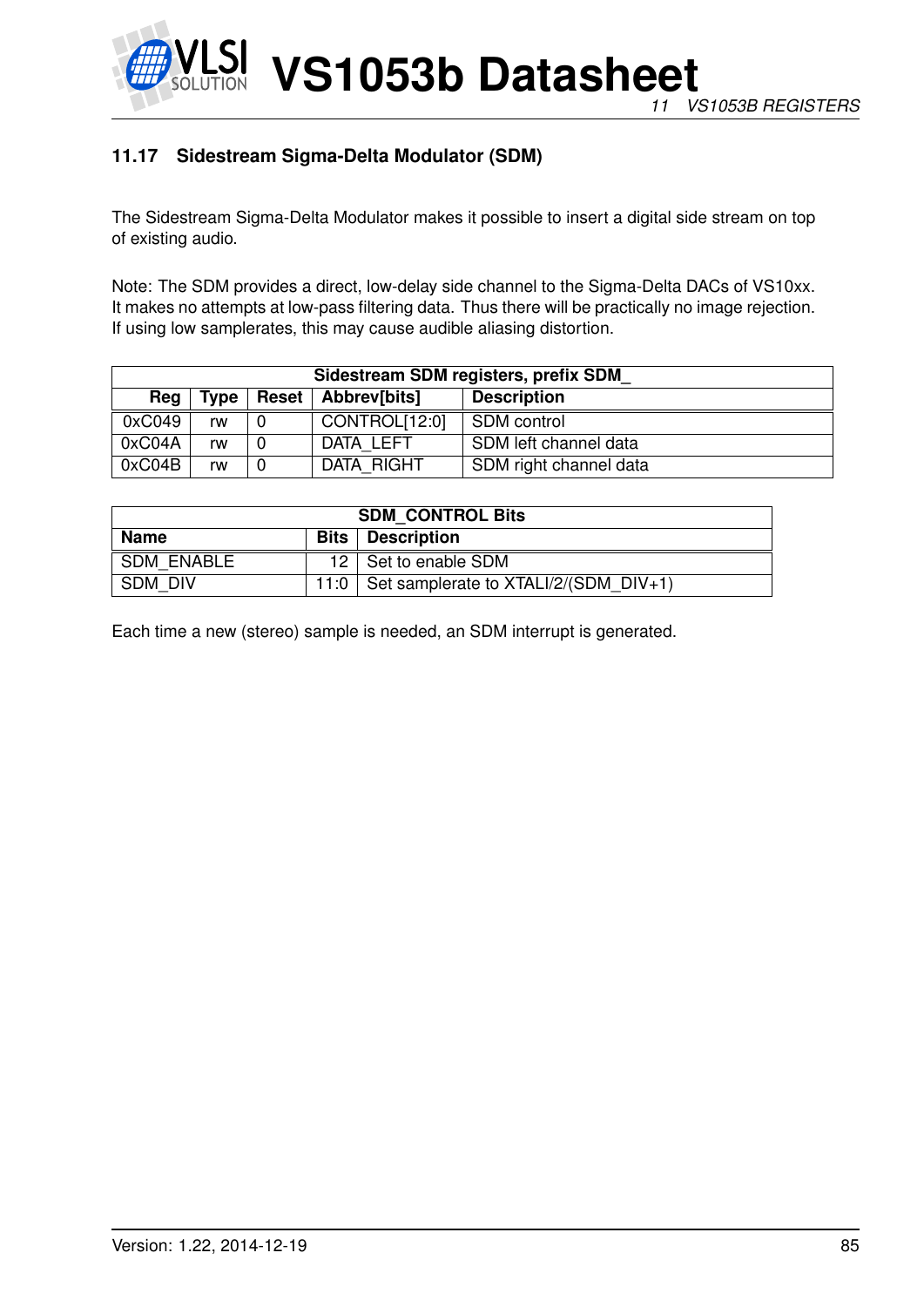

# **12 Version Changes**

This chapter describes the lastest and most important changes done to VS1053b

# **12.1 Changes Between VS1033c and VS1053a/b Firmware, 2007-03-08**

### **Completely new or major changes:**

- I2S pins are now in GPIO4-GPIO7 and do not overlap with SPI boot pins.
- No software reset required between files when used correctly.
- Ogg Vorbis decoding added. Non-fatal ogg or vorbis decode errors cause automatic resync. This allows easy rewind and fast forward. Decoding ends if the "last frame" flag is reached or SM\_CANCEL is set.
- HE-AAC v2 Level 3 decoding added. It is possible to disable PS and SBR processing and control the upsampling modes through parametric\_x.control1.
- Like the WMA decoder, the AAC decoder uses the clock adder (see SCI\_CLOCKF) if it needs more clock to decode the file. HE-AAC features are dropped one by one, if the file can not be decoded correctly even with the highest allowed clock. Parametric stereo is the first feature to be dropped, then downsampled mode is used, and as the final resort Spectral Band Replication is disabled. Features are automatically restored for the next file.
- Completely new volume control with zero-cross detection prevents pops when volume is changed.
- Audio FIFO underrun detection (with slow fade to zero) instead of looping the audio buffer content.
- Average bitrate calculation (byteRate) for all codecs.
- All codecs support fast play mode with selectable speeds for the best-quality fast forward operation. Fast play also advances DECODE\_TIME faster.
- WMA and Ogg Vorbis provide an absolute decode position in milliseconds.
- When SM\_CANCEL is detected, the firmware also discards the stream buffer contents.
- Bit SCIST\_DO\_NOT\_JUMP in SCI\_STATUS is '1' when jumps in the file should not be done: during header processing and with Midi files.
- IMA ADPCM encode now supports stereo encoding and selectable samplerate.

#### **Other changes or additions:**

- Delayed volume and bass/treble control calculation reduces the time the corresponding SCI operations take. This delayed handling and the new volume control hardware prevents audio samples from being missed during volume change.
- SCI\_DECODE\_TIME only cleared at hardware and software reset to allow files to be played back-to-back or looped.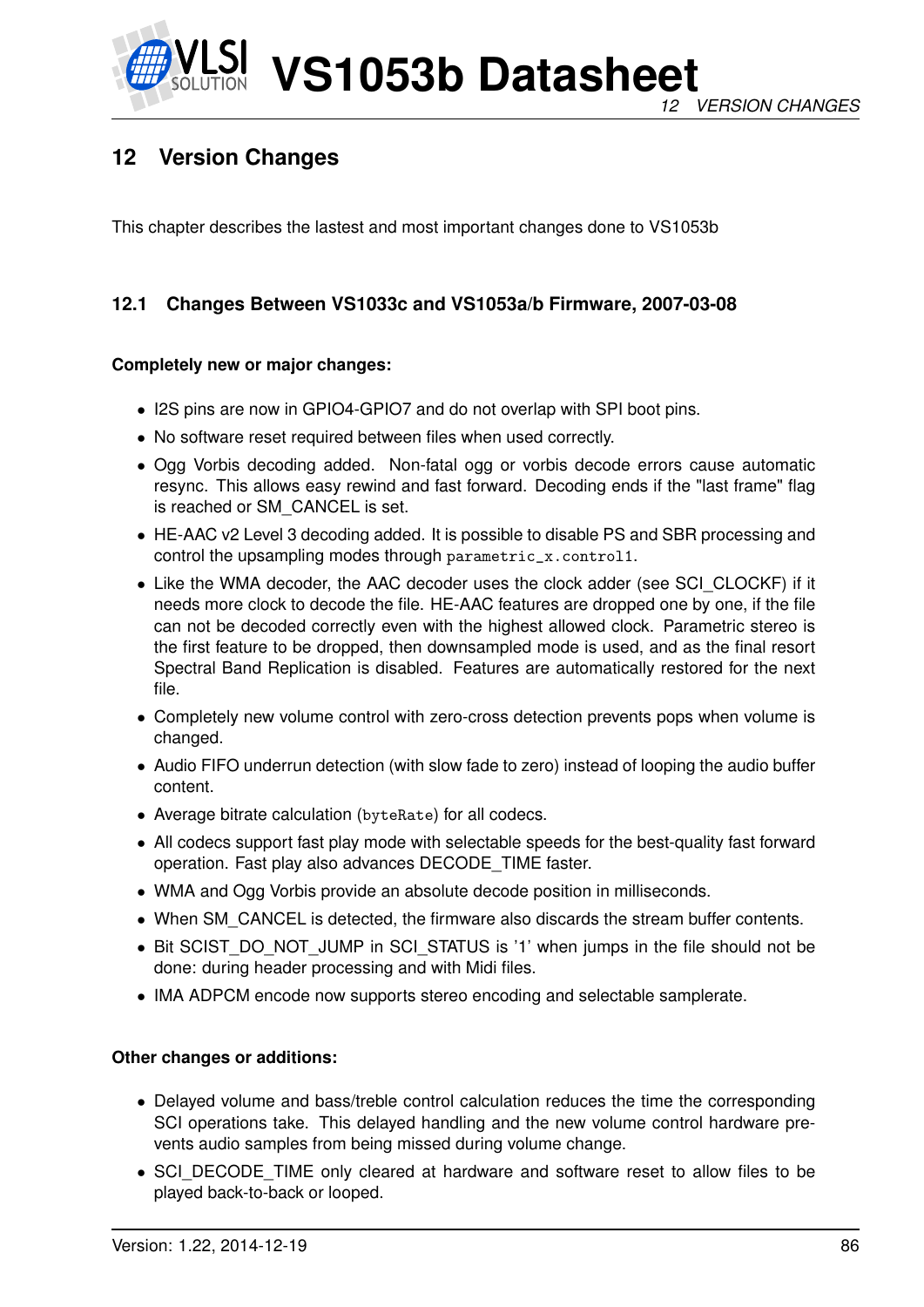

- Read and write to YRAM at 0xe000..0xffff added to SCI\_WRAMADDR/SCI\_WRAM.
- The resync parameter (parametric\_x.resync) is set to 32767 after reset to allow inifinite resynchronization attempts (or until SM\_CANCEL is set). Old operation can be restored by writing 0 to resync after reset.
- WMA,AAC: more robust resync.
- WMA,AAC: If resync is performed, broadcast mode is automatically activated. The broadcast mode disables file size checking, and decoding continues until SM\_CANCEL is set or reset is performed.
- Treble control fixed (volume change could cause bad artefacts).
- MPEG Layer I mono fixed.
- MPEG Layer II half-rate decoding fixed (frame size was calculated wrong).
- MPEG Layer II accuracy problem fixed, invalid grouped values set to 0.
- WAV parser now skips unknown RIFF chunks.
- IMA ADPCM: Maximum blocksize is now 4096 bytes (4088 samples stereo, 8184 mono). Thus, now also plays 44100Hz stereo.
- Rt-midi: starts if in reset GPIO0='0', GPIO1='1', GPIO2&3 give earSpeaker setup.
- NewSinTest() and NewSinSweep() added (AIADDR = 0x4020/0x4022) AICTRL0 and AIC-TRL1 set sin frequency for left/right.
- Clears memory before SPI boot and not in InitHardware().

#### **Known quirks, bugs, or features in VS1053b:**

- Setting volume clears SS\_REFERENCE\_SEL and SS\_AD\_CLOCK bits. See Chapter 9.6.2.
- Software reset clears GPIO DDR, also affects I2S pins.
- Ogg Vorbis occasionally overflows in windowing causing a small glitch to audio. Patch available (*VS1053b Patches w/ FLAC Decoder* plugin at *http://www.vlsi.fi/en/support/software/vs10xxplugins.html*).
- IMA ADPCM encoding requires short patch to start. Patch available in Chapter 10.8.1.
- There are also fixes for some other issues, we recommend you use the latest version of the

*VS1053b Patches w/ FLAC Decoder* package from *http://www.vlsi.fi/en/support/software/vs10xxplugins.html*.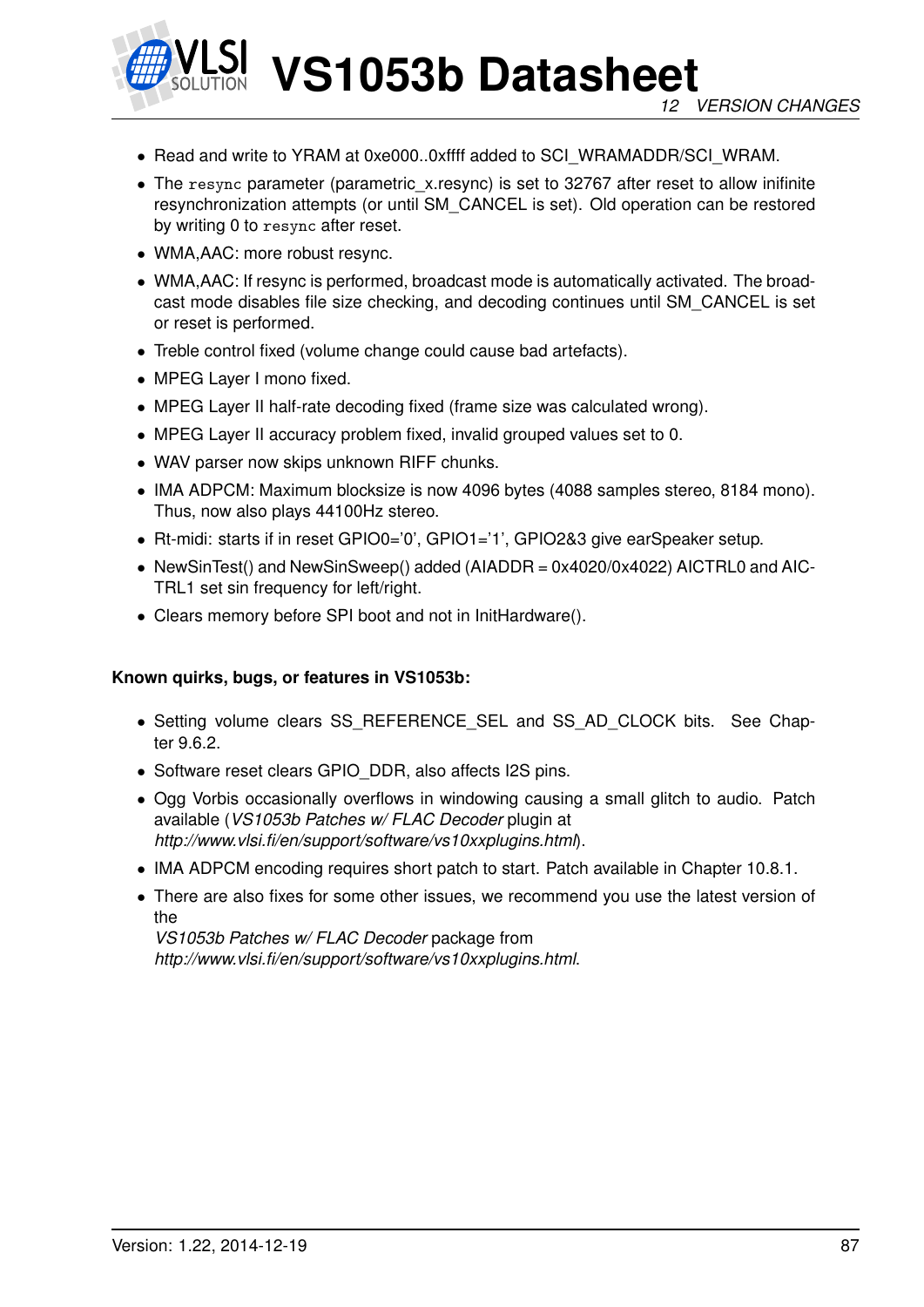

**VS1053b Datasheet** *13 LATEST DOCUMENT VERSION CHANGES*

# **13 Latest Document Version Changes**

This chapter describes the latest and most important changes to this document.

# **Version 1.22, 2014-12-19**

- Added mention of RIFF 8-bit and 16-bit data signedness to Chapter 10.6, *Feeding PCM Data*.
- Updated telephone number in Chapter 14, *Contact Information*.

### **Version 1.21, 2014-08-13**

- Clarified how Ogg Vorbis set Replay Gain parameters in Chapter 10.11.5, *Ogg Vorbis*.
- Explained that Bass Enhancer handles the bass part of the audio signal in mono in Chapter 9.6.3, *SCI\_BASS*.
- Added GPIO\_DDR[9:8] and GPIO\_ODATA[8] explanation to Chapter 11.10, *GPIO*.
- Moved value from tV(min) to tV(max) in Chapter 7.4.4, *SPI Timing Diagram*.
- Chapter 10.8, *PCM / ADPCM Recording*, has been updated to better explain how to record using the VS1053b Patches package.
- Clarified byte endianness when reading PCM or ADPCM audio data in Chapter 10.8.3, *Adding a PCM RIFF Header*, and Chapter 10.8.4, *Adding an IMA ADPCM RIFF Header*.

### **Version 1.20, 2012-12-03**

- Major update to Chapter 11, *VS1053b Registers*. Added Chapter 11.3, *VS1053b Hardware DAC Audio Paths*, Chapter 11.4, *VS1053b Hardware ADC Audio Paths*, Chapter 11.9, *PLL Controller*, Chapter 11.15, *Analog-to-Digital Converter (ADC)*, Chapter 11.16, *Resampler SampleRate Converter (SRC)*, and Chapter 11.17, *Sidestream Sigma-Delta Modulator (SDM)*. Also revised several other sections.
- Fixed SCI\_MODE default value in Chapter 9.6.1, *SCI\_MODE (RW)*.
- Added info on how to read DREQ through SCI to Chapter 7.2, *Data Request Pin DREQ*.
- Slight reorganization to make datasheet more similar to VS1063a Datasheet.

### **Version 1.13, 2011-05-27**

• xRESET, XTALI and XTALO high-level are referenced from IOVDD in Chapter 4.5.